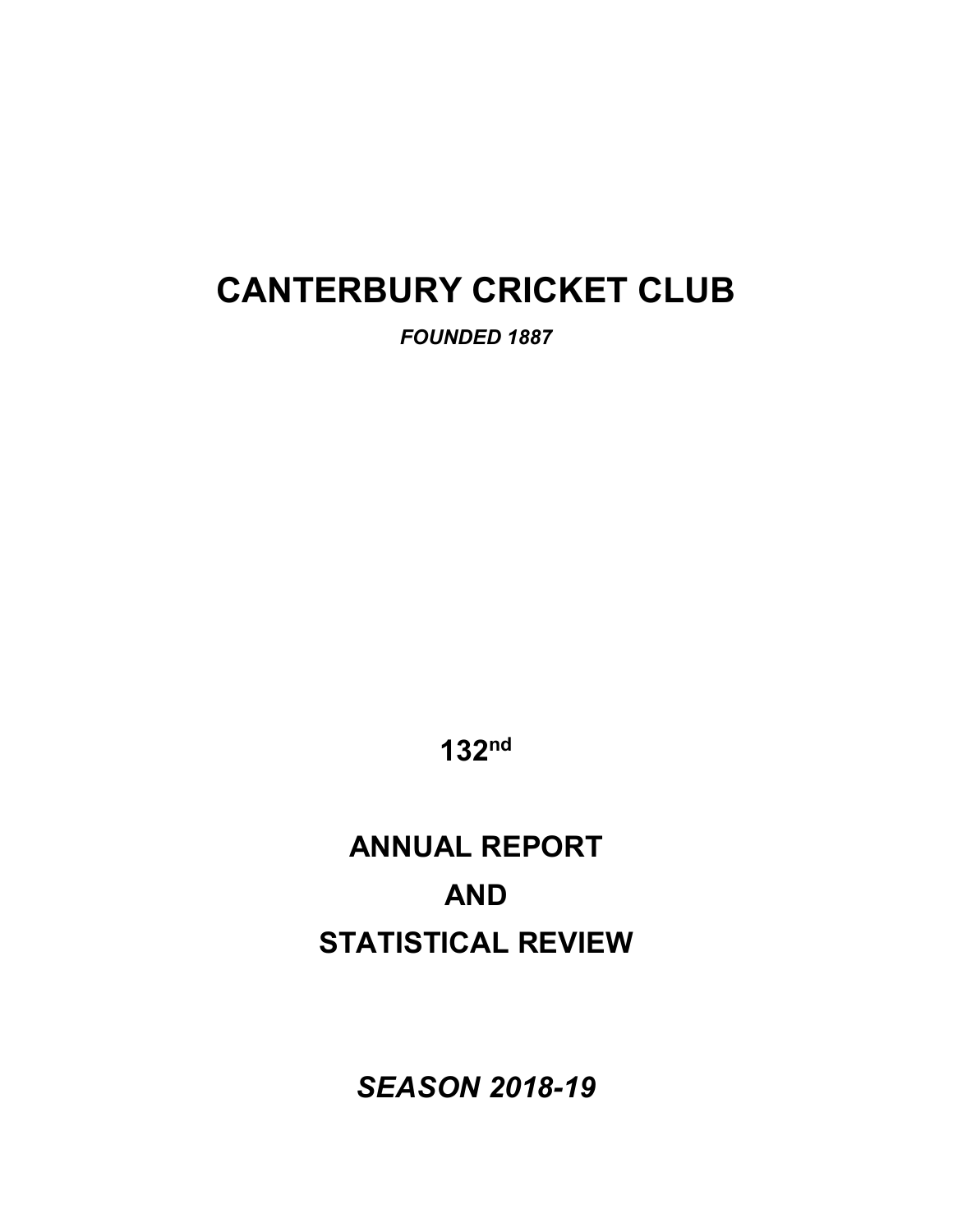# **CANTERBURY CRICKET CLUB**

### *Founded 1887*

### **The Club is affiliated with:**

Eastern Cricket Association "ECA" (1910-1921 and 1938-39 to date). The Association was formed in 1903 as the Eastern Suburbs Cricket Association.

Mercantile Cricket Association "MCA" (1999-2000 to date).

Box Hill Reporter District Cricket Association "BHRDCA" (1890-91 to 1937-38 and 2005-06 to date)

Veterans Cricket Victoria (2017-18 to date)

### **The Club was formally affiliated with:**

| Southern Cross Competition            | 1912-13 |
|---------------------------------------|---------|
| Eastern Suburban District Churches CA | 1998-99 |

### **In 2018-1912, the Club was represented by:**

#### **Seniors**

| 1 <sup>st</sup> XI | <b>ECA</b>   |                     | Dunstan Shield           |
|--------------------|--------------|---------------------|--------------------------|
| 2 <sup>nd</sup> XI | <b>ECA</b>   | <b>B</b> Turf       | <b>Armstrong Shield</b>  |
| $3rd$ XI           | <b>MCA</b>   | <b>B</b> Sunday     |                          |
| $4th$ XI           | <b>MCA</b>   | C South             |                          |
| 5 <sup>th</sup> XI | <b>MCA</b>   | D Sunday            |                          |
| Veterans           | <b>ECA</b>   | Div 2               | <b>RW Webster Shield</b> |
| Veterans           | <b>ECA</b>   | Div <sub>4</sub>    | J Mollison Shield        |
| Veterans           | <b>VOSCA</b> | Over 50 - B Grade   |                          |
| Veterans           | <b>VOSCA</b> | Over $50 - D$ Grade |                          |
| Veterans           | <b>VOSCA</b> | Over <sub>60</sub>  |                          |

### **Juniors**

| <b>ECA</b> | <b>U16 A</b>             | <b>AG Grace Shield</b>             |
|------------|--------------------------|------------------------------------|
|            | <b>U16 B</b>             | T.R. Bellis Shield                 |
|            | U15 Girls                | Annna Lanning Shield Stage 3       |
|            | U15 Girls                | <b>IEGC Stage 2 Stars</b>          |
|            | U15 Girls                | <b>IEGC Stage 2 Stars - Summer</b> |
|            | U14 A                    | <b>CL Martin Shield</b>            |
|            | <b>U14 B</b>             | <b>FJ Dobeli Shield</b>            |
|            | <b>U14 C</b>             | <b>JD Norman Shield</b>            |
|            | <b>U14 C</b>             | J Bate Shield                      |
|            | <b>U12 A</b>             | <b>RJ Barker Shield</b>            |
|            | <b>U12 B</b>             | <b>ER Frampton Shield</b>          |
|            | <b>U12 C</b>             | J Kwasny Shield                    |
|            | <b>U12 B</b>             | <b>F Jackson Shield</b>            |
|            | <b>U12 C</b>             | <b>RH Wilkins Shield</b>           |
|            | U10 Yellow               |                                    |
|            | U10 Gold                 |                                    |
|            | U10 Sunday               |                                    |
|            | <b>U10 Sunday Gold</b>   |                                    |
|            | <b>U10 Sunday Purple</b> |                                    |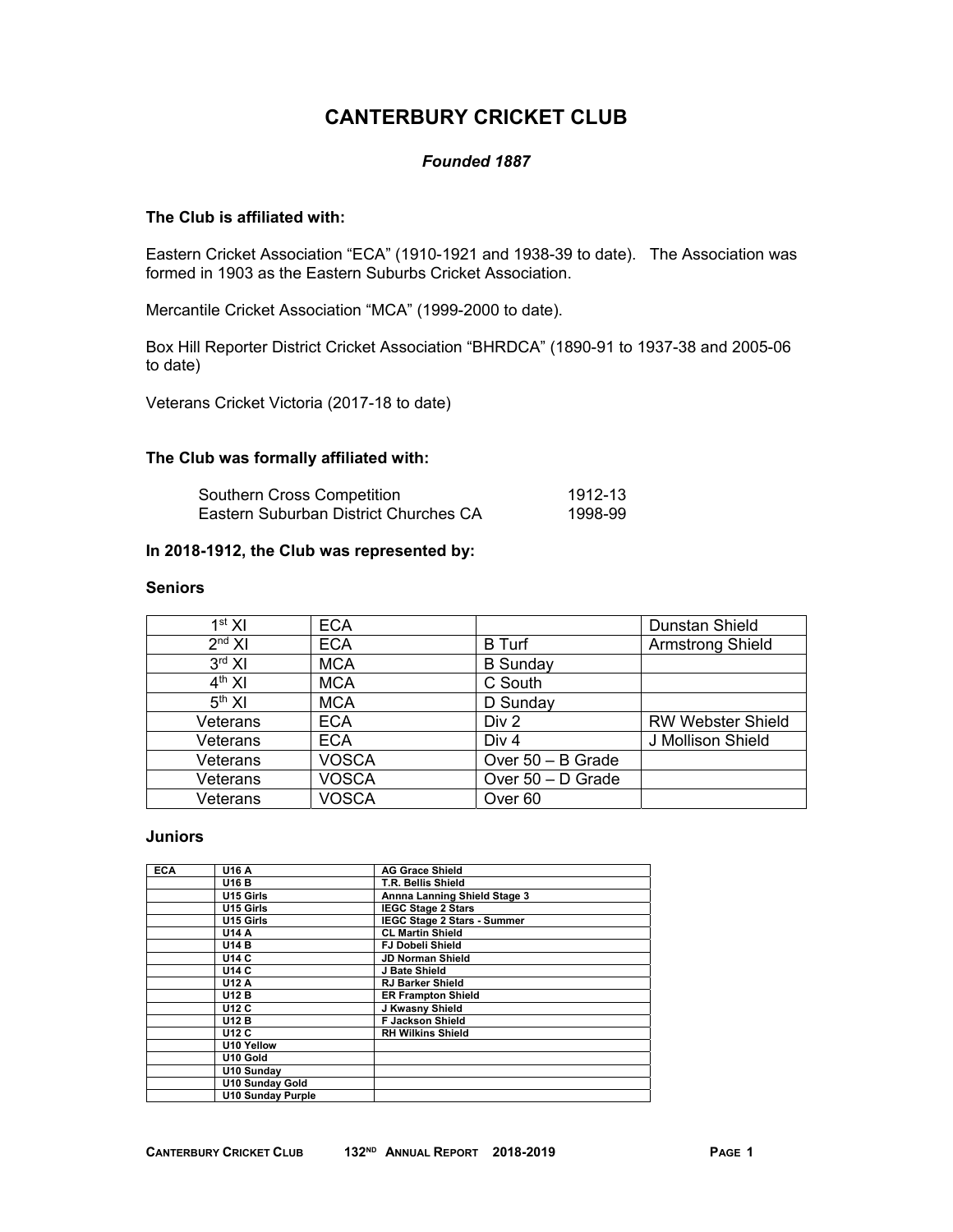# **PREMIERSHIPS**

|         | <b>BHRDCA</b>   |         | <b>ESCA/ECA</b> |                | <b>ESCA/ECA</b> |          | <b>MCA</b>    |
|---------|-----------------|---------|-----------------|----------------|-----------------|----------|---------------|
|         |                 |         | <b>SENIORS</b>  | <b>JUNIORS</b> |                 |          |               |
| Year    | Grade           | Year    | Grade           | Year           | Grade           | Year     | Grade         |
|         |                 |         |                 |                |                 |          |               |
| 1908-09 | 1 <sup>st</sup> | 1915-16 | Matt 1          | 1966-67        | Junior 1        | 2002-03* | <b>B</b> Turf |
| 1916-17 | 1 <sup>st</sup> | 1940-41 | Turf 1          | 1973-74        | U16 N           | 2002-03  | D Turf        |
| 1921-22 | 1 <sup>st</sup> | 1940-41 | Turf 2          | 2000-01        | U12 A           | 2006-07  | D Turf        |
| 1923-24 | 1 <sup>st</sup> | 1945-46 | Turf 1          | 2001-02        | <b>U 12A</b>    | 2008-09  | D Turf        |
| 1927-28 | 1 <sup>st</sup> | 1947-47 | Turf 1          | 2001-02        | U12 C           | 2013-14  | D Sun Turf    |
|         |                 |         |                 |                |                 |          |               |
| 1931-32 | 1 <sup>st</sup> | 1949-50 | Turf 2          | 2001-02        | U12 C           |          |               |
| 1932-33 | 2 <sub>nd</sub> | 1966-67 | Turf C          | 2001-02        | U10             |          |               |
| 1934-35 | 1 <sup>st</sup> | 1971-72 | Turf C          | 2001-02        | U10             |          |               |
| 2009-10 | Legends         | 1973-74 | Turf Sen        | 2002-03        | U10             |          |               |
| 2011-12 | Legends         | 1974-75 | <b>Turf Res</b> | 2003-04        | U16 A           |          |               |
| 2012-13 | Legends         | 1976-77 | <b>Turf Res</b> | 2003-04        | U14 B           |          |               |
| 2014-15 | Legends         | 1977-78 | Turf Sen        | 2003-04        | U10             |          |               |
| 2016-17 | Veterans C      | 1977-78 | <b>Turf Res</b> | 2003-04        | U10             |          |               |
| 2016-17 | Veterans E      | 1978-79 | Turf Sen        | 2004-05        | U14 C           |          |               |
|         |                 | 1980-81 | Turf Sen        | 2004-05        | U12 A           |          |               |
|         |                 | 1980-81 | Matt B          | 2004-05        | U12 B           |          |               |
|         |                 | 1992-93 | Turf A          | 2004-05        | U12 C           |          |               |
|         |                 | 1996-97 | Matt D          | 2004-05        | U10             |          |               |
|         |                 | 1998-99 | Turf D          | 2004-05        | U10             |          |               |
|         |                 | 2001-02 | Turf A          | 2005-06        | <b>U12C</b>     |          |               |
|         |                 | 2007-08 | Turf C          | 2005-06        | U10             |          |               |
|         |                 | 2016-17 | Wright          | 2006-07        | U14 C1          |          |               |
|         |                 | 2018-19 | Vets Div 2      | 2008-08        | U12 C           |          |               |
|         |                 |         |                 | 2009-10        | U16 C           |          |               |
|         |                 |         |                 | 2009-10        | U14 A           |          |               |
|         |                 |         |                 | 2011-12        | U16 A           |          |               |
|         |                 |         |                 | 2011-12        | U14 C           |          |               |
|         |                 |         |                 | 2011-12        | U12 B           |          |               |
|         |                 |         |                 | 2012-13        | U12 C           |          |               |
|         |                 |         |                 | 2015-16        | U12 C           |          |               |
|         |                 |         |                 | 2015-16        | <b>U14B</b>     |          |               |
|         |                 |         |                 | 2015-16        | U14 C           |          |               |
|         |                 |         |                 | 2017-18        | $IEGC - S2$     |          |               |
|         |                 |         |                 | 2018-19        | U16 A           |          |               |
|         |                 |         |                 | 2018-19        | U14 A           |          |               |
|         |                 |         |                 | 2018-19        | IEGC - S 2      |          |               |

**\* Premiers and Champions**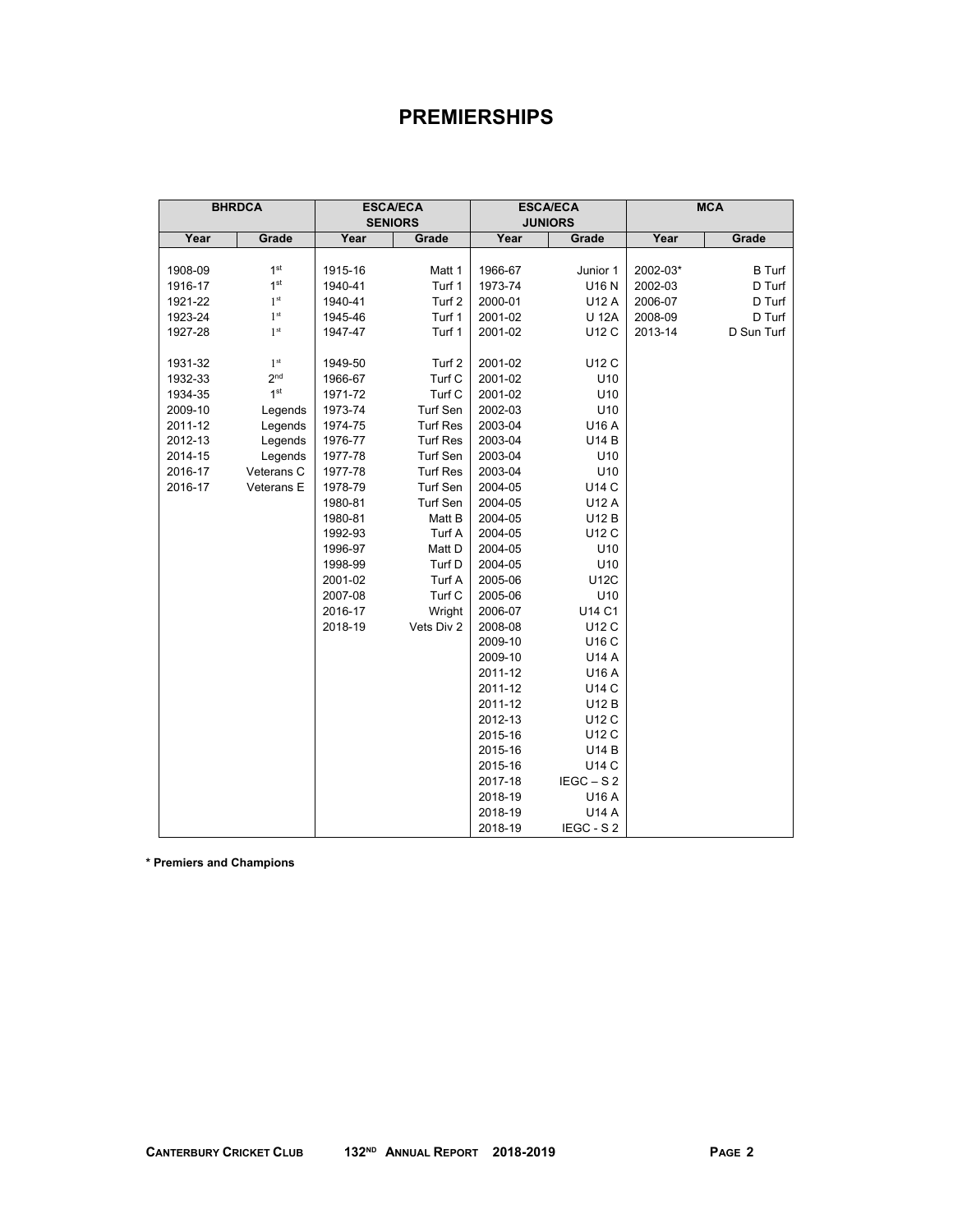# **RUNNERS UP**

|         | <b>BHRDCA</b>   |         | <b>ESCA/ECA</b><br><b>SENIORS</b> |         | <b>ESCA/ECA</b><br><b>JUNIORS</b> |         | <b>MCA</b> |
|---------|-----------------|---------|-----------------------------------|---------|-----------------------------------|---------|------------|
| Year    | Grade           | Year    | Grade                             | Year    | Grade                             | Year    | Grade      |
|         |                 |         |                                   |         |                                   |         |            |
| 1891-92 | 1 <sup>st</sup> | 1941-42 | Turf 1                            | 1962-63 | U <sub>16</sub>                   | 2007-08 | D Turf     |
| 2006-07 | Veterans        | 1953-54 | Turf 1                            | 1971-72 | U16                               | 2014-15 | D Sun Turf |
| 2007-08 | Veterans        | 1955-56 | Turf 1                            | 1972-73 | U <sub>16</sub>                   |         |            |
| 2008-09 | Veterans        | 1956-57 | Turf 1                            | 2003-04 | U14 C                             |         |            |
| 2008-09 | Legends         | 1971-72 | A Turf                            | 2004-05 | U14 C                             |         |            |
| 2009-10 | Veterans        | 1973-74 | Matt B                            | 2005-06 | U16C                              |         |            |
| 2010-11 | Legends         | 1978-79 | <b>Turf Res</b>                   | 2005-06 | U12 B                             |         |            |
| 2013-14 | Veterans        | 1981-82 | <b>B</b> Turf                     | 2005-06 | U <sub>10</sub>                   |         |            |
|         |                 | 1985-86 | Sen Turf                          | 2006-07 | U14 C2                            |         |            |
|         |                 | 1998-99 | Matt C                            | 2010-11 | U16 A                             |         |            |
|         |                 | 2008-09 | Turf A                            | 2011-12 | U14C                              |         |            |
|         |                 | 2014-15 | Turf C                            |         |                                   |         |            |
|         |                 | 2017-18 | Vets Div 2                        | 2013-14 | <b>U16B</b>                       |         |            |
|         |                 |         |                                   | 2013-14 | U16C                              |         |            |
|         |                 |         |                                   | 2016-17 | U14 A                             |         |            |
|         |                 |         |                                   | 2018-19 | U14 B                             |         |            |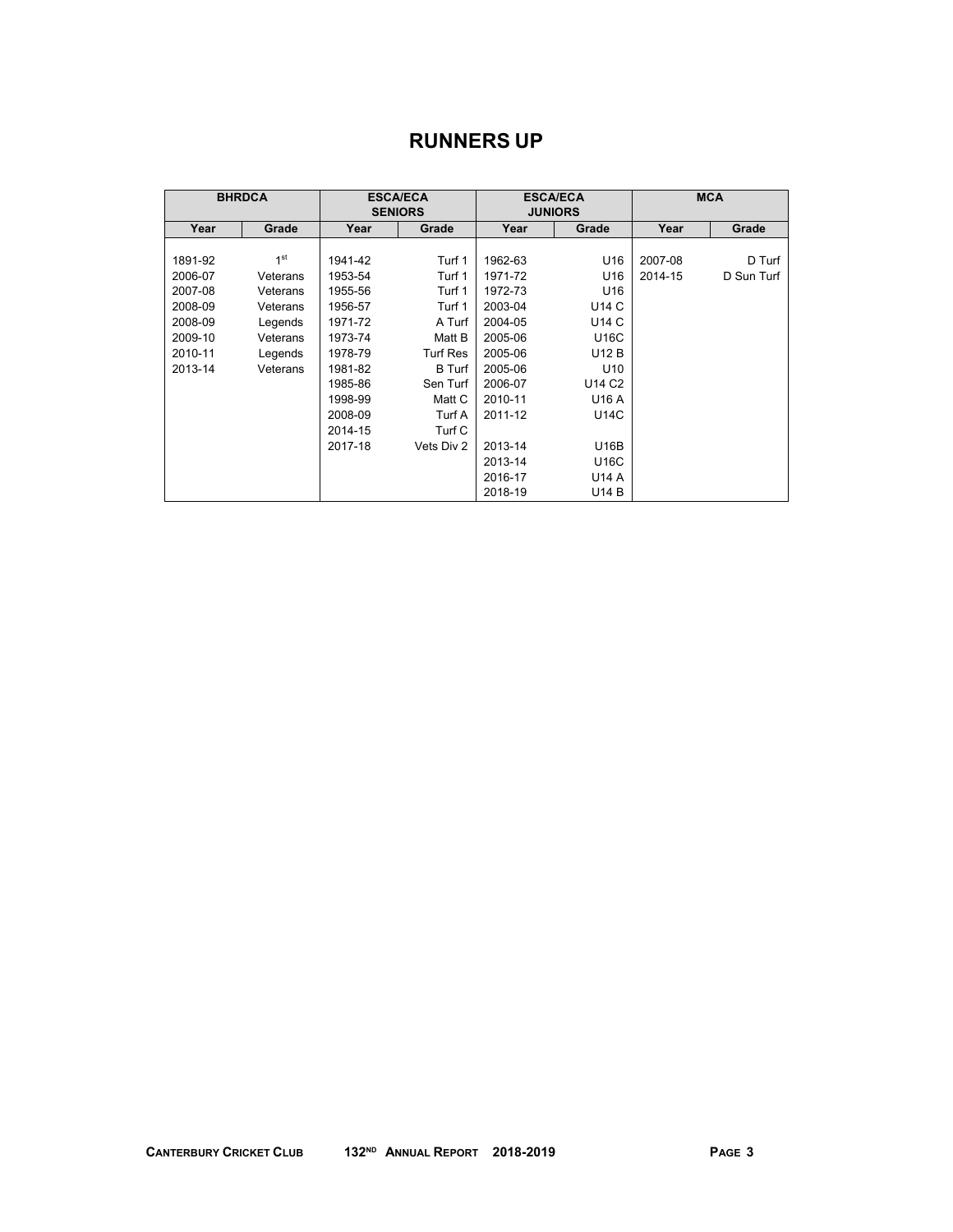# **OFFICE BEARERS**

| <b>President</b>         | <b>Paul Townsend</b>     |
|--------------------------|--------------------------|
|                          |                          |
| Vice President - Seniors | <b>Tim Alexander</b>     |
|                          |                          |
| Vice President - Juniors | <b>Ken Grant</b>         |
|                          |                          |
| <b>Secretary</b>         | <b>Andrew Heffernan</b>  |
|                          |                          |
| <b>Treasurer</b>         | <b>Harry Crothers</b>    |
|                          |                          |
| <b>General Committee</b> | <b>Michael Angwin</b>    |
|                          | <b>Campbell Gowers</b>   |
|                          | <b>Shane Heffernan</b>   |
|                          | <b>Peter Jago</b>        |
|                          | <b>Matthew Macintosh</b> |
|                          | <b>Andy Mills</b>        |
|                          | <b>Lachlan Street</b>    |
|                          | <b>Mark Thomas</b>       |
|                          | <b>Alex Townsend</b>     |
|                          |                          |
|                          |                          |
|                          |                          |
| <b>Honorary Auditor</b>  | <b>Vacant</b>            |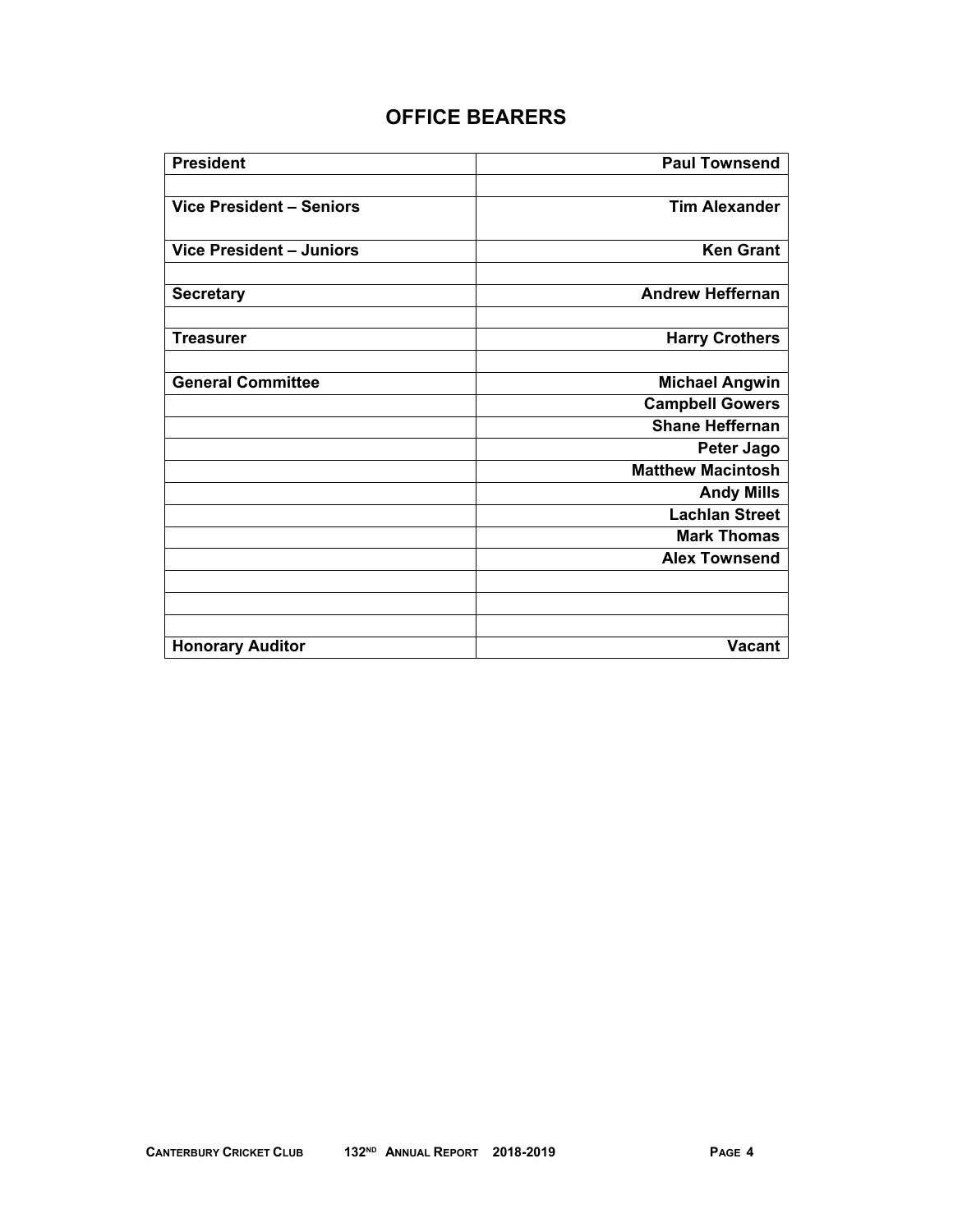### **PRESIDENTS REPORT**

It gives me great pleasure to present the President's report for the 2018-19 season – my second year as the Canterbury Cricket Club President.

The mission of the CCC is "As part of our community, provide a competitive, enjoyable cricketing experience in a safe environment"

Club success in this context has been defined around teams regularly playing in finals, player participation and development, a positive social and Club based culture, contribution to the local community and the Club is financially secure.

While we have met most of these success measure in season 2018-19, from a playing onfield perspective, the 2018-19 year can be categorised as one where we underachieved at the senior level yet achieved significant success at the junior level particularly, in the U16 and U14 age group levels.

In the Club's second year in Dunstan Shield, it was a year that saw the 1st XI finish with 5 wins and 9 losses - 5 of which were less than 20 runs. Arguably we should have at least won 3 of those games which would have seen CCC in the finals – however it was not to be and provides an opportunity to work on in season 2019-20. All other senior teams finished well outside finals contentions. Although we missed out on finals there were still some outstanding individual achievements, particularly from our younger cohort.

One of the great challenges the Club has faced in the 2018-19 year was being able to field 5 competitive teams on a regular basis. Player retention of the 22- 25 year age bracket is a real issue for our Club and for cricket generally. Being the third largest junior Club in Victoria, we are fortunate enough to have strong junior participation levels but we need to find ways to ensure we retain our juniors particularly as they become unavailable to play senior club cricket in their latter senior school years. This is a real focus of the Committee and we have put in place measures to tackle this challenge.

The juniors at Canterbury continue to thrive with the u16A and U14A teams both winning their respective grand finals. All senior XI's were well represented with over 20 juniors playing regular senior cricket throughout 2018-19. This is a feature of our junior development program headed by Adam Mayhood through the Bate Academy and leadership shown by the senior XI players in nurturing and developing our young players – a real feature of our Club.

Veterans cricket continues to thrive at CCC with the Club having two over 40's, two over 50's and 2018-19 saw the first CCC over 60's team field a team. The over 40's won the Division 2 RW Webster Shield grand final which was terrific result for the team.

On the social side we saw some great fundraising events through the Sportsman's Night and the Pink Stumps Day. These events were terrific for the Club, particularly Pink Stumps Day, as we forge closer connections with the Canterbury Community

Sadly we farewelled Himesh Sandaradura who has left to live in Darwin. Himesh represented the Club in 7 seasons and took over 240 wickets at an average of 11.66. 2019 also saw the sudden passing of another Club legend Peter Mirkovic. Peter played for Canterbury in over 20 seasons, won 12 bowling averages and took 400 1<sup>st</sup> XI wickets. He is regarded as one of the 5 greatest players to have represented the Club.

.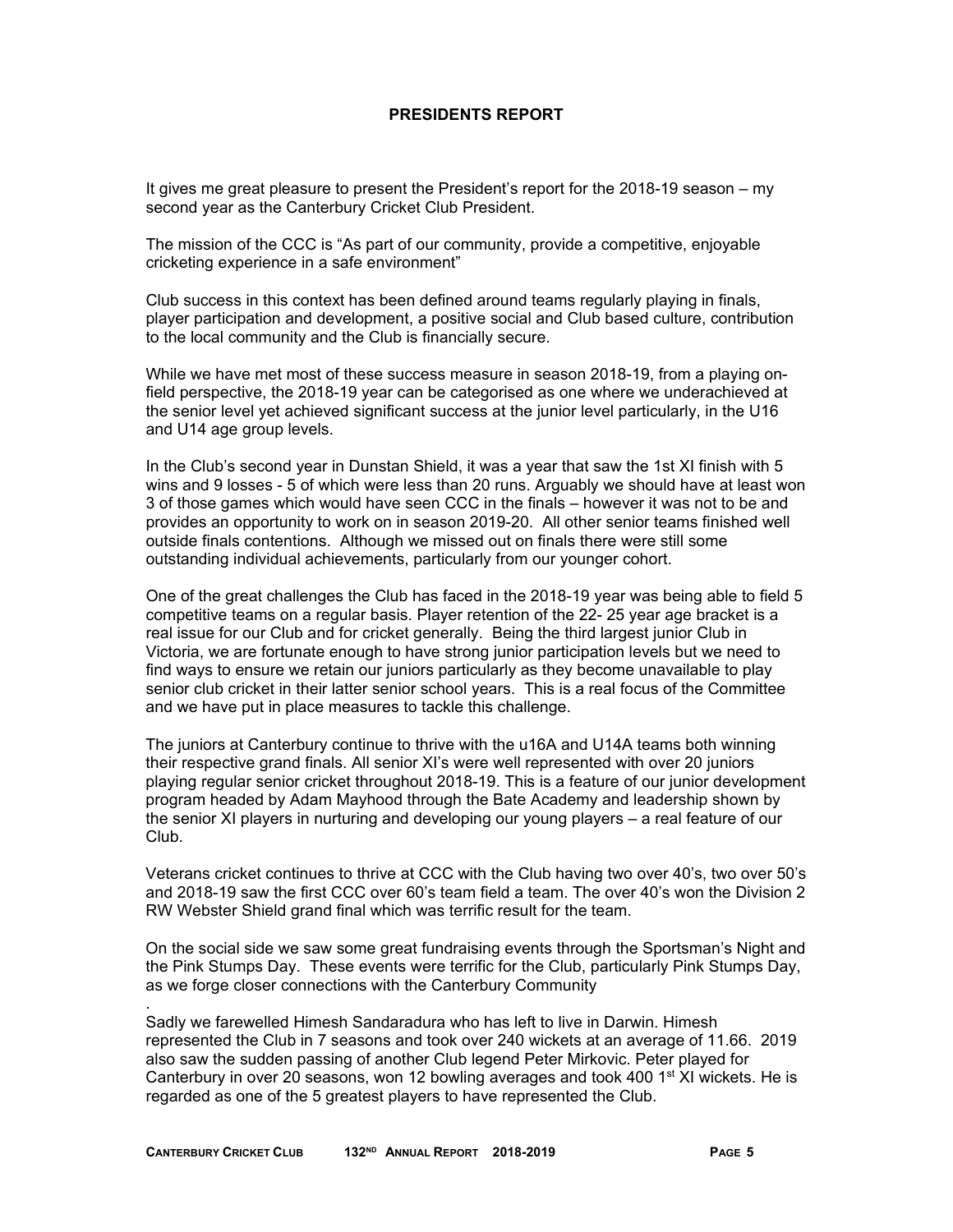I would like to formally recognise the contribution of Jono Wilson – Head Coach, Glenn Sanguinetti – Chairman of Selectors, Andy Mills – Club Captain, Ryan Arians/Tim Alexander/ Stuart Will 2<sup>nd</sup> XI Captains, Ryan Arians 3<sup>rd</sup> XI Captain, Doug Stevens (retiring) 4<sup>th</sup> XI Captain and Sam Warner  $5<sup>th</sup>$  XI Captain. A very special mention to Bob Trengrove who has officially stepped down as Net Captain after many, many years of service to CCC – thank you Bob. I would also like to acknowledge Sue Bach who continues to support the 1<sup>st</sup> XI in scoring duties and Toby Crook who is the permanent 12<sup>th</sup> man for the team.

I would also like to thank the following sponsors for their generosity and support throughout the 2018-19 season.

- Beulah Capital
- Constructing Spaces
- Bendigo Bank
- Harp of Erin Hotel
- Ben the Butcher
- Waverly Party Hire
- Mitchell Partners
- Bread Street

Finally, I would like to thank my fellow Committee members but particularly I would like to acknowledge Andrew Heffernan who is stepping down from his role as Secretary. Andrew has been in his role for the last 5 years and has contributed significantly to the day to day running of the Club. His contribution, passion and commitment to the Club will be missed.

Go Berries!

**Paul Townsend PRESIDENT**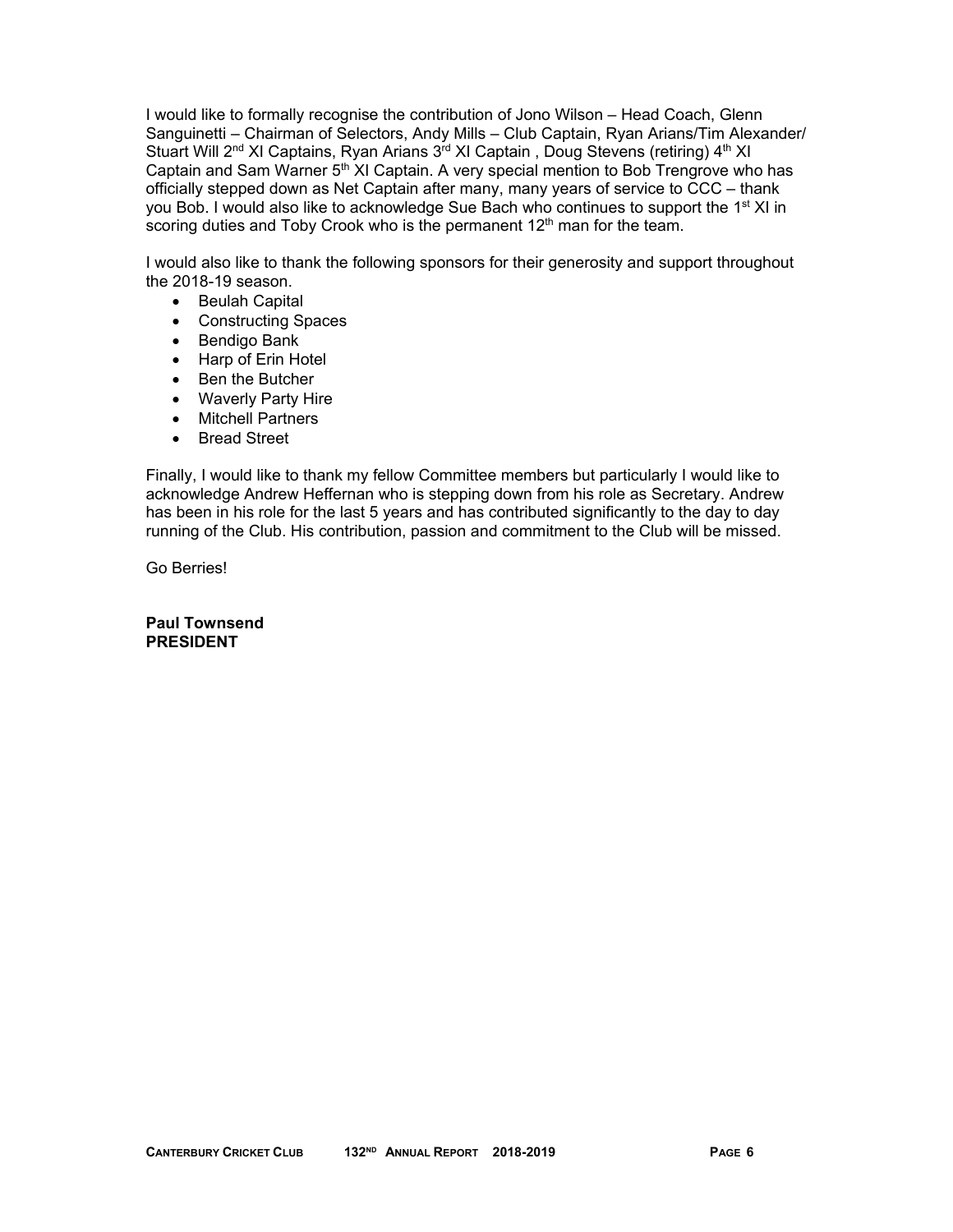### **VICE PRESIDENTS REPORT – JUNIORS**

It has been a very large and successful year for the Canterbury Cricket Club Juniors. Some of our achievements included:

 18 Junior Teams with over 250 registered players across Junior teams and Junior / Master **Blasters** 

- We had 3 Premiership sides this season:
	- Stage 2 IEGC Stars Spring Canterbury Vlahos 5/79 def Canterbury O'Brien 1/78
	- Under 14A Canterbury 4/219 def Boroondara 8/181
	- Under 16A Canterbury 3/130 def North Balwyn 127

 Grading process conducted at Xavier College in August and September for 16s, 14s and 12As

- Continuation of the John Bate Academy led by Adam Mayhood.
- A large number of players were selected in various representative sides this season.
- Two other teams made finals. 14B's were Runners-Up and 16B's were semi-finalists.
- A successful Pink Stumps day, which included our entire Girls squad.

### **Awards - Rising Star (Boys – Under 12)**

The winner of the Canterbury Cricket Club Rising Star award for Under 12 Boys was Tom Mitchell.

- Fast and Accurate swing bowler, who every week bowled well and often without luck.
- Swings the ball away consistently
- 2.5 runs per over for the whole season, showed how tight he bowled.
- Made 48 in the last match of the season, against one of the top sides.
- Shows exceptional promise as a young player with the CCC

### **Rising Star (Girls)**

.

The winner of the Canterbury Cricket Club Rising Star award for girls was Alice O'Brien

- Alice has represented Canterbury in the IEGC competition this season in the Stage 2 Stars team and the Anna Lanning Shield teams with a batting average of 69, she has the highest average and aggregate of the CCC girls. She has also represented Canterbury at 2 levels of Representative Cricket. With the IE Emus her batting average was 28.67 and with the ECA team her average was 71 being dismissed in just one of 3 innings.
- Alice is a superb fielder who catches well and keeps the pressure on oppositions with clean fielding and accurate throws.
- Alice is a quick bowler whose technique is a work in progress.
- Alice is a passionate cricketer who has also played in a mixed Friday night team within the BHRDCA and has regularly played women's seniors cricket

### **Awards - Junior Canterbury Medal**

The winner of this year's Canterbury Medal was Michael Forwood.

 2011/12: Started at CCC scoring a total of 99 runs at Under 10's in 11 matches at an average of 33. Also took 9 wickets at an average of 5.44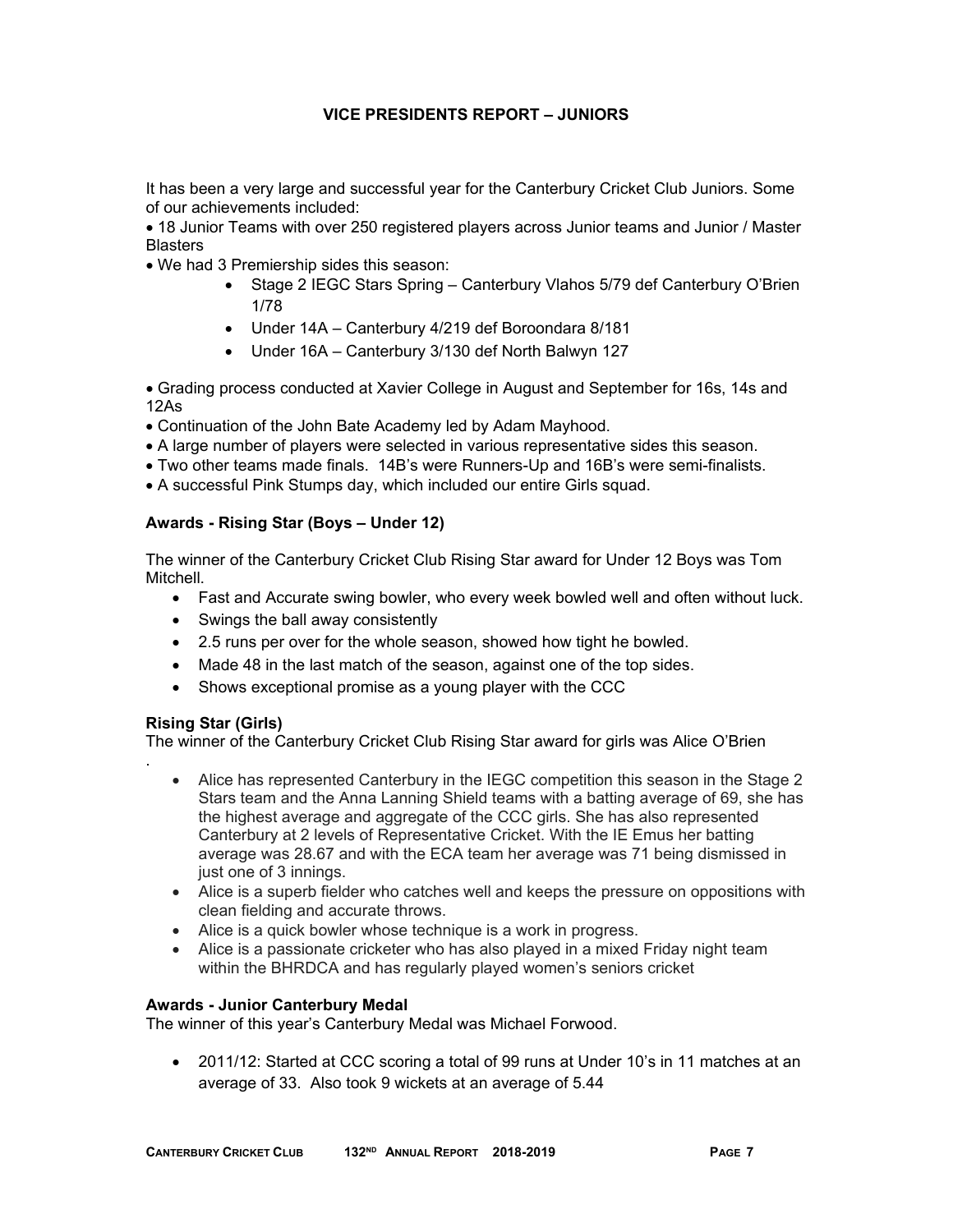- 2015/16 Member of the CCC 14A ECA premiership team. Member of U/14 ECA rep team winners of Nolan Cup VMCU premiership
- 2016/17: Member of undefeated Inner East Emus Rep side. Centuries for Canterbury CC Seniors in  $4<sup>th</sup>$  and  $5<sup>th</sup>$  XI's.
- 2017/18: Member of rep Craig Shield Grand Finalist Team
- 2018/19: Selected for CCC 1<sup>st</sup> XI Senior team and made 69 not out on debut. Made 333 runs in Under 16A's at an average of 55.50. This was the  $5<sup>th</sup>$  best average in the competition and 3d most runs. All up, has made 720 runs for CCC across the season. Awarded most outstanding player by the ECA for Under 16A this season.

**Ken Grant VICE PRESIDENT - JUNIORS**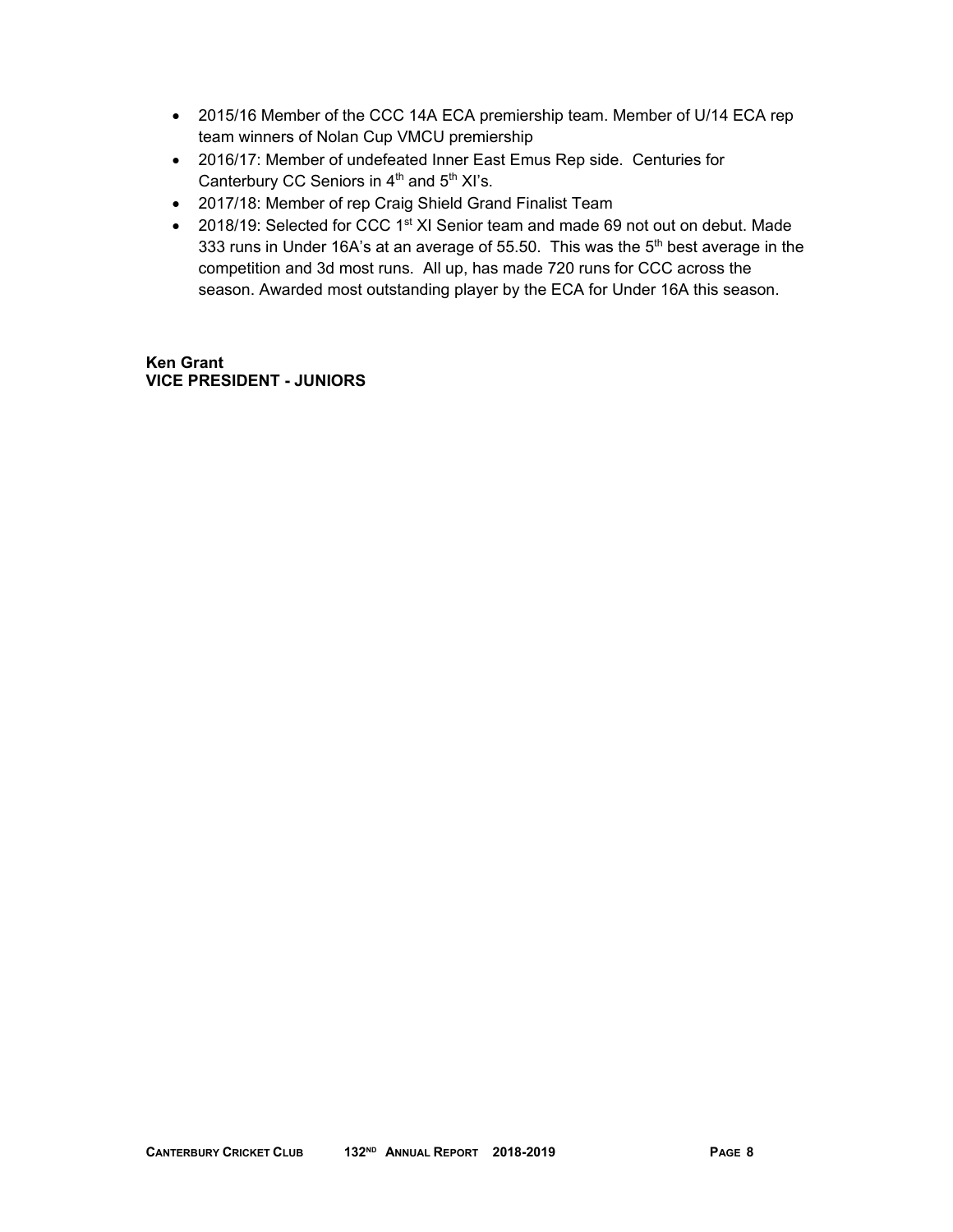Your committee members submit the financial accounts of the Canterbury Cricket Club for the financial year ended 30 April 2019.

### **Committee Members**

The names of committee members at the date of this report are:

Paul Townsend Harry Crothers Tim Alexander Michael Angwin Campbell Gowers Ken Grant Andrew Heffernan Shane Heffernan Peter Jago Matthew Macintosh Andy Mills Lachlan Street Mark Thomas Alex Townsend

### **Principal Activities**

The principal activities of the association during the financial year were: to promote and further the game of Cricket and social acivities in the interest of its members.

### **Significant Changes**

No significant change in the nature of these activities occurred during the year.

### **Operating Result**

The profit from ordinary activities after providing for income tax amounted to

| Year ended    | Year ended    |
|---------------|---------------|
| 30 April 2018 | 30 April 2019 |
| \$.           | \$            |
| 653           | 7.274         |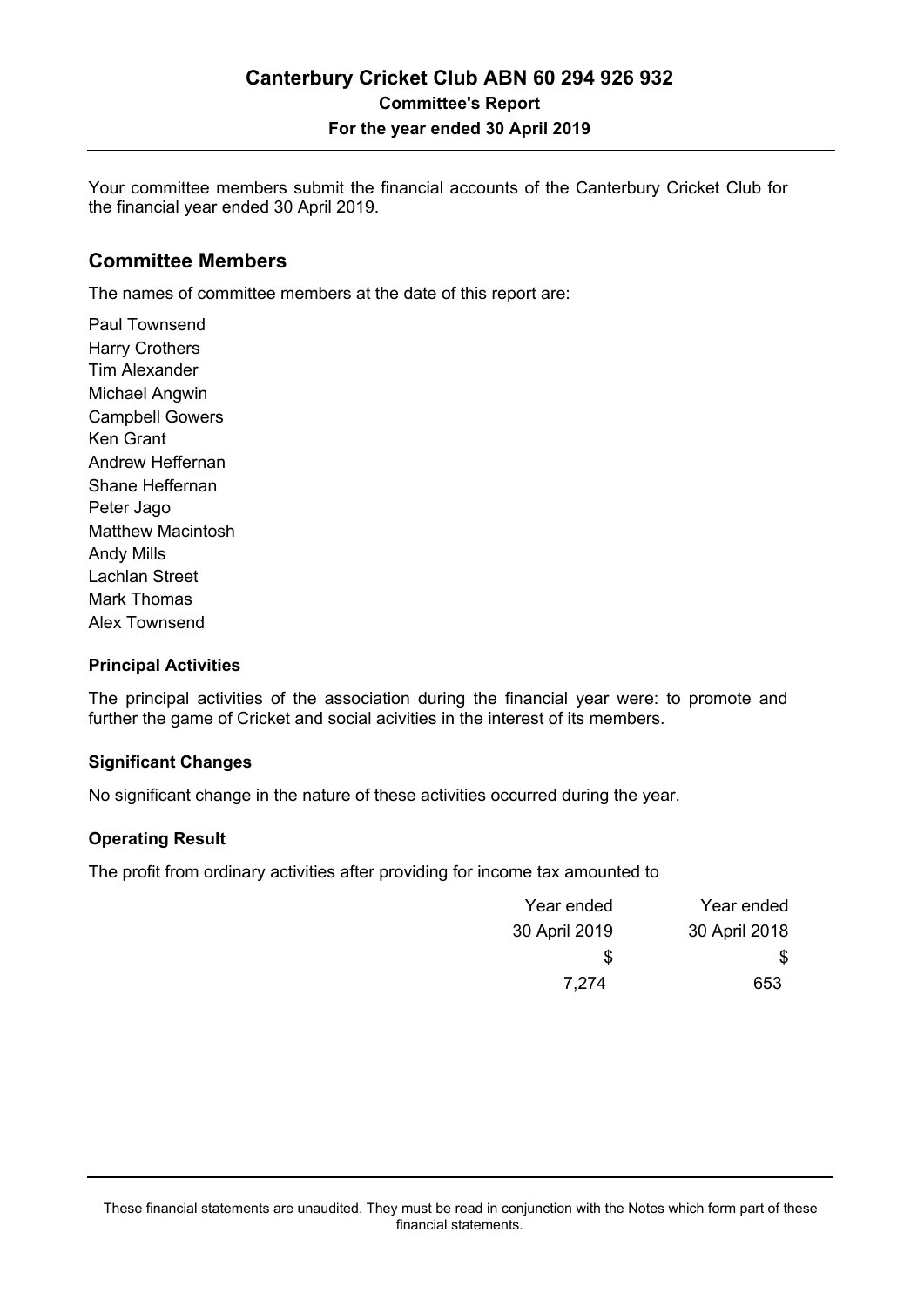# **Canterbury Cricket Club ABN 60 294 926 932 Committee's Report For the year ended 30 April 2019**

Signed in accordance with a resolution of the Members of the Committee on 27 May 2019

\_\_\_\_\_\_\_\_\_\_\_\_\_\_\_\_\_\_\_\_\_\_\_\_\_\_\_\_\_\_\_\_\_\_\_\_\_\_\_\_\_\_\_\_\_\_\_\_\_

\_\_\_\_\_\_\_\_\_\_\_\_\_\_\_\_\_\_\_\_\_\_\_\_\_\_\_\_\_\_\_\_\_\_\_\_\_\_\_\_\_\_\_\_\_\_\_\_\_

Paul Townsend

Harry Crothers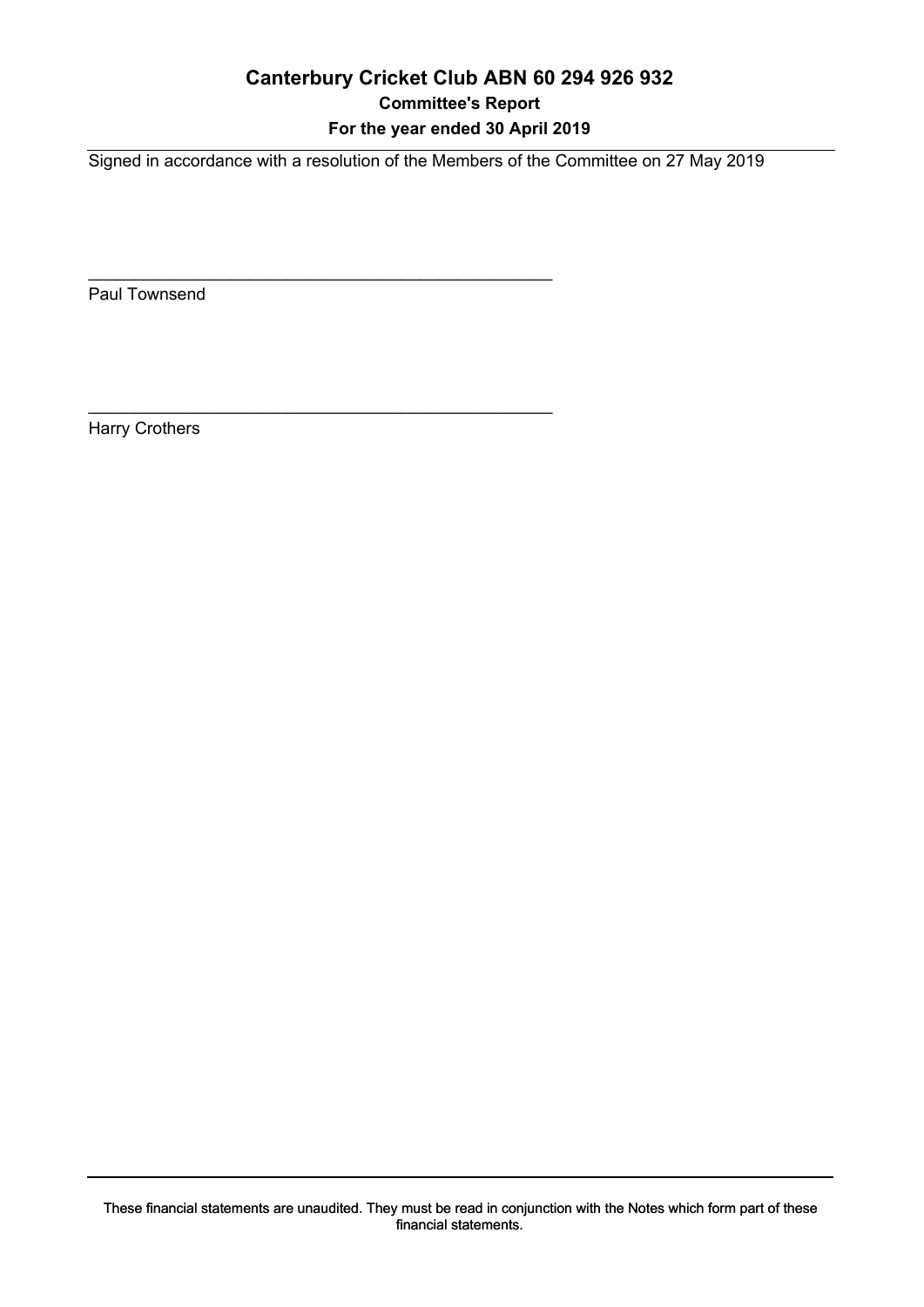# **Canterbury Cricket Club ABN 60 294 926 932 Trading Account For the year ended 30 April 2019**

|                                  | 2019<br>\$ | 2018<br>\$ |
|----------------------------------|------------|------------|
| <b>Trading Income</b>            |            |            |
| <b>Bar and Canteen Sales</b>     | 43,050     | 38,598     |
| <b>Total Trading Income</b>      | 43,050     | 38,598     |
| <b>Cost of Sales</b>             |            |            |
| Add:                             |            |            |
| Purchases - Bar                  | 18,373     | 18,565     |
|                                  | 18,373     | 18,565     |
| <b>Cost of Sales</b>             | 18,373     | 18,565     |
| <b>Gross Profit from Trading</b> | 24,678     | 20,033     |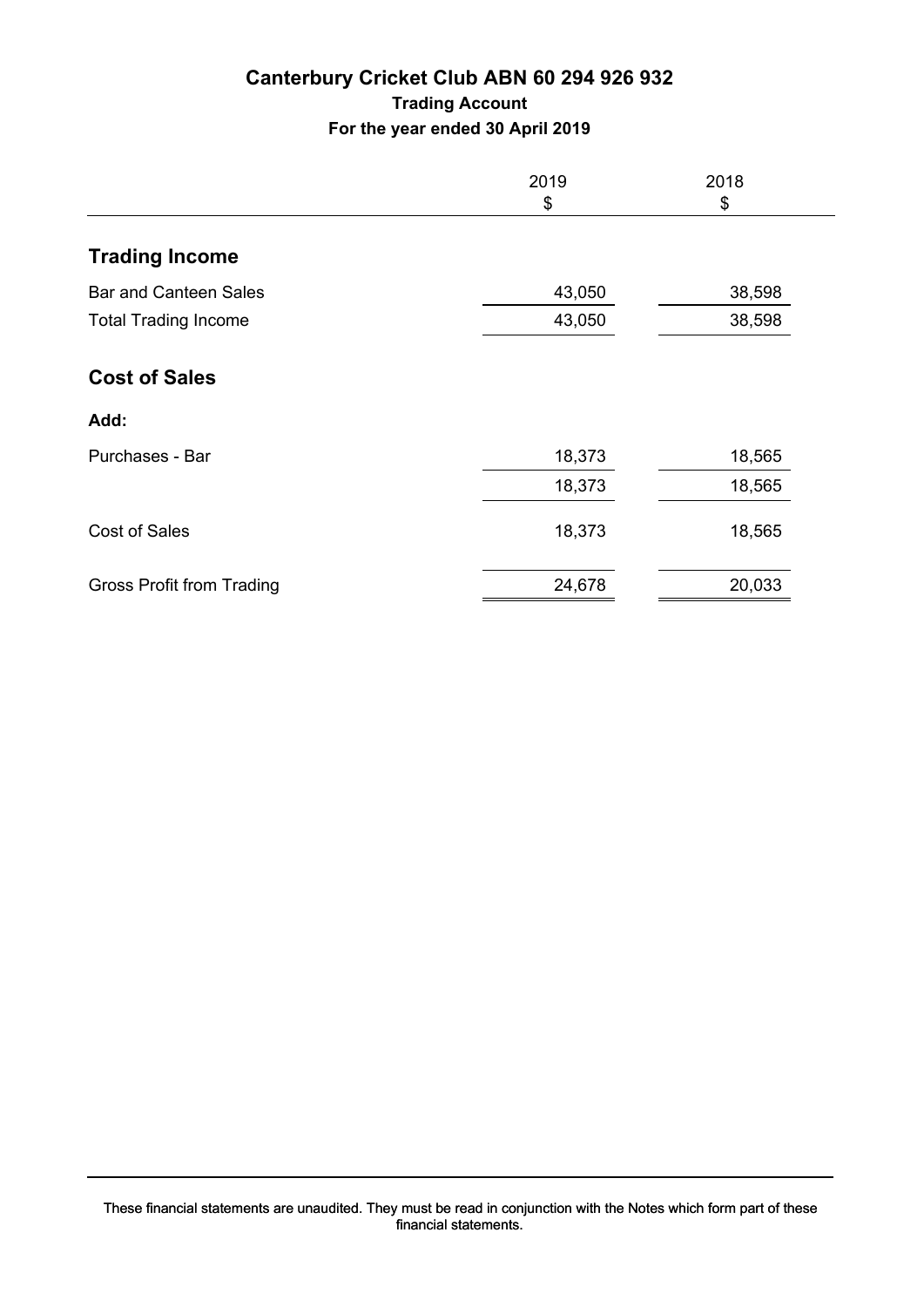# **Canterbury Cricket Club ABN 60 294 926 932**

# **Income and Expenditure Statement**

**For the year ended 30 April 2019**

|                                                                                                 | 2019<br>\$ | 2018<br>\$ |
|-------------------------------------------------------------------------------------------------|------------|------------|
| <b>Income</b>                                                                                   |            |            |
| <b>Trading profit</b>                                                                           | 24,678     | 20,033     |
| Subscriptions - Juniors                                                                         | 39,760     | 40,200     |
| <b>Subscriptions - Seniors</b>                                                                  | 11,802     | 11,575     |
| <b>Subscriptions - Veterans</b>                                                                 | 14,412     | 7,319      |
| <b>Subscriptions - Social</b>                                                                   | 50         | 150        |
| Sponsorship Revenue                                                                             | 20,450     | 26,560     |
| Fundraising                                                                                     | 15,942     | 20,033     |
| Total income                                                                                    | 127,094    | 125,870    |
| <b>Expenses</b>                                                                                 |            |            |
| Administration                                                                                  | 1,416      | 1,005      |
| <b>Association Fees</b>                                                                         | 3,559      | 2,272      |
| <b>Apparel Costs</b>                                                                            | 26,225     | 11,781     |
| <b>Bank Fees And Charges</b>                                                                    | 917        | 807        |
| <b>Clubroom Amenities</b>                                                                       | 463        | 1,607      |
| Coaching and Prof Player Fees                                                                   | 34,100     | 35,001     |
| Fines                                                                                           | 210        | 440        |
| <b>Ground Rental</b>                                                                            | 18,718     | 19,020     |
| Insurance                                                                                       | 3,730      | 1,182      |
| Juniors - Affiliation fees                                                                      | 2,058      | 2,123      |
| Juniors - Balls                                                                                 | 11,354     | 8,939      |
| Juniors - Equipment                                                                             | 1,866      | 3,335      |
| Juniors - Insurance                                                                             |            | 2,400      |
| Juniors - Photos                                                                                | 3,081      | 2,587      |
| Juniors - Training and Development                                                              |            | 1,200      |
| Juniors - Trophies                                                                              | 1,991      | 2,452      |
| <b>Licences &amp; Permits</b>                                                                   | 435        | 3,685      |
| Senior match expenses                                                                           | 7,013      | 22,985     |
| <b>Trophies and Honour Boards</b>                                                               | 2,682      | 2,396      |
| <b>Total expenses</b>                                                                           | 119,820    | 125,217    |
| Profit from ordinary activities before income<br>tax<br>Income tax revenue relating to ordinary | 7,274      | 653        |
| activities                                                                                      |            |            |

These financial statements are unaudited. They must be read in conjunction with the Notes which form part of these financial statements.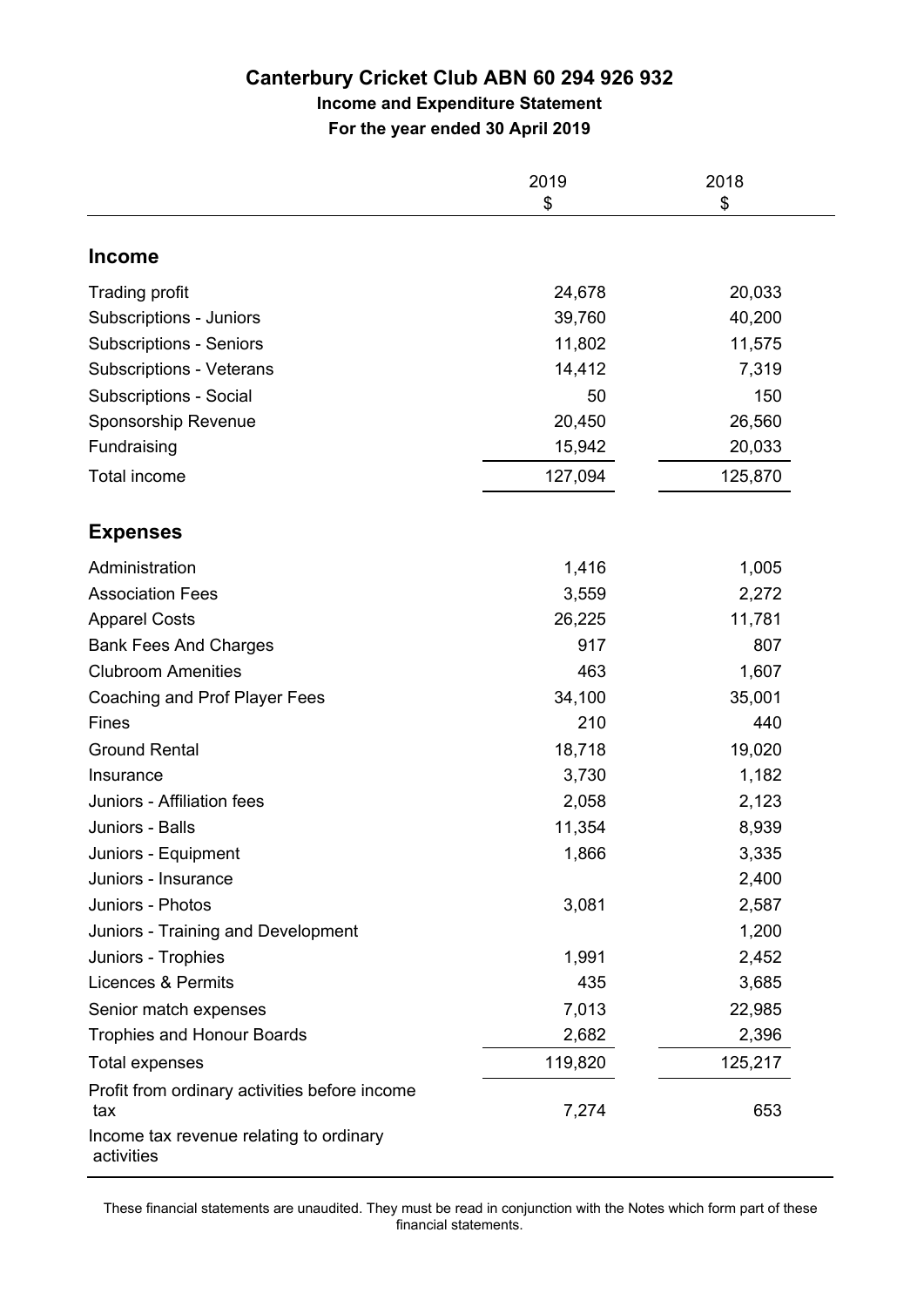# **Canterbury Cricket Club ABN 60 294 926 932 Income and Expenditure Statement**

**For the year ended 30 April 2019**

|                                            | 2019   | 2018   |
|--------------------------------------------|--------|--------|
|                                            | \$     | \$     |
| Net profit attributable to the association | 7,274  | 653    |
| Total changes in equity of the association | 7,274  | 653    |
| Opening retained profits                   | 26,055 | 25,401 |
| Net profit attributable to the association | 7,274  | 653    |
| Closing retained profits                   | 33,329 | 26,055 |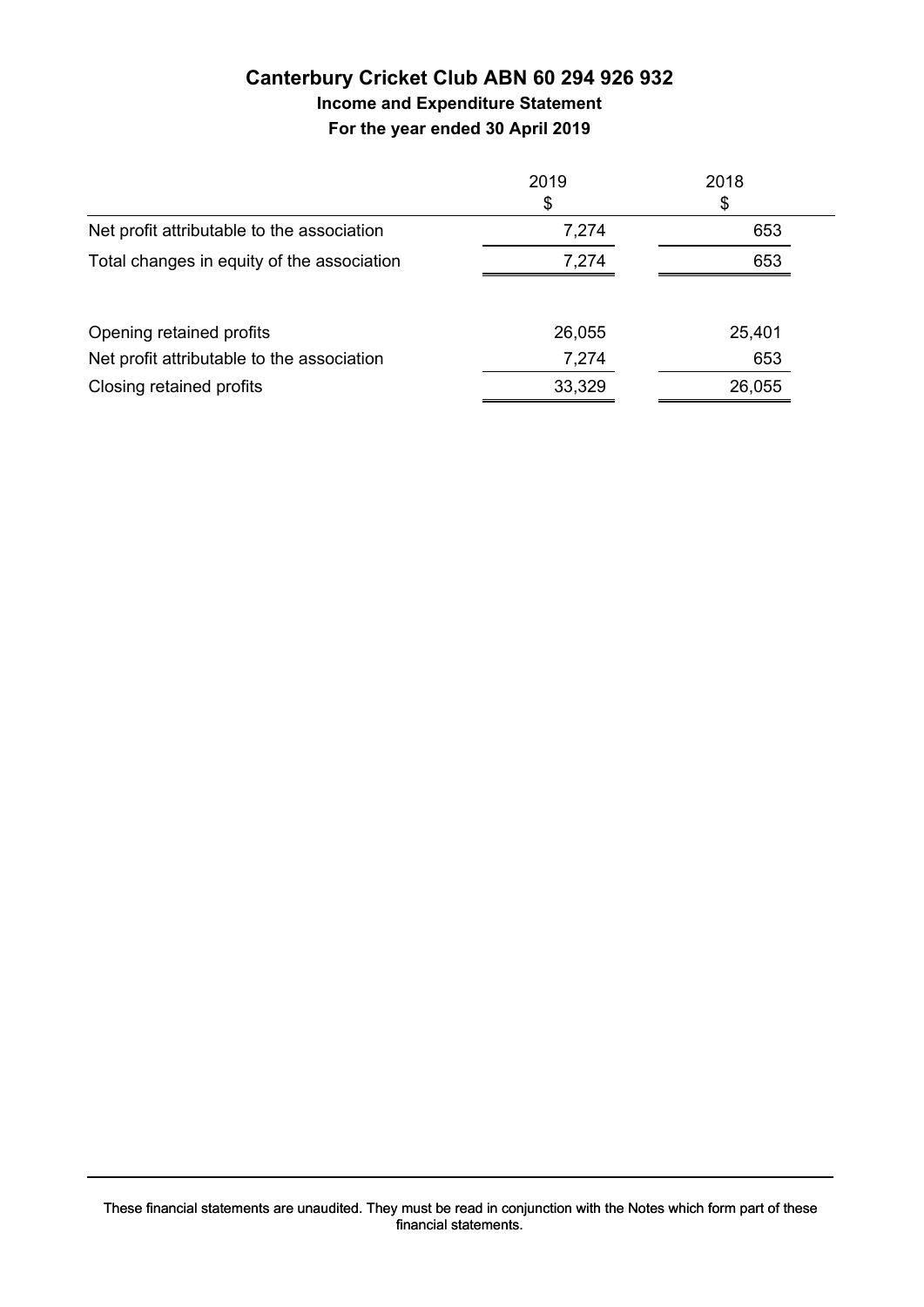# **Canterbury Cricket Club ABN 60 294 926 932**

**Detailed Balance Sheet as at 30 April 2019**

|                                      | <b>Note</b> | 2019<br>\$ | 2018<br>\$ |
|--------------------------------------|-------------|------------|------------|
| <b>Current Assets</b>                |             |            |            |
| <b>Cash Assets</b>                   |             |            |            |
| Cash at Bank - Bendigo               |             | 27,519     | 20,245     |
|                                      |             | 27,519     | 20,245     |
| <b>Other</b>                         |             |            |            |
| <b>Bond</b>                          |             | 500        | 500        |
| Match Balls on Hand                  |             | 1,577      | 1,577      |
| Apparel on Hand                      |             | 3,733      | 3,733      |
|                                      |             | 5,810      | 5,810      |
| <b>Total Current Assets</b>          |             | 33,329     | 26,055     |
| <b>Non-Current Assets</b>            |             |            |            |
| <b>Property, Plant and Equipment</b> |             |            |            |
| Property & equipment - at cost       |             | 22,509     | 22,509     |
| Less: Accumulated depreciation       |             | (22, 509)  | (22,509)   |
| <b>Total Non-Current Assets</b>      |             |            |            |
| <b>Total Assets</b>                  |             | 33,329     | 26,055     |
| <b>Net Assets</b>                    |             | 33,329     | 26,055     |
|                                      |             |            |            |
| <b>Members' Funds</b>                |             |            |            |
| Accumulated surplus (deficit)        |             | 33,329     | 26,055     |
| <b>Total Members' Funds</b>          |             | 33,329     | 26,055     |

These financial statements are unaudited. They must be read in conjunction with the Notes which form part of these financial statements.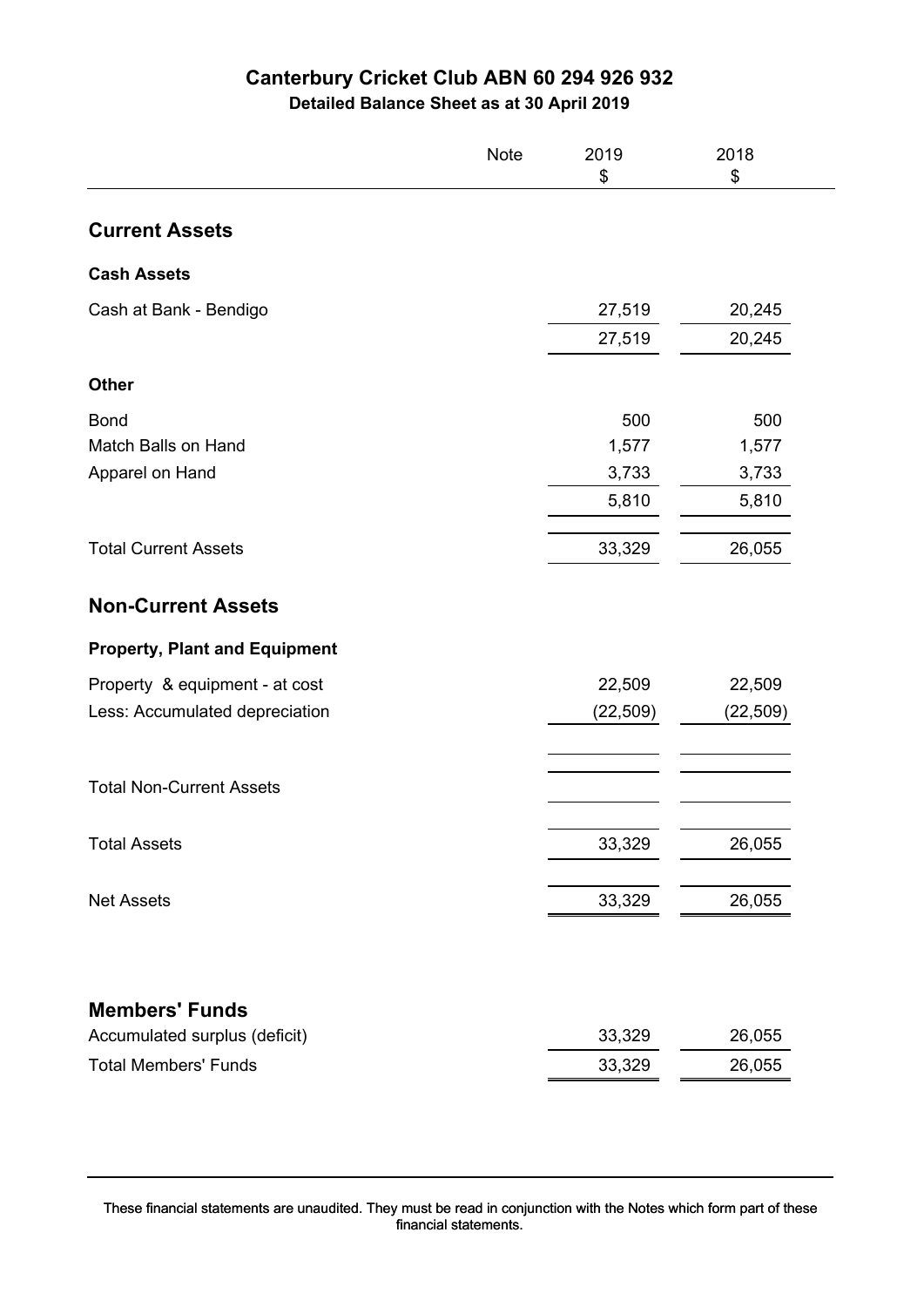# **Note 1: Summary of Significant Accounting Policies**

This financial report is a special purpose financial report prepared in order to satisfy the financial reporting requirements of the Associations Incorporations Act . The committee has determined that the association is not a reporting entity.

The financial report has been prepared on an accruals basis and is based on historical costs and does not take into account changing money values or, except where specifically stated, current valuations of non-current assets.

The following significant accounting policies, which are consistent with the previous period unless otherwise stated, have been adopted in the preparation of this financial report.

(a) Cash and Cash Equivalents

 Cash and cash equivalents include cash on hand, deposits held at call with banks, and other short-term highly liquid investments with original maturities of three months or less.

(b) Revenue and Other Income

 Revenue is measured at the fair value of the consideration received or receivable after taking into account any trade discounts and volume rebates allowed. For this purpose, deferred consideration is not discounted to present values when recognising revenue.

 Interest revenue is recognised using the effective interest rate method, which for floating rate financial assets is the rate inherent in the instrument. Dividend revenue is recognised when the right to receive a dividend has been established.

 Grant and donation income is recognised when the entity obtains control over the funds, which is generally at the time of receipt.

All revenue is stated net of the amount of goods and services tax (GST).

(c) Taxation

 The Association is exempt from Income Tax in accordance with Division 50 of the Income Tax Assessment Act 1997. The Association is not required to be registered for GST. Revenue and receivables are net of GST while expenses and payables are GST inclusive.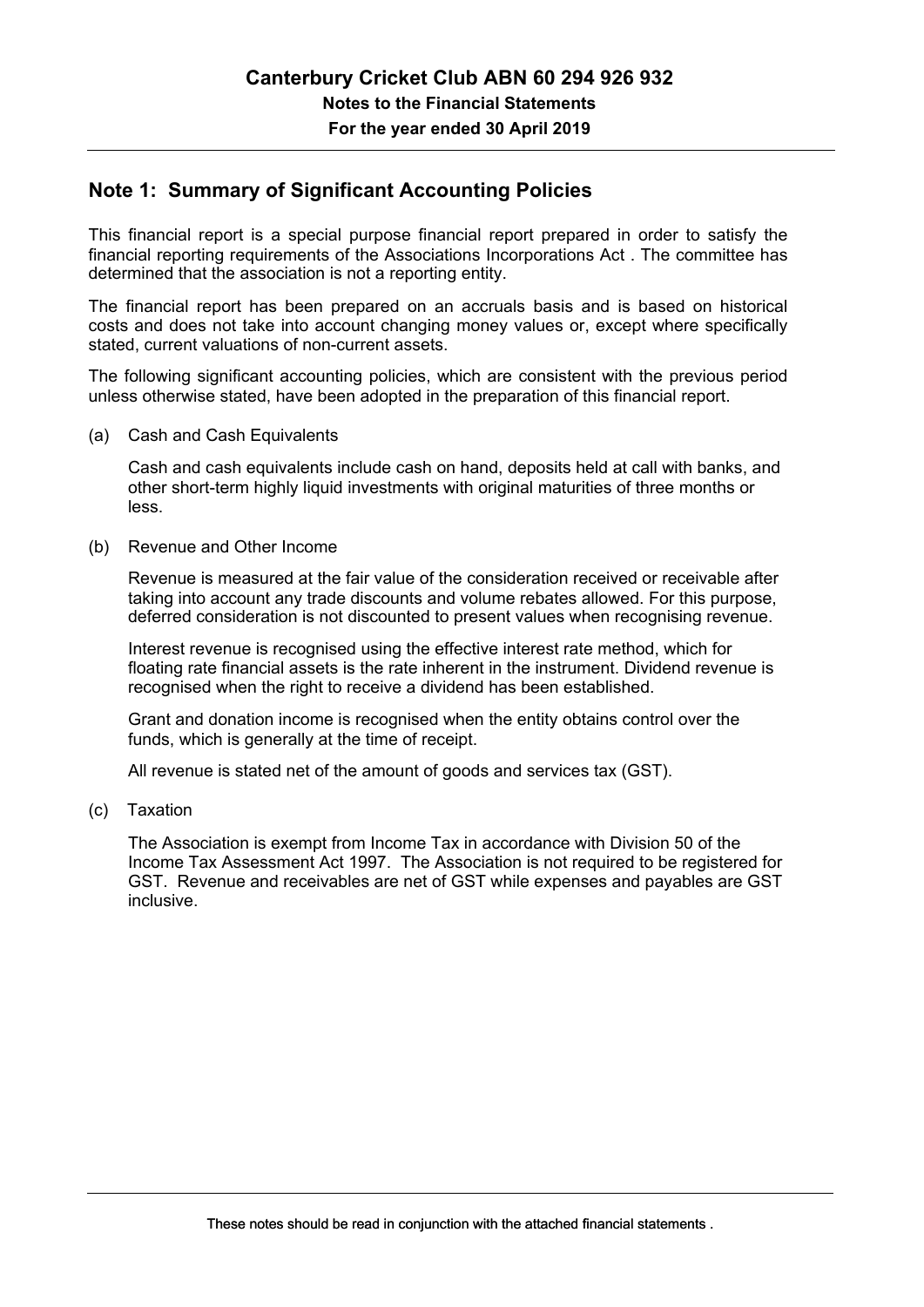# **Canterbury Cricket Club ABN 60 294 926 932 Statement by Members of the Committee**

**For the year ended 30 April 2019**

The Committee has determined that the association is not a reporting entity and that this special purpose financial report should be prepared in accordance with the accounting policies outlined in Note 1 to the financial statements.

In the opinion of the Committee the Income and Expenditure Statement, Statement of Financial Position, and Notes to the Financial Statements:

- 1. Presents fairly the financial position of Canterbury Cricket Club as at 30 April 2019 and its performance for the year ended on that date.
- 2. At the date of this statement, there are reasonable grounds to believe that the association will be able to pay its debts as and when they fall due.

\_\_\_\_\_\_\_\_\_\_\_\_\_\_\_\_\_\_\_\_\_\_\_\_\_\_\_\_\_\_\_\_\_\_\_\_\_\_\_\_\_\_\_\_\_\_\_\_\_

\_\_\_\_\_\_\_\_\_\_\_\_\_\_\_\_\_\_\_\_\_\_\_\_\_\_\_\_\_\_\_\_\_\_\_\_\_\_\_\_\_\_\_\_\_\_\_\_\_

This statement is made in accordance with a resolution of the Committee and is signed for and on behalf of the Committee by:

Paul Townsend President

Harry Crothers **Treasurer**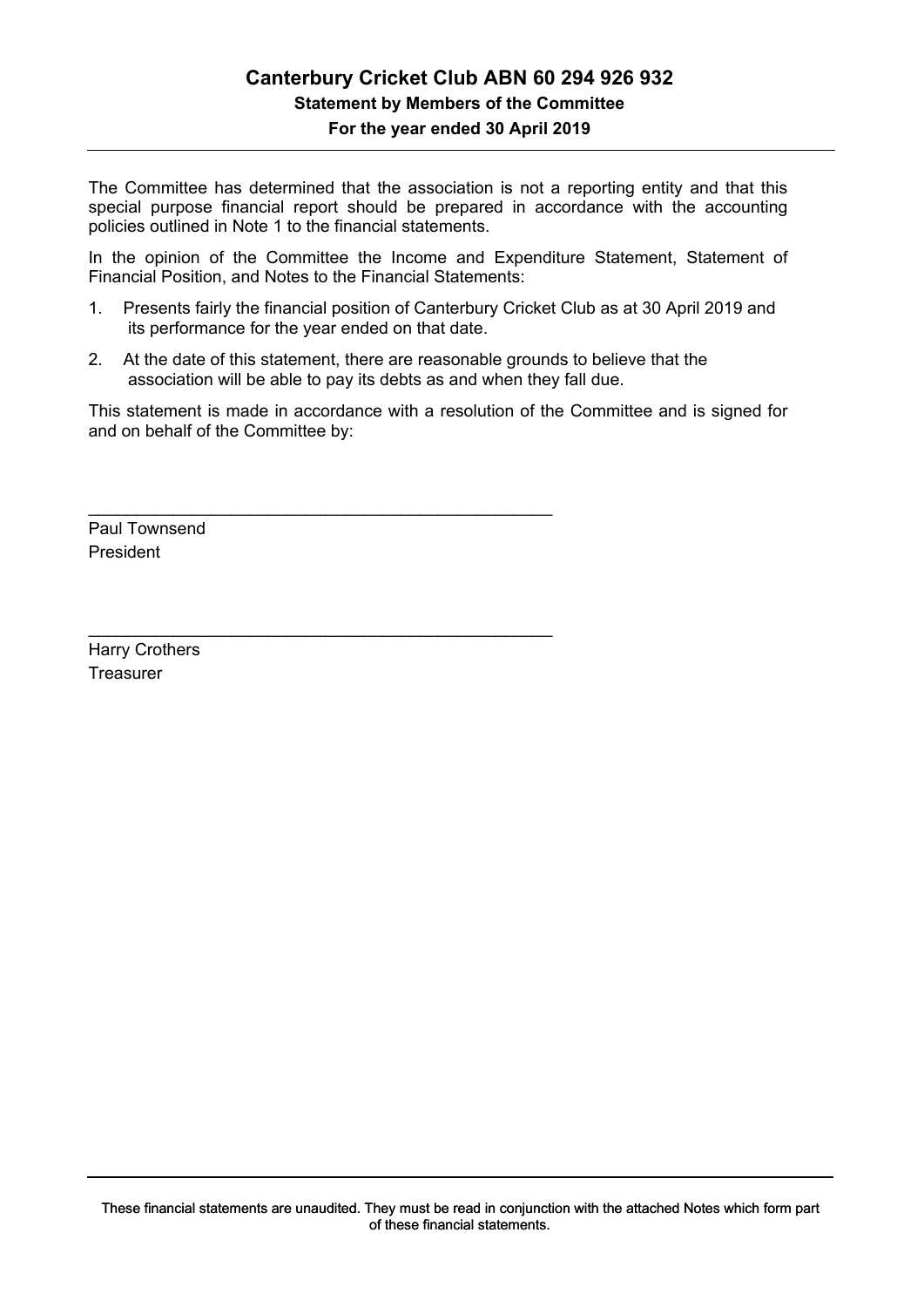I, Paul Townsend and i I, Harry Crothers certify that:

\_\_\_\_\_\_\_\_\_\_\_\_\_\_\_\_\_\_\_\_\_\_\_\_\_\_\_\_\_\_\_\_\_\_\_\_\_\_\_\_\_\_\_\_\_\_\_\_\_

\_\_\_\_\_\_\_\_\_\_\_\_\_\_\_\_\_\_\_\_\_\_\_\_\_\_\_\_\_\_\_\_\_\_\_\_\_\_\_\_\_\_\_\_\_\_\_\_\_

- a. We attended the annual general meeting of the association held on 27 May 2019
- b. The financial statements for the year ended 30 April 2019 were submitted to the members of the association at its annual general meeting.

Dated

Paul Townsend Committee Member

Harry Crothers Committee Member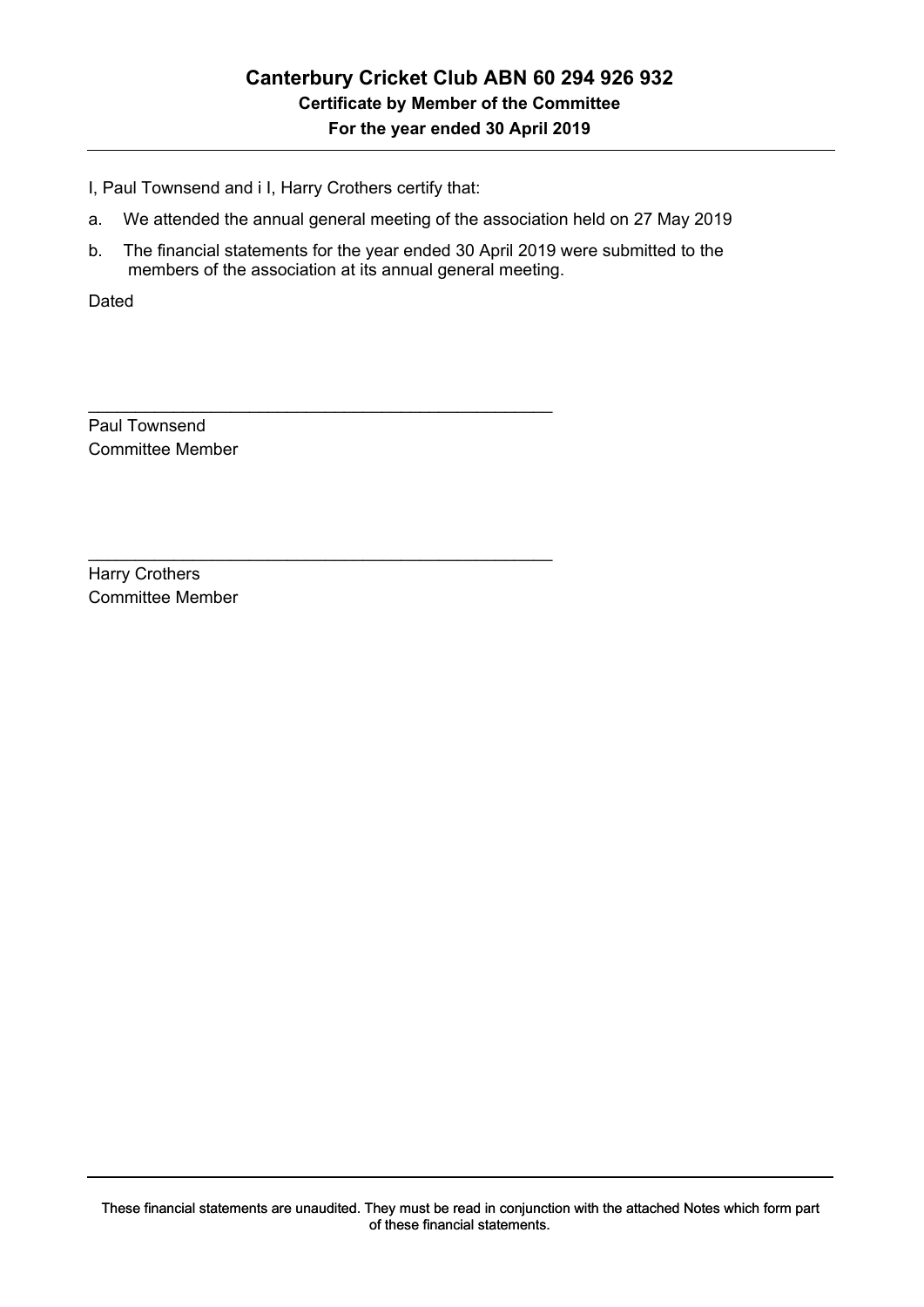# **CLUB ADMINISTRATION**

| <b>YEAR</b> | <b>PRESIDENT</b> | <b>SECRETARY</b> | <b>TREASURER</b> |
|-------------|------------------|------------------|------------------|
|             |                  |                  |                  |
| 1887-88     | Read, A.         | O'Keefe          | No Record        |
| 1888-89     | Read, A.         | No Record        | No Record        |
| 1889-90     | Read, A.         | No Record        | No Record        |
| 1890-91     | Read, A.         | Scott G.         | No Record        |
| 1891-92     | Read, A.         | Walker J.        | Walker J.        |
| 1892-93     | Read, A.         | Walker J.        | No Record        |
| 1893-94     | Smith D.B.       | Walker J.        | No Record        |
| 1894-95     | Smith D.B.       | Walker J.        | No Record        |
| 1895-96     | Smith D.B.       | Walker J.        | No Record        |
| 1896-97     | Smith D.B.       | Walker J.        | No Record        |
| 1897-98     | Smith D.B.       | No Record        | No Record        |
| 1898-99     | Smith D.B.       | No Record        | No Record        |
| 1899-00     | Smith D.B.       | No Record        | No Record        |
| 1900-01     | No Record        | No Record        | No Record        |
| 1901-02     | No Record        | No Record        | No Record        |
| 1902-03     | No Record        | No Record        | No Record        |
| 1903-04     | No Record        | No Record        | No Record        |
| 1904-05     | No Record        | No Record        | No Record        |
| 1905-06     | No Record        | No Record        | No Record        |
| 1906-07     | No Record        | No Record        | No Record        |
| 1907-08     | No Record        | No Record        | No Record        |
| 1908-09     | No Record        | No Record        | No Record        |
| 1909-10     | No Record        | No Record        | No Record        |
| 1910-11     | No Record        | No Record        | No Record        |
| 1911-12     | Gittus T. (Snr)  | No Record        | No Record        |
| 1912-13     | Gittus T. (Snr)  | Copas W.         | Silvers F.       |
| 1913-14     | Gittus T. (Snr)  | Copas W.         | Silvers F.       |
| 1914-15     | Gittus T. (Snr)  | Copas W.         | Silvers F.       |
| 1915-16     | Gittus T. (Snr)  | Copas W.         | Silvers F.       |
| 1916-17     | Gittus T. (Snr)  | Copas W.         | Silvers F.       |
| 1917-18     | Gittus T. (Snr)  | Gittus T. (Jnr)  | Silvers F.       |
| 1918-19     | Gittus T. (Snr)  | Gittus T. (Jnr)  | Silvers F.       |
| 1919-20     | Gittus T. (Snr)  | Gittus T. (Jnr)  | Silvers F.       |
| 1920-21     | Woodward F.W.    | Gittus T. (Jnr)  | Silvers F.       |
| 1921-22     | Woodward F.W.    | Gittus T. (Jnr)  | No Record        |
| 1922-23     | No Record        | Gittus T. (Jnr)  | No Record        |
| 1923-24     | No Record        | Gittus T. (Jnr)  | No Record        |
| 1924-25     | Guiver G. (Snr)  | Broadbent B.     | Webb A.          |
| 1925-26     | Guiver G. (Snr)  | Broadbent B.     | Webb A.          |
| 1926-27     | Guiver G. (Snr)  | Broadbent B.     | Webb A.          |
| 1927-28     | Swan H.          | Warmbrum L.      | Webb A.          |
| 1928-29     | Swan H.          | Warmbrum L.      | Webb A.          |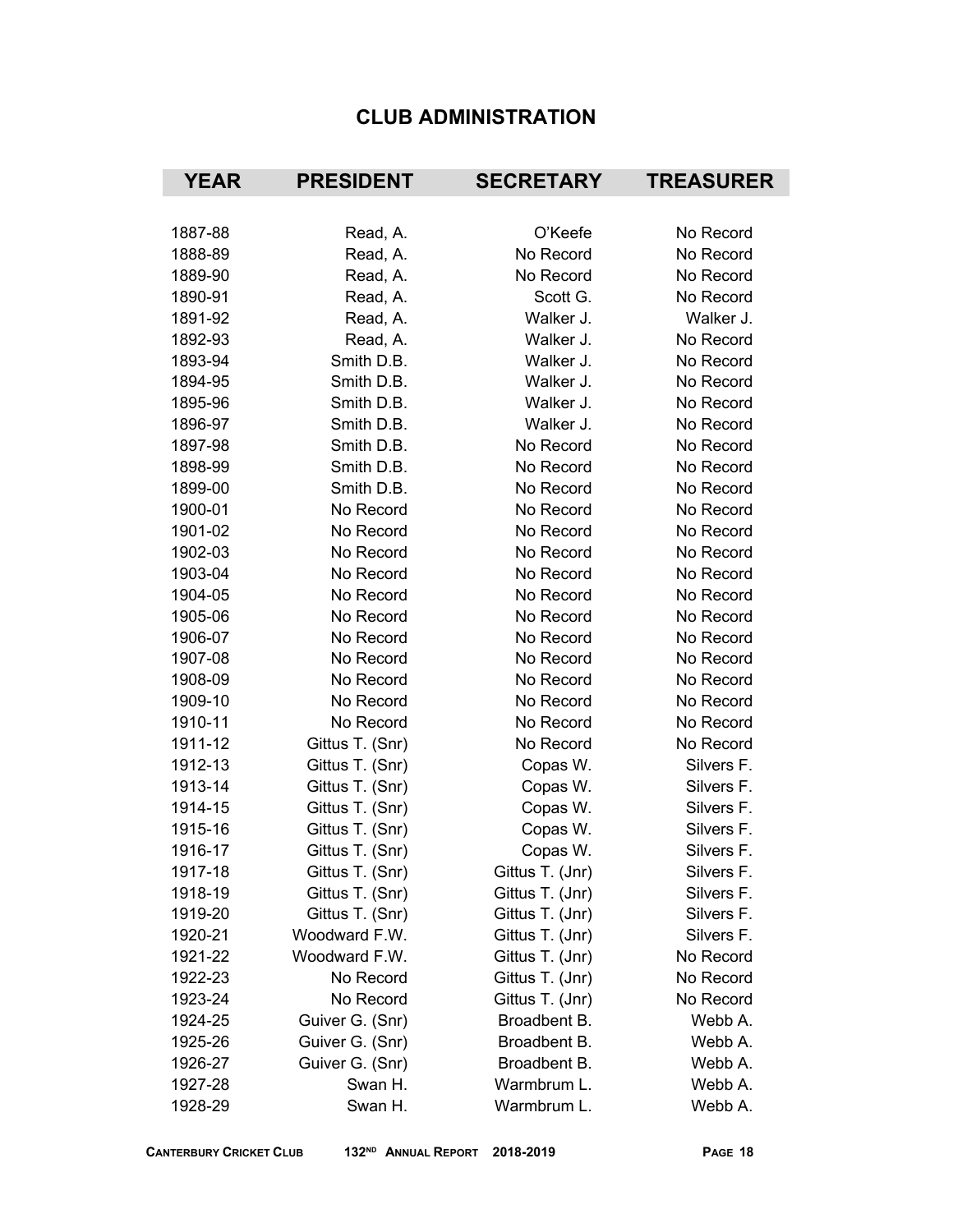| <b>YEAR</b>        | <b>PRESIDENT</b><br><b>SECRETARY</b> |                  | <b>TREASURER</b>                 |
|--------------------|--------------------------------------|------------------|----------------------------------|
| 1929-30            | Swan H.                              | Warmbrum L.      | Webb A.                          |
| 1930-31            | Swan H                               | Webb A           | Webb A                           |
| 1931-32            | Swan H                               | Webb A           | Smyth W                          |
| 1932-33            | Swan H                               | Webb A           | Smyth W                          |
| 1933-34            | Swan H                               | Webb A           | Allen A                          |
| 1934-35            | Swan H                               | Webb A           | Allen A                          |
| 1935-36            | Swan H                               | Webb A           | Allen A                          |
| 1936-37            | Cr. Dimmick W                        | Webb A           | Allen A                          |
| 1937-38            | Cr. Dimmick W                        | Morris J         | Allen A                          |
| 1938-39            | Cr. Dimmick W                        | No Record        | Silvers K                        |
| 1939-40            | Cr. Dimmick W                        | No Record        | Silvers K                        |
| 1940-41            | Cr. Dimmick W                        | Collins H        | Silvers K                        |
| 1941-42            | Cr. Dimmick W                        | No Record        | Silvers K                        |
| 1942-43            | Cr. Dimmick W                        | No Record        | Silvers K                        |
| 1943-44            | Cr. Dimmick W                        | No Record        | Larkin L                         |
| 1944-45            | Cr. Dimmick W                        | Matthews H       | Larkin L                         |
| 1945-46            | Cr. Dimmick W                        | Matthews G       | Larkin L                         |
| 1946-47            | Cr. Dimmick W                        | No Record        | Larkin L                         |
| 1947-48            | Cr. Dimmick W                        | No Record        | Larkin L                         |
| 1948-49            | Cr. Dimmick W                        | No Record        | Larkin L                         |
| 1949-50            | Cr. Dimmick W                        | Cox <sub>C</sub> | Larkin L                         |
| 1950-51            | Cr. Dimmick W                        | Cox <sub>C</sub> | Larkin L                         |
| 1951-52            | Cr. Dimmick W                        | Cox <sub>C</sub> | Larkin L                         |
| 1952-53            | Cr. Dimmick W                        | Cox C            | <b>Bates W</b>                   |
| 1953-54            | Larkin L                             | Cox <sub>C</sub> | Bates W                          |
| 1954-55            | Larkin L                             | Cox C            | Bates W                          |
| 1955-56            | Scott, A                             | Cox C            | <b>Bates W</b>                   |
| 1956-57            | Scott A                              | Cox C            | Bates W                          |
| 1957-58            | Scott A                              | Cox <sub>C</sub> | <b>Bates W</b>                   |
| 1958-59            | Scott A<br>Grace J                   | Cox C            | Bates W                          |
| 1959-60<br>1960-61 |                                      | Grace G          | <b>Bates W</b><br><b>Bates W</b> |
| 1961-62            | Shores N<br>Shores N                 | Kann A<br>Kann A | Bates W                          |
| 1962-63            | Shores <sub>N</sub>                  | Kann A           | <b>Bates W</b>                   |
| 1963-64            | Shores <sub>N</sub>                  | Kann A           | <b>Bates W</b>                   |
| 1964-65            | Shores <sub>N</sub>                  | Kann A           | <b>Bates W</b>                   |
| 1965-66            | Shores <sub>N</sub>                  | Kann A           | <b>Bates W</b>                   |
| 1966-67            | Shores <sub>N</sub>                  | Callaway A       | Trengrove R                      |
| 1967-68            | Shores N                             | McCarthy J       | Trengrove R                      |
| 1968-69            | Shores <sub>N</sub>                  | Ridgewell L      | Trengrove R                      |
| 1969-70            | Shores <sub>N</sub>                  | Ridgewell L      | Trengrove R                      |
| 1970-71            | Shores <sub>N</sub>                  | Ridgewell L      | Trengrove R                      |
| 1971-72            | Shores <sub>N</sub>                  | Ridgewell L      | Trengrove R                      |
| 1972-73            | Shores <sub>N</sub>                  | Ridgewell L      | Trengrove R                      |
| 1973-74            | Shores <sub>N</sub>                  | Ridgewell L      | <b>Bates S</b>                   |
| 1974-75            | Trengrove R                          | Ridgewell L      | <b>Bates S</b>                   |
|                    |                                      |                  |                                  |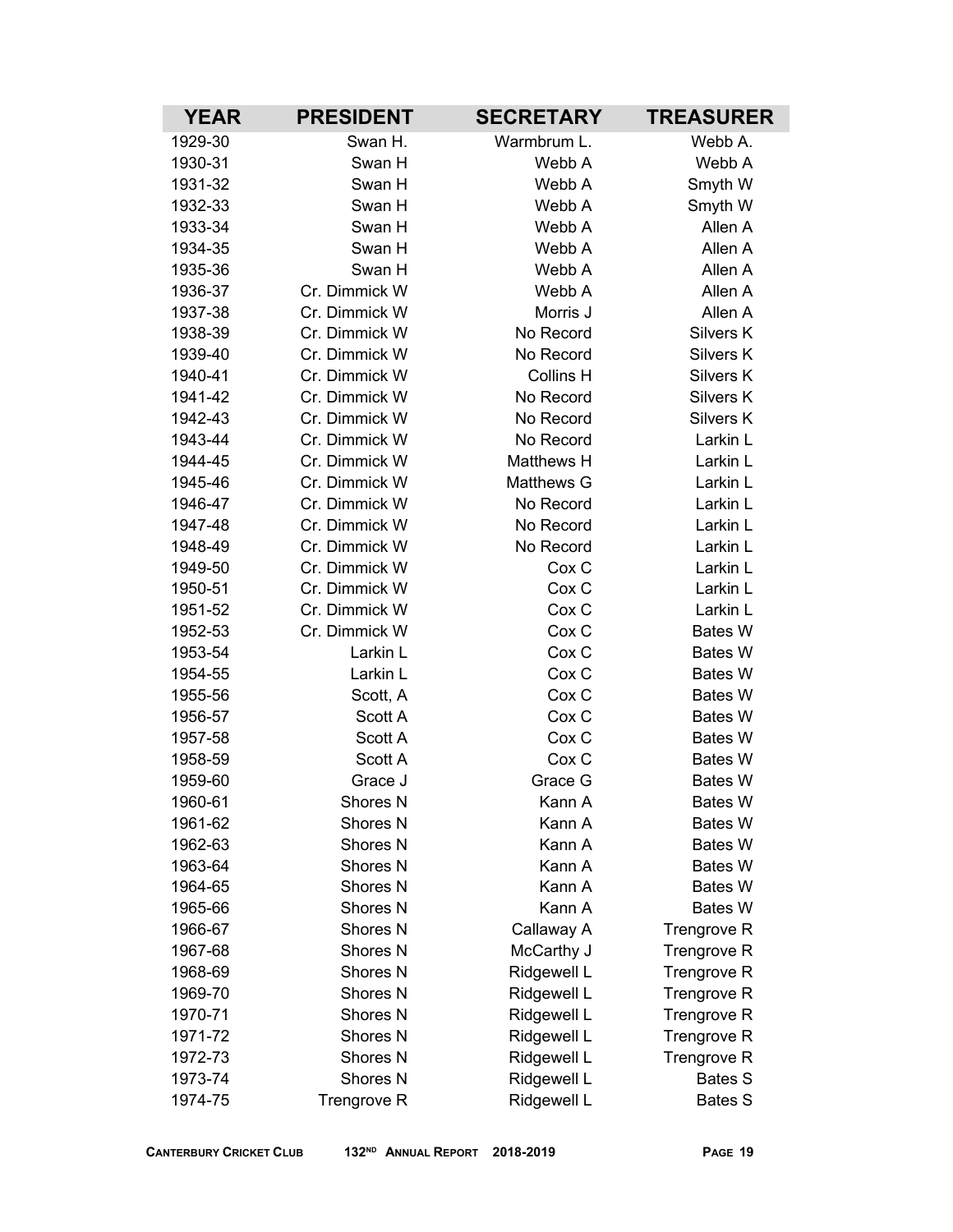| <b>YEAR</b><br><b>PRESIDENT</b><br><b>SECRETARY</b> |              | <b>TREASURER</b> |                |
|-----------------------------------------------------|--------------|------------------|----------------|
| 1975-76                                             | Trengrove R  | Ridgewell L      | <b>Bates S</b> |
| 1976-77                                             | Trengrove R  | Ridgewell L      | <b>Bates S</b> |
| 1977-78                                             | Trengrove R  | Ridgewell L      | McCarthy E     |
| 1978-79                                             | Trengrove R  | Ridgewell L      | McCarthy E     |
| 1979-80                                             | Trengrove R  | Ridgewell L      | McCarthy E     |
| 1980-81                                             | Trengrove R  | Ridgewell L      | McCarthy E     |
| 1981-82                                             | Trengrove R  | Ridgewell L      | McCarthy E     |
| 1982-83                                             | Trengrove R  | Ridgewell L      | McCarthy E     |
| 1983-84                                             | Trengrove R  | Foskey D         | McCarthy E     |
| 1984-85                                             | Trengrove R  | Foskey D         | Dillon P       |
| 1985-86                                             | Trengrove R  | McKenzie I       | Dillon P       |
| 1986-87                                             | Trengrove R  | McKenzie I       | Mc Carthy E    |
| 1987-88                                             | Ridgewell L  | McKenzie I       | Mc Carthy E    |
| 1988-89                                             | Ridgewell L  | McKenzie, I      | Zammit, P      |
| 1989-90                                             | Ridgewell L  | Bate, J          | Zammit, P      |
| 1990-91                                             | Ridgewell, L | Fittock, J       | Zammit, P      |
| 1991-92                                             | McCarthy, J  | Fittock, J       | Cumming, A     |
| 1992-93                                             | McCarthy, J  | Zammit, P        | Cumming, A     |
| 1993-94                                             | Bollen, G    | Zammit, P        | Cumming, A     |
| 1994-95                                             | Bollen, G    | Ridgewell, L     | Cumming, A     |
| 1995-96                                             | Dillon, P    | Zammit, P        | Cumming, A     |
| 1996-97                                             | Retchford, D | Zammit, P        | Cumming, A     |
| 1997-98                                             | Retchford, D | Zammit, P        | Cumming, A     |
| 1998-99                                             | Retchford, D | Zammit, P        | Cumming, A     |
| 1999-00                                             | Hickie, T    | Zammit, P        | Cumming, A     |
| 2000-01                                             | Hickie, T    | Zammit, P        | Cumming, A     |
| 2001-02                                             | Hickie, T    | Zammit, P        | Cumming, A     |
| 2002-03                                             | Zammit, P    | Hickie, T        | Boyd, J        |
| 2003-04                                             | Zammit, P    | Hickie, T        | Segar, J       |
| 2004-05                                             | Lister, G    | Hickie, T        | Segar, J       |
| 2005-06                                             | Lister, G    | Wegener, D       | Hickie, T      |
| 2006-07                                             | Segar, J     | Wegener, D       | Hickie, T      |
| 2007-08                                             | Segar, J     | Blake, A         | Hickie, T      |
| 2008-09                                             | Segar, J     | Maiyah, A        | Hawkins, A     |
| 2009-10                                             | McLaren, J   | Kennedy, K       | McLaren, J     |
| 2010-11                                             | Bourke, F    | Hickie, T        | Cumming, A     |
| 2011-12                                             | Bourke, F    | Hickie, T        | Cumming, A     |
| 2012-13                                             | Bourke, F    | Hickie, T        | Gates, L       |
| 2013-14                                             | Lister, G    | Hickie, T        | Gates,L        |
| 2014-15                                             | Hickie, T    | Heffernan, A     | Gates, L       |
| 2015-16                                             | Hickie, T    | Heffernan, A     | Gates, L       |
| 2016-17                                             | Hickie, T    | Heffernan, A     | Smith, G       |
| 2017-18                                             | Townsend, P  | Heffernan, A     | Smith, G       |
| 2018-19                                             | Townsend, P  | Heffernan, A     | Crothers, H    |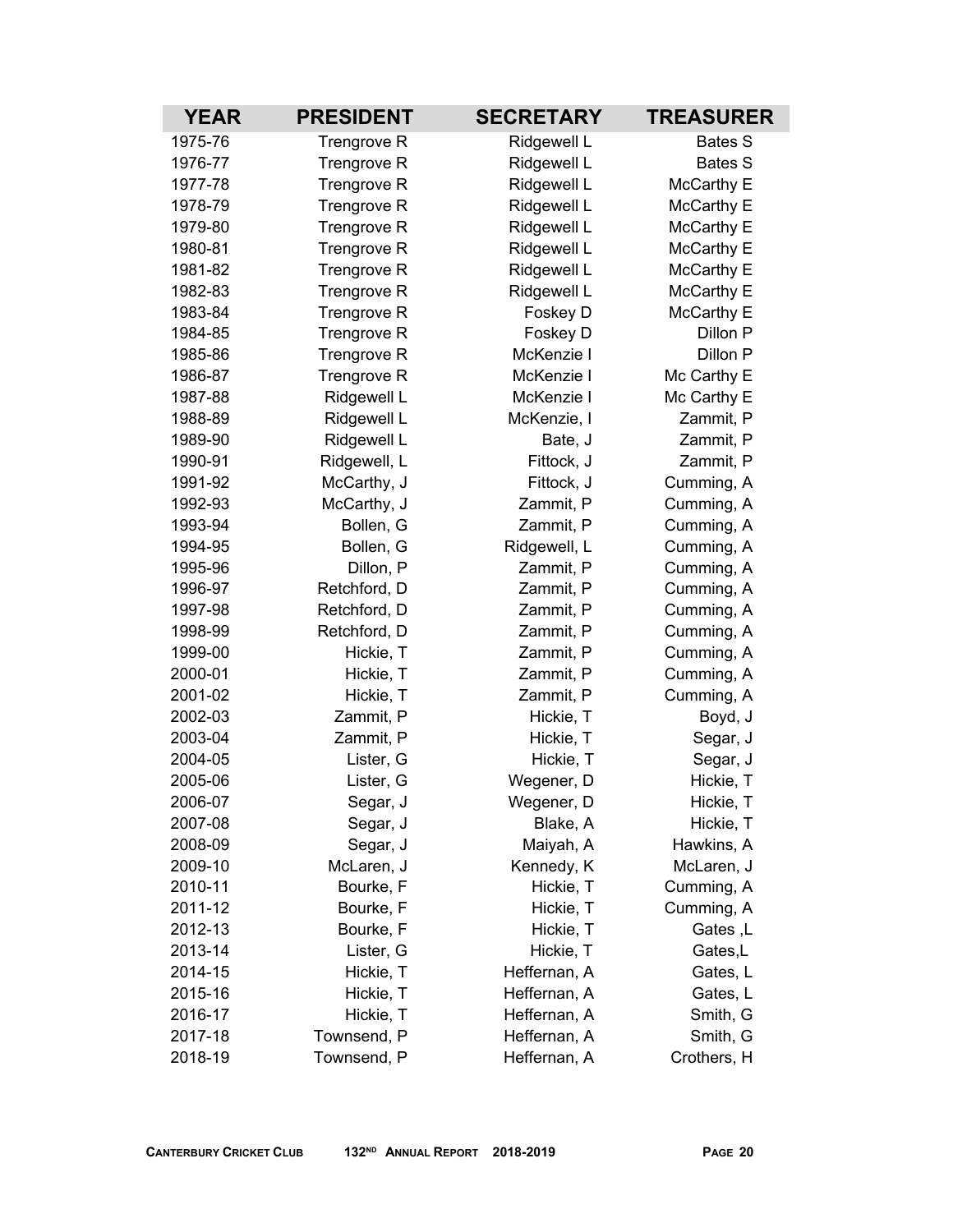# **LIFE MEMBERS**

The Constitution provides for the appointment of one life membership per year. To be appointed to this prestigious office, a member must have given at least ten years' special or meritorious service to the Club.

The appointment to Life Membership is made by the general body of members at the Annual General Meeting.

At the time of preparation of this report, those elevated to Life Membership are listed below:

**Mackie S\* Alway, T\* Webb, A\* Silvers, K\* Larkin, L\* Bates, W\* Kann A\* Goodear, G\* Shores, N\* Trengrove, R Ridgewell, L Matthews, G\* O'Brien,B McCarthy J# Maguire, M Gardiner, S McCarthy, E\* McDonell, A\* Foskey, D Bate, J McDonell,D\* Dillon, P Boyce,G Boyce, I Zammit, P Cumming ACR Mirkovic, P\* Lister, GN Hickie, TP^ Powick, G Bourke, F Retchford, Mrs A** 

\* Deceased

# Life Member Eastern Cricket Association

^ Life Member Mercantile Cricket Association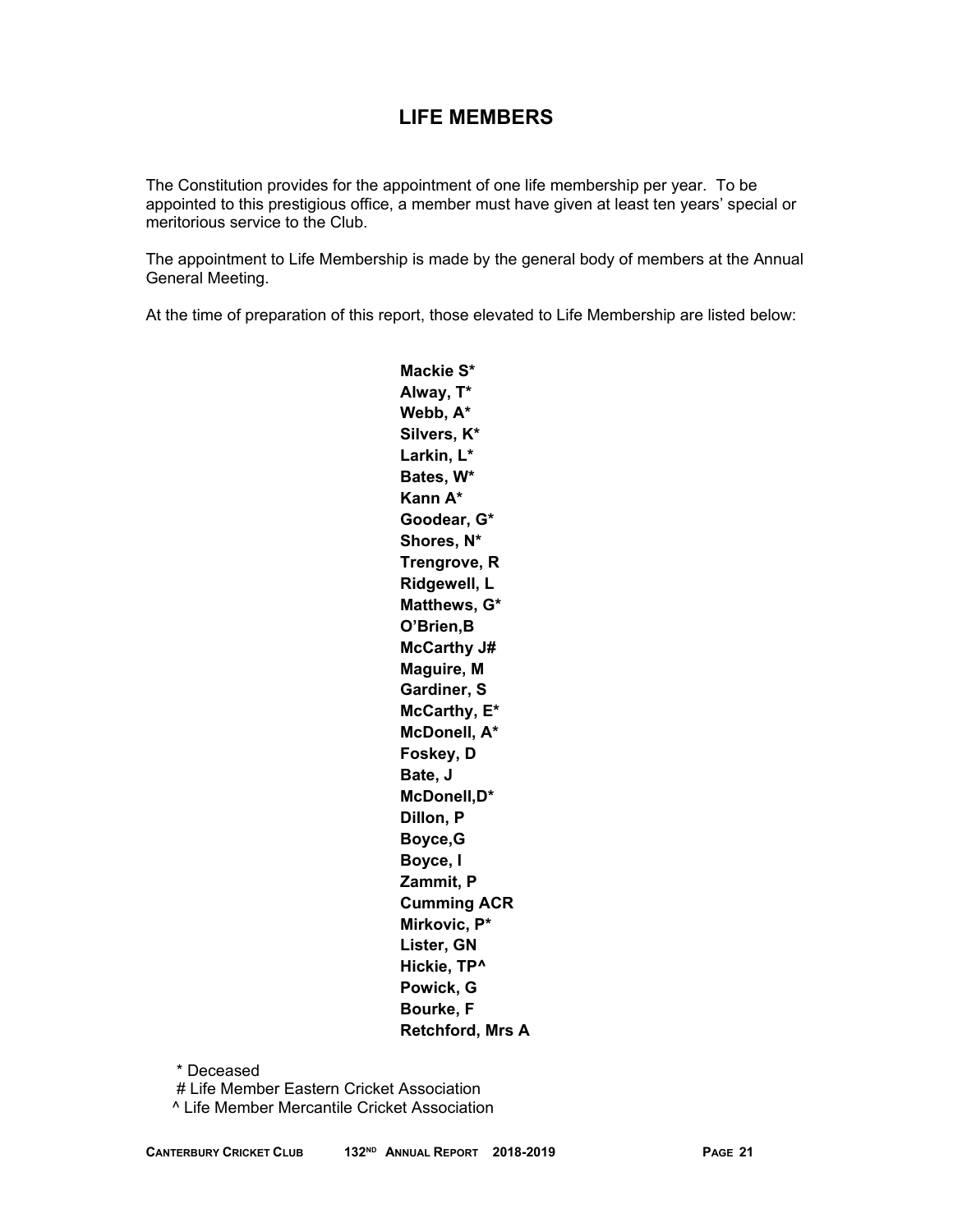### **A TRIBUTE TO PETER MIRKOVIC**

Peter "Tex" Mirkovic came to play cricket at Canterbury in 1992, in his late thirties. Peter played at Canterbury, with the exception of a single season, until 2015. His sudden death has shocked all who knew him. Peter was 67.

Peter, in his younger days, played grade cricket in Sydney at the highest level, scoring a century on one occasion. He then spent 15 or so years with Camberwell, in the sub district competition, tormenting well credentialed batsmen with slow well flighted off spinners, before coming to Canterbury.

Peter was a tall man with a high, easy action. He used the crease to vary his delivery stride and had a seemingly endless variation of flight. He irritated batsmen. He appeared so hittable. Yet for year after year, for almost 20 years, he regularly squeezed batting sides into frustrated bewilderment. He would consistently bowl 20 overs or more in a day.

Peter won 12 bowling averages at Canterbury. This achievement is unsurpassed in the history of the Club. Peter took over 400 wickets in the first XI and five wickets in an innings on 21 occasions. Peter is deservedly one of the five greatest players ever to have played with the Club.

Peter played in two Canterbury first XI premiership sides; 1992-93 (as captain coach) and 2001-02. His performance in both games was remarkable.

In the 92-93 grand final Peter took 1-33 off 36 overs allowing the other bowlers to pick up wickets at the other end. Then, when Canterbury batting lost 6-14 to be perilously placed at 7-154, chasing 185, Peter came in and hit the first two balls he faced for 4. Peter and John Connolly combined in a match winning partnership of 65.

The 2001-02 grand final, was played over three days. North Balwyn won the toss and batted on a slow and flat pitch. Peter came on to bowl the  $19<sup>th</sup>$  over at 1.40 pm. He opened with four maidens, which included a wicket. He bowled unchanged until stumps. He resumed the following day and bowled another 11 overs. Peter's final figures were 42-27-3-26. It took Canterbury 100 overs to dismiss North Balwyn for 149, a batting performance paralysed by inertia and anxiety.

On one occasion, in season 1999-2000 against Boronia, Peter opened the bowling and, unchanged, sent down 40 overs. Peter finished with figures of 40-16-4-69.

Peter was a shy man, hard to get to know. But he had presence. Every time he took the field his self-belief and assurance spread to his players.

Peter played with other great players: Paul Dillon, Justin O'Brien, Greg Powick, James White, Grant McCarthy and Jon Wilson. He played with the Veterans for a number of years. All remember Peter fondly but with a sense of awe.

Peter had enviable cricketing ability. His performance over 20 years at Canterbury demonstrates this. Peter had more than this. Grant McCarthy, who kept wicket to Peter for a number of years, puts it like this:

*He played with a lot of pride and always wanted to win. Some thought that this made him a grumpy old man. This reflects something about these people and their lack of understanding about the effort required to bring on field success.* 

*He was consistent to the end. He trained hard to improve his game, bowling in the same area constantly and keeping the game simple. He did the basics consistently.*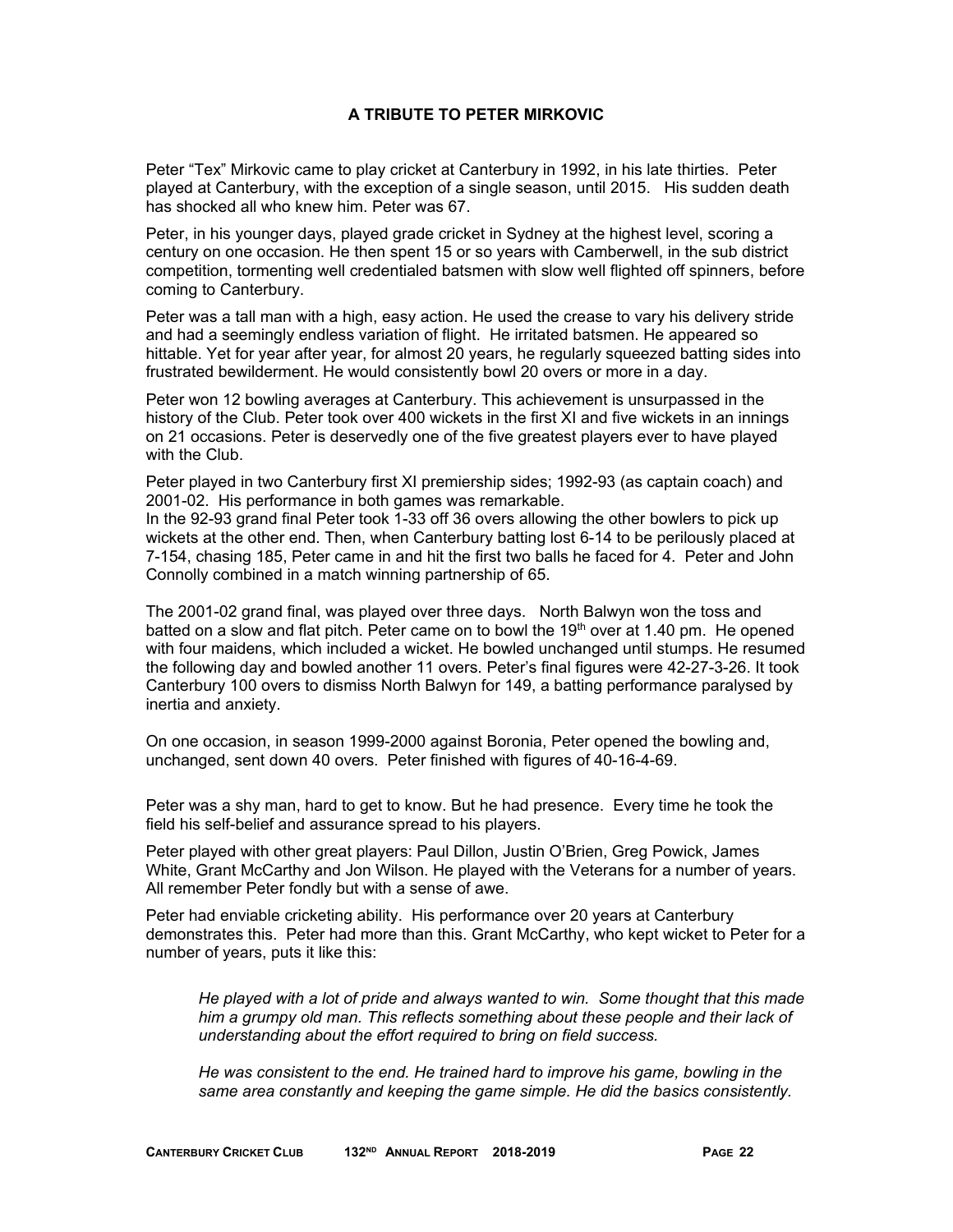*He had immense cricket knowledge and was always willing to share it with those keen to listen.* 

*He was a great club person, supporting the club and taking an interest in all people around the place.* 

*He is a great model for the next generation of young cricketers. Peter modelled hard work, dedication, consistency and love of the game.* 

Michael Angwin, captain of the Over 50s Veterans, diverting himself from a tense moment in a recent Veterans Grand Final, contemplated the state of Peter's hat; an original Greg Chappell broad brimmed style that developed an undulating brim.

*During this time, I sat behind Tex and noticed, for the first time, the state of his hat which, I now realize, is a metaphor for Over 50s players everywhere.* 

*Old, frayed, experienced, loved, not as effective as it once was, but serviceable enough to keep going without having to be replaced….* 

Is there a better epitaph for Peter Mirkovic than this? A man who loved his cricket and, despite ageing, remained true to his craft. He will never be replaced.

**Sam Gardiner**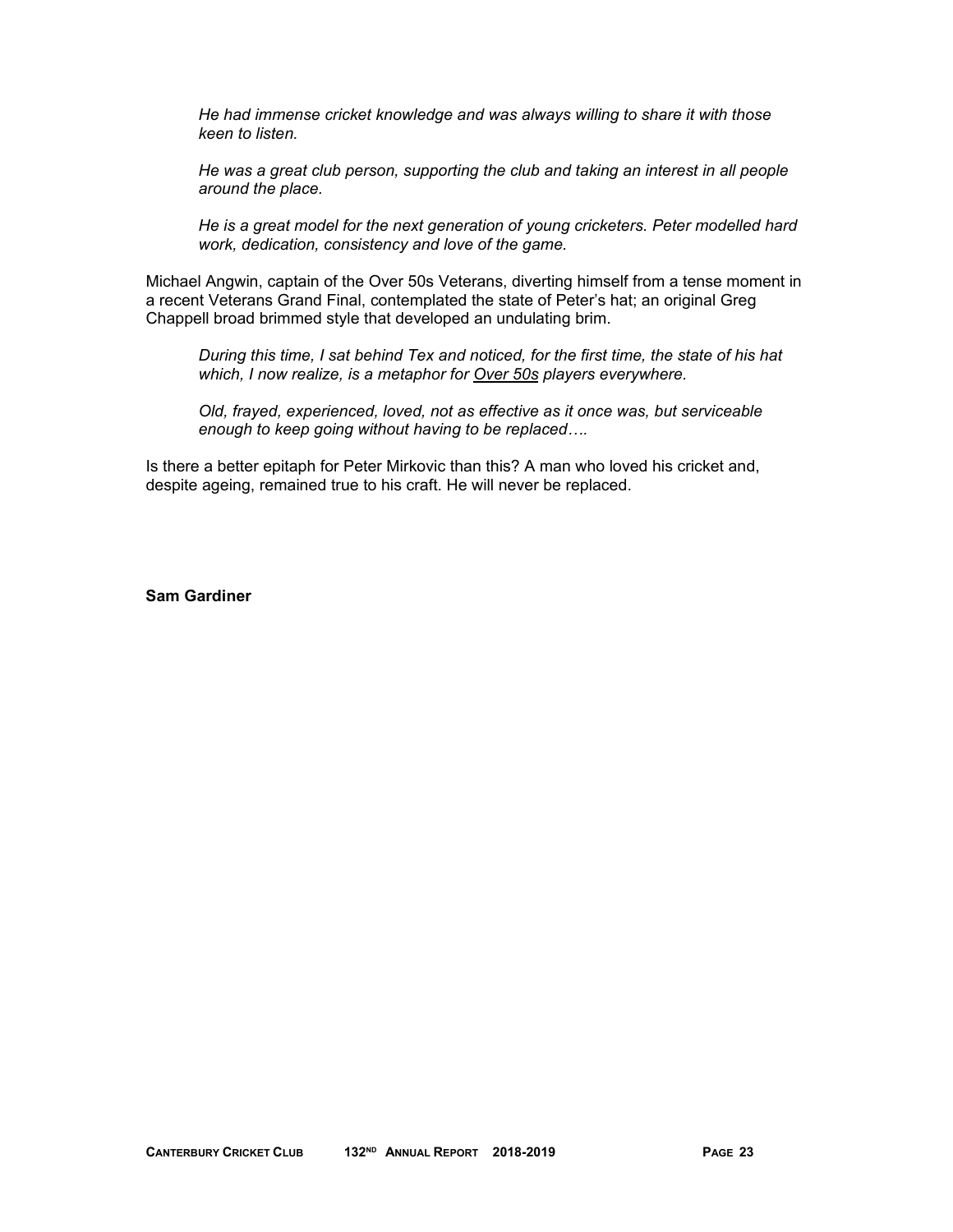# **OFFICIALS**

### **Captains**

| <b>Captains</b>  | X <sub>1</sub>                    | <b>Name</b>          |
|------------------|-----------------------------------|----------------------|
|                  | 1 <sup>st</sup>                   | <b>Andy Mills</b>    |
|                  | 2 <sub>nd</sub>                   | <b>Tim Alexander</b> |
|                  | 3 <sub>rd</sub>                   | Ryan Arians          |
|                  | 4 <sup>th</sup>                   | Doug Stevens         |
|                  | 5 <sup>th</sup>                   | Sam Warner           |
|                  | ECA Vets - Div 2                  | <b>Mick Burnett</b>  |
|                  | ECA Vets - Div 4                  | Jeff Azzopardi       |
|                  | VOSCA Legends - A                 | Michael Kent         |
|                  | VOSCA Legends - C                 | Kurt Hansen          |
|                  | VOSCA Over 60                     | Rotating             |
|                  | U16 A Boys - A.G. Grace Shield    | Rotating             |
|                  | U16 B Boys - T.R. Bellis Shield   | Rotating             |
|                  | U15 Girls - Anna Lanning Shield   | Rotating             |
|                  | U15 Girls - IEGS Stage 2          | Rotating             |
|                  | U14 A Boys - C.L. Martin Shield   | Rotating             |
|                  | U14 B Boys - F.J. Dobeli Shield   | Rotating             |
|                  | U14 B Boys - J.D. Norman Shield   | Rotating             |
|                  | U14 C Boys - J. Bate Shield       | Rotating             |
|                  | U12 A Boys - R.J. Barker Shield   | Rotating             |
|                  | U12 B Boys - E.R. Frampton Shield | Rotating             |
|                  | U12 C Boys - J Kwasny Shield      | Rotating             |
|                  | U12 C Boys - R.K. Wilkins Shield  | Rotating             |
|                  | U12 C Boys - F Jackson Shield     | Rotating             |
|                  | U10 Boys Yellow                   | Rotating             |
|                  | U10 Boys Gold                     | Rotating             |
|                  | U10 Boys Sunday                   | Rotating             |
|                  | U10 Boys Sunday Purple            | Rotating             |
|                  | U10 Boys Sunday Gold              | Rotating             |
| <b>Delegates</b> | <b>ECA Senior</b>                 | Andrew Heffernan     |
|                  | <b>ECA Junior</b>                 | Ken Grant            |

MCA Mark Thomas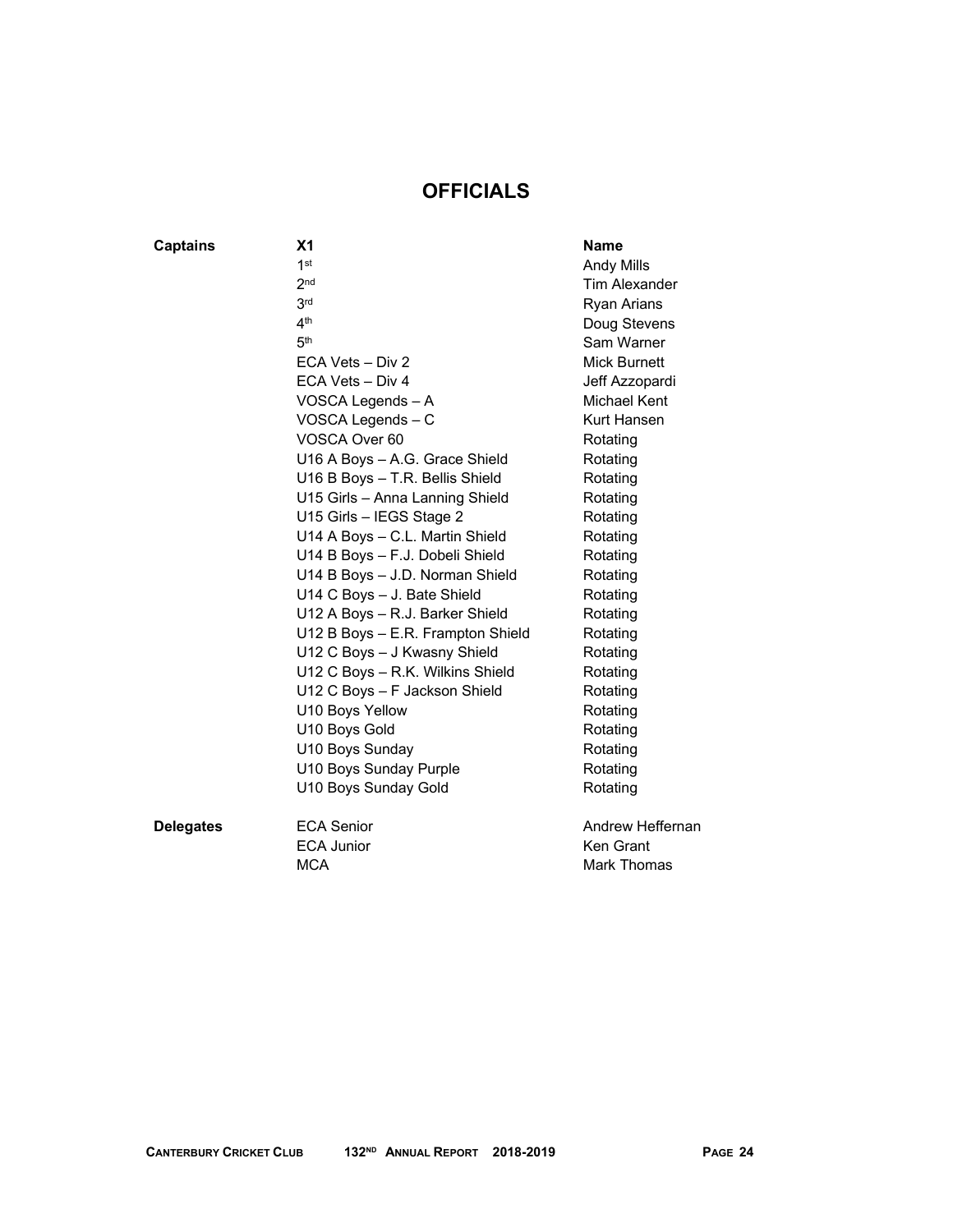### **JUNIOR COACHES & TEAM MANAGERS**

| $\overline{X}$           | <b>COMPETITION</b>   | <b>COACH</b>                            | <b>TEAM MANAGER</b>    |
|--------------------------|----------------------|-----------------------------------------|------------------------|
|                          |                      |                                         |                        |
| <b>U16 A</b>             | A.G. Grace Shield    | Gavin Mak                               | Rob Grlj               |
|                          |                      | Adam Mayhood                            |                        |
|                          |                      |                                         |                        |
| <b>U16 B</b>             | T.R. Bellis Shield   | <b>Tony Smithj</b>                      | Vicki McPherson        |
|                          |                      |                                         |                        |
| U15 Girls                | Anna Lanning Shield  | <b>Michael Vlahos</b>                   | Ann Brennan            |
|                          |                      |                                         |                        |
| U15 Girls                | IEGC - Stage 2       | <b>Michael Vlahos</b>                   | Carolyn Wood           |
|                          |                      |                                         | <b>Alison Mitchell</b> |
|                          |                      |                                         |                        |
| <b>U14 A</b>             | C.L. Martin Shield   | <b>Bob Angley</b><br><b>Stuart Will</b> | <b>Tim Sherry</b>      |
|                          |                      |                                         |                        |
| <b>U14 B</b>             | F.J. Dobeli Shield   | Darren Bates                            | John Roskam            |
|                          |                      | Damien Newman                           |                        |
|                          |                      |                                         |                        |
| U14B                     | J.D. Norman Shield   | Tony Ingpen                             | Tom Howard             |
|                          |                      | Stephen Lynch                           |                        |
|                          |                      |                                         |                        |
| <b>U14 C</b>             | J. Bate Shield       | Jason Beer                              | <b>Steve Poynton</b>   |
|                          |                      | <b>Greg Davidson</b>                    | <b>Chris Smolarek</b>  |
|                          |                      |                                         |                        |
| <b>U12 A</b>             | R.J. Barker Shield   | Cam Ross                                | <b>Karyn Murray</b>    |
|                          |                      | <b>Rod Devlin</b>                       |                        |
|                          |                      |                                         |                        |
| <b>U12 B</b>             | E.R. Frampton Shield | <b>Grant Appleton</b>                   | Fiona Vlahos           |
|                          |                      | <b>Paul Starick</b>                     |                        |
|                          |                      |                                         |                        |
| <b>U12 C</b>             | J Kwasny Shield      | <b>Nigel Pickford</b>                   | <b>Brad Taylor</b>     |
|                          |                      |                                         |                        |
| <b>U12 C</b>             | R.K. Wilkins Shield  | Simon Harrington                        | Emma Ellis             |
|                          |                      | <b>Craig Steventon</b>                  |                        |
|                          |                      |                                         |                        |
| U12C                     | F Jackson Shield     | Pramodh Nathaniel                       | Penny Angove           |
|                          |                      | Tiel Lillehagen                         |                        |
|                          |                      |                                         |                        |
| U10 Yellow               |                      | Michael Clemenger                       | Paul McIndoe           |
|                          |                      |                                         |                        |
| U10 Gold                 |                      | David Williamson                        | Aaron Grant            |
|                          |                      |                                         |                        |
| <b>U10 Sunday</b>        |                      | Damien Newman                           | Neil Middleton         |
|                          |                      |                                         |                        |
| <b>U10 Sunday Purple</b> |                      | Nigel Pickford                          | Elspeth Rofe           |
| <b>U10 Sunday Gold</b>   |                      | Andrew MacFarlane                       | Aaron O'Brien          |
|                          |                      |                                         |                        |
| Milo In 2 Cricket        |                      |                                         | Matt Jordan            |
|                          |                      |                                         |                        |
| John Bate Junior Academy |                      |                                         | Adam Mayhood           |
|                          |                      |                                         |                        |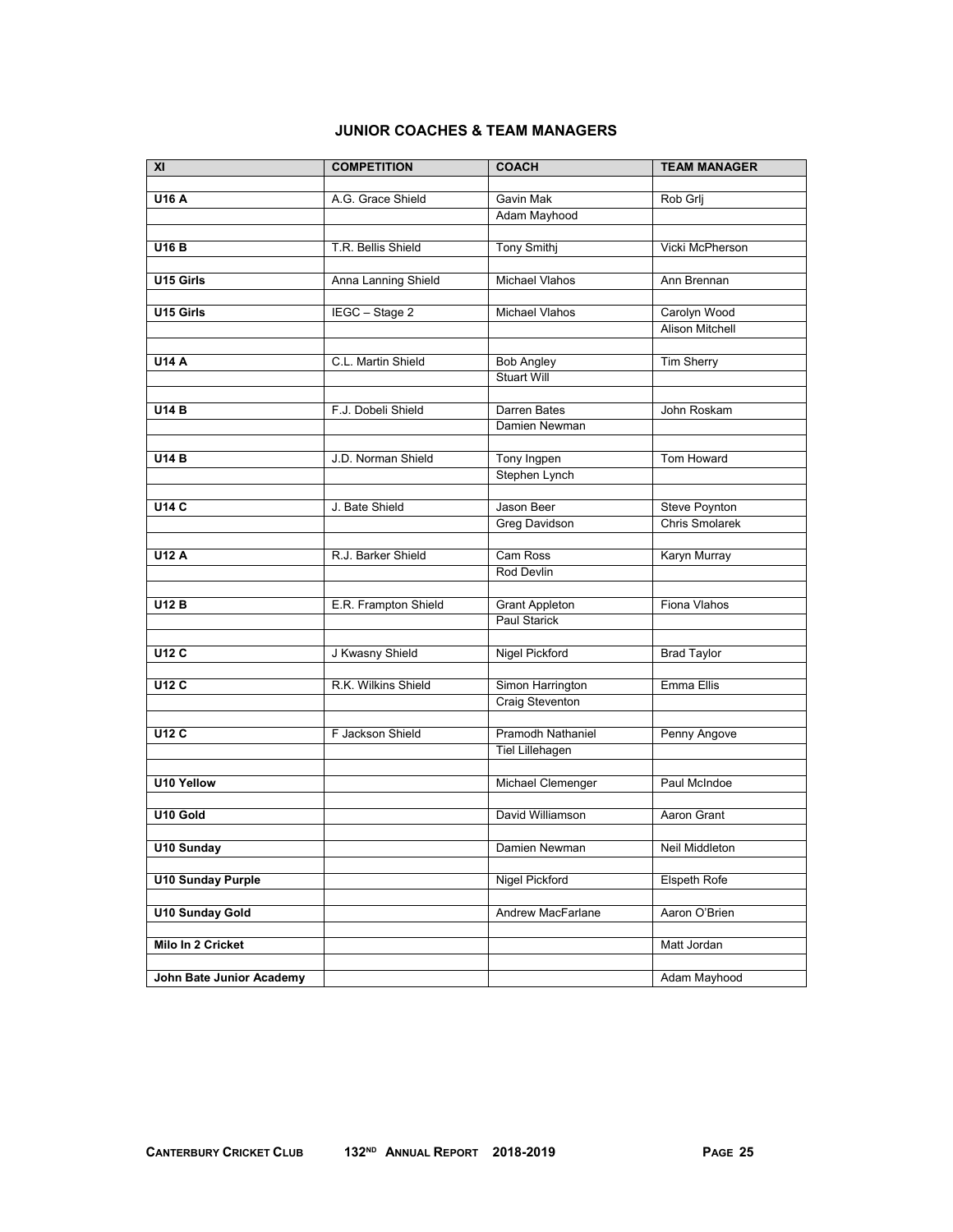# **SENIOR AWARDS**

| <b>Norm Shores Medal</b>                                  | Andy Mills      |
|-----------------------------------------------------------|-----------------|
| <b>Club Championship</b><br><b>McDonell Family Award</b>  | Chrishna Graham |
| <b>Most Promising Player U21</b><br><b>Bate Award</b>     | Lachlan Streat  |
| <b>Best Club Person</b>                                   | Ryan Arians     |
| <b>Coaches Award</b><br>Doug and Allison Retchford Trophy | Ryan Pearce     |
| <b>James White Perpetual Trophy</b>                       | Will Jago       |

# **SENIOR BATTING AND BOWLING AVERAGES**

| XI                | <b>BATTING</b>        | <b>AVERAGE</b> | <b>BOWLING</b>       | <b>AVERAGE</b> |
|-------------------|-----------------------|----------------|----------------------|----------------|
|                   |                       |                |                      |                |
| 1 <sup>ST</sup>   | Chrishna Graham       | 32.07          | <b>Tim Alexander</b> | 18.87          |
|                   |                       |                |                      |                |
| 2 <sub>nd</sub>   | <b>Stuart Will</b>    | 37.88          | Oliver Lloyd         | 14.14          |
|                   |                       |                |                      |                |
| 3 <sup>rd</sup>   | Will Jago             | 30.29          | <b>Emerson Wise</b>  | 12.25          |
|                   |                       |                |                      |                |
| 4 <sup>th</sup>   | Doug Stevens          | 34.57          | <b>Mark Thomas</b>   | 9.12           |
|                   |                       |                |                      |                |
| 5 <sup>th</sup>   | <b>Scott Burns</b>    | 77.00          | Jamieson Scott       | 18.83          |
|                   |                       |                |                      |                |
| <b>Vets Div 2</b> | Darren Campbell       | 78.00          | Adam Mayhood         | 9.36           |
|                   |                       |                |                      |                |
| <b>Vets Div 4</b> | <b>Andrew Dawkins</b> | 69.00          | No Award             | 12.73          |
|                   |                       |                |                      |                |
| <b>Legends B</b>  | Gary Gavin            | 79             | <b>Laurie Cavill</b> | 14.13          |
|                   |                       |                |                      |                |
| <b>Legends D</b>  | <b>Barry King</b>     | 36.67          | Sanj Wickremasinge   | 9.00           |
|                   |                       |                |                      |                |
| <b>Veterans</b>   | Peter Kemp            | 82             | Peter Kemp           | 10.67          |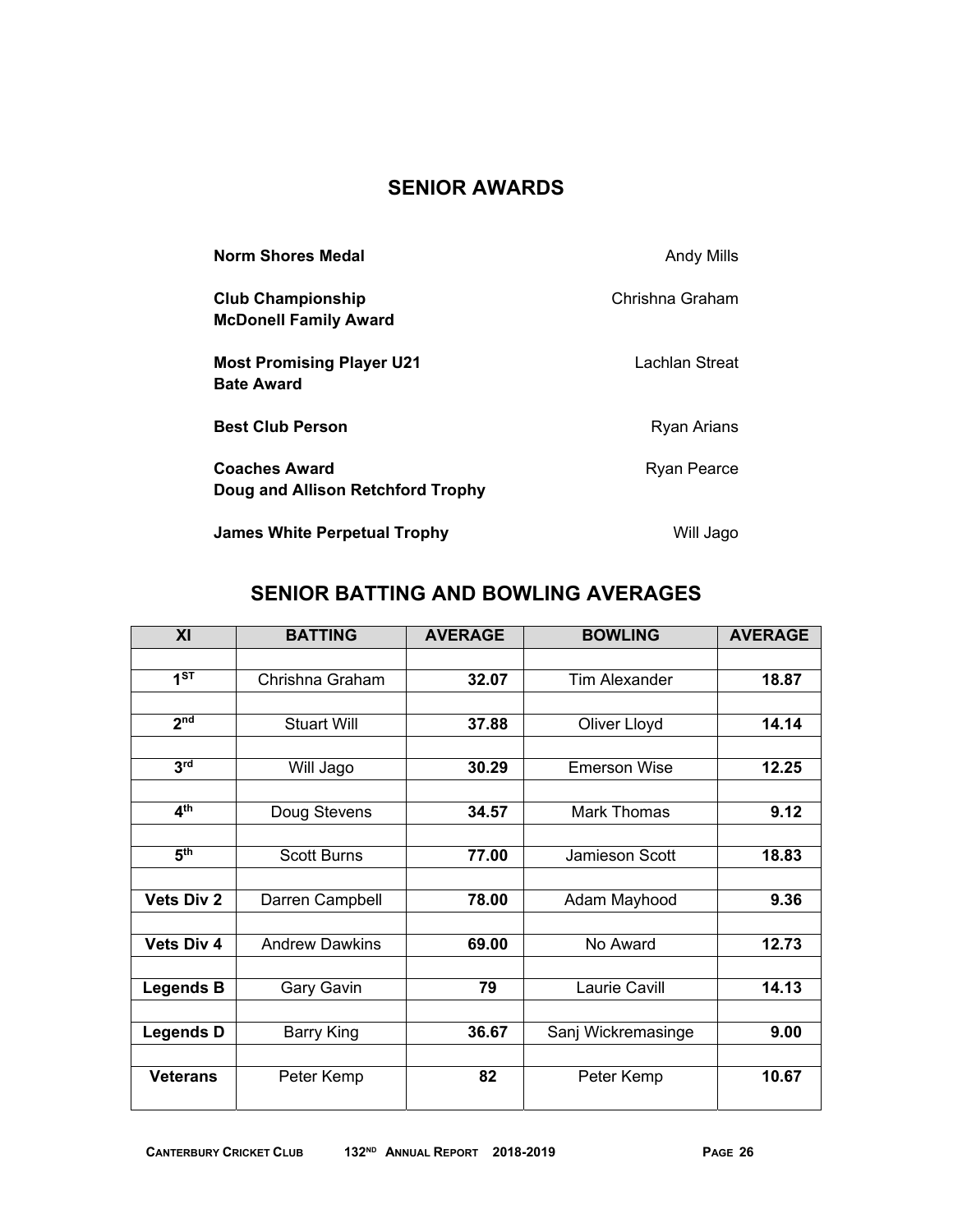# **NORM SHORES MEDAL**

The Norm Shores Medal was first struck in 1999-2000 and up to 2008-09 it was known as the Canterbury Medal. It's objective is to reward the outstanding team player as determined by the opposition captains in Senior XIs and the Junior Coaches/Managers in the Junior XIs. Votes are awarded for each game on a 3-2-1 basis to recognise effort and endeavour rather than statistical achievements.

This season's winner is Andy Mills.

The votes of the leading players are shown below

| <b>Andy Mills</b> | 19 |
|-------------------|----|
| Chrishna Graham   | 18 |
| Alex Townsend     |    |
| Levi King         |    |
| Lachlan Streat    |    |

### **PREVIOUS WINNERS**

| <b>SEASON</b><br><b>SENIORS</b><br><b>JUNIORS</b> |                       |                        |
|---------------------------------------------------|-----------------------|------------------------|
|                                                   |                       |                        |
| 1999-2000                                         | <b>Stuart Findlay</b> |                        |
|                                                   | Peter Mirkovic        |                        |
| 2000-01                                           | <b>Peter Mirkovic</b> | <b>Felix Nelson</b>    |
|                                                   | Ash Waterford         |                        |
| 2001-02                                           | George Mihailidis     | Will O'Sullivan        |
| 2002-03                                           | Peter Mirkovic        | <b>James Strauss</b>   |
| 2003-04                                           | Ash Maiyah            | <b>Vinay Parikh</b>    |
|                                                   |                       | Tom Hickey             |
|                                                   |                       | William Ryan           |
| 2004-05                                           | Peter Mirkovic        | Patrick O'Sullivan     |
| 2005-06                                           | <b>Justin Sammut</b>  | Jesse Greenwood        |
| 2006-07                                           | Jonathan Wilson       | Andrew Heffernan       |
| 2007-08                                           | Jonathan Wilson       | Andrew Heffernan       |
| 2008-09                                           | Ash Maiyah            | <b>Matthew Roberts</b> |
|                                                   | Darren Kimberley      |                        |
|                                                   | Sam Warner            |                        |
| 2009-10                                           | Jonathan Wilson       | <b>Reuben Williams</b> |
| 2010-11                                           | <b>Allister Gore</b>  | <b>Tom Vanderslik</b>  |
| 2011-12                                           | Jack Quartermain      | Jackson Morris         |
| 2012-13                                           | Himesh Sandaradura    | Sam Townsend           |
| 2013-14                                           | <b>Bruce Anderson</b> | <b>Lachlan Streat</b>  |
|                                                   | Louis Holmes          |                        |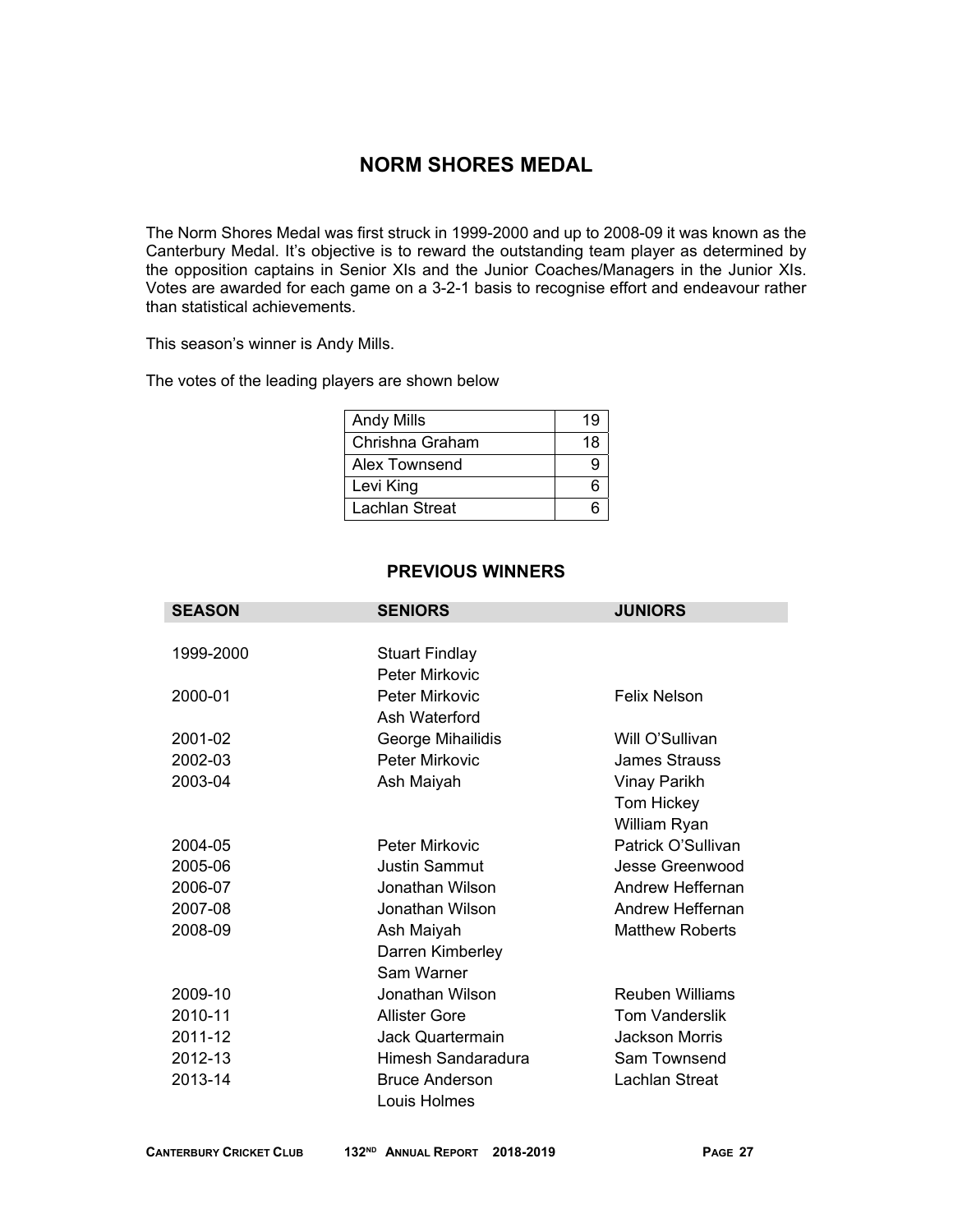| 2014-15 | Himesh Sandaradura | Dylan Jones              |
|---------|--------------------|--------------------------|
| 2015-16 | Himesh Sandaradura | <b>Patrick McCormick</b> |
| 2016-17 | Himesh Sandaradura | <b>Angus Streat</b>      |
| 2017-18 | Tim Alexander      | Will Townsend            |
| 2018-19 | Andy Mills         | Michael Forwood          |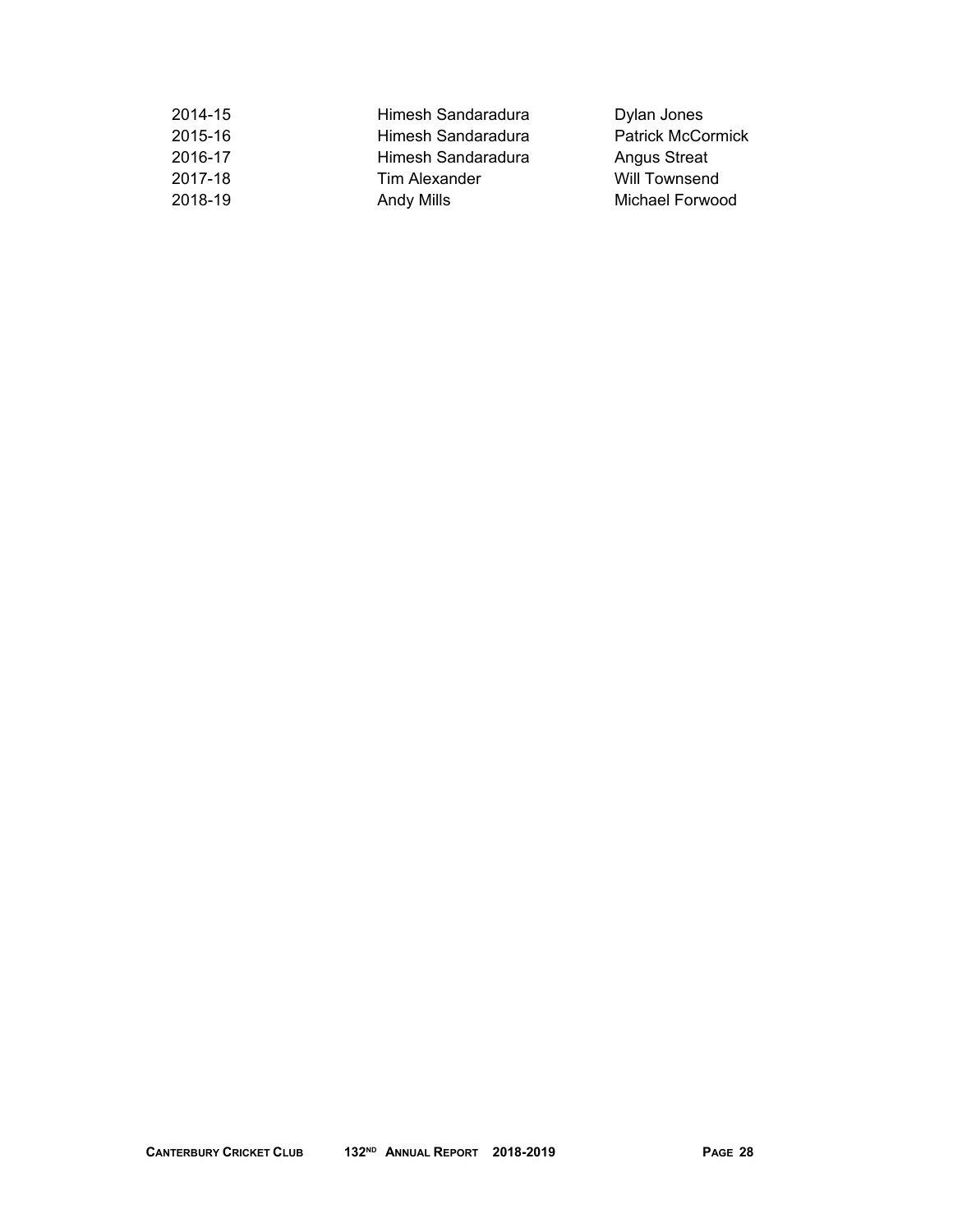# **CLUB CHAMPIONSHIP**

# **THE McDONELL FAMILY AWARD**

This award is sponsored by the McDonell family whose contribution to club sport in Canterbury is legendary. Allan McDonell came to the Canterbury Cricket Club during the early 1970's when he was in his later playing years. Allan was a magnificent wicketkeeper whose keeping up at the stumps to the quicks was deadly and his leg side stumpings were like lightening.

He was instrumental in the development of the  $3<sup>rd</sup>$  XI in the early years at Hislop Park and in recognition of his contribution to cricket at Canterbury, was awarded the Australian Sports Medal as part of the Australian Honours System in 2000.

Allan shares Life Membership at Canterbury with his late son Dean whose efforts as scorer for the 1<sup>st</sup> XI for many years resulted in recognition at Association level.

| Run                       | 1 point             |
|---------------------------|---------------------|
| Catch                     | 5 points            |
| Stumping                  | 5 points            |
| Wicket unassisted (b,lbw) | 15 points           |
| Wicket assisted           | 10 points           |
| Run Out - assisted        | 2 points per player |
| Run Out - unassisted      | 5 points            |

Criteria for the award of points for the Club Championship are:

To reflect the difference in standard between the XI's, the points earned are discounted as follows:

| XI              | <b>Discount</b>   |
|-----------------|-------------------|
|                 |                   |
| 1 <sup>st</sup> | <b>Full Value</b> |
| 2 <sub>nd</sub> | 10%               |
| 3 <sup>rd</sup> | 20%               |
| $\Lambda$ th    | 30%               |

This season's winner was Chrishna Graham

Leading players in the McDonell Family Award in the 2018-19 season were:

| <b>Player</b>                |  |
|------------------------------|--|
| Chrishna Graham - 786 points |  |
| Oliver Lloyd - 654 points    |  |
| Ryan Arians - 624 points     |  |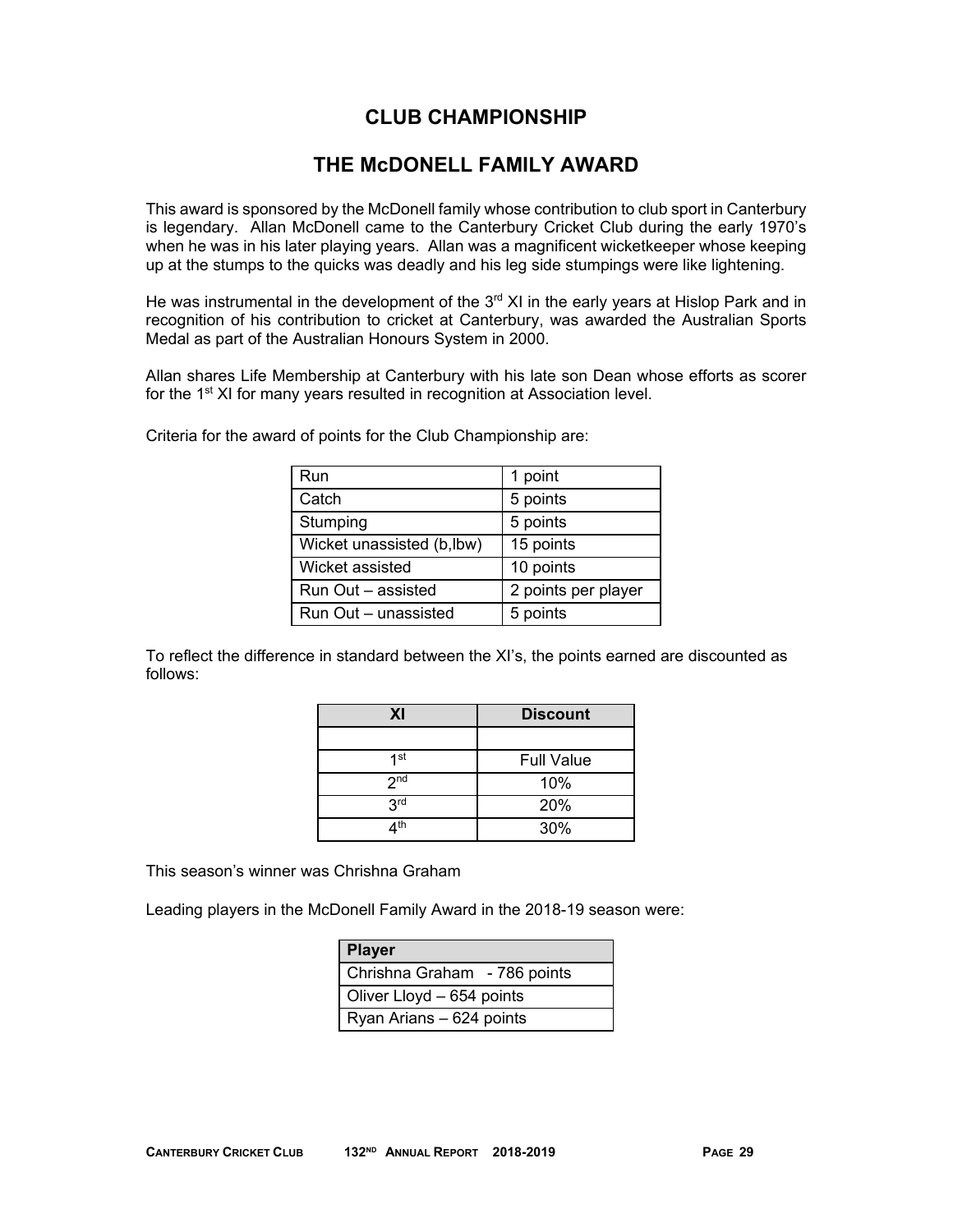### **Previous Winners**

| Year               |                                    |  |  |  |
|--------------------|------------------------------------|--|--|--|
| 1977-78            | M.Maguire                          |  |  |  |
| 1978-79            | M.Maguire                          |  |  |  |
| 1979-80            | R.Emsley                           |  |  |  |
| 1980-81            | M.Maguire                          |  |  |  |
| 1981-82            | G. Russell                         |  |  |  |
| 1982-83            | P.Dillon                           |  |  |  |
| 1983-84            | M.Archibald                        |  |  |  |
| 1985-85            | P.Dillon                           |  |  |  |
| 1985-86            | <b>B.White</b>                     |  |  |  |
| 1986-87            | P.Dillon                           |  |  |  |
| 1987-88            |                                    |  |  |  |
| 1988-89            |                                    |  |  |  |
| 1989-90            |                                    |  |  |  |
| 1990-91            |                                    |  |  |  |
| 1991-92            |                                    |  |  |  |
| 1992-93            |                                    |  |  |  |
| 1993-94            |                                    |  |  |  |
| 1994-95            |                                    |  |  |  |
| 1995-96            |                                    |  |  |  |
| 1996-97            |                                    |  |  |  |
| 1997-98            | N. Owen                            |  |  |  |
| 1998-99            | P.Mirkovic                         |  |  |  |
| 1999-00            | A. Waite                           |  |  |  |
| 2000-01            | P.Mirkovic                         |  |  |  |
| 2001-02            | P.Mirkovic                         |  |  |  |
| 2002-03            | P.Mirkovic                         |  |  |  |
| 2003-04            | P.Mirkovic                         |  |  |  |
| 2004-05            | P. Mirkovic                        |  |  |  |
| 2005-06            | A. Maiyah                          |  |  |  |
| 2006-07            | D. McBride                         |  |  |  |
| 2007-08            | J. Wilson .                        |  |  |  |
| 2008-09            | J. Wilson                          |  |  |  |
| 2009-10<br>2010-11 | J. Wilson<br>W Lawton              |  |  |  |
| 2011-12            |                                    |  |  |  |
| 2012-13            | <b>G McCarthy</b><br>H Sandaradura |  |  |  |
| 2013-14            | J Greenwood                        |  |  |  |
| 2014-15            | H Sandaradura                      |  |  |  |
| 2015-16            | Lloyd Mash                         |  |  |  |
| 2016-17            | H Sandaradura                      |  |  |  |
| 2017-18            | C Graham                           |  |  |  |
| 2018-19            | C Graham                           |  |  |  |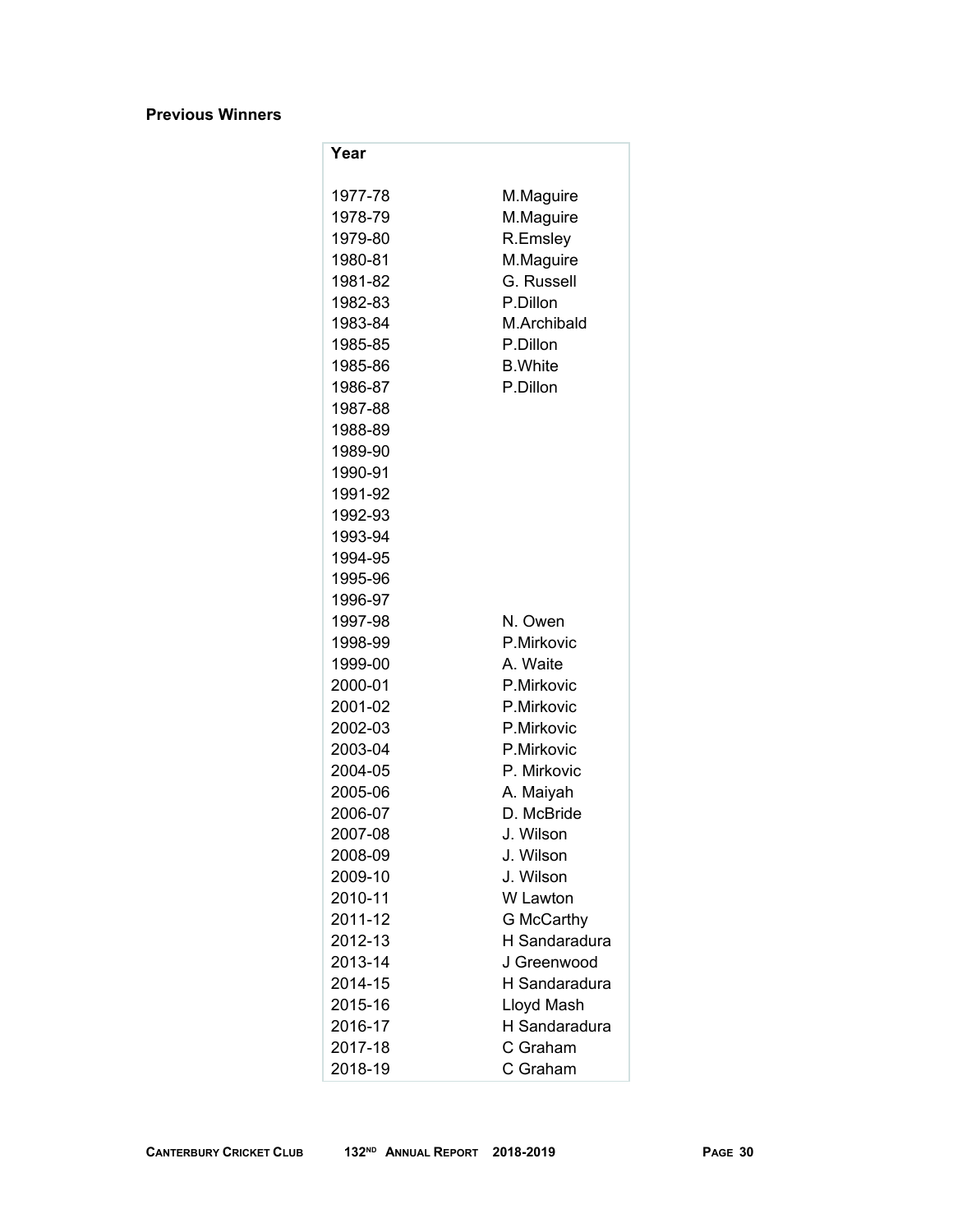# **OUTSTANDING PLAYER UNDER 21**

# **THE BATE AWARD**

This award acknowledges excellence in a player under 21 years of age and named in recognition of the contribution of the Bate Family to the development of young cricketers at Canterbury.

Arnold Bate was Vice President for many years and Chairman of Selectors during the most successful periods of the Club.

John Bate commenced his career with Canterbury as a junior in 1963-64 and has premiership success at both junior and Senior Turf level. John's dedication to the development of junior cricket at Canterbury now sees participation at unprecedented numbers and premiership success in the junior ranks. John has been recognised by both Cricket Victoria and the ECA for his commitment to junior cricket.

The Bate Award for 2018-19 is awarded to Lachlan Streat

### **Previous winners:**

| Year                  |                 |
|-----------------------|-----------------|
| (Geoff Sutton Trophy) |                 |
|                       |                 |
| 1973-74               | D Gillard       |
| 1974-75               | M. Gardiner     |
| 1975-76               | J. Southall     |
| 1976-77               | S.Dav           |
| 1977-78               | G. McQuiggan    |
| 1978-79               | G. Maguire      |
| 1979-80               | J. Vasiliou     |
| 1980-81               | D. Frohlich     |
| 1981-82               | J Gardiner      |
| 1982-83               | J. McEwen       |
| 1983-84               | J. Murphy       |
| 1984-85               | G. Thompson     |
| 1985-86               | G. Lister       |
| 1986-87               | N. Spiliopoulis |
|                       |                 |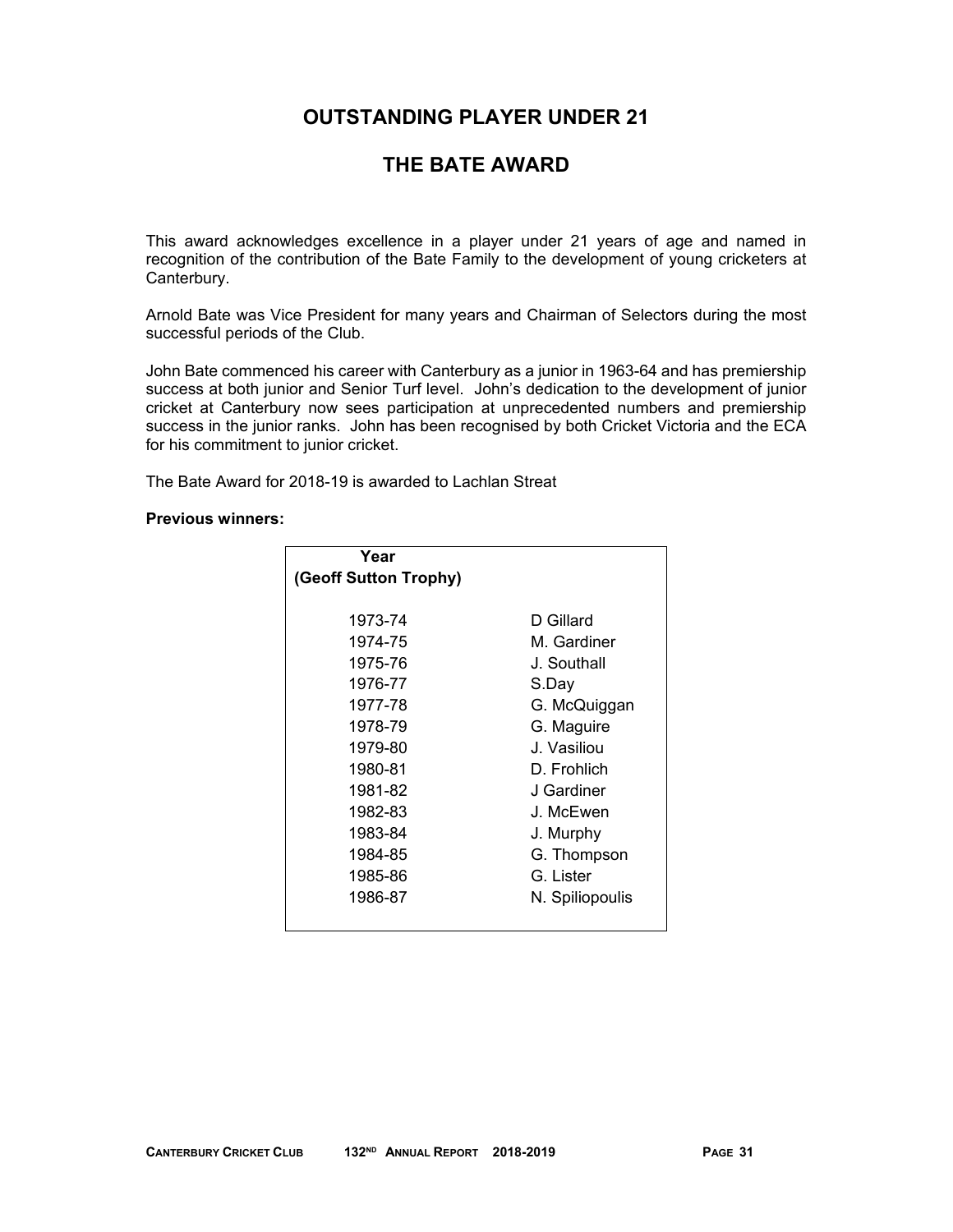| Year              |                    |  |  |  |
|-------------------|--------------------|--|--|--|
| (Bate Award)      |                    |  |  |  |
|                   |                    |  |  |  |
| 1991-92           | P. Cooney`         |  |  |  |
| 1992-93           | J. McLaren         |  |  |  |
| 1993-94           | J. White           |  |  |  |
| 1994-95           | Not Awarded        |  |  |  |
| 1995-96           | A. Gore            |  |  |  |
| 1996-97           | S. Dillon          |  |  |  |
| 1997-98           | M. Watts           |  |  |  |
| 1998-99           | D. Womersley       |  |  |  |
| 1999-00           | D. Glover          |  |  |  |
| 2000-01           | T. Berenger        |  |  |  |
| 2001-02           | <b>B.</b> Stafford |  |  |  |
| 2002-03           | J. McNamara        |  |  |  |
| 2003-04           | A. Clarke          |  |  |  |
| 2004-05           | <b>Not Awarded</b> |  |  |  |
| 2005-06           | <b>Not Awarded</b> |  |  |  |
| 2006-07           | J.Crook            |  |  |  |
| 2007-08           | A. Heffernan       |  |  |  |
| 2008-09           | S. Warner          |  |  |  |
| 2009-10<br>L.King |                    |  |  |  |
|                   | L. Holmes          |  |  |  |
| 2010-11           | Not Awarded        |  |  |  |
| 2011-12           | L Holmes           |  |  |  |
| 2012-13           | A. Heffernan       |  |  |  |
| 2013-14           | A. Heffernan       |  |  |  |
| 2014-15           | A. Townsend        |  |  |  |
| 2015-16           | L. Streat          |  |  |  |
| 2016-17           | S.Townsend         |  |  |  |
| 2017-18           | A Townsend         |  |  |  |
| 2018-19           | L Streat           |  |  |  |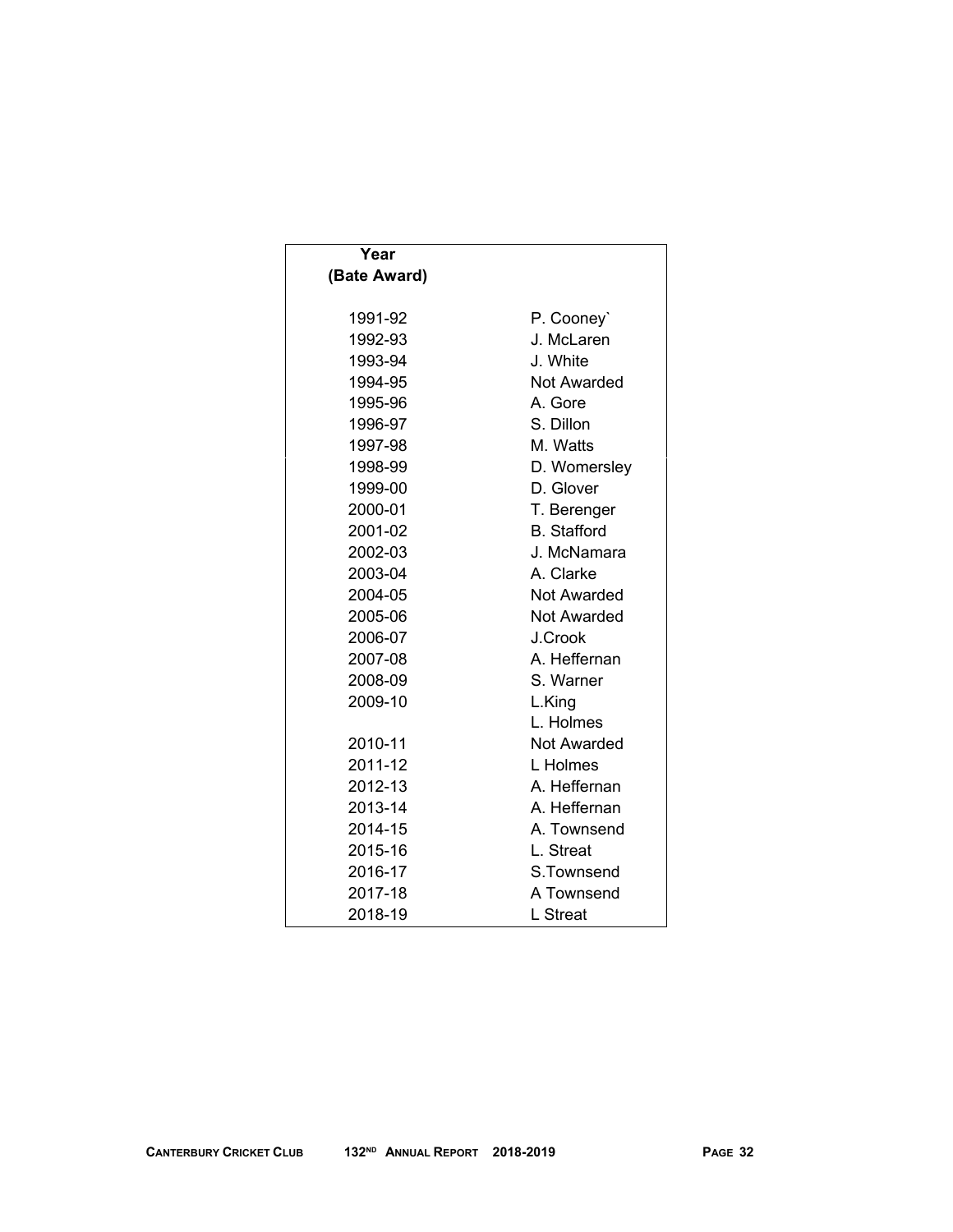### **COACHES AWARD**

# **THE DOUG AND ALLISON RETCHFORD PERPETUAL TROPHY**

This award acknowledges commitment to personal development and improvement in cricket and is determined by parameters established by the Club's senior coach.

Doug and Allison Retchford are stalwarts of Canterbury. Doug is a past President, committee member, junior coach and parent and past Chairman and Club representative on the Canterbury Sports Ground Special Committee. Allison is also a past committee member who was heavily involved in social and fundraising activities

The Doug and Allison Retchford Perpetual Trophy winner for the 2017-18 season is Ryan Pearce

Previous Winners:

| Tom Hennessy          |  |
|-----------------------|--|
| <b>Troy Finnin</b>    |  |
| David Womersley       |  |
| Joshua Crook          |  |
| Levi King             |  |
| <b>Tom Winter</b>     |  |
| Ryan Muir             |  |
| Dylan Jones           |  |
| <b>Grant McCarthy</b> |  |
| <b>Tom Streat</b>     |  |
| Angus Streat          |  |
| Gavin Mak             |  |
| Ryan Pearce           |  |
|                       |  |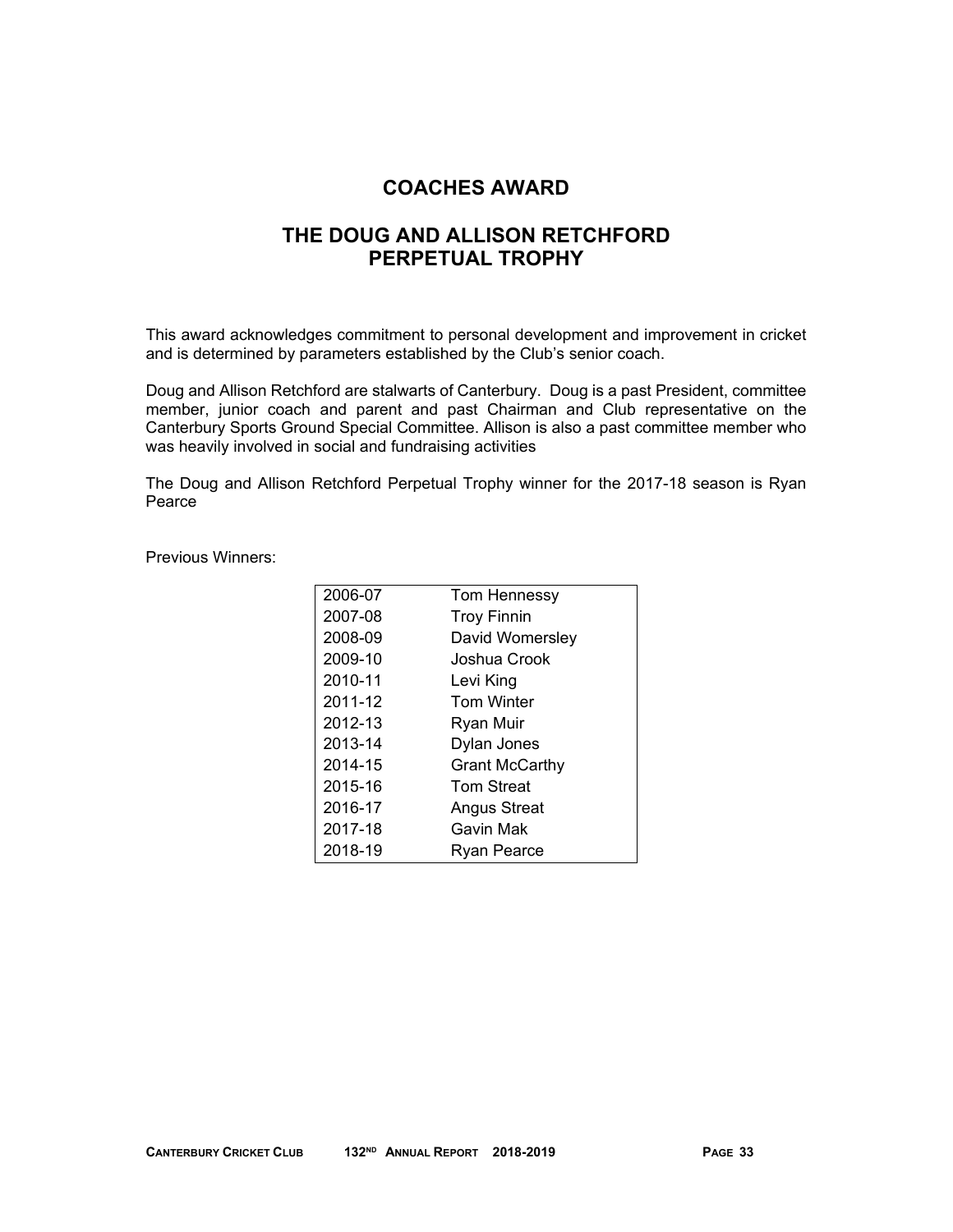# **THE JAMES WHITE PERPETUAL TROPHY**

This trophy is awarded to a player who has made an outstanding contribution to senior cricket in his first season after transitioning from junior cricket.

James "Jogger" White commenced his cricket career in the Canterbury U12's in 1991. He was selected for the ECA in representative XI's for the U12, U14 and U16 age groups. He also played VSDCA U14 Hatch Shield representing Balwyn CC and VCA Dowling Shield for Melbourne CC

James was awarded the Dave Dickie Memorial Trophy in the 1993/94 season as the most outstanding junior cricketer in the Association,

James commended his senior cricket career in the CCC  $4<sup>th</sup>$  XI captained by Gary Bollen aged 13 and made his  $1<sup>st</sup>$  XI debut aged 14 versus Mont Albert at Canterbury. On debut he faced MACC legendary quick Noel King with Canterbury in a spot of bother on a seaming wicket at 4/16.

His maiden 1<sup>st</sup> XI century was against Burwood at Canterbury in the 1996/97 season aged 16.

James was the captain of the Canterbury 1<sup>st</sup> XI A Grade premiership in 2001/02

The winner of the James White Perpetual Trophy for the 2017-18 season is Will Jago

Previous Winners:

| 2016-17   | Ryan O'Grady   |
|-----------|----------------|
| l 2017-18 | Will Steventon |
| 2018-19   | Will Jago      |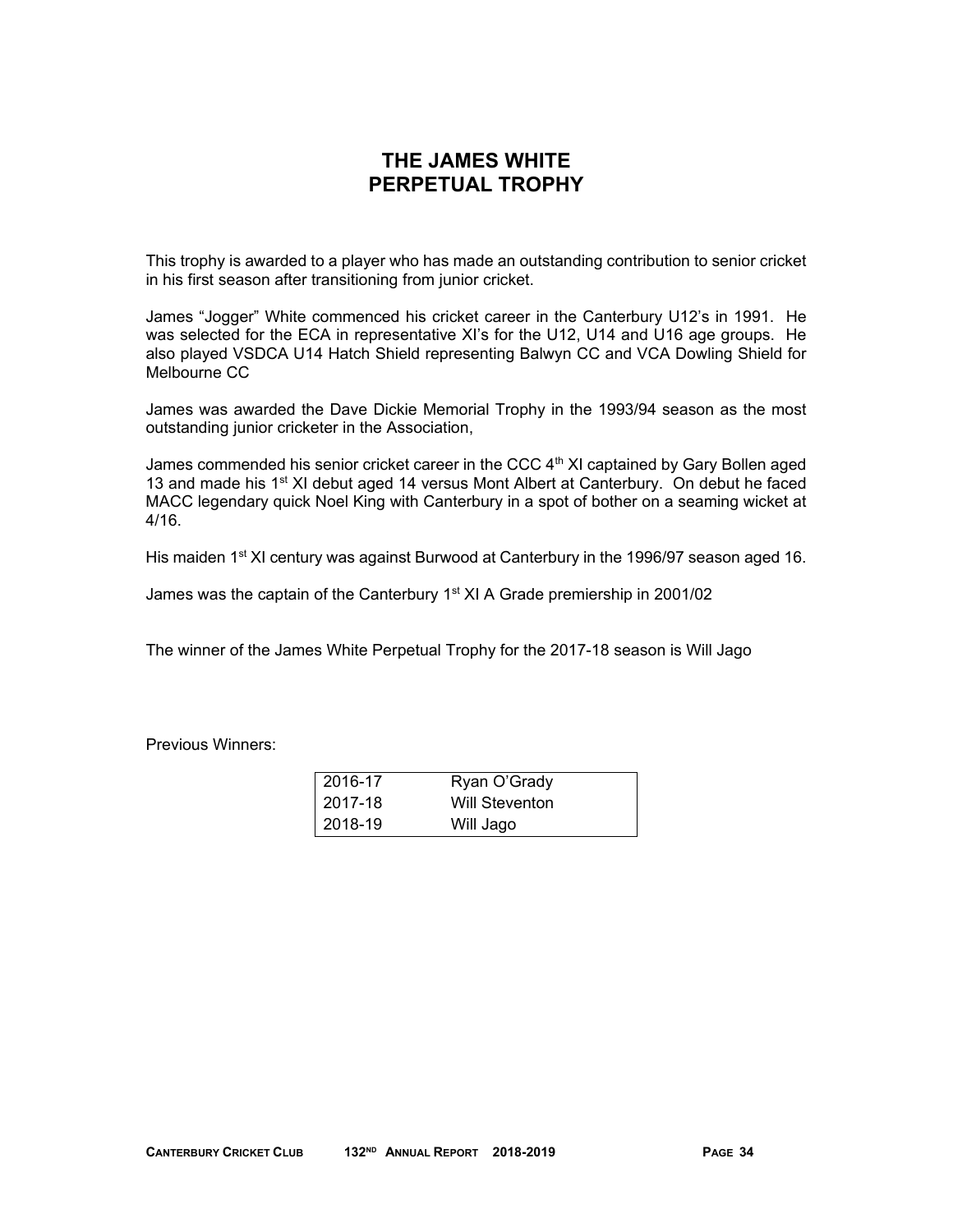# **SEASONAL PERFORMANCE RECORDS BATTING**

The following is a list of players who have won the Batting Average for the 1<sup>st</sup>, 2<sup>nd</sup> and 3<sup>rd</sup> XI for each year from the inception of the Club. Canterbury had a  $2^{nd}$  XI almost from its inception, but records commence in 1926-27. The 3<sup>rd</sup> XI first played in the 1970-71 season.

| <b>Season</b> | 1 <sup>st</sup> XI   |                         | 2 <sup>nd</sup> XI          |                         | $3rd$ XI            |                         |  |
|---------------|----------------------|-------------------------|-----------------------------|-------------------------|---------------------|-------------------------|--|
|               | <b>Keith Silvers</b> |                         | <b>Gerald (Joe) Goodear</b> |                         | <b>Mick Maguire</b> |                         |  |
|               |                      | <b>Perpetual Trophy</b> |                             | <b>Perpetual Trophy</b> |                     | <b>Perpetual Trophy</b> |  |
|               | <b>Name</b>          | Ave                     | <b>Name</b>                 | <b>Ave</b>              | <b>Name</b>         | Ave                     |  |
|               |                      |                         |                             |                         |                     |                         |  |
| 1887-88       | Fowler, E            | 11.60                   |                             |                         |                     |                         |  |
| 1888-89       | No Record            |                         |                             |                         |                     |                         |  |
| 1889-90       | Fowler, T            | 33.00                   |                             |                         |                     |                         |  |
| 1890-91       | Sutherland, D        | 24.12                   |                             |                         |                     |                         |  |
| 1891-92       | Sutherland, D        | 43.10                   |                             |                         |                     |                         |  |
| 1892-93       | Finger, A            | 10.80                   |                             |                         |                     |                         |  |
| 1893-94       | Dodds, J             | 39.00                   |                             |                         |                     |                         |  |
| 1894-95       | No Record            |                         |                             |                         |                     |                         |  |
| 1895-96       | Dodds, J             | N/A                     |                             |                         |                     |                         |  |
| 1896-97       | Watsford, E          | 39.1                    |                             |                         |                     |                         |  |
| 1897-98       | Falconer, D          | N/A                     |                             |                         |                     |                         |  |
| 1898-99       | No Record            |                         |                             |                         |                     |                         |  |
| 1899-00       | Leach, D             | N/A                     |                             |                         |                     |                         |  |
| 1900-01       | No Record            |                         |                             |                         |                     |                         |  |
| 1901-02       | No Record            |                         |                             |                         |                     |                         |  |
| 1902-03       | No Record            |                         |                             |                         |                     |                         |  |
| 1903-04       | No Record            |                         |                             |                         |                     |                         |  |
| 1904-05       | No Record            |                         |                             |                         |                     |                         |  |
| 1905-06       | Leach, H             | N/A                     |                             |                         |                     |                         |  |
| 1906-07       | No Record            |                         |                             |                         |                     |                         |  |
| 1907-08       | No Record            |                         |                             |                         |                     |                         |  |
| 1908-09       | No Record            |                         |                             |                         |                     |                         |  |
| 1909-10       | No Record            |                         |                             |                         |                     |                         |  |
| 1910-11       | No Record            |                         |                             |                         |                     |                         |  |
| 1911-12       | No Record            |                         |                             |                         |                     |                         |  |
| 1912-13       | Walker. P            | 35.60                   |                             |                         |                     |                         |  |
| 1913-14       | Lachlan, W           | 43.00                   |                             |                         |                     |                         |  |
| 1914-15       | Shepard, F           | 31.40                   |                             |                         |                     |                         |  |
| 1915-16       | Shepard, F           | 22.00                   |                             |                         |                     |                         |  |
| 1916-17       | Binet, S             | 30.00                   |                             |                         |                     |                         |  |
| 1917-18       | Lachlan, W           | 39.00                   |                             |                         |                     |                         |  |
| 1918-19       | No Record            |                         |                             |                         |                     |                         |  |
| 1919-20       | No Record            |                         |                             |                         |                     |                         |  |
| 1920-21       | Mackie, S            | 22.00                   |                             |                         |                     |                         |  |
| 1921-22       | Mackie, S            | 54.40                   |                             |                         |                     |                         |  |
| 1922-23       | Mackie, S            | 31.90                   |                             |                         |                     |                         |  |
| 1923-24       | Lachlan, W           | 56.30                   |                             |                         |                     |                         |  |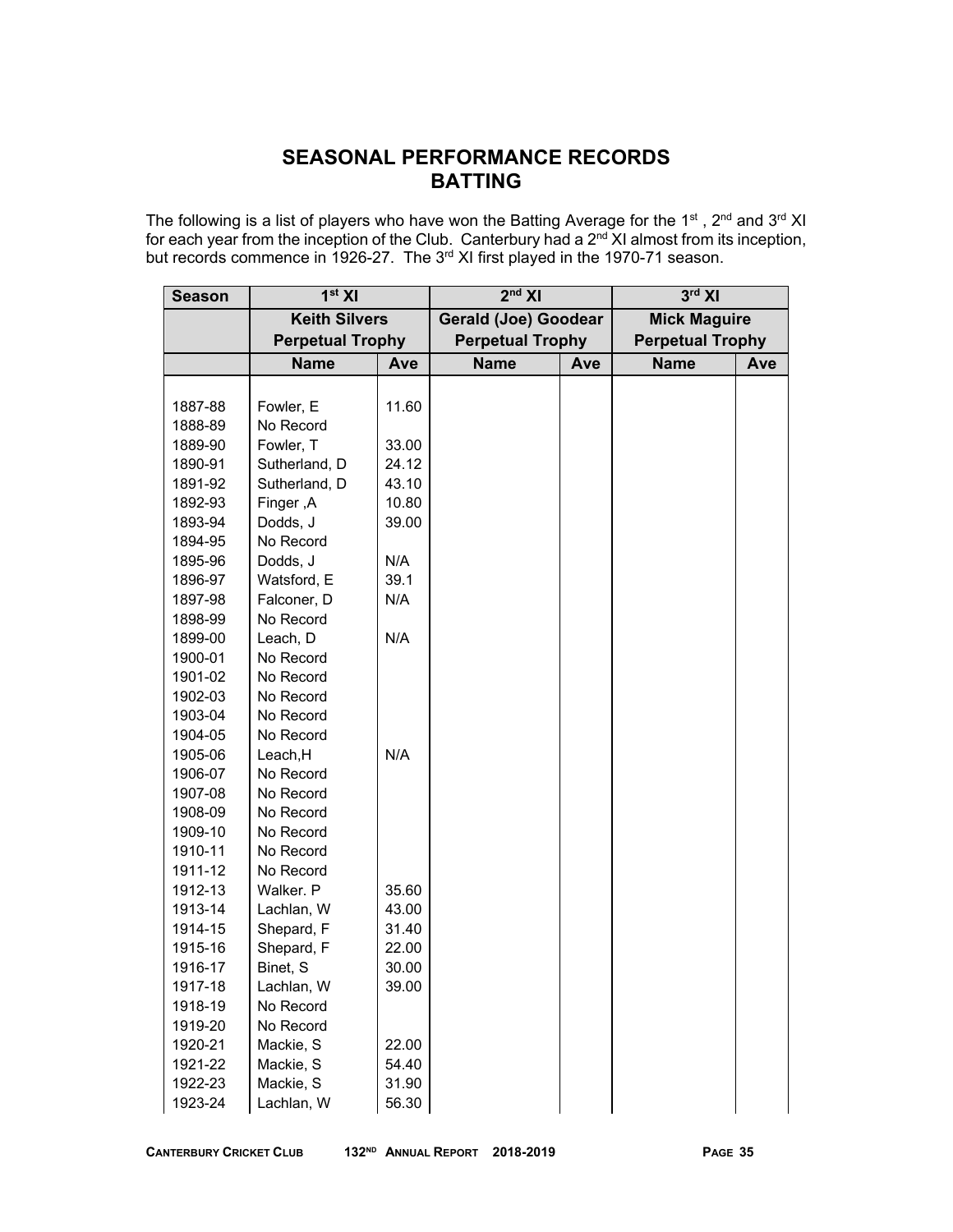| <b>Season</b> | 1 <sup>st</sup> XI      |       | $2nd$ XI                    |                | $3rd$ XI                |       |  |
|---------------|-------------------------|-------|-----------------------------|----------------|-------------------------|-------|--|
|               | <b>Keith Silvers</b>    |       | <b>Gerald (Joe) Goodear</b> |                | <b>Mick Maguire</b>     |       |  |
|               | <b>Perpetual Trophy</b> |       | <b>Perpetual Trophy</b>     |                | <b>Perpetual Trophy</b> |       |  |
|               | <b>Name</b>             | Ave   | <b>Name</b>                 | <b>Ave</b>     | <b>Name</b>             | Ave   |  |
| 1924-25       | Mackie, S               | 43.40 |                             |                |                         |       |  |
| 1925-26       | Mackie, S               | 35.00 |                             |                |                         |       |  |
| 1926-27       | Mackie, S               | 34.00 | Chambers, H                 | 38.30          |                         |       |  |
| 1927-28       | Warmbrum,L              | 34.80 | Chambers, H                 | 42.60          |                         |       |  |
| 1928-29       | Denman, C               | 39.80 | Hosken, A                   | 27.50          |                         |       |  |
| 1929-30       | Denman, C               | 37.20 | Tickle, J                   | 31.00          |                         |       |  |
| 1930-31       | Warmbrum, L             | 39.00 | Always, T                   | 29.70          |                         |       |  |
| 1931-32       | Eyers, F                | 46.16 | Gates, A                    | 23.80          |                         |       |  |
| 1932-33       | Silvers, K              | 24.00 | Carlson, J                  | 26.12          |                         |       |  |
| 1933-34       | Silvers, K              | 42.50 | Carlson, J                  | 29.71          |                         |       |  |
| 1934-35       | Smith, W                | 44.11 | Curtis, E                   | 29.60          |                         |       |  |
| 1935-36       | Silvers, K              | 41.20 | Webb, A                     | 24.87          |                         |       |  |
| 1936-37       | Silvers, K              | 36.60 | O'Connor, A                 | 24.87          |                         |       |  |
|               | Ingram, C               | 36.85 | O'Connor, H.A               |                |                         |       |  |
| 1937-38       | Silvers, K              | 27.00 | Warmbrum, L                 | 67.87          |                         |       |  |
| 1938-39       |                         | 34.30 |                             | 22.27          |                         |       |  |
| 1939-40       | Ingram, C               |       | Collins, H                  | 23.88<br>26.70 |                         |       |  |
| 1940-41       | Shores, N               | 41.00 | Thrupp, A                   |                |                         |       |  |
| 1941-42       | Shores, N               | 36.20 | No Record                   |                |                         |       |  |
| 1942-43       | Silvers, K              | 30.60 | No Record                   |                |                         |       |  |
| 1943-44       | Silvers, K              | 53.00 | No Record                   |                |                         |       |  |
| 1944-45       | Silvers, K              | 27.40 | No Record                   |                |                         |       |  |
| 1945-46       | Silvers. K              | 44.64 | No Record                   |                |                         |       |  |
| 1946-47       | Sinclair, C             | 33.66 | No Record                   |                |                         |       |  |
| 1947-48       | Neilson, K              | 51.14 | Miller, C                   | 39.58          |                         |       |  |
| 1948-49       | Goodear, G              | 35.33 | McDonald, D                 | 26.45          |                         |       |  |
| 1949-50       | Goodear, G              | 30.00 | Bates, W                    | 36.90          |                         |       |  |
| 1950-51       | Maguire, L              | 20.20 | Kelly, J                    | 26.75          |                         |       |  |
| 1951-52       | Goodear, G              | 32.44 | Bates, W                    | 21.80          |                         |       |  |
| 1952-53       | No Record               |       | Grace, J                    | 20.70          |                         |       |  |
| 1953-54       | Goodear, G              | 34.88 | Grace, J                    | 17.40          |                         |       |  |
| 1954-55       | Shores, N               | 22.21 | Bates, W                    | 22.30          |                         |       |  |
| 1955-56       | Goodear, G              | 24.20 | Cohen, G                    | 40.25          |                         |       |  |
| 1956-57       | Goodear, G              | 29.10 | Hicks, K                    | 15.60          |                         |       |  |
| 1957-58       | Goodear, G              | 41.42 | Kelly, J                    | 19.25          |                         |       |  |
| 1958-59       | Goodear, G              | 36.16 | Cohen, G                    | 21.18          |                         |       |  |
| 1959-60       | Shores, N               | 18.56 | Lowry, B                    | 20.50          |                         |       |  |
| 1960-61       | Goodear, G              | 38.66 | Not Played                  |                |                         |       |  |
| 1961-62       | Shores, N               | 25.80 | Lowry, B                    | 20.50          |                         |       |  |
| 1962-63       | Goodear, G              | 39.08 | Hegarty, B                  | 22.00          |                         |       |  |
| 1963-64       | No Record               |       | McCarthy, V                 | 13.40          |                         |       |  |
| 1964-65       | Goodear, G              | 24.57 | Davey, G                    | 25.62          |                         |       |  |
| 1965-66       | Davey, G                | 18.08 | Shores, N                   | 26.33          |                         |       |  |
| 1966-67       | Maguire. M              | 37.72 | Spendlove, N                | 23.89          |                         |       |  |
| 1967-68       | Maguire, M              | 29.10 | Trengrove, P                | 23.89          |                         |       |  |
| 1968-69       | Maguire, M              | 46.94 | McCarthy, V                 | 24.07          |                         |       |  |
| 1969-70       | Maguire, M              | 49.61 | Shores, N                   | 18.40          |                         |       |  |
| 1970-71       | Maguire. M              | 41.00 | Bates, S                    | 29.40          | Cottrell, T             | 19.70 |  |
| 1971-72       | Dillon, D               | 29.75 | Bethune, A                  | 33.27          | Gardiner, M             | 34.12 |  |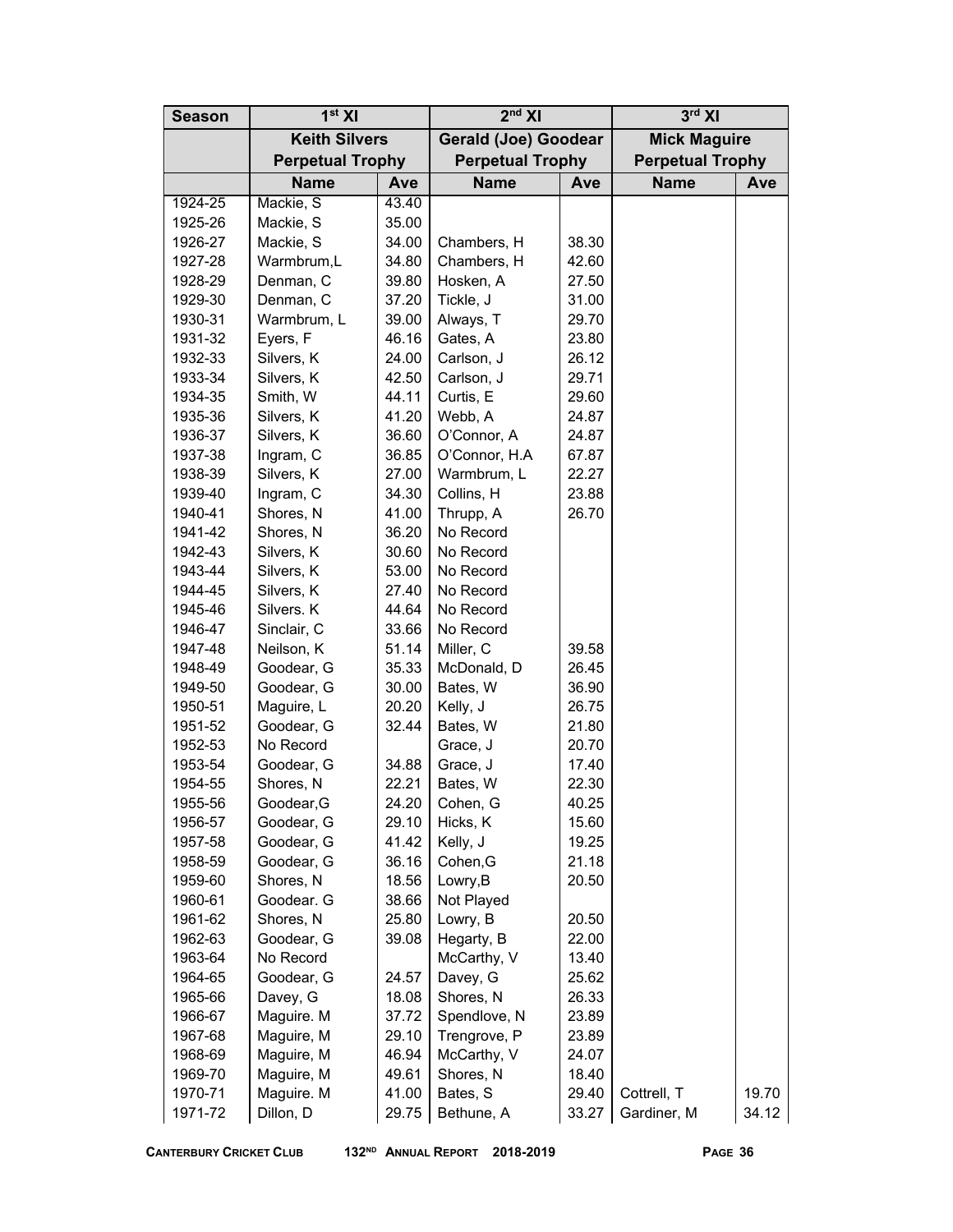| <b>Season</b> | 1 <sup>st</sup> XI      |       | $2nd$ XI                    |       | $3rd$ XI                |            |  |
|---------------|-------------------------|-------|-----------------------------|-------|-------------------------|------------|--|
|               | <b>Keith Silvers</b>    |       | <b>Gerald (Joe) Goodear</b> |       | <b>Mick Maguire</b>     |            |  |
|               | <b>Perpetual Trophy</b> |       | <b>Perpetual Trophy</b>     |       | <b>Perpetual Trophy</b> |            |  |
|               | <b>Name</b>             | Ave   | <b>Name</b>                 | Ave   | <b>Name</b>             | <b>Ave</b> |  |
| 1972-73       | Maguire, M              | 49.28 | Gardiner, S                 | 40.14 | Gardiner, M             | 30.13      |  |
| 1973-74       | Maguire, M              | 33.60 | Cottrell, T                 | 34.12 | Gillard, G              | 42.80      |  |
| 1974-75       | Maguire, M              | 46.00 | Alexeff, M                  | 43.83 | Cottrell, T             | 27.20      |  |
| 1975-76       | Maguire, M              | 36.10 | Callaway, A                 | 26.80 | Pulleybank, S           | 31.10      |  |
| 1976-77       | Maguire, M              | 49.25 | Bate, J                     | 66.75 | Hubbert, R              | 55.50      |  |
| 1977-78       | Maguire, M              | 68.22 | Alexeff, M                  | 45.12 | Archbald, M             | 36.57      |  |
| 1978-79       | Maguire, M              | 50.14 | Everard, D                  | 51.16 | Russell, P              | 38.13      |  |
| 1979-80       | Dillon, P               | 47.25 | McQuiggan, G                | 40.89 | Calvert, I              | 36.57      |  |
| 1980-81       | McCarthy, J             | 38.40 | McCarthy, E                 | 62.4  | Morley, C               | 50.40      |  |
| 1981-82       | Bate, J                 | 40.20 | Calvert, I                  | 32.70 | Foskey, D               | 45.50      |  |
| 1982-83       | Everard, J              | 51.33 | Van Dort, C                 | 31.55 | Hopkinson, D            | 30.80      |  |
| 1983-84       | Dillon, P               | 36.80 | Calvert, I                  | 31.10 | Archbald, M             | 20.80      |  |
| 1984-85       | Dillon, P               | 34.36 | McCarthy, E                 | 21.27 | Foskey, D               | 36.10      |  |
| 1985-86       | Dillon. P               | 25.30 | McCarthy, J                 | 31.33 | Bertram, G              | 33.28      |  |
| 1986-87       | Dillon, P               | 36.75 | McCarthy, J                 | 22.89 | Cottrell, T             | 34.40      |  |
| 1987-88       | Gardiner, M             | 44.30 | McCarthy, E                 | 27.00 | Gillard, R              | 19.33      |  |
| 1988-89       | Gore, C                 | 31.00 | McCarthy, E                 | 17.55 | Jeffrey, G              | 33.13      |  |
| 1989-90       | Pearce, R               | 29.80 | Gillard, R                  | 25.20 | Bonice, X               | 25.50      |  |
| 1990-91       | Powick, A               | 48.00 | McCarthy, E                 | 32.38 | McLaren, J              | 41.10      |  |
| 1991-92       | Yell. M                 | 42.83 | Zammit, P                   | 20.25 | Davey, S                | 31.09      |  |
| 1992-93       | Powick, G               | 55.16 | Holz, A                     | 22.13 | Giblin, A               | 26.16      |  |
| 1993-94       | O'Brien, J              | 26.33 | Hobkinson, D                | 17.86 | Boyce, G                | 16.12      |  |
| 1994-95       | Dillon, P               | 49.11 | Gore, C                     | 17.00 | Sitlington, B           | 41.83      |  |
| 1995-96       | Dillon, P               | 24.90 | Kent. J                     | 30.92 | Gore, C                 | 50.75      |  |
| 1996-97       | White, J                | 42.50 | Dillon, S                   | 23.13 | Keshishian, H           | 35.67      |  |
| 1997-98       | O'Brien, J              | 31.67 | Kent, J                     | 27.36 | Henderson, W            | 33.50      |  |
| 1998-99       | Powick, G               | 39.33 | Sitlington, B               | 52.37 | Waite, A                | 23.75      |  |
| 1999-00       | Powick, G               | 21.42 | Kent, J                     | 35.29 | Maiyah, A               | 33.25      |  |
| 2000-01       | Powick, G               | 32.55 | Boyle, P                    | 25.00 | Waterford, A            | 21.50      |  |
| 2001-02       | Powick, G               | 72.69 | Cumming, A                  | 28.14 | Glover, D               | 52.66      |  |
| 2002-03       | White, J                | 29.90 | Casey, R                    | 32.25 | Anderson, J             | 27.50      |  |
| 2003-04       | Powick, G               | 24.50 | Lamb, D                     | 41.00 | Whiting, J              | 20.17      |  |
| 2004-05       | Stafford, B             | 17.80 | Parikh, P                   | 41.50 | Kennedy, K              | 22.00      |  |
| 2005-06       | James, S                | 32.67 | Sanguinetti, G              | 35.50 | Mayiah, A               | 18.00      |  |
| 2006-07       | Wilson, J               | 49.60 | Brooks, C                   | 28.25 | McEwan, J               | 27.25      |  |
| 2007-08       | Wilson, J               | 55.67 | Sanguinetti, G              | 76.29 | Maiyah, A               | 33.25      |  |
| 2008-09       | Mills, A                | 44.20 | Dickins, R                  | 36.20 | Kennedy, K              | 34.00      |  |
| 2009-10       | Wilson, J               | 73.33 | James, S                    | 28.56 | Kennedy, K              | 31.50      |  |
| 2010-11       | Lawton, W               | 30.09 | Cumming, A                  | 53.20 | Kennedy, K              | 22.45      |  |
| 2011-12       | Powick, G               | 31.22 | Anderson, B                 | 30.50 | Kennedy, K              | 15.85      |  |
| 2012-13       | Powick, G               | 40.23 | Anderson, B                 | 64.17 | Warner, S               | 19.73      |  |
| 2013-14       | Powick, G               | 40.58 | Anderson, B                 | 37.22 | Warner, S               | 17.00      |  |
| 2014-15       | Mash, L                 | 60.44 | Prathap Kumar, R            | 66.17 | Winter, T               | 74.75      |  |
| 2015-16       | Mash, L                 | 81.00 | Wilson, J                   | 75.25 | Alexander, T            | 57.67      |  |
| 2016-17       | Graham, C               | 60.86 | Crothers, H                 | 33.00 | McIntosh, M             | 30.50      |  |
| 2017-18       | Graham, C               | 38.10 | Alexander, T                | 25.00 | Townsend, P             | 28.50      |  |
| 2018-19       | Graham C                | 32.07 | Will, S                     | 37.88 | Jago, W                 | 30.29      |  |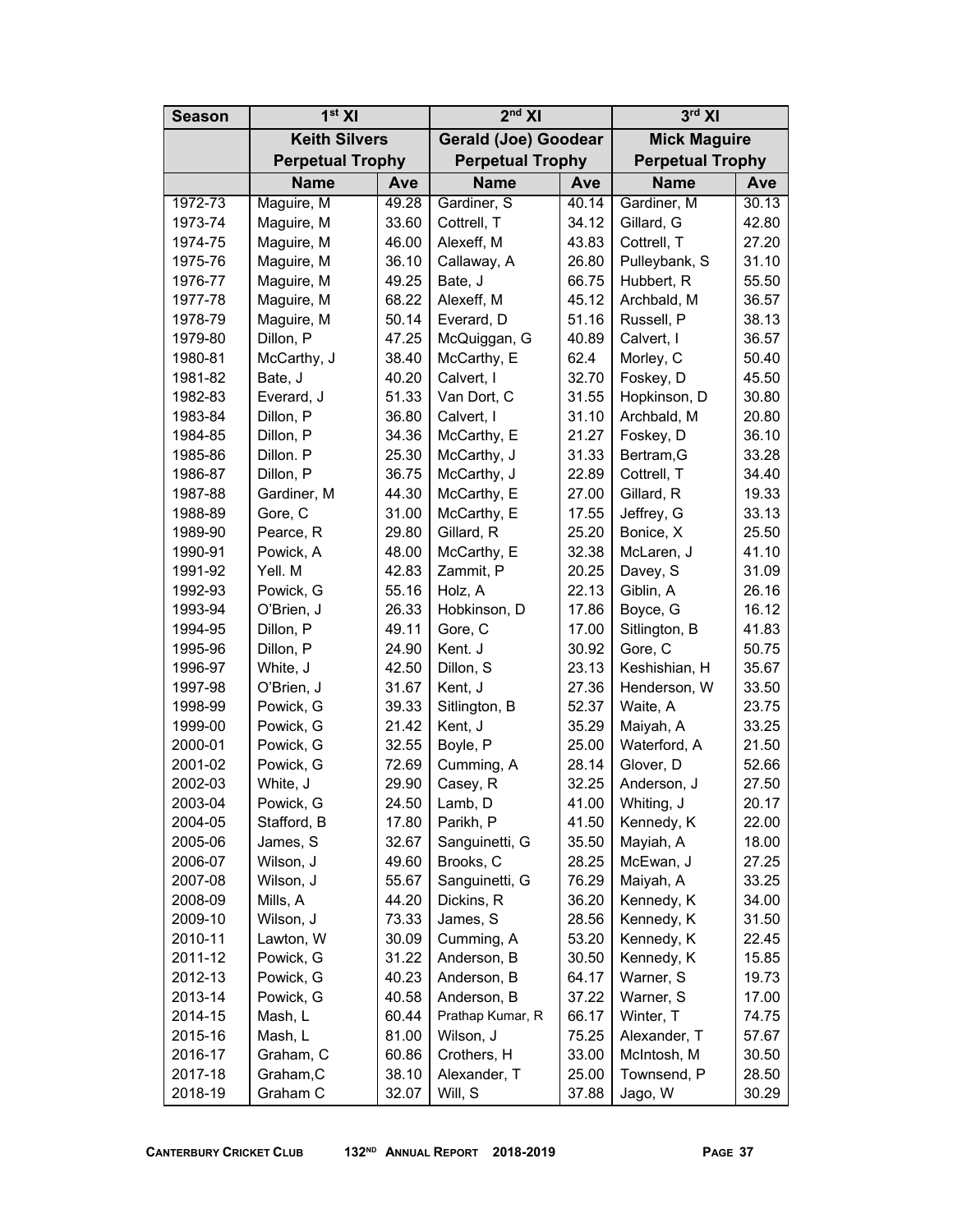# **SEASONAL PERFORMANCE RECORDS**

# **BATTING**

The following is a list of players who have won the Batting Average for the  $4<sup>th</sup>$  and  $5<sup>th</sup>$  XI. The  $4^{\text{th}}$  XI first played in the 1972-73 season and the 5<sup>th</sup> XI commenced in 1997-98

| <b>Season</b> | $4th$ XI                |       | 5 <sup>th</sup> XI               |       |  |  |
|---------------|-------------------------|-------|----------------------------------|-------|--|--|
|               | <b>Greg Powick</b>      |       | <b>Jonathon Wilson Perpetual</b> |       |  |  |
|               | <b>Perpetual Trophy</b> |       | <b>Trophy</b>                    |       |  |  |
|               | <b>Name</b>             | Ave   | <b>Name</b>                      | Ave   |  |  |
|               |                         |       |                                  |       |  |  |
| 1972-72       | Stals, M                | 30.00 |                                  |       |  |  |
| 1973-74       | Arana, A                | 36.70 |                                  |       |  |  |
| 1974-75       | Morley, C               | 36.00 |                                  |       |  |  |
| 1975-76       | Bartley, G              | 30.00 |                                  |       |  |  |
| 1976-77       | Day, S                  | 55.40 |                                  |       |  |  |
| 1977-78       | McKenzie, I             | 33.90 |                                  |       |  |  |
| 1978-79       | Russell, G              | 14.70 |                                  |       |  |  |
| 1979-80       | Vasilou, J              | 29.70 |                                  |       |  |  |
| 1980-81       | Quin, D                 | 24.10 |                                  |       |  |  |
| 1981-82       | Russell, G              | 38.80 |                                  |       |  |  |
| 1982-83       | French, R               | 23.20 |                                  |       |  |  |
| 1983-84       | French, R               | 15.65 |                                  |       |  |  |
| 1984-85       | Lee, A                  | 34.60 |                                  |       |  |  |
| 1985-86       | White, B                | 35.00 |                                  |       |  |  |
| 1986-87       | Dallesandro, D          | 20.50 |                                  |       |  |  |
| 1987-88       | Bollen, G               | 17.00 |                                  |       |  |  |
| 1988-89       | Ridgewell, L            | 12.80 |                                  |       |  |  |
| 1989-90       | Bollen, G               | 22.40 |                                  |       |  |  |
| 1990-91       | Bollen, G               | 22.40 |                                  |       |  |  |
| 1991-92       | Conway, D               | 24.00 |                                  |       |  |  |
| 1992-93       | Bollen, P               | 25.75 |                                  |       |  |  |
| 1993-94       | Moorhead, J             | 19.00 |                                  |       |  |  |
| 1994-95       | Not Played              |       |                                  |       |  |  |
| 1995-96       | Boyce, G                | 43.70 |                                  |       |  |  |
| 1996-97       | Boyce, G                | 47.00 |                                  |       |  |  |
| 1997-98       | Boyce, G                | 33.56 | White, A                         | 22.42 |  |  |
| 1998-99       | Hickie, TP              | 18.80 | White, A                         | 28.00 |  |  |
| 1999-00       | Mainsbridge, D          | 34.92 | Owen, N                          | 35.41 |  |  |
| 2000-01       | Blake, A                | 22.50 | Georgiou, A                      | 25.92 |  |  |
| 2001-02       | MacDermott, T           | 27.88 | Williams, D                      | 34.88 |  |  |
| 2002-03       | Bourke, FW              | 45.08 | Kinross, A                       | 27.75 |  |  |
| 2003-04       | Haggar, P               | 30.71 | Thomas, M                        | 24.25 |  |  |
| 2004-05       | Bourke, FW              | 29.64 | Bates, R                         | 31.80 |  |  |
| 2005-06       | Bourke, FW              | 57.75 |                                  |       |  |  |
| 2006-07       | McBride, D              | 38.21 |                                  |       |  |  |
| 2007-08       | Stafford, M             | 35.50 |                                  |       |  |  |
| 2008-09       | Reynolds, C             | 46.91 |                                  |       |  |  |
| 2009-10       | Gates, L                | 25.18 |                                  |       |  |  |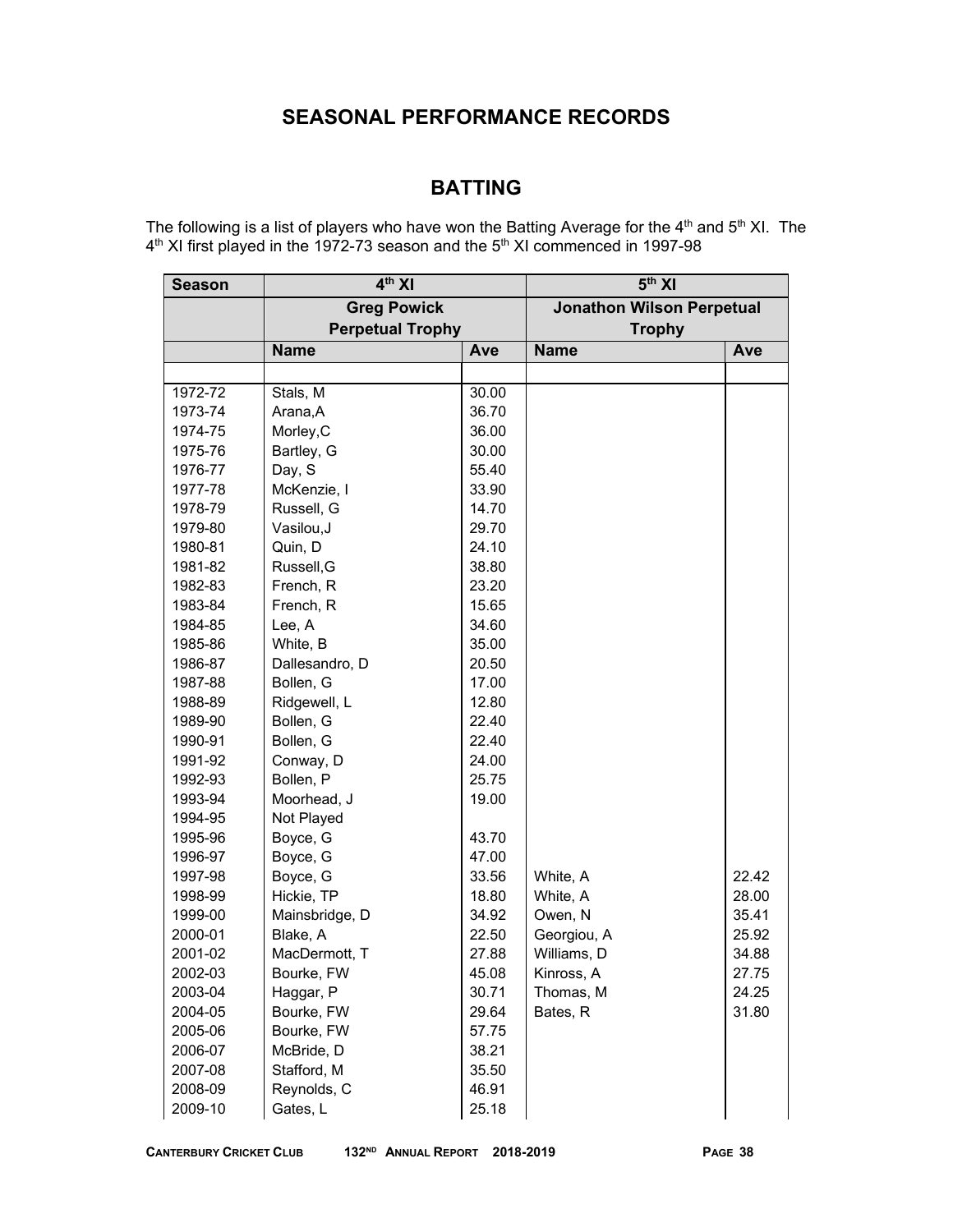| 2010-11 | Pincus, M   | 18.86 |           |       |
|---------|-------------|-------|-----------|-------|
| 2011-12 | Townsend, P | 26.63 |           |       |
| 2012-13 | Williams, R | 26.60 |           |       |
| 2013-14 | Townsend, P | 27.55 |           |       |
| 2014-15 | Townsend, P | 37.94 |           |       |
| 2015-16 | Townsend, P | 24.13 |           |       |
| 2016-17 | Townsend, P | 23.13 | Streat, A | 28.22 |
| 2017-18 | Stevens, D  | 26.20 | Scott, P  | 17.14 |
| 2018-19 | Stevens, D  | 34.57 | Burns, S  | 77.00 |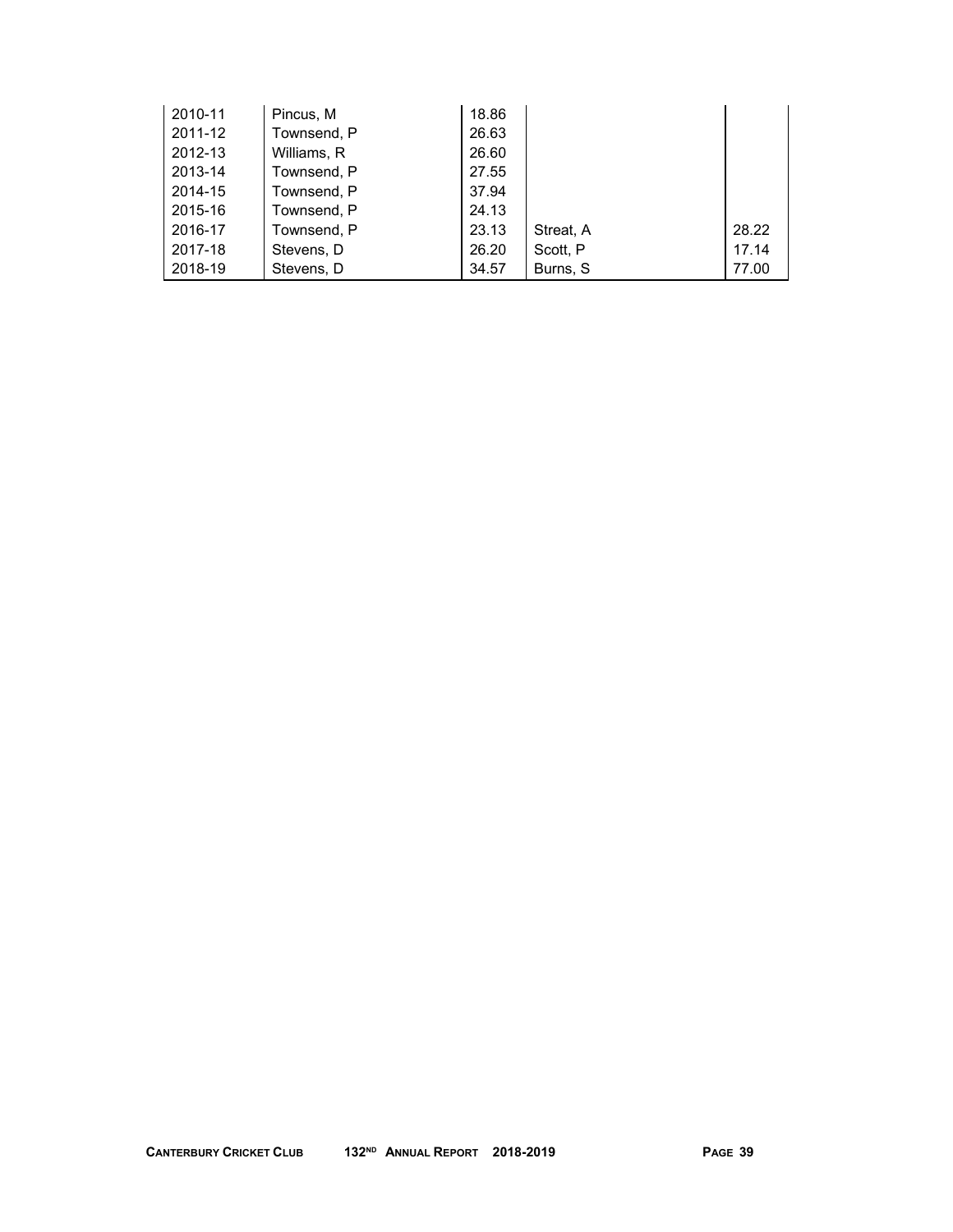# **SEASONAL PERFORMANCE RECORDS**

# **BOWLING**

The following is a list of players who have won the Bowling Average for the 1 $^{\rm st}$  , 2<sup>nd</sup> and 3<sup>rd</sup> XI for each year from the inception of the Club. Canterbury had a  $2<sup>nd</sup>$  XI almost from its inception, but records commence in 1926-27. The 3<sup>rd</sup> XI first played in the 1970-71 season.

| <b>Season</b> | 1 <sup>st</sup> XI      |       | $2nd$ XI                |     | $3rd$ XI                |     |  |
|---------------|-------------------------|-------|-------------------------|-----|-------------------------|-----|--|
|               | <b>Tom Mackie</b>       |       | <b>Harry Swan</b>       |     | <b>Paul Dillon</b>      |     |  |
|               | <b>Perpetual Trophy</b> |       | <b>Perpetual Trophy</b> |     | <b>Perpetual Trophy</b> |     |  |
|               | <b>Name</b>             | Ave   | <b>Name</b>             | Ave | <b>Name</b>             | Ave |  |
|               |                         |       |                         |     |                         |     |  |
| 1887-88       | Fowler, T               | 4.74  |                         |     |                         |     |  |
| 1888-89       | No Records              |       |                         |     |                         |     |  |
| 1889-90       | Hadlam, D               | N/A   |                         |     |                         |     |  |
| 1890-91       | Hadlam, D               | N/A   |                         |     |                         |     |  |
| 1891-92       | Hadlam, D               | 6.50  |                         |     |                         |     |  |
| 1892-93       | Mackie, T               | 9.20  |                         |     |                         |     |  |
| 1893-94       | Mackie, T               | 6.58  |                         |     |                         |     |  |
| 1894-95       | No Records              |       |                         |     |                         |     |  |
| 1895-96       | Mackie, T               | 8.70  |                         |     |                         |     |  |
| 1896-97       | Mackie, T               | 5.90  |                         |     |                         |     |  |
| 1897-98       | Mackie, T               | N/A   |                         |     |                         |     |  |
| 1898-99       | No Records              |       |                         |     |                         |     |  |
| 1899-00       | Watsford, T             | N/A   |                         |     |                         |     |  |
| 1900-01       | No Records              |       |                         |     |                         |     |  |
| 1901-02       | No Records              |       |                         |     |                         |     |  |
| 1902-03       | No Records              |       |                         |     |                         |     |  |
| 1903-04       | No Records              |       |                         |     |                         |     |  |
| 1904-05       | No Records              |       |                         |     |                         |     |  |
| 1905-06       | Swan H                  | 14.00 |                         |     |                         |     |  |
| 1906-07       | Swan H                  | N/A   |                         |     |                         |     |  |
| 1907-08       | No Records              |       |                         |     |                         |     |  |
| 1908-09       | No Records              |       |                         |     |                         |     |  |
| 1909-10       | No Records              |       |                         |     |                         |     |  |
| 1910-11       | No Records              |       |                         |     |                         |     |  |
| 1911-12       | No Records              |       |                         |     |                         |     |  |
| 1912-13       | Alcorn, A               | 7.50  |                         |     |                         |     |  |
| 1913-14       | Mackie, T               | 11.00 |                         |     |                         |     |  |
| 1914-15       | Pocket, W               | 9.27  |                         |     |                         |     |  |
| 1915-16       | Mackie, T               | 9.00  |                         |     |                         |     |  |
| 1916-17       | Nesbit, M               | 8.00  |                         |     |                         |     |  |
| 1917-18       | Lachlan, W              | 9.50  |                         |     |                         |     |  |
| 1918-19       | No Records              |       |                         |     |                         |     |  |
| 1919-20       | No Records              |       |                         |     |                         |     |  |
| 1920-21       | Campbell, J             | 12.00 |                         |     |                         |     |  |
| 1921-22       | Campbell, J             | 10.30 |                         |     |                         |     |  |
| 1922-23       | Swan H                  | 11.10 |                         |     |                         |     |  |
| 1923-24       | Swan, H                 | 9.50  |                         |     |                         |     |  |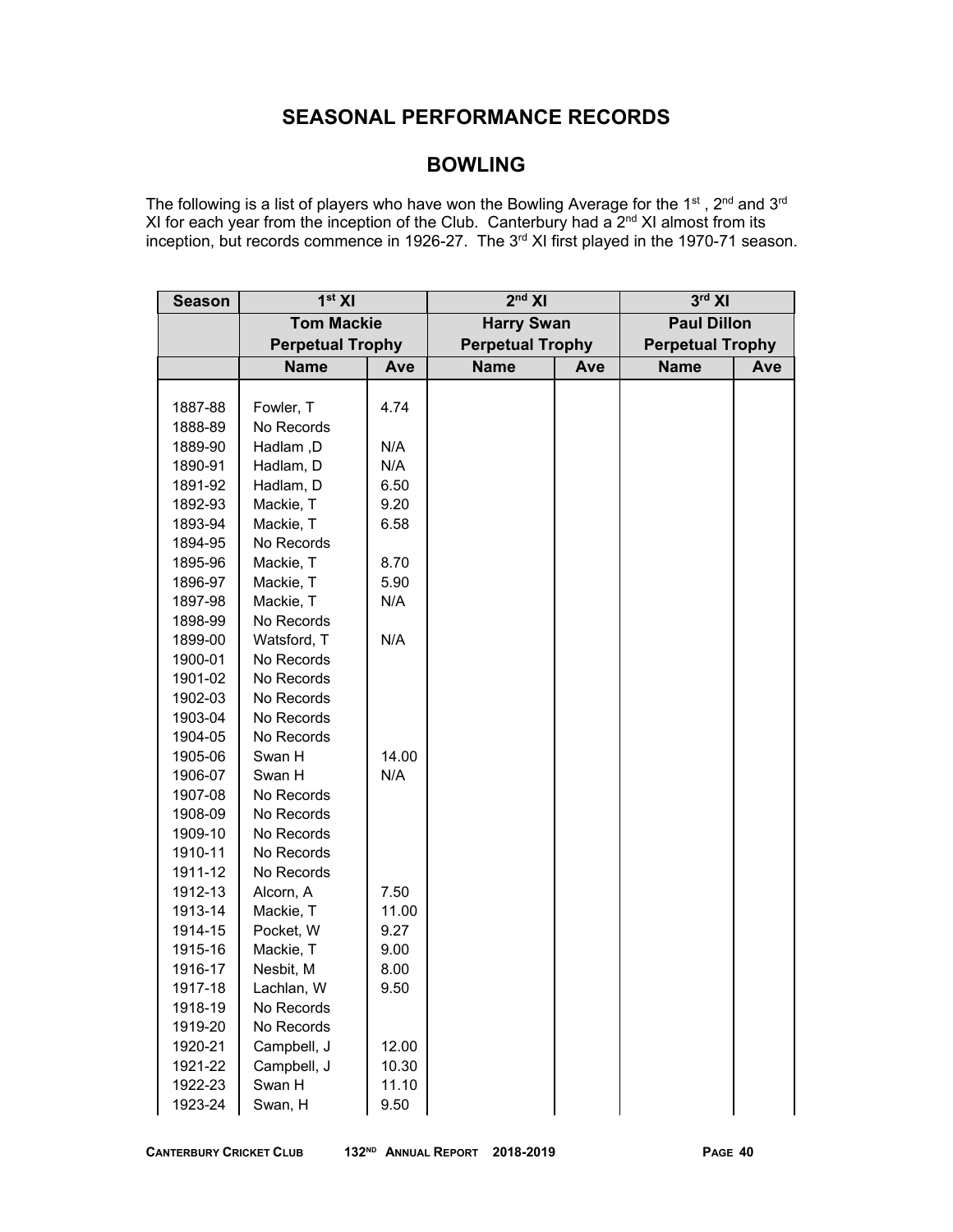| <b>Season</b> | 1 <sup>st</sup> XI      |       | $2nd$ XI                |       | $3rd$ XI                |       |  |
|---------------|-------------------------|-------|-------------------------|-------|-------------------------|-------|--|
|               | <b>Tom Mackie</b>       |       | <b>Harry Swan</b>       |       | <b>Paul Dillon</b>      |       |  |
|               | <b>Perpetual Trophy</b> |       | <b>Perpetual Trophy</b> |       | <b>Perpetual Trophy</b> |       |  |
|               | <b>Name</b>             | Ave   | <b>Name</b>             | Ave   | <b>Name</b>             | Ave   |  |
| 1924-25       | Gates, A                | 9.10  |                         |       |                         |       |  |
| 1925-26       | Always, T               | 12.80 |                         |       |                         |       |  |
| 1926-27       | Hosken E                | 14.10 | Wilkin, H               | 13.00 |                         |       |  |
| 1927-28       | Swan H                  | 8.90  | Jeffrey, R              | 8.09  |                         |       |  |
| 1928-29       | Swan H                  | 8.20  | Hosken, A               | 7.40  |                         |       |  |
| 1929-30       | Ingram C                | 9.36  | Webb, M                 | 12.40 |                         |       |  |
| 1930-31       | Ingram, C               | 6.00  | Carlson, J              | 7.00  |                         |       |  |
| 1931-32       | Swan H                  | 10.36 | Tucker, F               | 11.70 |                         |       |  |
| 1932-33       | Swan H                  | 10.00 | Webb, M                 | 9.60  |                         |       |  |
| 1933-34       | Jeffrey, R              | 10.64 | Tucker, F               | 7.10  |                         |       |  |
| 1934-35       | Ingram, C               | 7.68  | Massey, G               | 12.60 |                         |       |  |
| 1935-36       | Self, S                 | 9.23  | Morris, J               | 10.90 |                         |       |  |
| 1936-37       | Shores, N               | 8.00  | O'Connor, A             | 14.59 |                         |       |  |
| 1937-38       | Ingram C                | 10.21 | O'Connor, H.A.          | 9.40  |                         |       |  |
| 1938-39       | Holton, L               | 10.02 | Gion, F                 | 9.27  |                         |       |  |
| 1939-40       | Shores, N               | 11.24 | Gion, F                 | 9.82  |                         |       |  |
| 1940-41       | Shores, N               | 9.02  | Gion F                  | 7.80  |                         |       |  |
| 1941-42       | Ingram C                | 6.70  | No Records              |       |                         |       |  |
| 1942-43       | Gion, F                 | 5.16  | No Records              |       |                         |       |  |
| 1943-44       | Gion, F                 | 7.70  | No Records              |       |                         |       |  |
| 1944-45       | Larkin. L               | 8.00  | No Records              |       |                         |       |  |
| 1945-46       | Gracie, A               | 7.15  | No Records              |       |                         |       |  |
| 1946-47       | Larkin, L               | 13.04 | Morris, J               | 9.20  |                         |       |  |
| 1947-48       | Maguire, L              | 10.48 | Sharpe, H               | 8.27  |                         |       |  |
| 1848-49       | Maguire. L              | 10.70 | Baker, L                | 8.82  |                         |       |  |
| 1949-50       | Cox, C                  | 8.36  | Ripper, B               | 7.12  |                         |       |  |
| 1950-51       | Baker, L                | 5.78  | Smith, J                | 12.30 |                         |       |  |
| 1951-52       | Baker, L                | 8.21  | Smith, J                | 9.12  |                         |       |  |
| 1952-53       | Goodear, G              | 10.25 | Wain, G                 | 9.08  |                         |       |  |
| 1953-54       | Goodear, G              | 9.61  | Wain, G                 | 4.88  |                         |       |  |
| 1954-55       | Goodear, G              | 7.93  | Smith, J                | 8.30  |                         |       |  |
| 1955-56       | Shores, N               | 10.25 | Cohen, G                | 6.46  |                         |       |  |
| 1956-57       | Maguire. L              | 10.80 | Hicks, K                | 9.80  |                         |       |  |
| 1957-58       | Goodear, G              | 11.90 | No Records              |       |                         |       |  |
| 1958-59       | Shores, N               | 8.33  | Finnie, E               | 11.30 |                         |       |  |
| 1959-60       | Shores, N               | 8.53  | Cohen G                 | 8.08  |                         |       |  |
| 1960-61       | Goodear, G              | 9.00  | Not Played              |       |                         |       |  |
| 1961-62       | Shores, N               | 16.30 | Marchant, G             | 15.70 |                         |       |  |
| 1962-63       | Shores, N               | 15.50 | Smith, J                | 11.80 |                         |       |  |
| 1963-64       | Goodear, J              | 13.06 | Vermay, R               | 11.10 |                         |       |  |
| 1964-65       | Goodear, G              | 12.79 | Shores, N               | 6.86  |                         |       |  |
| 1965-66       | Goodear, G              | 10.64 | Vermay, R               | 11.45 |                         |       |  |
| 1966-67       | Goodear, G              | 14.47 | Shores, N               | 6.66  |                         |       |  |
| 1967-68       | Maguire, M              | 14.94 | Shores, N               | 11.00 |                         |       |  |
|               | Maguire, B              | 13.65 | Shores, N               | 9.96  |                         |       |  |
| 1968-69       | Goodear, G              | 13.15 | Shores, N               | 10.80 |                         |       |  |
| 1969-70       | O'Brien, B              | 9.26  | Shores, N               | 7.08  | Marshall, B             | 8.71  |  |
| 1970-71       |                         |       |                         |       |                         |       |  |
| 1971-72       | Dundas, W               | 10.33 | Sambell, A              | 9.35  | Jackson, K              | 12.80 |  |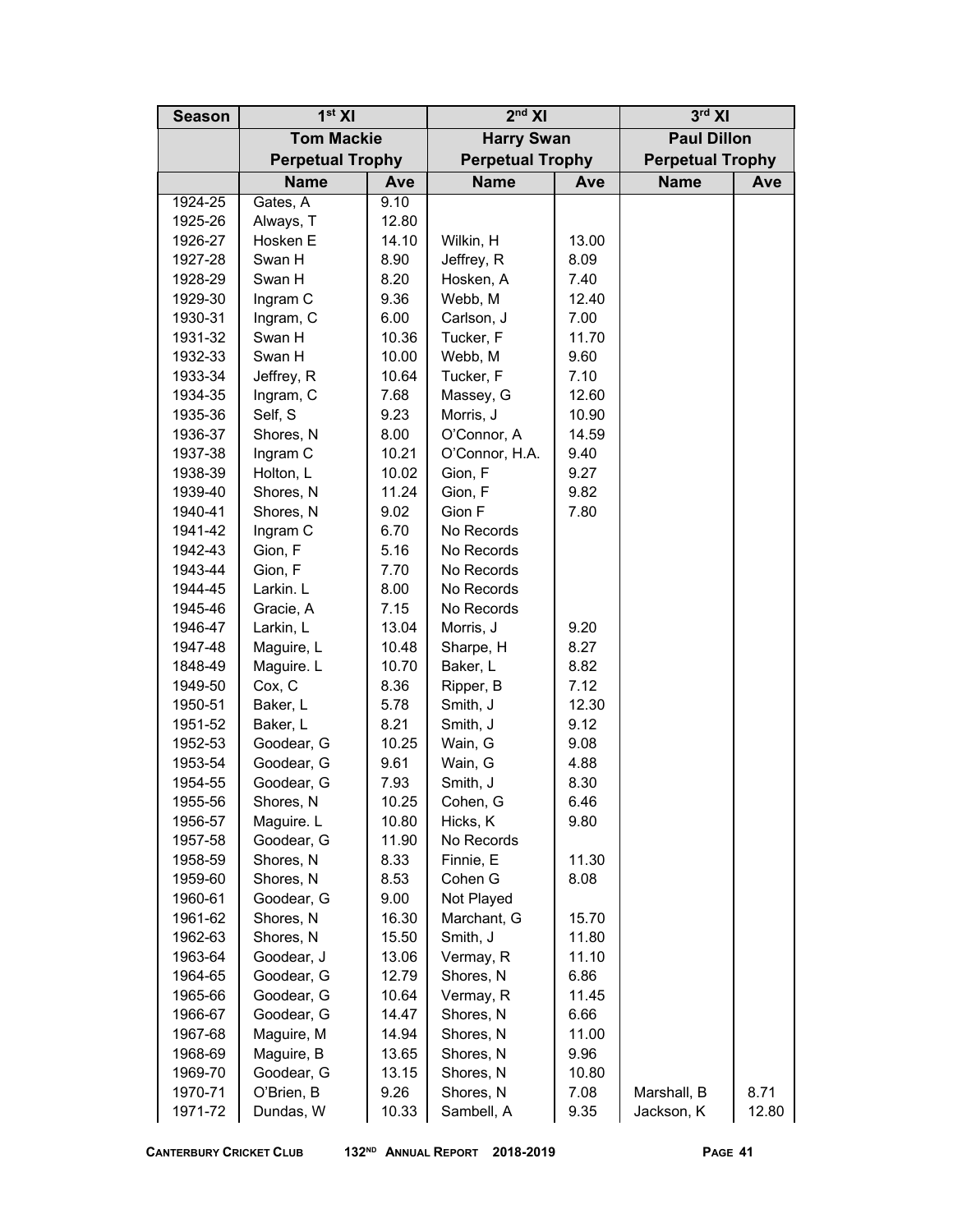| <b>Season</b> | 1 <sup>st</sup> XI      |       | $2nd$ XI                |       | $3rd$ XI                |       |  |
|---------------|-------------------------|-------|-------------------------|-------|-------------------------|-------|--|
|               | <b>Tom Mackie</b>       |       | <b>Harry Swan</b>       |       | <b>Paul Dillon</b>      |       |  |
|               | <b>Perpetual Trophy</b> |       | <b>Perpetual Trophy</b> |       | <b>Perpetual Trophy</b> |       |  |
|               | <b>Name</b>             | Ave   | Name                    | Ave   | <b>Name</b>             | Ave   |  |
| 1972-73       | O'Brien, B              | 13.50 | Shores, N               | 13.94 | Marshall, B             | 13.04 |  |
| 1973-74       | Maguire, M              | 9.05  | Bradbury, S             | 14.40 | Jackson, K              | 9.70  |  |
| 1974-75       | Maguire, M              | 11.04 | Clements, R             | 9.81  | Smith, N                | 18.90 |  |
| 1975-76       | Maguire, M              | 13.09 | Clements, R             | 13.40 | Southall, J             | 13.28 |  |
| 1976-77       | Hawking, M              | 14.50 | Southall, J             | 14.83 | Ridgewell, L            | 22.40 |  |
| 1977-78       | Maguire, M              | 12.26 | Southall, J             | 9.78  | Dundas, W               | 9.61  |  |
| 1978-79       | Hawking, M              | 10.75 | Maguire, G              | 14.30 | Dundas, W               | 15.71 |  |
| 1979-80       | Bates, S                | 17.10 | Hubbert, R              | 12.76 | Calvert, I              | 14.43 |  |
| 1980-81       | Maguire, M              | 14.30 | Gillard, G              | 20.60 | McKenzie, I             | 14.80 |  |
| 1981-82       | Dillon, P               | 12.04 | McKenzie, I             | 12.33 | Ridgewell, L            | 14.50 |  |
| 1982-83       | Southall, J             | 22.00 | McEwan, J               | 10.29 | Ridgewell, L            | 16.70 |  |
| 1983-84       | Illingworth, E          | 16.00 | Burns, P                | 20.80 | Ridgewell, L            | 21.60 |  |
| 1984-85       | Illingworth, E          | 14.88 | Burns, P                | 15.53 | Ridgewell, L            | 15.97 |  |
| 1985-86       | Murphy, J               | 11.46 | McKenzie, I             | 16.92 | Gillard, R              | 13.40 |  |
| 1986-87       | Illingworth, E          | 14.12 | Southall, J             | 13.14 | Boyle, M                | 19.50 |  |
| 1987-88       | Illingworth, E          | 16.44 | Cumming, A              | 15.80 | Boyle, M                | 20.28 |  |
| 1988-89       | Dillon, P               | 15.05 | Gillard, R              | 19.83 | Boyle, M                | 13.83 |  |
| 1989-90       | Murphy, J               | 17.60 | Barker, M               | 18.50 | Elliott, G              | 17.10 |  |
| 1990-91       | Tatterson, P            | 18.47 | Cook, M                 | 31.00 | Petty, M                | 16.29 |  |
| 1991-92       | Powick, A               | 18.30 | Boyle, M                | 17.90 | Harrison, B             | 19.20 |  |
| 1992-93       | Dillon, P               | 11.90 | Hoffman, M              | 14.53 | Metcalfe, J             | 21.66 |  |
| 1993-94       | Mirkovic, P             | 14.27 | Boyle, M                | 18.19 | Gore, D                 | 17.45 |  |
| 1994-95       | Dilon, P                | 14.88 | Boyle, M                | 22.26 | Sitlington, B           | 21.00 |  |
| 1995-96       | Dillon, P               | 15.13 | Locke, P                | 8.26  | Owen, N                 | 11.18 |  |
| 1996-97       | Mirkovic, P             | 17.75 | Harrison, B             | 13.94 | McEwen, J               | 15.86 |  |
| 1997-98       | Mirkovic, P             | 18.48 | Kent, J                 | 20.75 | Donovan, T              | 17.91 |  |
| 1998-99       | Mirkovic, P             | 11.77 | Sitlington, B           | 9.75  | Locke, P                | 12.11 |  |
| 1999-00       | Mirkovic, P             | 15.45 | Glover, D               | 12.50 | Boyd, J                 | 10.42 |  |
| 2000-01       | Segar, J                | 12.04 | Chipindall, D           | 24.80 | Thomson, D              | 16.90 |  |
| 2001-02       | Mirkovic, P             | 11.39 | Boyle, P                | 12.66 | Gore, A                 | 12.73 |  |
| 2002-03       | Mirkovic, P             | 12.18 | Beckett, S              | 15.29 | Phillips, D             | 7.26  |  |
| 2003-04       | Mirkovic, P             | 11.58 | Lister, G               | 8.60  | Mayiah, A               | 17.58 |  |
| 2004-05       | Mirkovic, P             | 13.92 | Segar, J                | 9.33  | Locke, P                | 20.64 |  |
| 2005-06       | Mirkovic, P             | 35.71 | Segar, J                | 18.57 | Mayiah, A               | 16.55 |  |
| 2006-07       | Mirkovic, P             | 21.00 | Segar, J                | 19.18 | McEwen, J               | 14.11 |  |
| 2007-08       | Mirkovic, P             | 25.36 | Segar, J                | 13.00 | Maiyah, A               | 21.44 |  |
| 2008-09       | Kimberley, D            | 13.82 | Thomson, D              | 13.17 | Richmond, M             | 15.67 |  |
| 2009-10       | Pattinson, A            | 15.67 | Thomson, D              | 18.28 | Elton, J                | 12.53 |  |
| 2010-11       | Pattinson, A            | 30.00 | Holmes, L               | 23.30 | Gore, A                 | 16.00 |  |
| 2011-12       | Thomson, D              | 24.32 | James, B                | 18.67 | Winter, T               | 17.77 |  |
| 2012-13       | Sandaradura, H          | 9.90  | Muckian, G              | 23.90 | Johnson, T              | 24.40 |  |
| 2013-14       | Sandaradura, H          | 12.37 | Boyd, J                 | 16.48 | Lloyd, J                | 28.83 |  |
| 2014-15       | Sandaradura, H          | 9.33  | Smith, J                | 12.88 | Muckian, G              | 10.44 |  |
| 2015-16       | Sandaradura, H          | 10.21 | Pearce, R               | 15.76 | Kendall, P              | 10.45 |  |
| 2016-17       | Sandaradura, H          | 13.08 | Alexander, T            | 12.64 | Martin, J               | 14.46 |  |
| 2017-18       | Sandaradura, H          | 11.79 | Townsend, W             | 8.00  | Revill, R               | 19.18 |  |
| 2018-19       | Alexander, T            | 18.87 | Lloyd, O                | 14.14 | Wise, E                 | 12.25 |  |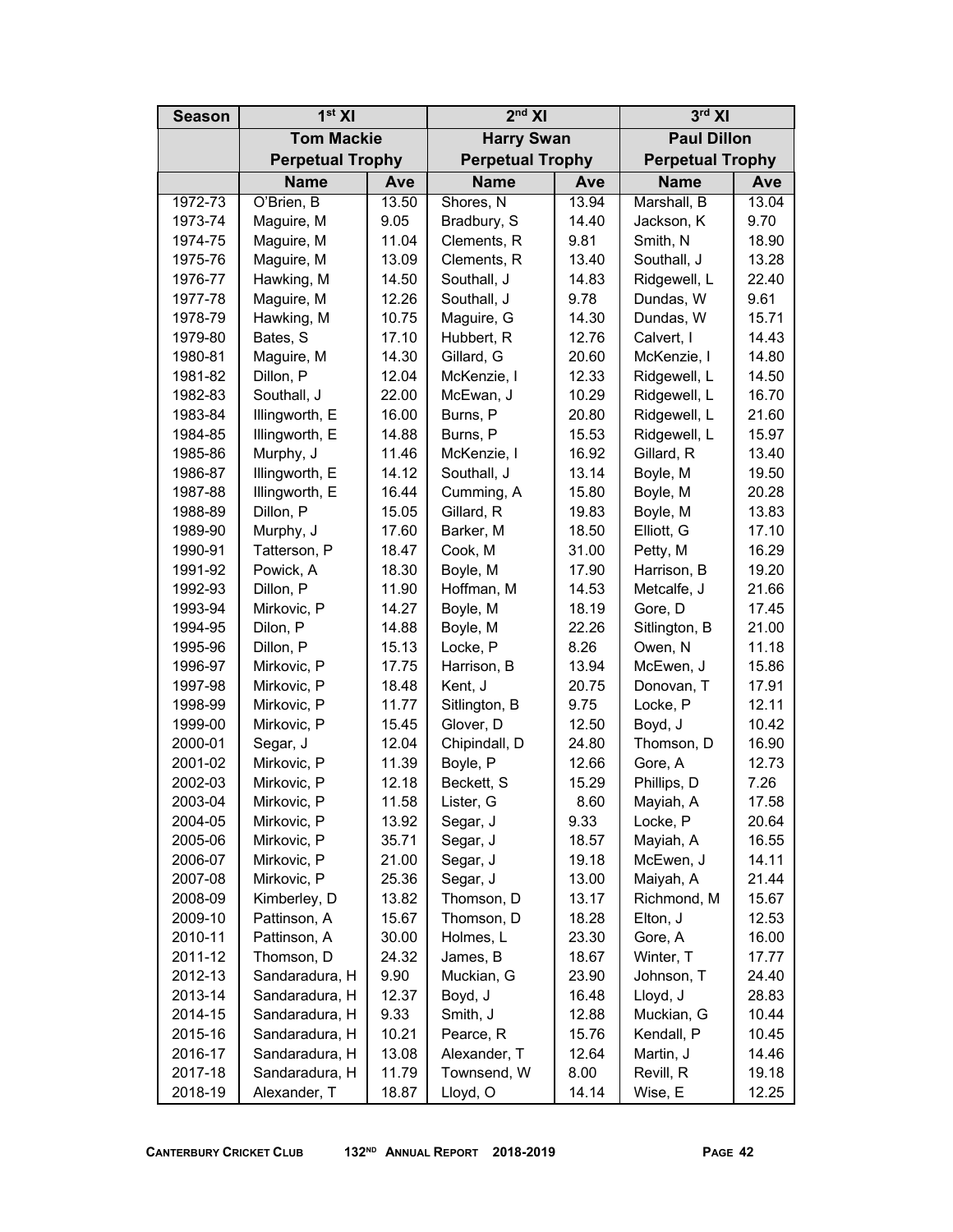# **SEASONAL PERFORMANCE RECORDS**

# **BOWLING**

The following is a list of players who have won the Bowling Average for the  $4<sup>th</sup>$  and  $5<sup>th</sup>$  XI. The  $4<sup>th</sup>$  XI first played in the 1972-73 season and the 5<sup>th</sup> XI commenced in 1997-98.

| <b>Season</b> |                 | $4th$ XI                | 5 <sup>th</sup> XI |                                 |  |  |
|---------------|-----------------|-------------------------|--------------------|---------------------------------|--|--|
|               |                 | <b>Peter Mirkovic</b>   |                    | <b>Bernie O'Brien Perpetual</b> |  |  |
|               |                 | <b>Perpetual Trophy</b> |                    | <b>Trophy</b>                   |  |  |
|               | <b>Name</b>     | Ave                     | <b>Name</b>        | Ave                             |  |  |
|               |                 |                         |                    |                                 |  |  |
| 1972-73       | Stals, M        | 11.50                   |                    |                                 |  |  |
| 1973-74       | Anstey, M       | 17.00                   |                    |                                 |  |  |
| 1974-75       | Macartney, A    | 14.40                   |                    |                                 |  |  |
| 1975-76       | Anstey, M       | 22.20                   |                    |                                 |  |  |
| 1976-77       | Macartney, A    | 14.40                   |                    |                                 |  |  |
| 1977-78       | McQuiggan, J    | 10.50                   |                    |                                 |  |  |
| 1978-79       | Anstey, M       | 18.10                   |                    |                                 |  |  |
| 1979-80       | Ridgewell, L    | 17.75                   |                    |                                 |  |  |
| 1980-81       | Macartney, A    | 21.20                   |                    |                                 |  |  |
| 1981-82       | White, B        | 22.20                   |                    |                                 |  |  |
| 1982-83       | Boyce, I        | 23.10                   |                    |                                 |  |  |
| 1983-84       | Trengrove, R    | 19.00                   |                    |                                 |  |  |
| 1984-85       | Lee, A          | 28.20                   |                    |                                 |  |  |
| 1985-86       | White, B        | 11.72                   |                    |                                 |  |  |
| 1986-87       | Ridgewell, L    | 15.60                   |                    |                                 |  |  |
| 1987-88       | <b>Bollen G</b> | 25.08                   |                    |                                 |  |  |
| 1988-89       | Ridgewell, L    | 13.84                   |                    |                                 |  |  |
| 1989-90       | Ridgewell, L    | 19.20                   |                    |                                 |  |  |
| 1990-91       | Ridgewell, L    | 20.67                   |                    |                                 |  |  |
| 1991-92       | Bollen, G       | 30.11                   |                    |                                 |  |  |
| 1992-93       | Bollen, G       | 9.81                    |                    |                                 |  |  |
| 1993-94       | Bollen, G       | 22.57                   |                    |                                 |  |  |
| 1994-95       | Not Played      |                         |                    |                                 |  |  |
| 1995-96       | Moorhead, J     | 15.38                   |                    |                                 |  |  |
| 1996-97       | Moorhead, J     | 25.33                   |                    |                                 |  |  |
| 1997-98       | Noakes, P       | 17.90                   | Barton A           | 27.50                           |  |  |
| 1998-99       | Barton, A       | 11.75                   | White, N           | 38.81                           |  |  |
| 1999-00       | James, B        | 11.76                   | Waite, A           | 11.50                           |  |  |
| 2000-01       | White, N        | 18.95                   | Johnson, G         | 22.05                           |  |  |
| 2001-02       | Burns, P        | 11.67                   | Williams, D        | 14.81                           |  |  |
| 2002-03       | James, B        | 6.63                    | Dholakia, R        | 14.85                           |  |  |
| 2003-04       | James, B        | 14.50                   | Burton, N          | 22.21                           |  |  |
| 2004-05       | Gore, A         | 13.41                   | Boyce, I           | 16.50                           |  |  |
| 2005-06       | Sammut, J       | 13.28                   |                    |                                 |  |  |
| 2006-07       | McBride, D      | 14.89                   |                    |                                 |  |  |
| 2007-08       | Smith, N        | 14.89                   |                    |                                 |  |  |
| 2009-10       | Zeitsman, T     | 13.20                   |                    |                                 |  |  |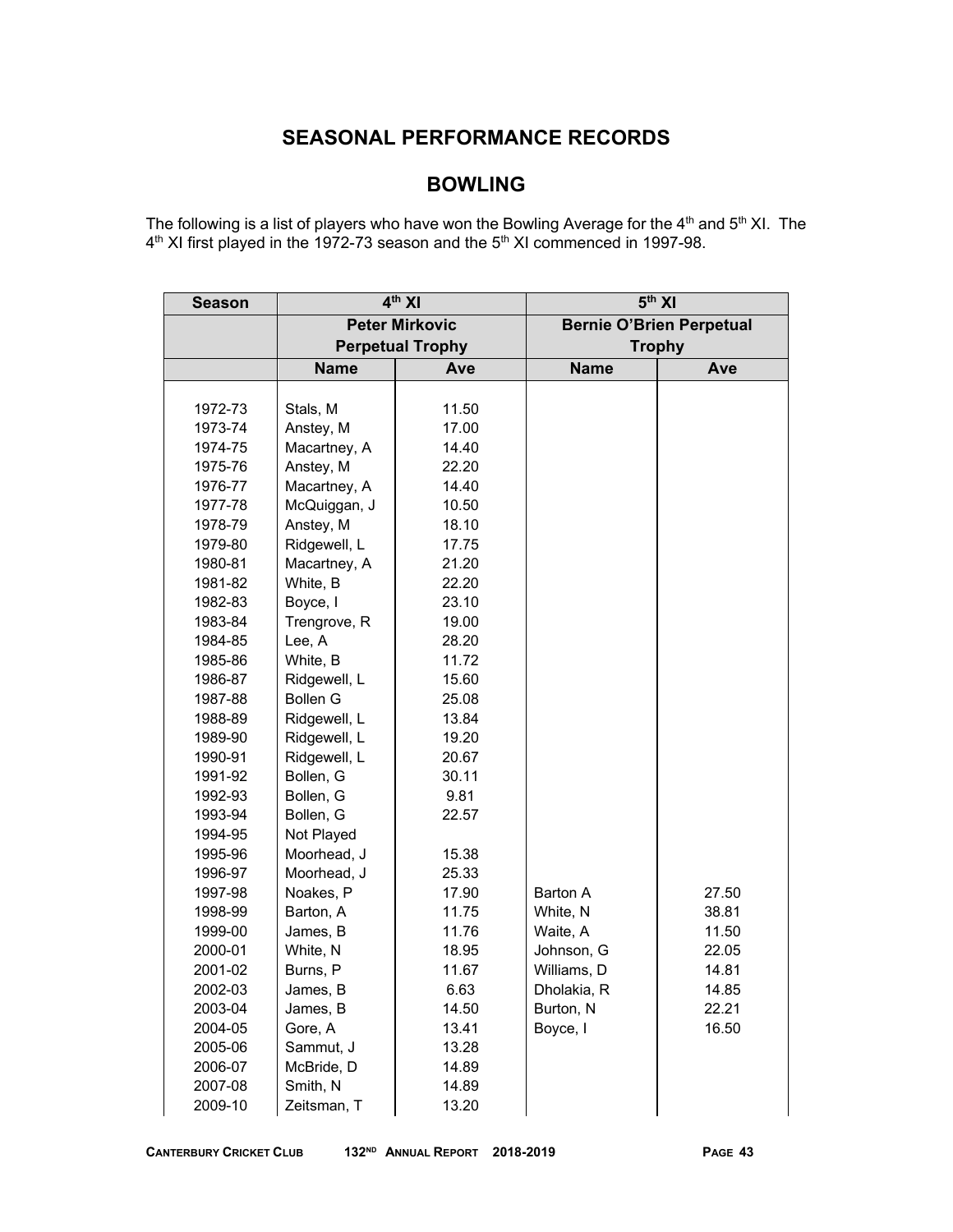| <b>Season</b> |                    | $4th$ XI                | 5 <sup>th</sup> XI              |       |  |  |
|---------------|--------------------|-------------------------|---------------------------------|-------|--|--|
|               |                    | <b>Peter Mirkovic</b>   | <b>Bernie O'Brien Perpetual</b> |       |  |  |
|               |                    | <b>Perpetual Trophy</b> | <b>Trophy</b>                   |       |  |  |
|               | <b>Name</b><br>Ave |                         | <b>Name</b>                     | Ave   |  |  |
| 2009-10       | Johnston, T        | 13.38                   |                                 |       |  |  |
| 2010-11       | Thomas, M          | 14.76                   |                                 |       |  |  |
| 2011-12       | Quartermain. J     | 9.90                    |                                 |       |  |  |
| 2012-13       | Webster, C         | 36.55                   |                                 |       |  |  |
| 2013-14       | Thomas, M          | 10.52                   |                                 |       |  |  |
| 2014-15       | Thomas, M          | 10.40                   |                                 |       |  |  |
| 2015-16       | Thomas, M          | 13.49                   |                                 |       |  |  |
| 2016-17       | James, B           | 15.13                   | O'Grady, R                      | 13.93 |  |  |
| 2017-18       | Williams, B        | 13.74                   | Quartel, J                      | 20.08 |  |  |
| 2018-19       | Thomas, M          | 9.12                    | Scott, J                        | 18.83 |  |  |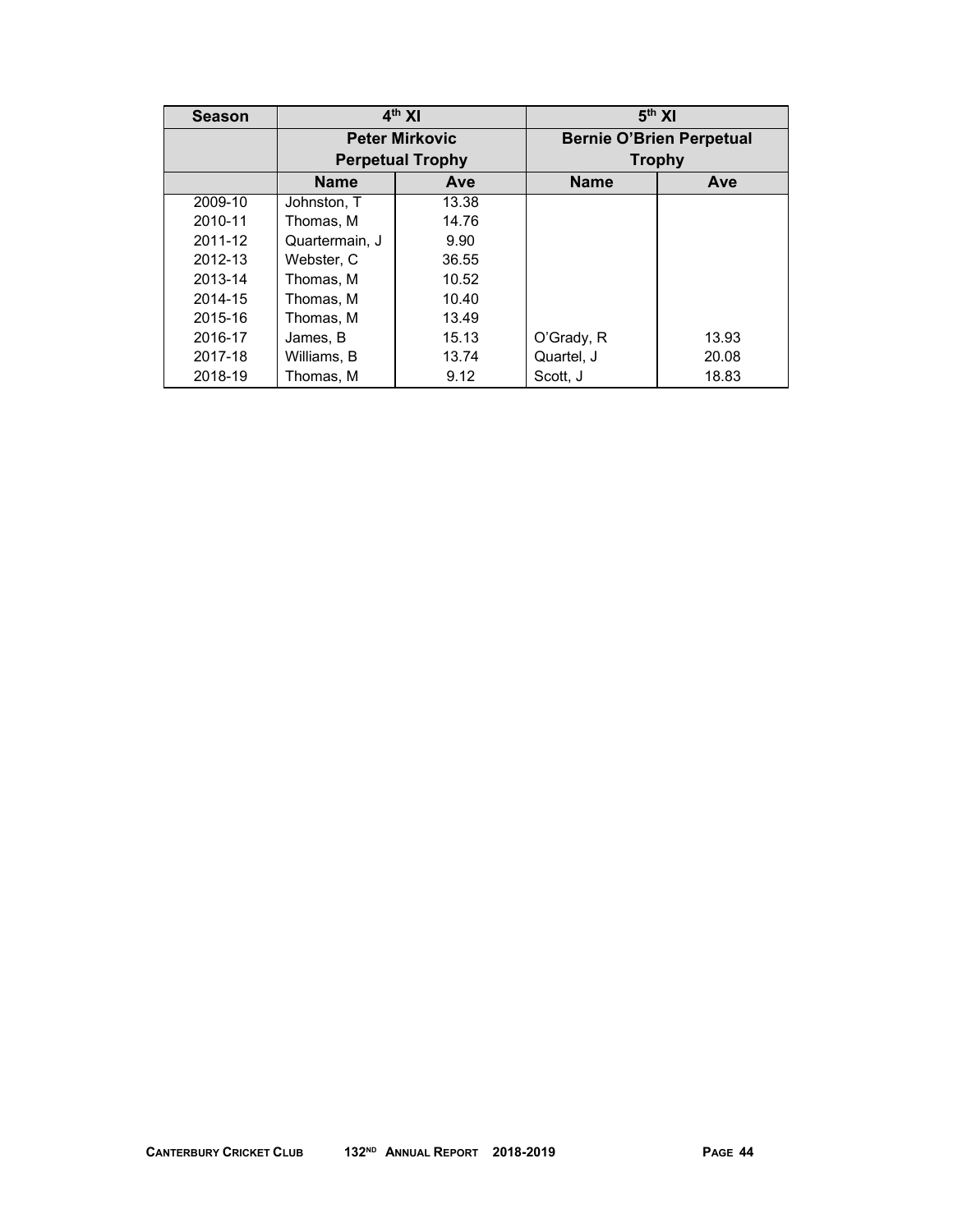#### **EASTERN CRICKET ASSOCIATION DUNSTAN SHIELD 2018-19 1st XI**

## **SEASON FIXTURE – PREMIERS - EAST DONCASTER**

| <b>RND</b>     | <b>DATES</b>           | <b>HOME TEAM</b>                                                                                                            |           | <b>AWAY TEAM</b>                                                                                                                | <b>VENUE</b>                                                 |  |
|----------------|------------------------|-----------------------------------------------------------------------------------------------------------------------------|-----------|---------------------------------------------------------------------------------------------------------------------------------|--------------------------------------------------------------|--|
| 1              | 6 Oct 18<br>13 Oct 18  | Mont Albert<br>152 DE Munro 37 M Brown<br>28 HM Sandaradura 3/18 W Mayhood 3/23                                             | def<br>by | Canterbury<br>187 CC Graham 62 H Crothers 39 AP Townsend<br>28 BK Watkins 4/31                                                  | Mont Albert<br>Reserve                                       |  |
| 3              | 27 Oct 18              | Canterbury<br>5/164(cc) L King 65 A Mills 49                                                                                | def<br>by | Mont Albert<br>8/178(cc) JK Blair-Holt 60 M Brown<br>46 AP Townsend 3/46                                                        | Canterbury<br>Sports Ground                                  |  |
| 4              | 3 Nov 18               | <b>Surrey Hills</b><br>9/162(cc) J Sandham 42 N Giofre 32 T Foster<br>26 CC Graham 3/37                                     | def<br>by | Canterbury<br>4/163 L King 50 CC Graham 35 A Mills 33                                                                           | <b>Surrey Park</b><br>(Oval 1 - South<br>West)               |  |
| 5              | 10 Nov 18              | Heathmont<br>5/195(cc) H Nirmal 74 B Morris 35 T Thirlwell<br>30 CC Graham 3/30                                             | def       | Canterbury<br>$9/171$ (cc) LJ Streat 47 CC Graham<br>46 T McCann 3/30                                                           | H.E Parker<br>Reserve (Oval 1<br>- East)                     |  |
| 6              | 17 Nov 18              | Canterbury<br>5/230(cc) LJ Streat 85 CC Graham 74 L King<br>26                                                              | def       | <b>Ashburton Willows</b><br>160 J Bear 52 M Cox 31 T Alexander 6/24                                                             | Canterbury<br>Sports Ground                                  |  |
| 8              | 1 Dec 18<br>8 Dec 18   | East Doncaster<br>142 S Maizels 45 R Jones 26 AP Townsend<br>3/13 HM Sandaradura 3/25                                       | def       | Canterbury<br>125 LJ Streat 42 CC Graham 37 R Sayer 5/40                                                                        | Zerbes Reserve                                               |  |
| 9              | 15 Dec 18<br>22 Dec 18 | Canterbury<br>137 A Mills 26 CC Graham 26                                                                                   | def<br>by | <b>Surrey Hills</b><br>5/143 N Giofre 42* JS Esposito 30 RG Pike<br>28 A Mills 3/32                                             | Canterbury<br>Sports Ground                                  |  |
| 10             | 12 Jan 19<br>19 Jan 19 | <b>Ashburton Willows</b><br>176 D Sampath 64 M Cox<br>36 HM Sandaradura 3/22 AP Townsend 3/48                               | def<br>by | Canterbury<br>7/220(cc) M Forwood 69* A Mills 41 LJ Streat<br>38                                                                | <b>Ashburton Park</b>                                        |  |
| 12             | 26 Jan 19<br>2 Feb 19  | Canterbury<br>8/358(cc) L King 84 S Will 84* AP Townsend<br>69 CC Graham 41 LJ Streat 35 J Mullen 4/67                      | def       | St Kevins OC<br>327 M Turnbull 116 R Kumarasinghe<br>71 A Connell 27 P Turnbull 25* K Mann<br>25 W Townsend 5/73 CC Graham 3/22 | Canterbury<br>Sports Ground                                  |  |
| 14             | 23 Feb 19<br>2 Mar 19  | Canterbury<br>103 L Silva 5/14 T McCann 3/31<br>and 118 CC Graham 57 S Will 27 B Morris<br>3/12 T Delany 3/21 T McCann 3/22 | def<br>by | Heathmont<br>7/191(dec) D Howard 43 T Thirlwell<br>41 H Nirmal 36 A Mills 3/41<br>and 1/31 S Carroll 26*                        | Canterbury<br>Sports Ground                                  |  |
| $\overline{7}$ | 3 Feb 19               | Canterbury<br>117 A Mills 38 R Sayer 3/16                                                                                   | def<br>рy | East Doncaster<br>123 T Alexander 3/19                                                                                          | Canterbury<br>Sports Ground                                  |  |
| 2              | 20 Oct 18              | Canterbury<br>96 SJ Townsend 31 W Townsend 30 J Binney<br>4/8 AP Smith 3/19                                                 | def<br>by | North Balwyn<br>9/158(cc) T Meredith 45 J Cohen<br>34 SJ Townsend 5/30 AP Townsend 3/17                                         | Canterbury<br>Sports Ground                                  |  |
| 13             | 9 Feb 19<br>16 Feb 19  | North Balwyn<br>6/197(cc) N Patel 62 E Forbes<br>48 JT O'Connell 26                                                         | def       | Canterbury<br>182 CC Graham 61 LJ Streat 40 AP Townsend<br>28 A O'Neill 3/37 J Binney 3/42                                      | Macleay Park<br>(DS Bull Oval)                               |  |
| 11             | 20 Jan 19              | St Kevins OC<br>7/192(cc) M Turnbull 75* T Alexander 3/39                                                                   | def       | Canterbury<br>9/182 AP Townsend 54 H Crothers<br>35 M Forwood 31 A Mills 25 P Turnbull 3/27<br>M Turnbull 3/29                  | St. Kevin's<br>College (St.<br>Kevin's College -<br>Oval #1) |  |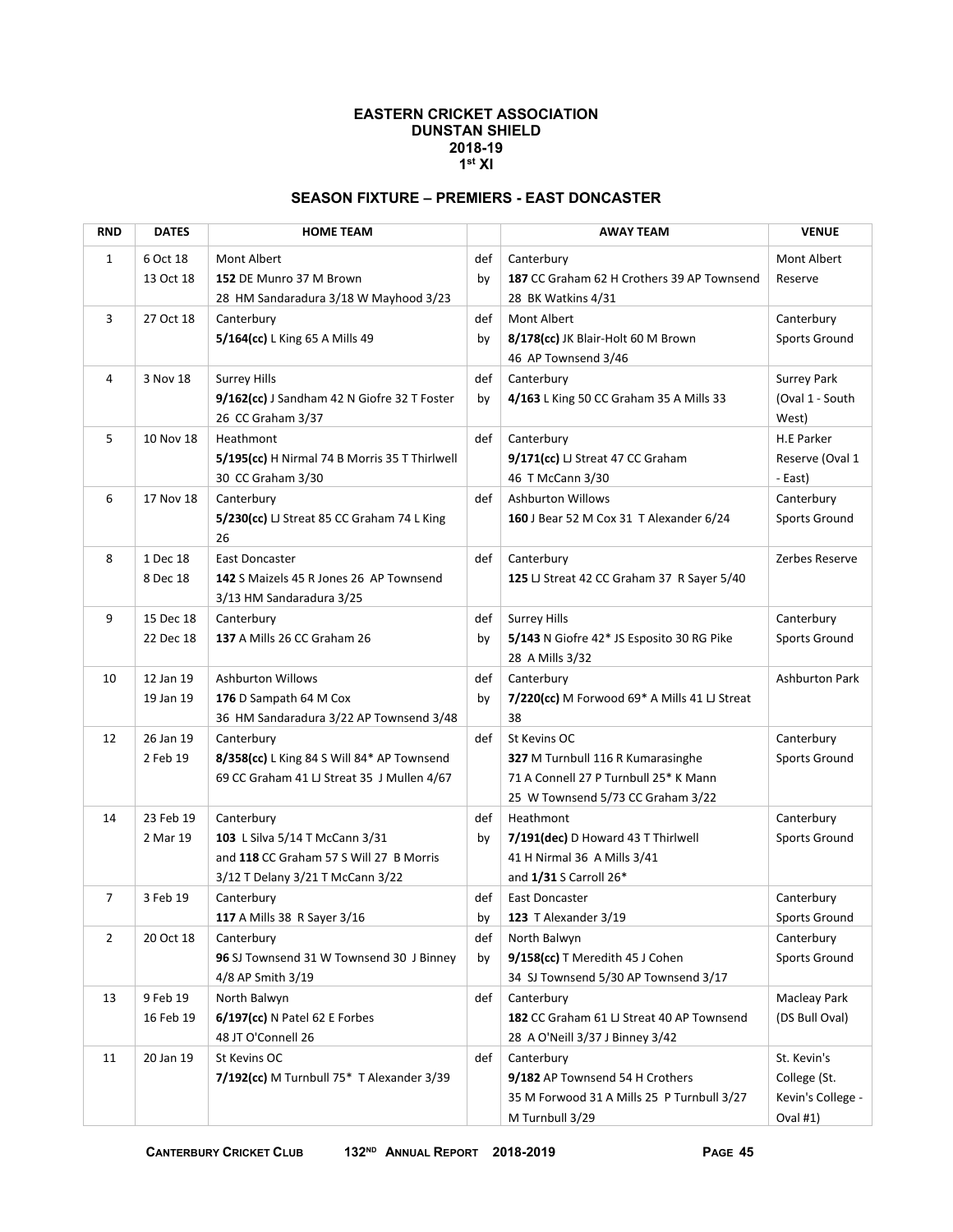### **EASTERN CRICKET ASSOCIATION DUNSTAN SHIELD 2018-19 1st XI**

## **BATTING**

| <b>PLAYER</b>         | <b>MAT</b>     | <b>INN</b>     | <b>NO</b>      | <b>100S</b> | 50S          | 0S             | 45           | 65           | НS             | <b>RUNS</b>    | AVE.      |
|-----------------------|----------------|----------------|----------------|-------------|--------------|----------------|--------------|--------------|----------------|----------------|-----------|
| Graham, Chrishna C    | 14             | 15             | 0              | 0           | 4            | 1              | 5            | $\mathbf{1}$ | 74             | 481            | 32.07     |
| Streat, Lachlan J     | 14             | 15             | 0              | $\Omega$    | $\mathbf{1}$ | $\Omega$       | 6            | 0            | 85             | 410            | 27.33     |
| Mills, Andy           | 13             | 14             | 0              | $\Omega$    | $\Omega$     | $\Omega$       | $\Omega$     | 0            | 49             | 289            | 20.64     |
| Townsend, Alex P      | 14             | 15             | $\mathbf{1}$   | $\Omega$    | 2            | 3              | 3            | 0            | 69             | 286            | 20.43     |
| King, Levi            | 12             | 13             | 0              | 0           | 3            | $\overline{2}$ | 1            | 0            | 84             | 277            | 21.31     |
| Crothers, Harry       | 13             | 12             | $\overline{2}$ | 0           | $\Omega$     | 3              | 1            | 0            | 39             | 146            | 14.60     |
| Will, Stuart          | 5              | 6              | 2              | $\Omega$    | $\mathbf{1}$ | $\mathbf{1}$   | 0            | 0            | $84*$          | 130            | 32.50     |
| Forwood, Michael      | 4              | 4              | $\mathbf{1}$   | $\Omega$    | $\mathbf{1}$ | $\Omega$       |              |              | $69*$          | 110            | 36.67     |
| Townsend, Will        | $\overline{7}$ | 5              | 0              | $\Omega$    | $\Omega$     | $\mathbf{1}$   |              |              | 30             | 61             | 12.20     |
| Townsend, Sam J       | 8              | 6              | 1              | $\Omega$    | $\Omega$     | $\mathbf{1}$   | $\mathbf{1}$ | $\Omega$     | 31             | 54             | 10.80     |
| Sandaradura, Himesh M | 11             | 11             | 4              | 0           | $\Omega$     | $\mathbf{1}$   |              |              | 20             | 44             | 6.29      |
| Mak, Gavin            | 9              | 4              | $\mathbf{1}$   | $\Omega$    | $\Omega$     | $\mathbf{1}$   |              |              | 11             | 21             | 7.00      |
| Alexander, Timothy    | 9              | 8              | 3              | $\Omega$    | $\Omega$     | 2              | $\Omega$     | $\Omega$     | $8*$           | 19             | 3.80      |
| Steventon, Will       | 3              | 3              | 0              | $\Omega$    | $\Omega$     | $\mathbf{1}$   |              |              | 13             | 15             | 5.00      |
| Pearce, Ryan T        | 8              | 7              | $\overline{2}$ | 0           | $\Omega$     | 3              | 0            | 0            | 8              | 14             | 2.80      |
| McCarthy, Grant       | 3              | 3              | 1              | $\Omega$    | $\Omega$     | $\Omega$       | $\mathbf{1}$ | 0            | 9              | 12             | 6.00      |
| Lloyd, Oliver         | 2              | $\mathbf{1}$   | $\mathbf{1}$   | $\Omega$    | $\Omega$     | $\Omega$       |              |              | $7*$           | $\overline{7}$ | NA        |
| Will, Oliver          | $\mathbf{1}$   | $\overline{2}$ | 1              | $\Omega$    | $\Omega$     | $\mathbf{1}$   |              |              | $4*$           | 4              | 4.00      |
| Watson, James         | $\mathbf{1}$   | 1              | 0              | 0           | $\Omega$     | $\Omega$       |              |              | $\overline{2}$ | 2              | 2.00      |
| Mayhood, William      | $\overline{2}$ | 1              | 0              | 0           | 0            | 0              |              |              | $\overline{2}$ | $\overline{2}$ | 2.00      |
| Lindsay, Paul C       | $\overline{2}$ | $\mathbf{1}$   | 1              | 0           | $\mathbf 0$  | 0              |              |              | $1*$           | $\mathbf{1}$   | <b>NA</b> |

| <b>PLAYER</b>         | <b>MAT</b> | <u>0</u>     | М        | $\overline{\mathbf{R}}$ | $\underline{\mathsf{w}}$ | 5WI          | 10WM | <b>BBI</b> | AVE.      | STR.      | ECN. |
|-----------------------|------------|--------------|----------|-------------------------|--------------------------|--------------|------|------------|-----------|-----------|------|
| Mills, Andy           | 13         | 125          | 30       | 374                     | 19                       | 0            | 0    | 3/32       | 19.68     | 39.47     | 2.99 |
| Graham, Chrishna C    | 14         | 122.5        | 27       | 362                     | 18                       | 0            | 0    | 3/22       | 20.11     | 40.94     | 2.95 |
| Alexander, Timothy    | 9          | 70           | 6        | 283                     | 15                       | 1            | 0    | 6/24       | 18.87     | 28.00     | 4.04 |
| Sandaradura, Himesh M | 11         | 97           | 19       | 331                     | 15                       | 0            | 0    | 3/18       | 22.07     | 38.80     | 3.41 |
| Townsend, Alex P      | 14         | 83           | 10       | 366                     | 15                       | 0            | 0    | 3/13       | 24.40     | 33.20     | 4.41 |
| Townsend, Sam J       | 8          | 50.5         | 7        | 228                     | 12                       | $\mathbf{1}$ | 0    | 5/30       | 19.00     | 25.42     | 4.49 |
| Townsend, Will        | 7          | 31.2         | 5        | 149                     | 8                        | 1            | 0    | 5/73       | 18.63     | 23.50     | 4.76 |
| Pearce, Ryan T        | 8          | 47           | 7        | 211                     | 6                        | 0            | 0    | 2/14       | 35.17     | 47.00     | 4.49 |
| Mayhood, William      | 2          | 16.4         | 3        | 58                      | 3                        | 0            | 0    | 3/23       | 19.33     | 33.33     | 3.48 |
| Lloyd, Oliver         | 2          | 9            | 0        | 51                      | $\mathbf{1}$             | 0            | 0    | 1/31       | 51.00     | 54.00     | 5.67 |
| Crothers, Harry       | 13         | $\mathbf{1}$ | $\Omega$ | 3                       | $\Omega$                 | 0            | 0    |            | <b>NA</b> | <b>NA</b> | 3.00 |
| Streat. Lachlan J     | 14         | 2            | 0        | 11                      | $\Omega$                 | 0            | 0    |            | <b>NA</b> | ΝA        | 5.50 |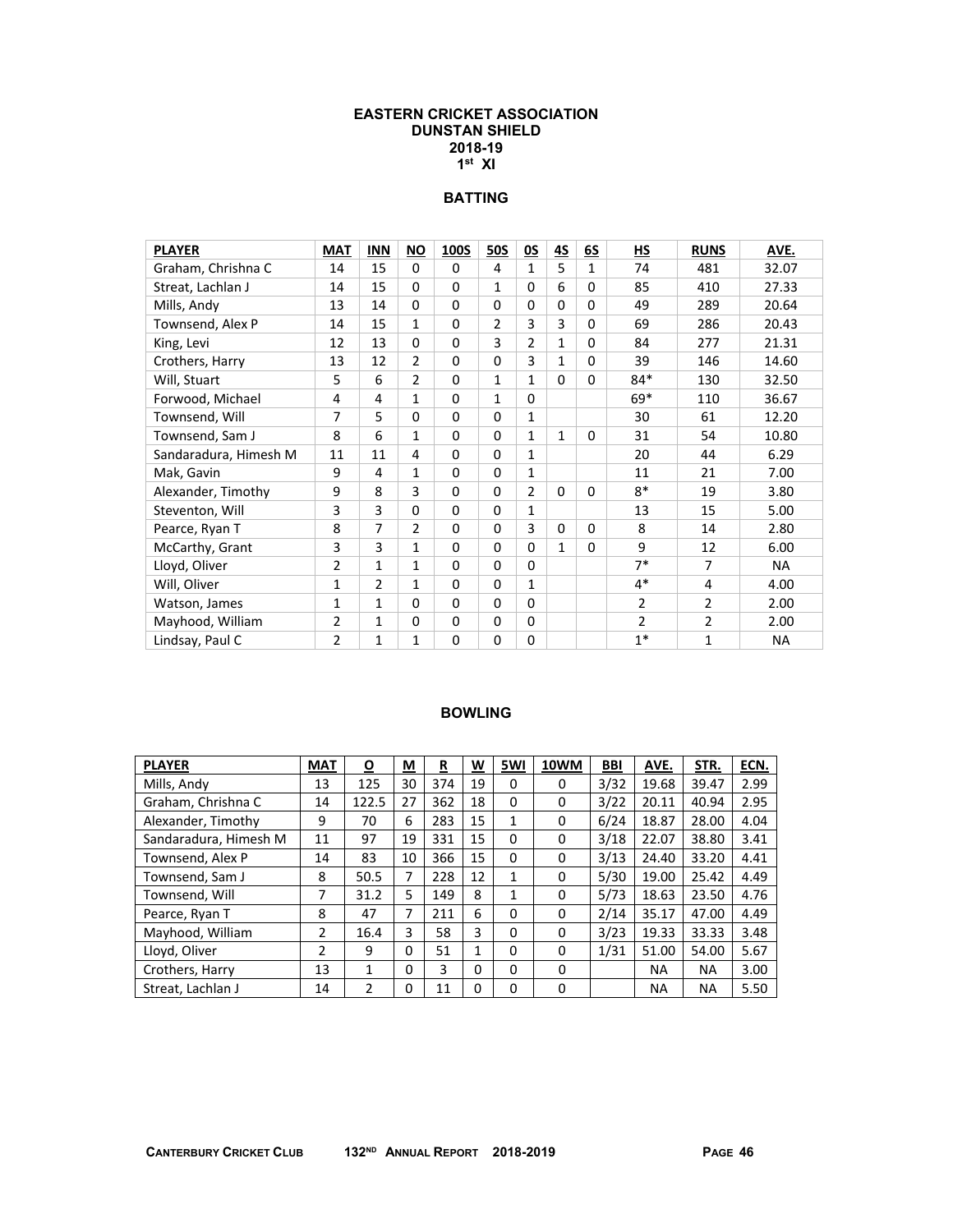### **EASTERN CRICKET ASSOCIATION GA ARMSTRONG SHIELD 2018-19 2nd XI**

## **SEASON FIXTURE – PREMIERS - MONT ALBERT**

| <b>RND</b>     | <b>DATES</b> | <b>HOME TEAM</b>                     |      | <b>AWAY TEAM</b>                           | <b>VENUE</b>         |
|----------------|--------------|--------------------------------------|------|--------------------------------------------|----------------------|
| $\mathbf{1}$   | 6 Oct 18     | Canterbury                           | def  | Mont Albert                                | Canterbury           |
|                | 13 Oct 18    | 9/163(cc) S Will 70 P McCormick      | by   | 8/191(cc) NL Cutts 48 LS Fernandes         | Sports Ground        |
|                |              | 30 GJ Cull 3/21                      |      | 31* HP Jones 31                            |                      |
| 3              | 27 Oct 18    | Mont Albert                          | def  | Canterbury                                 | Mont Albert          |
|                |              | 4/151(cc) MS Daffey 72* DJ Bonnett   |      | 65 LT Power 4/34 LS Fernandes 3/15         | Reserve              |
|                |              | 32                                   |      |                                            |                      |
| 4              | 3 Nov 18     | Canterbury                           | def  | Deepdene Bears                             | Canterbury           |
|                |              | 123 O Will 31 O Lloyd 27 H Salathiel | by   | 5/126 B Andrighetto 57* O Lloyd 5/16       | <b>Sports Ground</b> |
|                |              | 3/16 NJ Purcell 3/24 T Wellman 3/25  |      |                                            |                      |
| 6              | 17 Nov 18    | East Doncaster                       | def  | Canterbury                                 | Zerbes Reserve       |
| 8              | 1 Dec 18     | Canterbury                           | def  | East Malvern Tooronga                      | Canterbury           |
|                | 8 Dec 18     | 158 O Lloyd 36 CK Sampath 5/50       | by   | 221   Gunawardena 46 K Sen 38 S Sobhan     | Sports Ground        |
|                |              | K Sen 4/52                           |      | 37 CK Sampath 33 RT Pearce 4/27            |                      |
|                |              | and 7/127 M Forwood 72* K Sen        |      | and 6/117(dec) D Jones 37* J Smith         |                      |
|                |              | 4/36                                 |      | 27 O Lloyd 5/44                            |                      |
| 9              | 15 Dec 18    | Deepdene Bears                       | def  | Canterbury                                 | Stradbroke Park      |
|                | 22 Dec 18    | 119 J Avitabile 60 W Steventon 3/24  | by   | 146 M Forwood 57 S Will 34 O Will          | (South Oval)         |
|                |              |                                      |      | 25* L Gorfine 4/30                         |                      |
| 10             | 12 Jan 19    | Canterbury                           | def  | East Doncaster                             | Canterbury           |
|                | 19 Jan 19    | 188 S Will 71 W Townsend 65 A Chan   | by   | 6/190 TM Carpenter 110* D Olley            | Sports Ground        |
|                |              | 5/33 J Bourke 5/48                   |      | 40 J Townsend 3/27                         |                      |
| 12             | 26 Jan 19    | Glen Iris                            | def  | Canterbury                                 | Eric Raven           |
|                | 2 Feb 19     | 124 C Ward 38 T Webb                 | by   | 261 W Steventon 62 SJ Townsend             | Reserve              |
|                |              | 27 SJ Townsend 4/35 JD Martin 3/16   |      | 38* AR Streat 37 SM Burns 35 N Jane 4/86   |                      |
|                |              | and 0/50 T Tribe 33*                 |      |                                            |                      |
| 13             | 9 Feb 19     | Canterbury                           | def  | North Balwyn                               | Canterbury           |
|                | 16 Feb 19    | 8/201(cc) MC McIntosh 96 O Lloyd     | by   | 6/202 D Redhu 92* M Rigoni 33 O Lloyd 3/59 | Sports Ground        |
|                |              | 37* SM Burns 37                      |      | W Mayhood 3/68                             |                      |
| 14             | 23 Feb 19    | Burwood                              | drew | Canterbury                                 | Burwood              |
|                | 2 Mar 19     | 180 JD Kerr 119 O Lloyd 5/65         |      | 4/108 MC McIntosh 47 W Townsend            | Reserve (East        |
|                |              |                                      |      | 42 J Haroon 3/18                           | Oval-turf)           |
| 7              | 3 Feb 19     | East Malvern Tooronga                | drew | Canterbury                                 | <b>Waverley Oval</b> |
| $\overline{2}$ | 20 Oct 18    | North Balwyn                         | def  | Canterbury                                 | Macleay Park         |
|                |              | 131 G Martin 72* H Gairns            | by   | 4/145(cc) M Forwood 51 S Will 40           | (DS Bull Oval)       |
|                |              | 27 O Lloyd 5/17                      |      |                                            |                      |
| 5              | 10 Nov 18    | Canterbury                           | def  | Burwood                                    | Canterbury           |
|                |              | 5/177(cc) S Will 65 RT Arians 31     |      | 155 L Stonehouse 42 J Tovenati             | Sports Ground        |
|                |              |                                      |      | 40 W Townsend 4/20 T Alexander 3/28        |                      |
| 11             | 20 Jan 19    | Canterbury                           | def  | Glen Iris                                  | Canterbury           |
|                |              | 9/144(cc) T Winter 34 W Townsend     | by   | 9/145 B France 31 T Winter 3/11 AE Hume    | Sports Ground        |
|                |              | 32 DM Thomas 3/39 T Webb 3/43        |      | 3/12                                       |                      |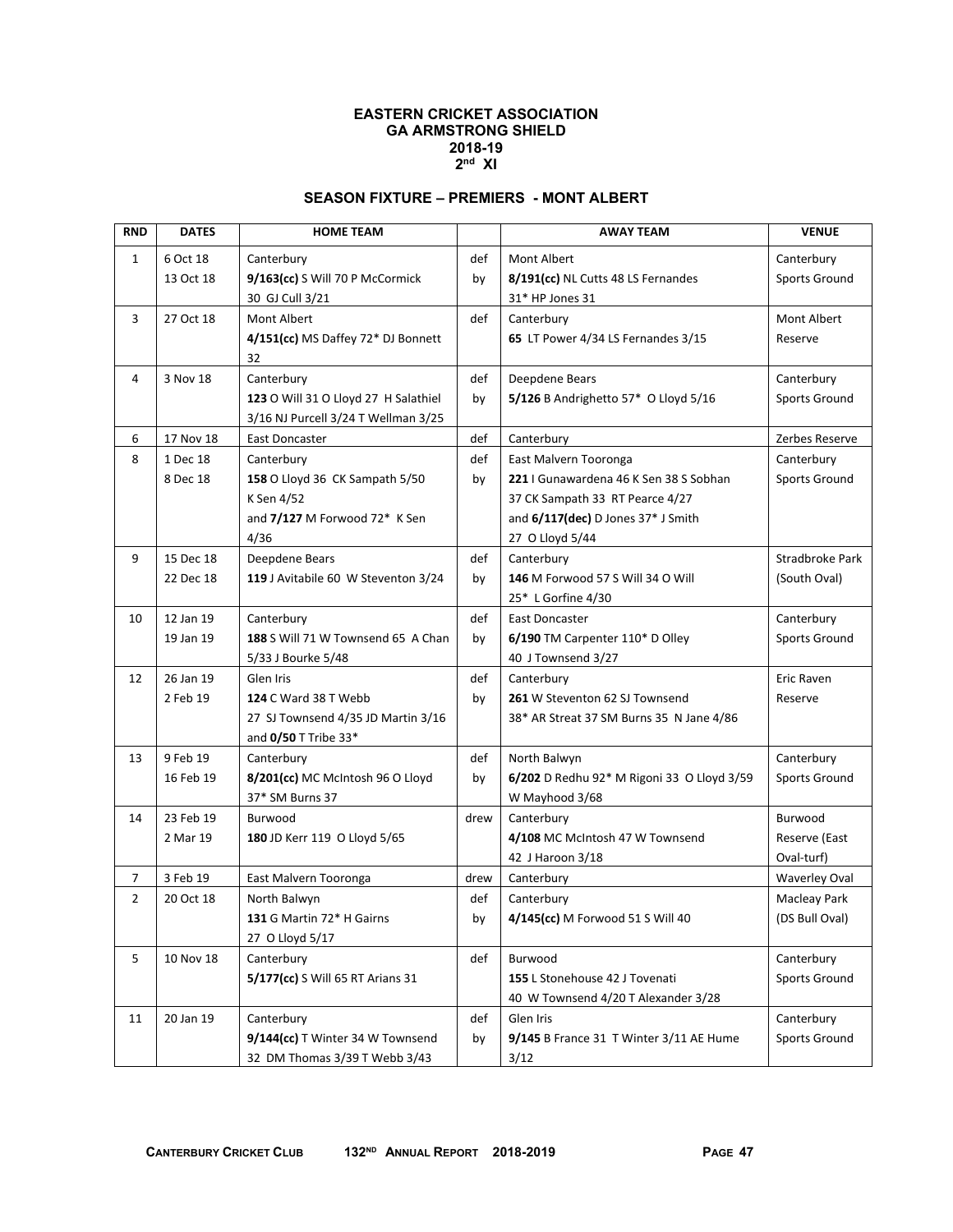### **EASTERN CRICKET ASSOCIATION GA ARMSTRONG SHIELD 2018-19 2nd XI**

## **BATTING**

|                          | <b>MAT</b>              | <b>INN</b>     | $\underline{\mathsf{NO}}$ | 100S | 50S         | <u>OS</u>      | 65 | H <sub>S</sub> | <b>RUNS</b>    | AVE.      |
|--------------------------|-------------------------|----------------|---------------------------|------|-------------|----------------|----|----------------|----------------|-----------|
| <b>PLAYER</b>            |                         |                |                           |      |             |                |    |                |                |           |
| Will, Stuart             | 8                       | 8              | 0                         | 0    | 3           | 0              |    | 71             | 303            | 37.88     |
| McIntosh, Matthew C      | 11                      | 12             | 0                         | 0    | 1           | 2              |    | 96             | 221            | 18.42     |
| Forwood, Michael         | 4                       | 5              | 1                         | 0    | 3           | $\mathbf{1}$   |    | $72*$          | 187            | 46.75     |
| Townsend, Will           | 6                       | 5              | 0                         | 0    | 1           | 0              |    | 65             | 184            | 36.80     |
| Will, Oliver             | 11                      | 9              | $\mathbf{1}$              | 0    | 0           | 0              |    | 31             | 131            | 16.38     |
| Lloyd, Oliver            | 10                      | 8              | $\overline{2}$            | 0    | 0           | $\mathbf{1}$   |    | $37*$          | 122            | 20.33     |
| Burns, Scott M           | 5                       | 5              | $\mathbf 1$               | 0    | 0           | 0              |    | 37             | 94             | 23.50     |
| Steventon, Will          | 4                       | 4              | 0                         | 0    | $\mathbf 1$ | $\mathbf{1}$   |    | 62             | 80             | 20.00     |
| Arians, Ryan T           | 13                      | 13             | $\overline{2}$            | 0    | 0           | 6              |    | 31             | 77             | 7.00      |
| Pearce, Ryan T           | 5                       | 5              | 0                         | 0    | 0           | $\mathbf{1}$   |    | 21             | 67             | 13.40     |
| Winter, Thomas           | $\overline{\mathbf{5}}$ | 3              | 0                         | 0    | 0           | 0              |    | 34             | 54             | 18.00     |
| Streat, Angus R          | 3                       | 3              | 0                         | 0    | 0           | 1              |    | 37             | 44             | 14.67     |
| Townsend, James          | 4                       | 4              | $\mathbf{1}$              | 0    | 0           | 0              |    | 21             | 38             | 12.67     |
| Townsend, Sam J          | $\overline{2}$          | $\mathbf{1}$   | $\mathbf{1}$              | 0    | 0           | 0              |    | 38*            | 38             | <b>NA</b> |
| Mak, Gavin               | 6                       | 4              | 0                         | 0    | 0           | 1              |    | 24             | 31             | 7.75      |
| Hume, Angus E            | 4                       | 4              | 0                         | 0    | 0           | 0              |    | 19             | 31             | 7.75      |
| McCormick, Patrick       | $\mathbf 1$             | $\mathbf{1}$   | 0                         | 0    | 0           | 0              |    | 30             | 30             | 30.00     |
| Jago, Will               | $\overline{2}$          | $\overline{2}$ | 0                         | 0    | 0           | $\mathbf{1}$   |    | 19             | 19             | 9.50      |
| Alexander, Timothy       | 4                       | $\overline{2}$ | 0                         | 0    | 0           | 0              |    | 17             | 18             | 9.00      |
| Mayhood, William         | 4                       | 3              | $\overline{2}$            | 0    | 0           | $\mathbf{1}$   |    | $9*$           | 13             | 13.00     |
| Wilson, Jonathon         | $\mathbf{1}$            | $\mathbf 1$    | $\mathbf{1}$              | 0    | 0           | 0              |    | $11*$          | 11             | <b>NA</b> |
| Pathirana, Don Sapumal V | $\overline{2}$          | 3              | 0                         | 0    | 0           | 0              |    | 7              | 10             | 3.33      |
| Martin, Joshua D         | 9                       | 4              | 3                         | 0    | 0           | 0              |    | 9              | 9              | 9.00      |
| Lindsay, Paul C          | $\overline{1}$          | $\overline{2}$ | 0                         | 0    | 0           | $\mathbf{1}$   |    | 8              | 8              | 4.00      |
| Wise, Emerson            | $\mathbf 1$             | $\mathbf{1}$   | $\pmb{0}$                 | 0    | 0           | 0              |    | 8              | 8              | 8.00      |
| Revill, Ryan             | $\overline{2}$          | $\overline{2}$ | $\overline{2}$            | 0    | 0           | 0              |    | $4*$           | $\overline{7}$ | <b>NA</b> |
| McCormick, Aedan         | $\mathbf{1}$            | $\overline{1}$ | 0                         | 0    | $\mathbf 0$ | $\mathbf 0$    |    | 6              | 6              | 6.00      |
| Whiting, Conor           | $\mathbf{1}$            | 1              | 0                         | 0    | 0           | 0              |    | 3              | 3              | 3.00      |
| Whiting, Jim             | $\mathbf{1}$            | $\mathbf{1}$   | 0                         | 0    | 0           | 0              |    | $\overline{2}$ | $\overline{2}$ | 2.00      |
| O'Grady, Ryan            | $\mathbf{1}$            | $\mathbf 1$    | 0                         | 0    | 0           | $\mathbf{1}$   |    | 0              | 0              | 0.00      |
| Crook, Josh              | $\overline{2}$          | $\overline{2}$ | 0                         | 0    | 0           | $\overline{2}$ |    | 0              | 0              | 0.00      |
| Sestan, Oliver I         | $\mathbf{1}$            | $\mathbf{1}$   | 0                         | 0    | 0           | $\mathbf{1}$   |    | 0              | 0              | 0.00      |
| Hansen, Andrew           | $\mathbf 1$             | $\mathbf{1}$   | 0                         | 0    | 0           | $\mathbf{1}$   |    | 0              | 0              | 0.00      |
| Shuttleworth, Max        | $\overline{\mathbf{c}}$ | $\overline{2}$ | $\mathbf{1}$              | 0    | 0           | $\mathbf{1}$   |    | $0*$           | 0              | 0.00      |
| Streat, Thomas D         | $\mathbf{1}$            | $\mathbf{1}$   | $\mathbf{1}$              | 0    | 0           | 0              |    | $0*$           | 0              | <b>NA</b> |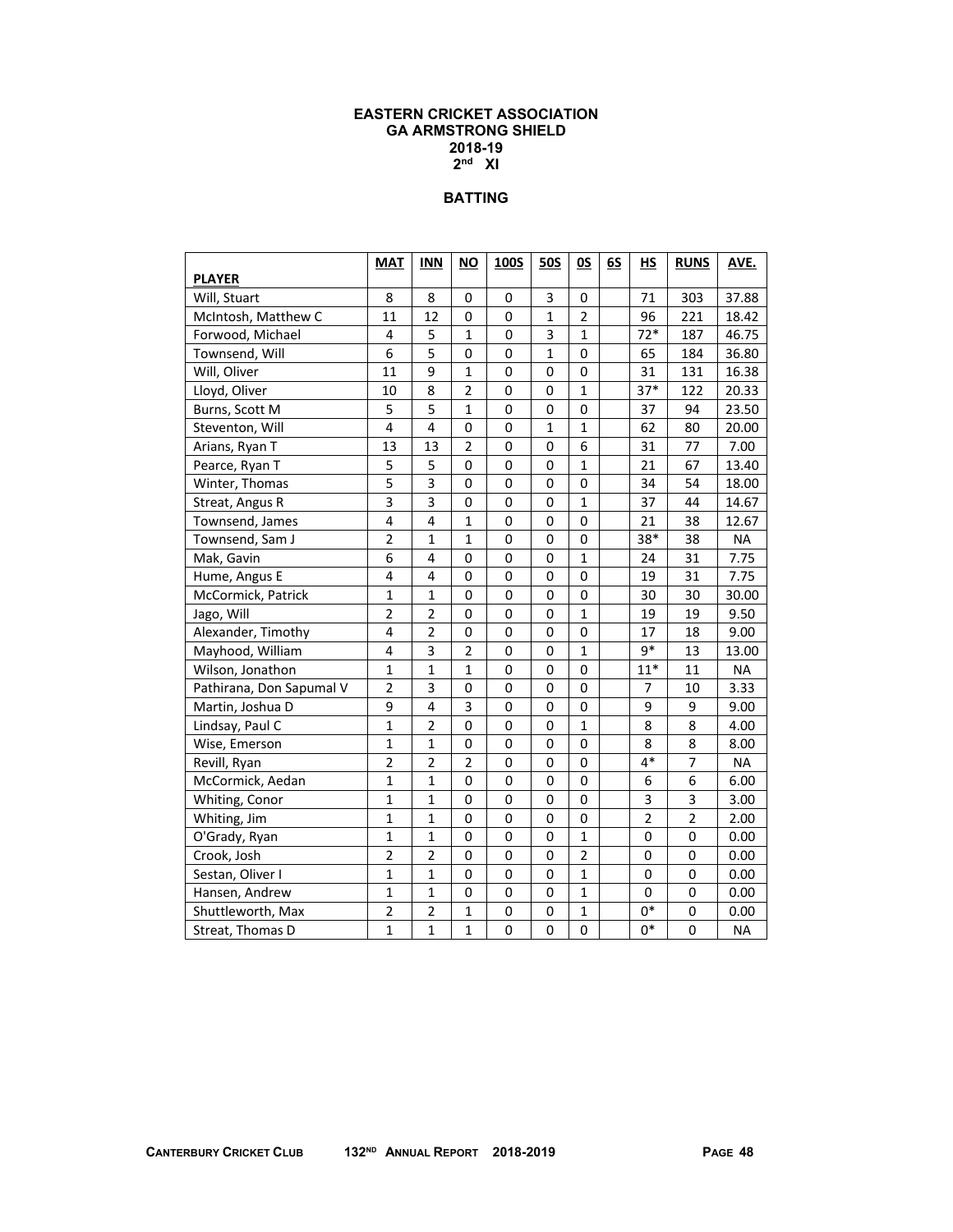### **EASTERN CRICKET ASSOCIATION GA ARMSTRONG SHIELD 2018-19 2nd XI**

| <b>PLAYER</b>            | <b>MAT</b>     | O              | M              | R   | W              | 5WI         | 10WM        | <b>BBI</b> | AVE.      | STR.      | ECN. |
|--------------------------|----------------|----------------|----------------|-----|----------------|-------------|-------------|------------|-----------|-----------|------|
| Lloyd, Oliver            | 10             | 114            | 27             | 410 | 29             | 4           | $\Omega$    | 5/16       | 14.14     | 23.59     | 3.60 |
| Pearce, Ryan T           | 5              | 36.3           | $\overline{7}$ | 132 | $\overline{7}$ | $\Omega$    | 0           | 4/27       | 18.86     | 31.29     | 3.62 |
| Townsend, Will           | 6              | 45.3           | 12             | 137 | 7              | $\Omega$    | 0           | 4/20       | 19.57     | 39.00     | 3.01 |
| Martin, Joshua D         | 9              | 67.5           | 15             | 223 | 7              | $\Omega$    | 0           | 3/16       | 31.86     | 58.14     | 3.29 |
| Mayhood, William         | 4              | 36             | 3              | 166 | 6              | $\Omega$    | $\Omega$    | 3/68       | 27.67     | 36.00     | 4.61 |
| Steventon, Will          | 4              | 18             | 3              | 66  | 5              | $\Omega$    | 0           | 3/24       | 13.20     | 21.60     | 3.67 |
| Arians, Ryan T           | 13             | 24             | $\overline{2}$ | 92  | 5              | $\Omega$    | $\Omega$    | 2/12       | 18.40     | 28.80     | 3.83 |
| Hume, Angus E            | 4              | 25.4           | 3              | 95  | 5              | $\Omega$    | 0           | 3/12       | 19.00     | 30.80     | 3.70 |
| Alexander, Timothy       | 4              | 31             | 3              | 119 | 5              | $\Omega$    | 0           | 3/28       | 23.80     | 37.20     | 3.84 |
| Townsend, Sam J          | $\overline{2}$ | 14.5           | 3              | 47  | 4              | $\Omega$    | 0           | 4/35       | 11.75     | 22.25     | 3.17 |
| Townsend, James          | 4              | 40             | 8              | 134 | 4              | 0           | $\Omega$    | 3/27       | 33.50     | 60.00     | 3.35 |
| Winter, Thomas           | 5              | 32             | 7              | 93  | 3              | $\Omega$    | 0           | 3/11       | 31.00     | 64.00     | 2.91 |
| Pathirana, Don Sapumal V | $\overline{2}$ | 6              | $\overline{2}$ | 31  | 2              | 0           | 0           | 2/31       | 15.50     | 18.00     | 5.17 |
| Revill, Ryan             | 2              | 9              | $\Omega$       | 44  | $\overline{2}$ | $\Omega$    | 0           | 2/37       | 22.00     | 27.00     | 4.89 |
| Burns, Scott M           | 5              | 13.1           | $\Omega$       | 59  | $\overline{2}$ | $\Omega$    | $\Omega$    | 1/15       | 29.50     | 39.50     | 4.48 |
| Thomas, Mark M           | 1              | 5              | $\Omega$       | 15  | $\mathbf{1}$   | $\mathbf 0$ | 0           | 1/15       | 15.00     | 30.00     | 3.00 |
| Carey, Jack              | $\mathbf{1}$   | 3              | 0              | 20  | $\mathbf{1}$   | $\Omega$    | $\Omega$    | 1/20       | 20.00     | 18.00     | 6.67 |
| Sestan, Oliver I         | $\mathbf 1$    | 8              | 1              | 41  | 1              | 0           | 0           | 1/41       | 41.00     | 48.00     | 5.13 |
| Streat, Angus R          | 3              | $\mathbf{1}$   | $\Omega$       | 4   | 0              | 0           | 0           |            | <b>NA</b> | <b>NA</b> | 4.00 |
| Wise, Emerson            | $\mathbf{1}$   | 2              | $\Omega$       | 8   | 0              | 0           | 0           |            | <b>NA</b> | <b>NA</b> | 4.00 |
| Crook, Josh              | $\mathbf{2}$   | 5              | $\Omega$       | 10  | 0              | 0           | 0           | 0/10       | NA        | <b>NA</b> | 2.00 |
| McCormick, Patrick       | $\mathbf 1$    | $\overline{2}$ | $\Omega$       | 13  | 0              | 0           | 0           | 0/13       | <b>NA</b> | <b>NA</b> | 6.50 |
| Whiting, Conor           | $\mathbf{1}$   | 5              | 0              | 20  | 0              | 0           | 0           | 0/20       | <b>NA</b> | <b>NA</b> | 4.00 |
| Williams, Benjamin J     | $\mathbf{2}$   | 5              | $\Omega$       | 24  | 0              | 0           | $\mathbf 0$ |            | <b>NA</b> | <b>NA</b> | 4.80 |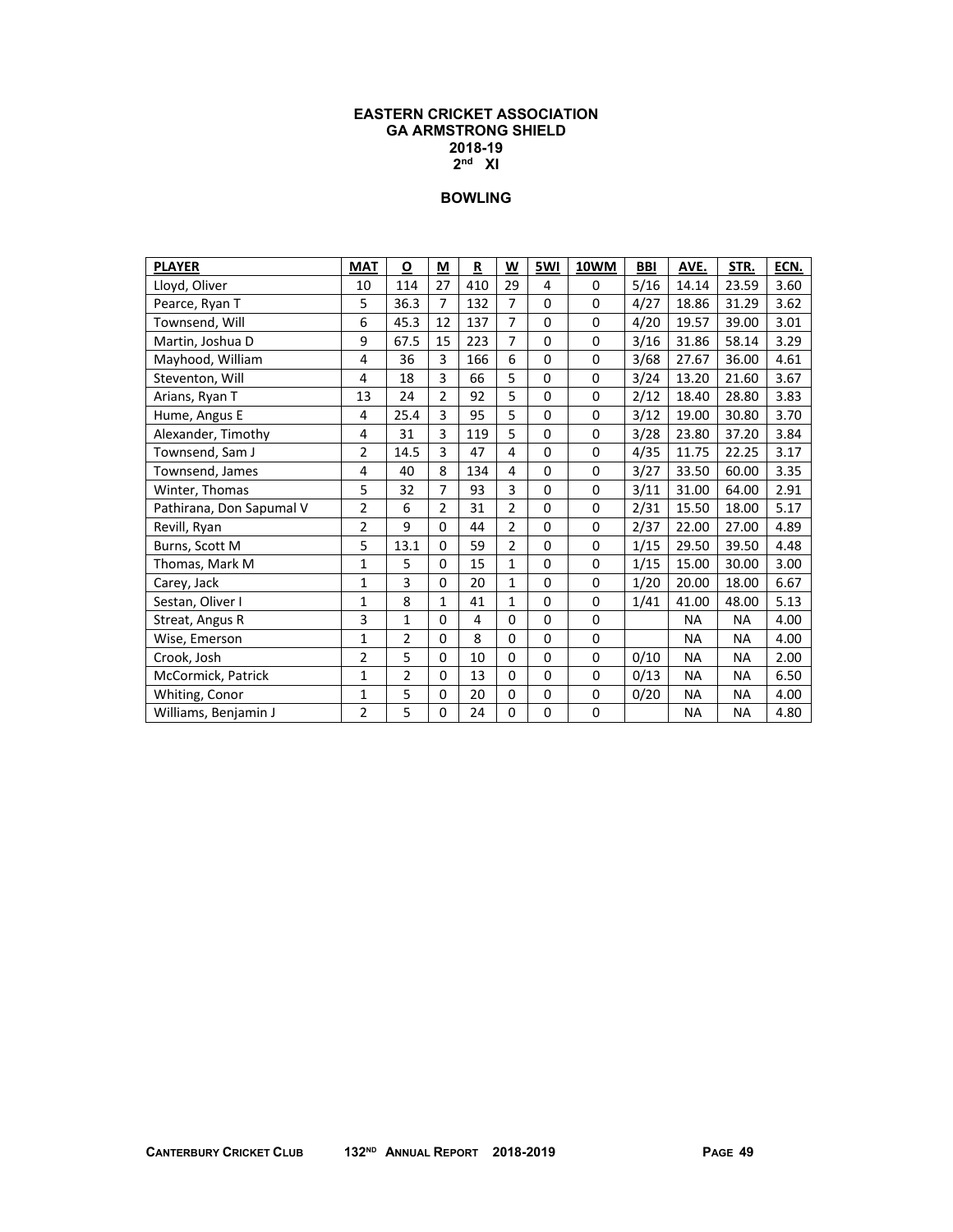### **MERCANTILE CRICKET ASSOCIATION B SUNDAY 2018-19 3RD XI**

### **SEASON – PREMIERS – OLD CAMBERWELL**

| <b>RND</b>     | <b>DATES</b> | <b>HOME TEAM</b>                                                         |           | <b>AWAY TEAM</b>                                                     | <b>VENUE</b>          |
|----------------|--------------|--------------------------------------------------------------------------|-----------|----------------------------------------------------------------------|-----------------------|
|                | 7 Oct 18     | Sunrise Cricket Club                                                     | def       | Canterbury                                                           | Fawkner Park 1        |
| $\mathbf{1}$   |              | 9/134(cc) B Patel 56 J Patel 28                                          |           | 7/91(cc) RT Arians 31 J Patel 3/11                                   | (North - Turf 1)      |
| 3              | 21 Oct 18    | Melbourne Falcons                                                        | def       | Canterbury                                                           | Fawkner Park 1        |
|                |              |                                                                          |           | 2/72 AE Hume 29* H Lister 25*                                        | (North - Turf 1)      |
| $\overline{4}$ | 28 Oct 18    | 71 MM Thomas 3/9 JD Martin 3/25                                          | by<br>def |                                                                      | Walker Oval (East     |
|                |              | Sunrise Cricket Club<br>7/199 R Prajapati 57 K Patel 46* J Townsend 3/27 |           | Canterbury<br>5/197(cc) AE Hume 97* M Shuttleworth 41* P Townsend 31 | Oval)                 |
|                | 4 Nov 18     |                                                                          |           | East Malvern Tooronga                                                | Canterbury Sports     |
| 5              |              | Canterbury<br>5/112 W Townsend 36                                        | def       | 109 S Moore 33 J Townsend 4/20 MC McIntosh 3/12                      | Ground                |
| 6              | 11 Nov 18    |                                                                          | def       | Melbourne Falcons                                                    | Canterbury Sports     |
|                |              | Canterbury<br>217 M Shuttleworth 109* MC McIntosh 46 RT Arians 28        | by        | 8/264(cc) GK Patel 112 R Patankar 51 S Suryavanshi 28 R Revill 3/38  | Ground                |
| 8              | 25 Nov 18    |                                                                          | def       |                                                                      |                       |
|                |              | East Malvern Tooronga<br>6/117 L Smith 27*                               |           | Canterbury<br>9/114(cc) W Jago 49 S Moore 3/22 T Sutherland 3/26     | <b>Waverley Oval</b>  |
| 9              | 2 Dec 18     |                                                                          | def       |                                                                      |                       |
|                |              | Indigos<br>139 V Sahota 39 JS Rumana 29 J Townsend 4/31                  |           | Canterbury                                                           | Flemington Road       |
|                |              |                                                                          | by        | 174 W Jago 42 RT Arians 25 S Singh 4/17 b Goyal 4/29                 | Oval                  |
| 10             | 9 Dec 18     | La Trobe CBD                                                             | def       | Canterbury                                                           | Walker Oval (East     |
|                |              | 5/142 S Nagpal 34* C Shukla 26 B Patil 25 S Sawhney 25                   |           | 126 LS McIntosh 32 N Palta 3/22 B Shukla 3/27                        | Oval)                 |
| 12             | 23 Dec 18    | Canterbury                                                               | def       | Indigos                                                              | Canterbury Sports     |
|                |              | 6/178(cc) MC McIntosh 65 RT Arians 36 BJ Williams 27*                    |           | 174 BJ Williams 5/39                                                 | Ground                |
| 13             | 13 Jan 19    | Clayton District CC                                                      | def       | Canterbury                                                           | Namatjira Park        |
|                |              | 5/80 E Wise 5/26                                                         |           | 73 D Awan 3/19                                                       |                       |
| 15             | 27 Jan 19    | Canterbury                                                               | def       | La Trobe CBD                                                         | Canterbury Sports     |
|                |              | 5/198 LS McIntosh 62* W Jago 46                                          |           | 195 N Palta 46 H Singh 41 C Shukla 33 J Townsend 3/23 W Mayhood 3/26 | Ground                |
| 17             | 10 Feb 19    | Canterbury                                                               | def       | Old Camberwell Grammarians Cricket Club                              | Canterbury Sports     |
|                |              | 82 KS Samarasinghe 3/11                                                  | by        | 7/85 E Wise 3/29                                                     | Ground                |
| 19             | 24 Feb 19    | Melbourne Ramblers                                                       | def       | Canterbury                                                           | Walker Oval (West     |
|                |              | 1/217 U Ashraf 140* AA Altaf 66*                                         |           | 7/210(cc) O Will 83 RT Arians 51* S Sethia 4/16                      | Oval)                 |
| 20             | 3 Mar 19     | Old Camberwell Grammarians Cricket Club                                  | def       | Canterbury                                                           | Crawford Oval         |
|                |              | 9/219(cc) D Perera 67 V Chandra 65 M Burrows 30 AR Streat 3/45           |           | 171 S Will 56 S Lister 30                                            |                       |
| 11             | 16 Dec 18    | Canterbury                                                               | def       | Monash University                                                    | Canterbury Sports     |
|                |              | 4/113 MC McIntosh 36 M Forwood 33                                        |           | 112 TS Lim 30 D Stanciu 25                                           | Ground                |
| 16             | 3 Feb 19     | Canterbury                                                               | def       | Clayton District CC                                                  | Wattle Park Oval      |
|                |              | 2/72 J Crook 41*                                                         |           | 69 RT Arians 4/7 E Wise 3/11 LS McIntosh 3/25                        |                       |
| 18             | 17 Feb 19    | Canterbury                                                               | def       | Indigos                                                              | Canterbury Sports     |
|                |              | 8/160(cc) A McCormick 39                                                 | by        | 2/255 S Abrol 186 Bs Bajwa 55*                                       | Ground                |
| 14             | 20 Jan 19    | Monash University                                                        | def       | Canterbury                                                           | Princes Park          |
|                |              | 5/197(cc) M Vairavanathan 39 R Pandit 37 A Vemagal 37 K Gill 33* J Crook |           | 149 W Jago 45 R Pandit 3/34 V Aggarwal 3/35                          | (Caulfield) (Oval #4) |
|                |              | 3/30                                                                     |           |                                                                      |                       |
| $\overline{2}$ | 14 Oct 18    | Canterbury                                                               | def       | <b>Melbourne Ramblers</b>                                            | Canterbury Sports     |
|                |              | 144 RT Pearce 27 OI Sestan 27 AA Rajani 3/35                             | by        | 175 A Tripathi 39 Z Haider 25                                        | Ground                |
| $\overline{7}$ | 18 Nov 18    | Melbourne Ramblers                                                       | def       | Canterbury                                                           | Walker Oval (West     |
|                |              | 4/236(dec) U Ashraf 172 Y Muhammad 29 E Wise 4/60                        |           | 123 LS McIntosh 40 AA Altaf 3/25                                     | Oval)                 |
|                |              |                                                                          |           | and $5/48$                                                           |                       |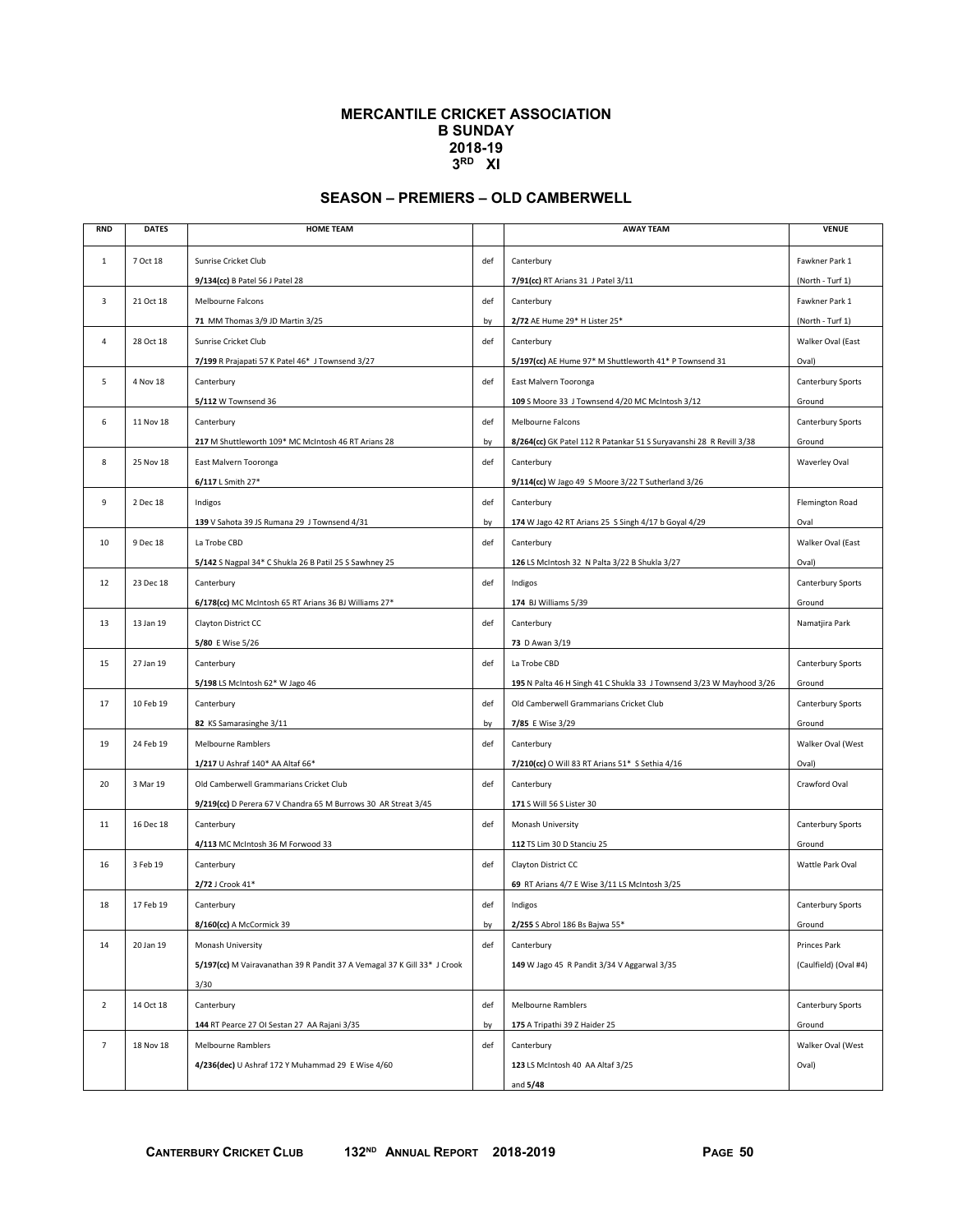### **MERCANTILE CRICKET ASSOCIATION B SUNDAY 2018-19 3RD XI**

### **BATTING**

| <b>PLAYER</b>        | <b>MAT</b>     | <b>INN</b>              | <b>NO</b>      | 100S | <b>50S</b>   | 0S             | <b>HS</b>      | <b>RUNS</b>    | AVE.      |
|----------------------|----------------|-------------------------|----------------|------|--------------|----------------|----------------|----------------|-----------|
| Arians, Ryan T       | 19             | 19                      | $\overline{2}$ | 0    | 1            | 2              | $51*$          | 276            | 16.24     |
| Shuttleworth, Max    | 12             | 11                      | $\overline{2}$ | 1    | 0            | $\mathbf{1}$   | 109*           | 255            | 28.33     |
| McIntosh, Luke S     | 13             | 12                      | 2              | 0    | $\mathbf{1}$ | 3              | $62*$          | 235            | 23.50     |
| Jago, Will           | 8              | 8                       | $\mathbf{1}$   | 0    | 0            | 0              | 49             | 212            | 30.29     |
| McIntosh, Matthew C  | 6              | 6                       | 0              | 0    | $\mathbf{1}$ | $\mathbf{1}$   | 65             | 184            | 30.67     |
| Hume, Angus E        | 3              | 3                       | $\overline{2}$ | 0    | $\mathbf{1}$ | 0              | $97*$          | 132            | 132.00    |
| Will, Oliver         | 3              | 4                       | $\mathbf 1$    | 0    | $\mathbf 1$  | 0              | 83             | 121            | 40.33     |
| Williams, Benjamin J | 11             | 7                       | $\overline{2}$ | 0    | 0            | 0              | $27*$          | 84             | 16.80     |
| McCormick, Aedan     | 6              | 6                       | 0              | 0    | 0            | $\overline{2}$ | 39             | 79             | 13.17     |
| Will, Stuart         | 2              | 2                       | 0              | 0    | $\mathbf 1$  | 0              | 56             | 79             | 39.50     |
| Whiting, Conor       | 15             | 13                      | 2              | 0    | 0            | 4              | $17*$          | 76             | 6.91      |
| Crook, Josh          | 3              | 3                       | 1              | 0    | 0            | 0              | $41*$          | 70             | 35.00     |
| Townsend, Will       | 4              | $\overline{\mathbf{4}}$ | 0              | 0    | 0            | 0              | 36             | 69             | 17.25     |
| McCormick, Patrick   | 12             | 11                      | 2              | 0    | 0            | 4              | $17*$          | 60             | 6.67      |
| Forwood, Michael     | 5              | 5                       | 0              | 0    | 0            | 0              | 33             | 55             | 11.00     |
| Streat, Angus R      | 6              | 6                       | 0              | 0    | 0            | $\mathbf{1}$   | 21             | 54             | 9.00      |
| Lister, Harrison     | $\overline{3}$ | $\overline{\mathbf{4}}$ | $\mathbf 1$    | 0    | 0            | 0              | $25*$          | 53             | 17.67     |
| Wise, Emerson        | 10             | 8                       | 3              | 0    | 0            | $\mathbf{1}$   | $17*$          | 51             | 10.20     |
| Townsend, Paul       | 4              | 4                       | 0              | 0    | 0            | 0              | 31             | 50             | 12.50     |
| Alexander, Mills     | $\overline{7}$ | 6                       | $\mathbf{1}$   | 0    | 0            | 0              | 18             | 42             | 8.40      |
| Sestan, Oliver I     | $\overline{2}$ | $\overline{2}$          | 0              | 0    | 0            | 0              | 27             | 35             | 17.50     |
| Lister, Stephen      | 2              | 2                       | 0              | 0    | 0            | 0              | 30             | 32             | 16.00     |
| Yakubowski, Max      | $\overline{3}$ | $\overline{2}$          | 0              | 0    | 0            | 0              | 16             | 29             | 14.50     |
| Townsend, James      | 5              | $\overline{2}$          | 0              | 0    | 0            | 0              | 24             | 27             | 13.50     |
| Pearce, Ryan T       | $\mathbf{1}$   | $\overline{1}$          | 0              | 0    | 0            | 0              | 27             | 27             | 27.00     |
| sanguinetti, trent   | 5              | 4                       | 0              | 0    | 0            | $\mathbf{1}$   | 16             | 25             | 6.25      |
| Mayhood, Adam        | $\overline{1}$ | $\mathbf{1}$            | 0              | 0    | 0            | 0              | 23             | 23             | 23.00     |
| Revill, Ryan         | $\overline{7}$ | 4                       | $\mathbf{1}$   | 0    | 0            | $\mathbf{1}$   | $11*$          | 19             | 6.33      |
| Scott, Angus L       | $\overline{2}$ | $\overline{2}$          | $\mathbf{1}$   | 0    | 0            | $\mathbf{1}$   | $17*$          | 17             | 17.00     |
| Martin, Joshua D     | 13             | 8                       | 5              | 0    | 0            | $\overline{2}$ | 9*             | 16             | 5.33      |
| Harper, Charles D    | 4              | $\overline{2}$          | 0              | 0    | 0            | $\mathbf{1}$   | 13             | 13             | 6.50      |
| Sestan, John I       | $\overline{1}$ | $\mathbf 1$             | $\mathbf{1}$   | 0    | 0            | 0              | $10*$          | 10             | <b>NA</b> |
| Thomas, Mark M       | 3              | $\overline{\mathbf{c}}$ | 0              | 0    | 0            | 0              | 8              | 10             | 5.00      |
| Mayhood, William     | $\overline{c}$ | $\mathbf{1}$            | 0              | 0    | 0            | 0              | 9              | 9              | 9.00      |
| O'Grady, Ryan        | 3              | 2                       | 0              | 0    | 0            | 0              | 5              | 6              | 3.00      |
| Grlj, Ben            | $\overline{1}$ | $\mathbf 1$             | $\mathbf 1$    | 0    | 0            | 0              | $5*$           | 5              | <b>NA</b> |
| Nehme, Samuel        | 3              | $\mathbf 1$             | 0              | 0    | 0            | 0              | 3              | 3              | 3.00      |
| Walsh, Jonas         | 3              | 2                       | 0              | 0    | 0            | 1              | 2              | 2              | 1.00      |
| Mahoney, Owen        | $\overline{1}$ | $\mathbf 1$             | 0              | 0    | 0            | 0              | $\overline{2}$ | $\overline{2}$ | 2.00      |
| Grlj, Rob            | $\mathbf 1$    | $\mathbf 1$             | 0              | 0    | 0            | 0              | $\overline{2}$ | $\overline{2}$ | 2.00      |
| Streat, Thomas D     | $\mathbf 1$    | $\mathbf 1$             | 0              | 0    | 0            | 0              | $\overline{2}$ | $\overline{2}$ | 2.00      |
| Hansen, Andrew       | $\overline{1}$ | $\overline{1}$          | 0              | 0    | 0            | $\mathbf{1}$   | 0              | 0              | 0.00      |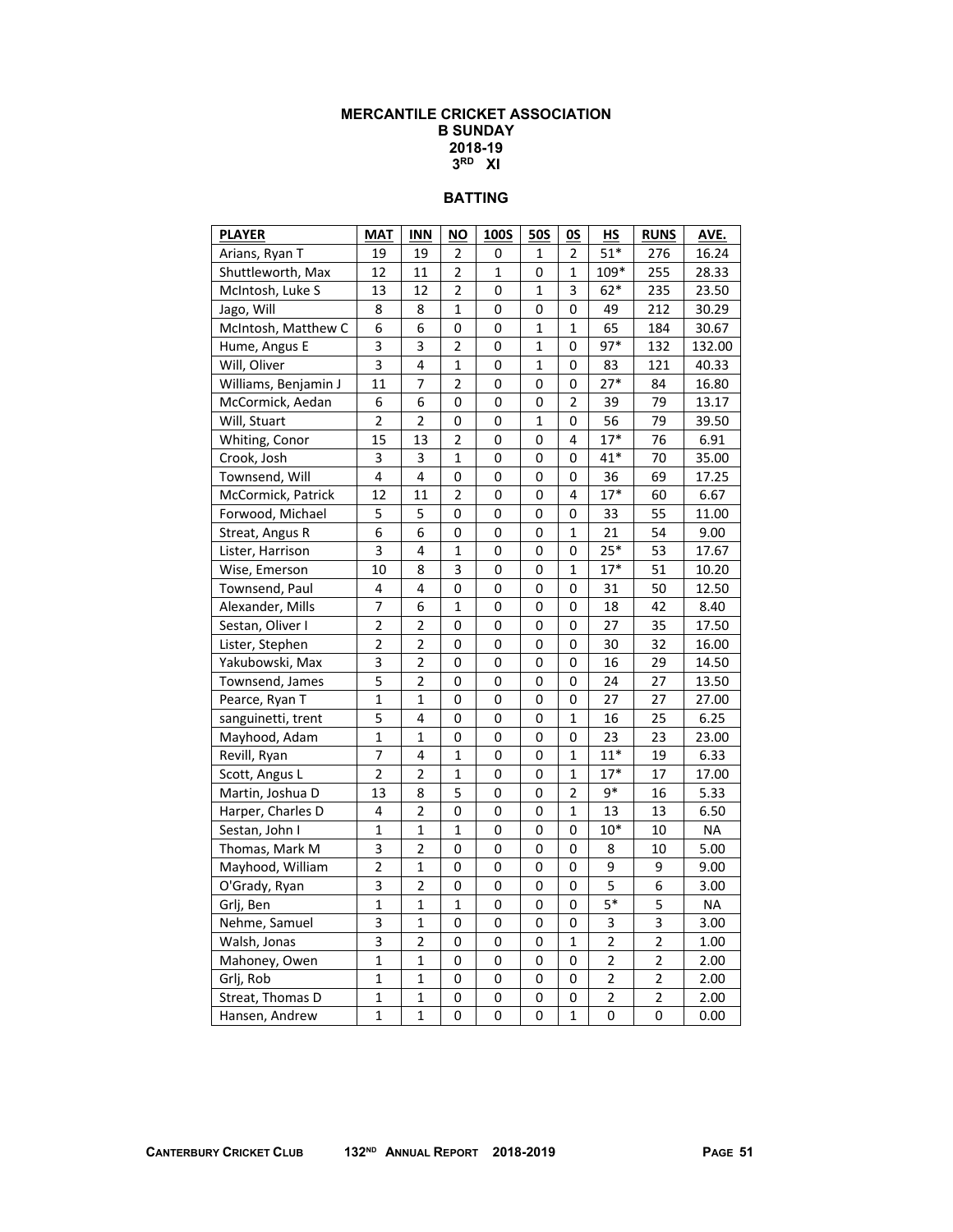### **MERCANTILE CRICKET ASSOCIATION B SUNDAY 2018-19 3RD XI**

| <b>PLAYER</b>        | <b>MAT</b>       | O              | M              | R   | W              | 5WI          | 10WM        | <b>BBI</b> | AVE.      | STR.      | ECN.  |
|----------------------|------------------|----------------|----------------|-----|----------------|--------------|-------------|------------|-----------|-----------|-------|
| Wise, Emerson        | 10               | 63.1           | $\overline{7}$ | 294 | 24             | 1            | $\Omega$    | 5/26       | 12.25     | 15.79     | 4.65  |
| Arians, Ryan T       | 19               | 51             | $\overline{2}$ | 294 | 16             | 0            | 0           | 4/7        | 18.38     | 19.13     | 5.76  |
| Williams, Benjamin J | 11               | 72             | 5              | 303 | 16             | $\mathbf{1}$ | $\mathbf 0$ | 5/39       | 18.94     | 27.00     | 4.21  |
| Townsend, James      | 5                | 41.2           | 8              | 159 | 15             | 0            | $\mathbf 0$ | 4/20       | 10.60     | 16.53     | 3.85  |
| McIntosh, Luke S     | 13               | 61.1           | 3              | 340 | 10             | 0            | 0           | 3/25       | 34.00     | 36.70     | 5.56  |
| Martin, Joshua D     | 13               | 72             | 11             | 266 | 9              | 0            | 0           | 3/25       | 29.56     | 48.00     | 3.69  |
| Revill, Ryan         | $\overline{7}$   | 40             | 0              | 254 | $\overline{7}$ | 0            | 0           | 3/38       | 36.29     | 34.29     | 6.35  |
| Whiting, Conor       | 15               | 34.3           | $\pmb{0}$      | 235 | 6              | $\mathbf 0$  | $\mathbf 0$ | 2/36       | 39.17     | 34.50     | 6.81  |
| Quartel, Jack        | $\overline{4}$   | 10             | $\mathbf{1}$   | 42  | $\overline{4}$ | $\mathbf 0$  | $\mathbf 0$ | 2/11       | 10.50     | 15.00     | 4.20  |
| McIntosh, Matthew C  | 6                | 14             | 1              | 65  | $\overline{4}$ | 0            | 0           | 3/12       | 16.25     | 21.00     | 4.64  |
| Townsend, Will       | 4                | 23             | 0              | 116 | 4              | 0            | 0           | 2/14       | 29.00     | 34.50     | 5.04  |
| Alexander, Mills     | $\overline{7}$   | 26             | $\mathbf{1}$   | 146 | 4              | 0            | $\mathbf 0$ | 2/18       | 36.50     | 39.00     | 5.62  |
| Crook, Josh          | 3                | 9              | $\overline{2}$ | 30  | 3              | 0            | 0           | 3/30       | 10.00     | 18.00     | 3.33  |
| Thomas, Mark M       | 3                | 13             | 0              | 32  | 3              | 0            | 0           | 3/9        | 10.67     | 26.00     | 2.46  |
| Mayhood, William     | $\overline{2}$   | 12             | $\overline{2}$ | 37  | 3              | $\mathbf 0$  | $\mathbf 0$ | 3/26       | 12.33     | 24.00     | 3.08  |
| Streat, Angus R      | $\boldsymbol{6}$ | 11             | $\mathbf{1}$   | 61  | 3              | $\mathbf 0$  | $\pmb{0}$   | 3/45       | 20.33     | 22.00     | 5.55  |
| Nehme, Samuel        | 3                | 15             | 1              | 77  | $\overline{3}$ | 0            | $\mathbf 0$ | 2/24       | 25.67     | 30.00     | 5.13  |
| Lloyd, Oliver        | $\mathbf{1}$     | 2.2            | 0              | 8   | $\overline{2}$ | $\mathbf 0$  | $\mathbf 0$ | 2/8        | 4.00      | 7.00      | 3.43  |
| Hume, Angus E        | 3                | 6              | $\mathbf{1}$   | 29  | $\overline{2}$ | $\mathbf 0$  | $\pmb{0}$   | 1/6        | 14.50     | 18.00     | 4.83  |
| Forwood, Michael     | 5                | 10             | $\overline{2}$ | 29  | $\overline{2}$ | 0            | 0           | 2/28       | 14.50     | 30.00     | 2.90  |
| Grlj, Ben            | $\mathbf{1}$     | 6              | 0              | 33  | $\mathbf 2$    | 0            | 0           | 2/33       | 16.50     | 18.00     | 5.50  |
| Shuttleworth, Max    | 12               | $\mathbf{1}$   | 0              | 5   | $\mathbf{1}$   | 0            | 0           | 1/5        | 5.00      | 6.00      | 5.00  |
| Jago, Will           | 8                | 0.1            | $\pmb{0}$      | 3   | $\mathbf 0$    | 0            | 0           |            | <b>NA</b> | <b>NA</b> | 18.00 |
| Sestan, Oliver I     | $\overline{2}$   | $\overline{2}$ | $\pmb{0}$      | 8   | $\mathbf 0$    | $\mathbf 0$  | $\mathbf 0$ | 0/8        | <b>NA</b> | <b>NA</b> | 4.00  |
| Mayhood, Adam        | $\mathbf{1}$     | $\overline{2}$ | $\mathbf 0$    | 11  | $\mathbf 0$    | $\mathbf 0$  | $\mathbf 0$ | 0/11       | <b>NA</b> | <b>NA</b> | 5.50  |
| Mahoney, Owen        | $\mathbf{1}$     | 0.2            | 0              | 12  | $\mathbf 0$    | $\mathbf 0$  | $\mathbf 0$ | 0/12       | <b>NA</b> | <b>NA</b> | 36.00 |
| McCormick, Aedan     | 6                | 1              | 0              | 13  | 0              | 0            | 0           |            | <b>NA</b> | <b>NA</b> | 13.00 |
| Sanguinetti, Trent   | 5                | $\mathbf{1}$   | 0              | 20  | $\mathbf 0$    | 0            | 0           |            | <b>NA</b> | <b>NA</b> | 20.00 |
| Will, Oliver         | 3                | $\overline{4}$ | 0              | 20  | $\mathbf 0$    | 0            | 0           |            | <b>NA</b> | <b>NA</b> | 5.00  |
| Sestan, John I       | $\mathbf{1}$     | 9              | $\overline{2}$ | 24  | 0              | 0            | 0           | 0/24       | <b>NA</b> | <b>NA</b> | 2.67  |
| Hansen, Andrew       | $\mathbf 1$      | 5              | 0              | 31  | 0              | 0            | 0           |            | <b>NA</b> | <b>NA</b> | 6.20  |
| Grlj, Rob            | $\mathbf 1$      | 5              | 0              | 36  | 0              | 0            | 0           |            | <b>NA</b> | <b>NA</b> | 7.20  |
| Walsh, Jonas         | 3                | 11             | $\mathbf{1}$   | 46  | $\mathbf 0$    | 0            | 0           | 0/10       | <b>NA</b> | <b>NA</b> | 4.18  |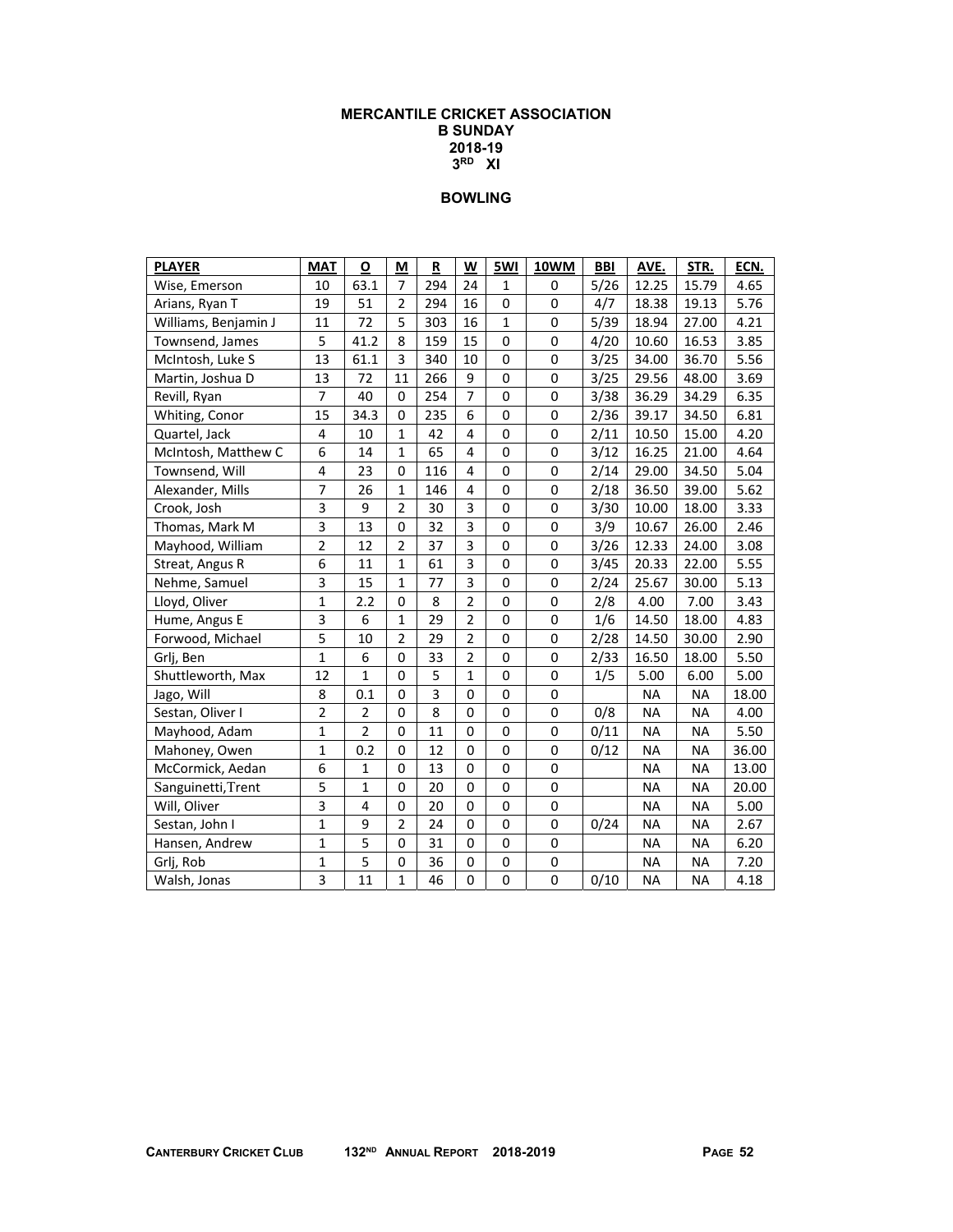### **MERCANTILE CRICKET ASSOCIATION C SOUTH 2018-19 4TH XI**

# **SEASON – PREMIERS - CARNEGIE**

| <b>RND</b>     | <b>DATES</b> | <b>HOME TEAM</b>                                                |      | <b>AWAY TEAM</b>                                               | <b>VENUE</b>                      |
|----------------|--------------|-----------------------------------------------------------------|------|----------------------------------------------------------------|-----------------------------------|
| $\overline{2}$ | 14 Oct 18    | Holmesglen TAFE/EMT                                             | def  |                                                                |                                   |
|                |              |                                                                 |      | Canterbury                                                     | <b>Waverley Oval</b>              |
| 5              | 4 Nov 18     | 8/160 Y Singh 60 JH Segar 3/19 M Ross 3/46<br>Monash University | def  | 6/158(cc) S Meagher 82* JH Segar 26 A Singh 3/12<br>Canterbury | Centenary Park (East Oval)        |
|                |              | 6/179(cc) S Luck 53                                             | by   | 7/199(cc) J Azzopardi 47 L Ross 32 M Ross 30                   |                                   |
|                |              |                                                                 |      |                                                                |                                   |
| 6              | 11 Nov 18    | Surrey Hills<br>107 L O'Brien 4/14                              | def  | Canterbury<br>5/188(cc) AL Scott 68 C Ross 44 D Stevens 37     | Surrey Park (Oval 1 - South West) |
|                |              |                                                                 | by   |                                                                |                                   |
| 7              | 18 Nov 18    | Canterbury                                                      | def  | Holmesglen TAFE/EMT                                            | Canterbury Sports Ground          |
|                |              | 196 D Stevens 69 P Townsend 44 A Kumar 3/8 D Saini 3/17         | by   | 9/300(cc) D Saini 156* Y Singh 40 J Azzopardi 3/29             |                                   |
| 9              | 2 Dec 18     | Canterbury                                                      | def  | Ashwood                                                        | Canterbury Sports Ground          |
|                |              | 7/192(cc) C Ross 98 D Stevens 52 F Haralambakis 4/26            |      | 175 GD Cartledge 34 N Mitchell 32 GD Sanguinetti 3/29          |                                   |
|                |              |                                                                 |      | J Quartel 3/30                                                 |                                   |
| 10             | 9 Dec 18     | Canterbury                                                      | def  | Carnegie                                                       | Canterbury Sports Ground          |
|                |              | 7/114(cc) J Quartel 26*                                         | by   | 174 V Kantipudi 86 S Kohli 36*                                 |                                   |
| 12             | 23 Dec 18    | Ashwood                                                         | def  | Canterbury                                                     | <b>Essex Heights Reserve</b>      |
|                |              | 7/183(cc) N Arulanandam 50 J Irish 39 MM Thomas 3/31            |      | 6/177(cc) L Ross 69* D Stevens 46                              |                                   |
| 13             | 13 Jan 19    | Canterbury                                                      | def  | Brighton                                                       | Canterbury Sports Ground          |
|                |              | 6/238(cc) P Townsend 63 D Scammell 43* A Hansen 40 D Stevens    |      | 5/201(cc) J Axford 51 JD Axford 45 BC Sexton 26*               |                                   |
|                |              | 33                                                              |      |                                                                |                                   |
| 15             | 27 Jan 19    | Carnegie                                                        | def  | Canterbury                                                     | Koornang Park                     |
|                |              | 7/272(cc) A Bansal 74 R Kumar 63 M Bottrell 53 JH Segar 4/46    |      | 105 V Khakhar 35* M Bottrell 3/23 D Garg 3/27                  |                                   |
| 17             | 10 Feb 19    | Malvern                                                         | def  | Canterbury                                                     | T.H. King Oval                    |
|                |              | 144 JP Brookes 43 W Walford 27 MM Thomas 5/15                   |      | 142 V Khakhar 43 P McCormick 42 K Walford 3/13                 |                                   |
| 11             | 16 Dec 18    | Brighton                                                        | drew | Canterbury                                                     | Brighton - Beach Oval             |
| 19             | 24 Feb 19    | Holmesglen TAFE/EMT                                             | def  | Canterbury                                                     | Percy Treyvaud Reserve (Oval 1 -  |
|                |              | 3/173 D Saini 70 A Singh 47 Y Singh 25*                         |      | 7/168(cc) D Stevens 67* R Revill 26                            | Turf)                             |
| 16             | 3 Feb 19     | South Yarra                                                     | def  | Canterbury                                                     | Como Park (East Oval)             |
|                |              | 111 B Stratos 39 C Konolige 29 L Ross 3/24                      |      | 69 C Ross 35* R Derons 5/15 S Joyce 4/26                       |                                   |
| 18             | 17 Feb 19    | Carnegie                                                        | def  | Canterbury                                                     | Koornang Park                     |
|                |              | 200 S Easton 55 L Krajewski 39 V Satija 34 MM Thomas 5/26       |      | 100 P Townsend 43 D Scammell 28* D Patel 3/27                  |                                   |
| 20             | 3 Mar 19     | Canterbury                                                      | def  | Malvern                                                        | Canterbury Sports Ground          |
|                |              | 136 M Shuttleworth 60* C Ryan 4/31                              |      | 111 C Ryan 33 M Ross 4/22                                      |                                   |
| 8              | 25 Nov 18    | Canterbury                                                      | drew | Monash University                                              | Canterbury Sports Ground          |
| 14             | 20 Jan 19    | South Yarra                                                     | def  | Canterbury                                                     | Como Park (East Oval)             |
|                |              | 6/191(cc) G Craig 67 GC Haigh 50 C Konolige 33 J Walsh 3/30     |      | 161 AL Scott 58* D Stevens 49 IR Pringle 3/32                  |                                   |
| 3              | 21 Oct 18    | Canterbury                                                      | def  | <b>Surrey Hills</b>                                            | Canterbury Sports Ground          |
|                |              | 69 C Ross 29 T Kelly 4/10 OE Brown 3/12                         | by   | 3/72 D Fodor 26*                                               |                                   |
| $\mathbf{1}$   | 7 Oct 18     | Power House                                                     | def  | Canterbury                                                     | Fawkner Park 5 (South - Turf 5)   |
|                |              | 5/165(cc) F Ahmed 42 P Hickman 42* S Pollock 36                 |      | 6/107(cc) H Lister 36 F Ahmed 4/21                             |                                   |
| 4              | 28 Oct 18    | Canterbury                                                      | def  | Power House                                                    | Canterbury Sports Ground          |
|                |              | 7/248(cc) M Yakubowski 77 D Stevens 58 L Ross 35 HE Juneja 4/30 |      | 200 S Pollock 86 P Hickman 26 MM Thomas 3/6                    |                                   |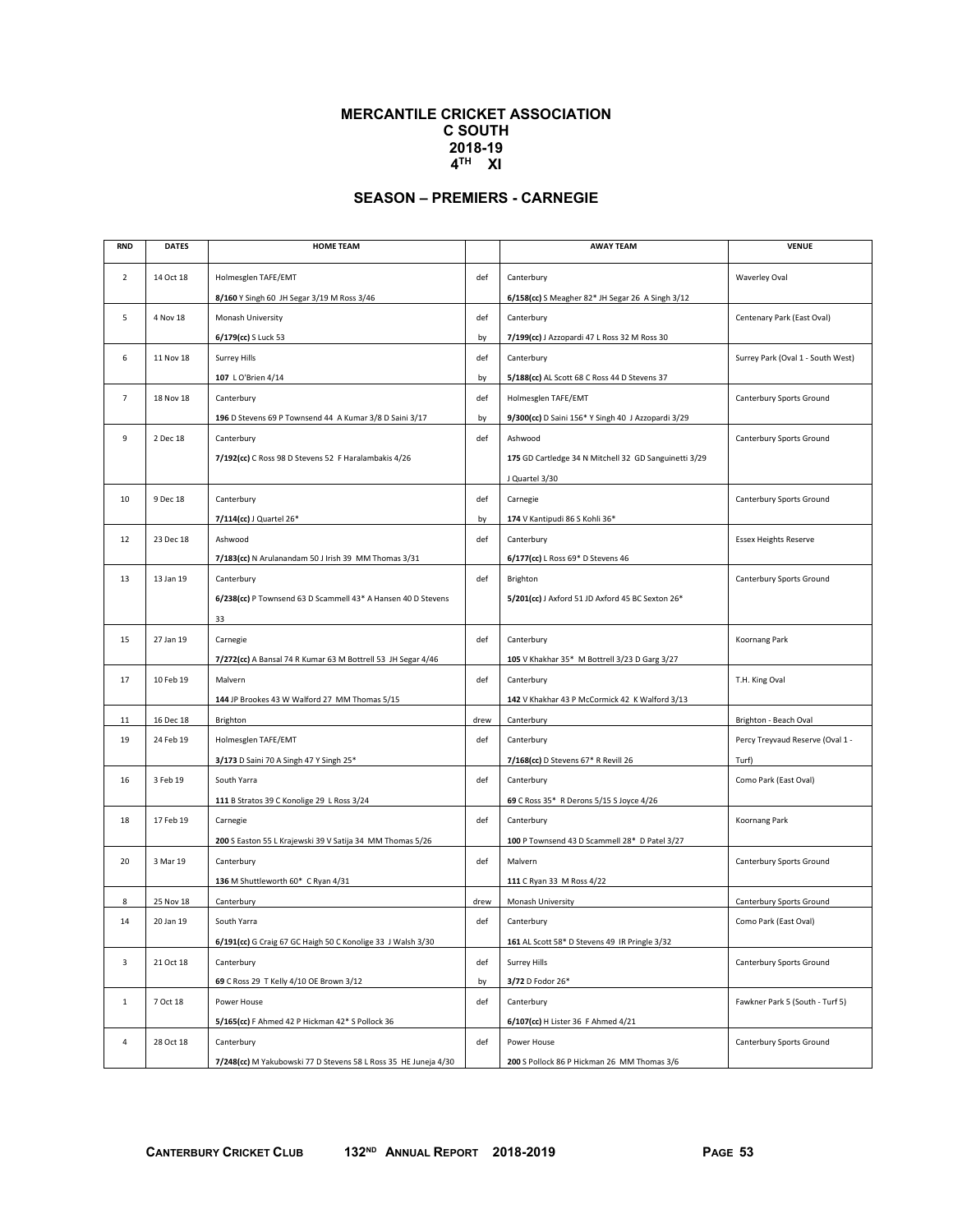### **MERCANTILE CRICKET ASSOCIATION C SOUTH 2018-19 4TH XI**

### **BATTING**

| <b>PLAYER</b>          | MAT            | <b>INN</b>     | ΝO             | 100S | <b>50S</b>     | OS             | HS             | <b>RUNS</b>    | AVE.      |
|------------------------|----------------|----------------|----------------|------|----------------|----------------|----------------|----------------|-----------|
| Stevens, Doug          | 15             | 15             | 1              | 0    | 4              | 3              | 69             | 484            | 34.57     |
| Ross, Cameron          | 10             | 10             | 1              | 0    | 1              | $\mathbf{1}$   | 98             | 256            | 28.44     |
| Townsend, Paul         | 7              | 7              | 0              | 0    | 1              | 1              | 63             | 203            | 29.00     |
| Ross, Lachlan          | 8              | 8              | 1              | 0    | 1              | 1              | 69*            | 156            | 22.29     |
| Scott, Angus L         | 5              | 5              | $\overline{2}$ | 0    | $\overline{2}$ | 1              | 68             | 149            | 49.67     |
| Khakhar, Vivek         | 6              | 6              | 1              | 0    | 0              | 0              | 43             | 104            | 20.80     |
| Shuttleworth, Max      | $\overline{2}$ | $\overline{2}$ | 1              | 0    | 1              | 0              | 60*            | 83             | 83.00     |
| Meagher, Scott         | 3              | 3              | 1              | 0    | 1              | 2              | $82*$          | 82             | 41.00     |
| Scammell, Declan       | 12             | $\overline{7}$ | 3              | 0    | 0              | 1              | 43*            | 80             | 20.00     |
| Yakubowski, Max        | $\mathbf{1}$   | $\mathbf 1$    | 0              | 0    | 1              | 0              | 77             | 77             | 77.00     |
| Quartel, Jack          | 14             | 11             | 3              | 0    | 0              | 1              | $26*$          | 76             | 9.50      |
| Segar, John H          | 6              | 6              | 0              | 0    | 0              | 0              | 26             | 66             | 11.00     |
| Wetherall, Shane H     | 16             | 12             | 5              | 0    | 0              | 1              | $18*$          | 60             | 8.57      |
| Azzopardi, Jeff        | 6              | 6              | 0              | 0    | 0              | $\mathbf 2$    | 47             | 58             | 9.67      |
| Ross, Martin           | 11             | 10             | 3              | 0    | 0              | 1              | 30             | 58             | 8.29      |
| Revill, Ryan           | 5              | 4              | 0              | 0    | 0              | 0              | 26             | 43             | 10.75     |
| McCormick, Patrick     | $\mathbf{1}$   | $\mathbf 1$    | 0              | 0    | 0              | 0              | 42             | 42             | 42.00     |
| Hansen, Andrew         | 1              | 1              | 0              | 0    | 0              | 0              | 40             | 40             | 40.00     |
| Lister, Harrison       | $\mathbf 1$    | 1              | 0              | 0    | 0              | 0              | 36             | 36             | 36.00     |
| Warner, Benjamin       | 10             | 9              | $\overline{2}$ | 0    | 0              | $\overline{2}$ | 14             | 35             | 5.00      |
| O'Grady, Ryan          | 7              | 7              | 1              | 0    | 0              | 0              | 7              | 30             | 5.00      |
| Ross, Tom              | 10             | 7              | 0              | 0    | 0              | $\overline{2}$ | 7              | 27             | 3.86      |
| Walsh, Jonas           | 1              | 1              | 0              | 0    | 0              | 0              | 22             | 22             | 22.00     |
| Wilson, Jonathon       | $\mathbf 1$    | 1              | 0              | 0    | 0              | 0              | 19             | 19             | 19.00     |
| McIntosh, Luke S       | $\mathbf 1$    | 1              | 0              | 0    | 0              | 0              | 18             | 18             | 18.00     |
| sanguinetti, trent     | $\overline{2}$ | 2              | 0              | 0    | 0              | 0              | 11             | 16             | 8.00      |
| O'Brien, Aran          | $\mathbf{1}$   | $\mathbf{1}$   | 1              | 0    | 0              | 0              | $16*$          | 16             | <b>NA</b> |
| Williams, Benjamin J   | $\mathbf 1$    | 1              | 0              | 0    | 0              | 0              | 13             | 13             | 13.00     |
| Azzopardi, Ari         | 4              | 3              | 1              | 0    | 0              | 0              | 4              | 8              | 4.00      |
| Devlin, Rod            | 1              | 1              | 0              | 0    | 0              | 0              | 8              | 8              | 8.00      |
| Thomas, Mark M         | 7              | 2              | 0              | 0    | 0              | 0              | 5              | 8              | 4.00      |
| Ingpen, James S        | $\mathbf 1$    | $\mathbf{1}$   | 0              | 0    | 0              | 0              | 7              | 7              | 7.00      |
| Hansen, Kurt A         | 1              | 1              | 0              | 0    | 0              | 0              | 5              | 5              | 5.00      |
| Scott, Peter           | $\mathbf 1$    | $\mathbf 1$    | 0              | 0    | 0              | 0              | 5              | $\overline{5}$ | 5.00      |
| Shepherd, Jotham       | $\mathbf 1$    | $\mathbf 1$    | 0              | 0    | 0              | 0              | 4              | 4              | 4.00      |
| Grlj, Ben              | $\overline{2}$ | $\overline{2}$ | 1              | 0    | 0              | 0              | 4              | 4              | 4.00      |
| Lynch, Stephen         | $\mathbf 1$    | $\mathbf 1$    | 0              | 0    | 0              | 0              | 4              | 4              | 4.00      |
| Newman, Thomas         | $\mathbf 1$    | 1              | 0              | 0    | 0              | 0              | 3              | 3              | 3.00      |
| Mayhood, Adam          | $\mathbf 1$    | $\mathbf 1$    | 0              | 0    | 0              | 0              | $\overline{2}$ | $\overline{2}$ | 2.00      |
| Harding, Christopher A | $\overline{2}$ | 1              | 0              | 0    | 0              | 0              | 1              | $\mathbf 1$    | 1.00      |
| Shepherd, Neil E       | 1              | $\mathbf 1$    | 0              | 0    | 0              | 0              | 1              | 1              | 1.00      |
| Whiting, Conor         | $\mathbf 1$    | $\mathbf{1}$   | $\mathbf 0$    | 0    | 0              | 0              | 1              | $\mathbf{1}$   | 1.00      |
| O'Brien, Luke          | 3              | 2              | 0              | 0    | 0              | 1              | 1              | 1              | 0.50      |
| Newman, Damien         | $\mathbf 1$    | $\mathbf 1$    | 0              | 0    | 0              | 0              | 1              | $\mathbf{1}$   | 1.00      |
| Sanguinetti, Glenn D   | 1              | 1              | 0              | 0    | 0              | 1              | 0              | 0              | 0.00      |
| holdsworth, jack       | $\overline{2}$ | 1              | 0              | 0    | 0              | 1              | 0              | 0              | 0.00      |
| Carey, Jack            | 1              | $\mathbf 1$    | 0              | 0    | 0              | $\mathbf 1$    | 0              | 0              | 0.00      |
| Beer, Jason S          | 1              | 1              | 0              | 0    | 0              | 1              | 0              | 0              | 0.00      |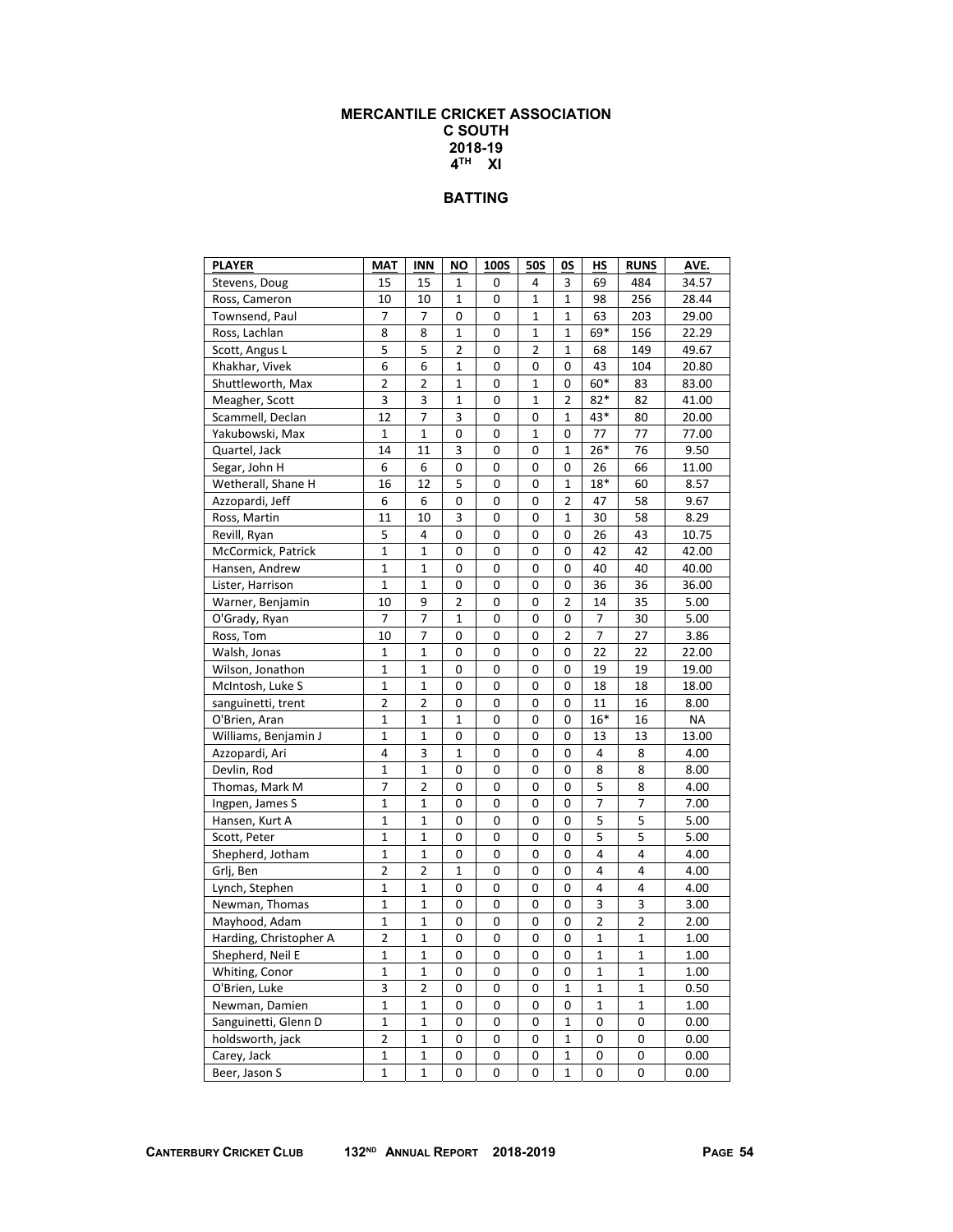### **MERCANTILE CRICKET ASSOCIATION C SOUTH 2018-19 4TH XI**

| <b>PLAYER</b>        | <b>MAT</b>     | O                       | M              | R              | W                       | 5WI         | 10WM        | <b>BBI</b> | AVE.      | STR.      | ECN.  |
|----------------------|----------------|-------------------------|----------------|----------------|-------------------------|-------------|-------------|------------|-----------|-----------|-------|
| Thomas, Mark M       | 7              | 56                      | 11             | 155            | 17                      | 2           | 0           | 5/15       | 9.12      | 19.76     | 2.77  |
| Ross, Martin         | 11             | 76                      | 14             | 279            | 14                      | $\mathbf 0$ | 0           | 4/22       | 19.93     | 32.57     | 3.67  |
| Quartel, Jack        | 14             | 91                      | 6              | 402            | 13                      | $\mathbf 0$ | 0           | 3/30       | 30.92     | 42.00     | 4.42  |
| Scammell, Declan     | 12             | 68                      | $\overline{7}$ | 302            | 10                      | $\mathbf 0$ | 0           | 2/21       | 30.20     | 40.80     | 4.44  |
| Segar, John H        | 6              | 38                      | $\overline{7}$ | 132            | 9                       | $\mathbf 0$ | $\mathbf 0$ | 4/46       | 14.67     | 25.33     | 3.47  |
| Ross, Lachlan        | 8              | 58                      | 8              | 242            | 9                       | $\mathbf 0$ | $\mathbf 0$ | 3/24       | 26.89     | 38.67     | 4.17  |
| Wetherall, Shane H   | 16             | 66.5                    | $\overline{2}$ | 335            | 8                       | $\mathbf 0$ | $\mathbf 0$ | 2/16       | 41.88     | 50.13     | 5.01  |
| O'Brien, Luke        | 3              | 21                      | $\overline{2}$ | 108            | 6                       | $\mathbf 0$ | $\mathbf 0$ | 4/14       | 18.00     | 21.00     | 5.14  |
| Khakhar, Vivek       | 6              | 27.1                    | 0              | 105            | 5                       | $\mathbf 0$ | 0           | 2/6        | 21.00     | 32.60     | 3.87  |
| Revill, Ryan         | 5              | 31                      | 0              | 131            | 5                       | $\mathbf 0$ | 0           | 2/26       | 26.20     | 37.20     | 4.23  |
| Azzopardi, Jeff      | 6              | 18                      | 0              | 87             | $\overline{\mathbf{4}}$ | $\mathbf 0$ | $\mathbf 0$ | 3/29       | 21.75     | 27.00     | 4.83  |
| Sanguinetti, Glenn D | $\mathbf{1}$   | 9                       | $\mathbf{1}$   | 29             | 3                       | $\mathbf 0$ | $\mathbf 0$ | 3/29       | 9.67      | 18.00     | 3.22  |
| Walsh, Jonas         | $\mathbf 1$    | 9                       | 1              | 30             | 3                       | $\mathbf 0$ | $\pmb{0}$   | 3/30       | 10.00     | 18.00     | 3.33  |
| Azzopardi, Ari       | 4              | 21                      | $\overline{2}$ | 100            | 3                       | 0           | $\mathbf 0$ | 2/22       | 33.33     | 42.00     | 4.76  |
| Ross, Tom            | 10             | 6                       | 1              | 32             | $\overline{2}$          | $\mathbf 0$ | $\pmb{0}$   | 2/2        | 16.00     | 18.00     | 5.33  |
| Kariyawasam, Seneth  | $\mathbf{1}$   | 9                       | $\mathbf{1}$   | 33             | $\overline{2}$          | $\mathbf 0$ | $\pmb{0}$   | 2/33       | 16.50     | 27.00     | 3.67  |
| Williamson, David    | $\overline{2}$ | 13                      | $\mathbf{1}$   | 62             | $\overline{2}$          | 0           | 0           | 2/27       | 31.00     | 39.00     | 4.77  |
| Grlj, Rob            | 3              | 14                      | 0              | 74             | $\mathbf 2$             | $\pmb{0}$   | 0           | 1/26       | 37.00     | 42.00     | 5.29  |
| Mayhood, Adam        | $\mathbf{1}$   | $\overline{\mathbf{4}}$ | 0              | 11             | $\mathbf 1$             | $\mathbf 0$ | $\pmb{0}$   | 1/11       | 11.00     | 24.00     | 2.75  |
| Lynch, Stephen       | $\mathbf 1$    | 3                       | $\mathbf{1}$   | 14             | $\mathbf 1$             | $\pmb{0}$   | $\pmb{0}$   | 1/14       | 14.00     | 18.00     | 4.67  |
| Townsend, Paul       | $\overline{7}$ | $\overline{2}$          | 0              | 19             | $\mathbf 1$             | $\mathbf 0$ | $\pmb{0}$   | 1/19       | 19.00     | 12.00     | 9.50  |
| holdsworth, jack     | $\overline{2}$ | $\overline{7}$          | $\mathbf{1}$   | 28             | $\mathbf{1}$            | $\mathbf 0$ | $\mathbf 0$ | 1/28       | 28.00     | 42.00     | 4.00  |
| O'Grady, Paul        | $\mathbf{1}$   | $\overline{2}$          | 0              | 28             | $\mathbf{1}$            | $\mathbf 0$ | $\mathbf 0$ | 1/28       | 28.00     | 12.00     | 14.00 |
| Williams, Benjamin J | $\mathbf{1}$   | $\overline{\mathbf{4}}$ | $\mathbf 0$    | 40             | $\mathbf{1}$            | $\mathbf 0$ | $\mathbf 0$ | 1/40       | 40.00     | 24.00     | 10.00 |
| Grlj, Ben            | $\overline{2}$ | 6                       | 0              | 40             | $\mathbf{1}$            | $\mathbf 0$ | $\mathbf 0$ | 1/20       | 40.00     | 36.00     | 6.67  |
| Newman, Damien       | $\mathbf{1}$   | 4                       | $\mathbf{1}$   | 3              | 0                       | $\mathbf 0$ | 0           | 0/3        | <b>NA</b> | <b>NA</b> | 0.75  |
| Grlj, Samuel         | $\mathbf{1}$   | $\mathbf{1}$            | 0              | $\overline{3}$ | $\Omega$                | $\mathbf 0$ | $\mathbf 0$ | 0/3        | <b>NA</b> | <b>NA</b> | 3.00  |
| Shuttleworth, Max    | $\overline{2}$ | $\mathbf{1}$            | 0              | $\overline{5}$ | 0                       | $\mathbf 0$ | $\mathbf 0$ | 0/5        | <b>NA</b> | <b>NA</b> | 5.00  |
| Stevens, Doug        | 15             | $\overline{2}$          | 0              | $\overline{6}$ | $\mathbf 0$             | $\mathbf 0$ | $\mathbf 0$ | 0/6        | <b>NA</b> | <b>NA</b> | 3.00  |
| Ingpen, James S      | $\mathbf{1}$   | 4                       | 0              | 10             | 0                       | $\mathbf 0$ | 0           | 0/10       | <b>NA</b> | ΝA        | 2.50  |
| Hansen, Andrew       | $\mathbf{1}$   | 5                       | 0              | 20             | 0                       | $\mathbf 0$ | 0           | 0/20       | NA        | ΝA        | 4.00  |
| Ross, Cameron        | 10             | 2.2                     | 0              | 21             | 0                       | $\mathbf 0$ | 0           | 0/8        | NA        | ΝA        | 9.00  |
| Carey, Jack          | $\mathbf 1$    | 5                       | 1              | 23             | 0                       | 0           | 0           |            | <b>NA</b> | <b>NA</b> | 4.60  |
| Meagher, Scott       | 3              | 6                       | 1              | 25             | 0                       | 0           | 0           | 0/25       | <b>NA</b> | NA        | 4.17  |
| Smith, Caleb         | $\mathbf{1}$   | 5                       | 0              | 29             | 0                       | $\pmb{0}$   | 0           | 0/29       | <b>NA</b> | <b>NA</b> | 5.80  |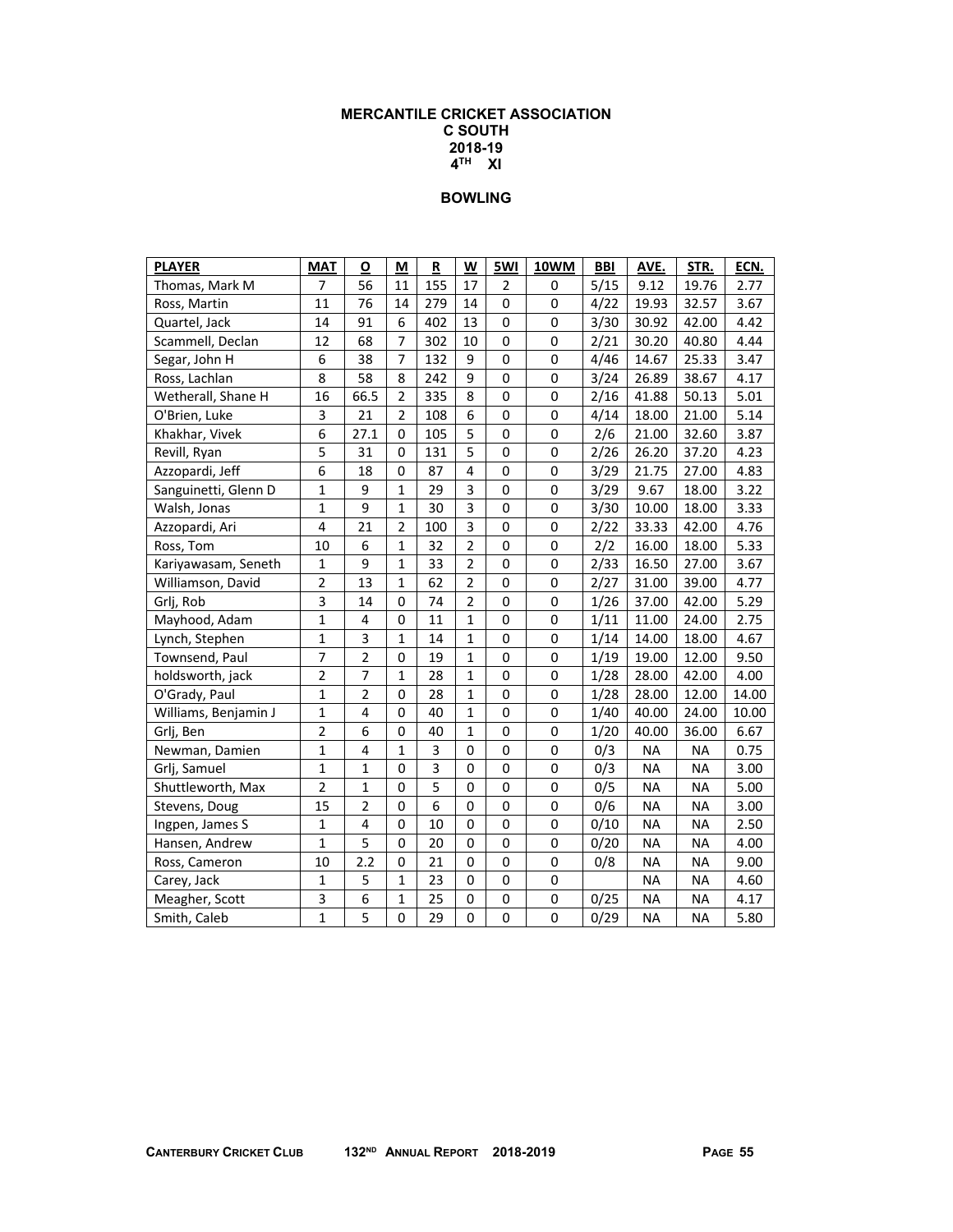#### **MERCANTILE CRICKET ASSOCIATION D SUNDAY 2018-19 5th XI**

## **SEASON – PREMIERS – MACCABI AJAX**

| <b>RND</b>     | <b>DATES</b> | <b>HOME TEAM</b>                                             |        | <b>AWAY TEAM</b>                                 | <b>VENUE</b>                           |
|----------------|--------------|--------------------------------------------------------------|--------|--------------------------------------------------|----------------------------------------|
| $\mathbf 1$    | 7 Oct 18     | South Yarra                                                  | def    | Canterbury                                       | Como Park (East Oval)                  |
|                |              | 9/202(cc) D Polmear 106* J Lloyd 28 M Ross 3/18              |        | 5/174(cc) L Ross 109*                            |                                        |
| 5              | 4 Nov 18     | Canterbury                                                   | def by | <b>Flemington Colts</b>                          | Elgar Park (Elgar Park North West)     |
|                |              | 74 RG Frazer 4/13 RC Edwards 3/9                             |        | 6/143(dec) M Harrison 36 R Maxwell 34* S Wojniak |                                        |
|                |              | and 2/93 SM Burns 62* E Angel 25*                            |        | 26                                               |                                        |
| 6              | 11 Nov 18    | East Malvern Tooronga                                        | def    | Canterbury                                       | <b>Waverley Oval</b>                   |
|                |              | 4/239(cc) H Ali 115* J Gomezel 3/39                          |        | 96 P McCabe 4/22                                 |                                        |
| 7              | 18 Nov 18    | Canterbury                                                   | def by | Maccabi AJAX                                     | Elgar Park (Elgar Park North West)     |
|                |              | 4/182 B Warner 33 CT O'Brien 30* W Stamper 30 P Scott 25     |        | 5/251(cc) A Katz 68 D Rostkier 53* Z Aflalo 35   |                                        |
| 8              | 25 Nov 18    | <b>Flemington Colts</b>                                      | drew   | Canterbury                                       | JJ Holland Park (Turf)                 |
|                |              |                                                              |        |                                                  |                                        |
| 9              | 2 Dec 18     | Canterbury                                                   | drew   | Carnegie                                         | Elgar Park (Elgar Park North West)     |
| 10             | 9 Dec 18     | Canterbury                                                   | def by | Youlden Parkville                                | Elgar Park (Elgar Park North West)     |
|                |              | 165 NE Shepherd 63 P Scott 32 T Talwar 4/21                  |        | 226 AJ Steward 62 PT Holt 49 S Sinha 28 B Warner |                                        |
|                |              |                                                              |        | 3/22                                             |                                        |
| 12             | 23 Dec 18    | Carnegie                                                     | def    | Canterbury                                       | Lord Reserve (Lord Reserve #1 - Turf)  |
|                |              | 8/123 T Gabbert 48 M Bottrell 28 E Wise 3/23                 |        | 116 AE Hume 35 S Warner 32 P Vadiveloo 4/21      |                                        |
| 13             | 13 Jan 19    | Canterbury                                                   | def by | East Malvern Tooronga                            | Elgar Park (Elgar Park North West)     |
|                |              | 7/180(cc) SM Burns 76 T Newman 29                            |        | 8/183 S Uddin 52 A Hassan 46* JR Scott 4/49      |                                        |
| 15             | 27 Jan 19    | Youlden Parkville                                            | def by | Canterbury                                       | Ryder Oval                             |
|                |              | 143 AJ Steward 47 D Newman 5/31                              |        | 9/158(cc) SM Burns 70 S Warner 25 AJ Steward     |                                        |
|                |              |                                                              |        | 4/28                                             |                                        |
| 11             | 16 Dec 18    | East Malvern Tooronga                                        | drew   | Canterbury                                       | Percy Treyvaud Reserve (Oval 1 - Turf) |
| 19             | 24 Feb 19    | Canterbury                                                   | def by | South Yarra                                      | Elgar Park (Elgar Park North West)     |
|                |              | 6/200(cc) W Stamper 71 A Dawkins 60* J Kelsall 3/25          |        | 5/206 B McLean 83 J Kelsall 50                   |                                        |
| 16             | 3 Feb 19     | Canterbury                                                   | def    | Carnegie                                         | Donvale Reserve (Oval #2)              |
|                |              | 3/112 J Gomezel 34                                           |        | 8/107(cc) S Naik 26                              |                                        |
| 17             | 10 Feb 19    | Thornbury Turf Strokers                                      | def by | Canterbury                                       | Corben Oval                            |
|                |              | 90 MC Jones 56 J Gomezel 3/23                                |        | 5/98                                             |                                        |
| 18             | 17 Feb 19    | Canterbury                                                   | def by | Maccabi AJAX                                     | Elgar Park (Elgar Park North West)     |
|                |              | 149 SM Burns 73 S Warner 34 N Moskow 4/18 B Kave 3/25        |        | 195 N Moskow 49 E Barr 27 T Smith 3/11           |                                        |
| 20             | 3 Mar 19     | Canterbury                                                   | def    | Thornbury Turf Strokers                          | Elgar Park (Elgar Park North West)     |
|                |              | 9/309(cc) T Smith 136 W Stamper 47 D Newman 31* MS Ali       |        | 49 C Smith 6/26                                  |                                        |
|                |              | 3/29                                                         |        |                                                  |                                        |
| 14             | 20 Jan 19    | Maccabi AJAX                                                 | def    | Canterbury                                       | Albert Park (Gary Smorgan Oval) (Gary  |
|                |              | 6/84                                                         |        | 83 B Warner 34 A Meyerowitz 4/8                  | Smorgan Oval)                          |
| $\overline{2}$ | 14 Oct 18    | Youlden Parkville                                            | def    | Canterbury                                       | Ryder Oval                             |
|                |              | 226 KD Silva 64 M Reddy 36 A Yang 28 L Gallagher 3/12        |        | 123 T Smith 53 M Forwood 37 AJ Steward 4/35      |                                        |
|                |              | SD Brockwell-Hahn 3/30                                       |        |                                                  |                                        |
| 3              | 21 Oct 18    | Canterbury                                                   | def    | Thornbury Turf Strokers                          | Elgar Park (Elgar Park North West)     |
|                |              | 6/105 W Stamper 53 MA Gondal 3/13                            |        | 100 L Chalal 39 JR Scott 5/17                    |                                        |
| 4              | 28 Oct 18    | Canterbury                                                   | def by | South Yarra                                      | Elgar Park (Elgar Park North West)     |
|                |              | 154 E Wise 66* R Fisher 4/34 (inc hat-trick) R Clifton-Bligh |        | 223 D Polmear 34 C Connelly 29* B Kelsall        |                                        |
|                |              | 3/23                                                         |        | 26 Sp Inlander 3/24 SD Brockwell-Hahn 3/54       |                                        |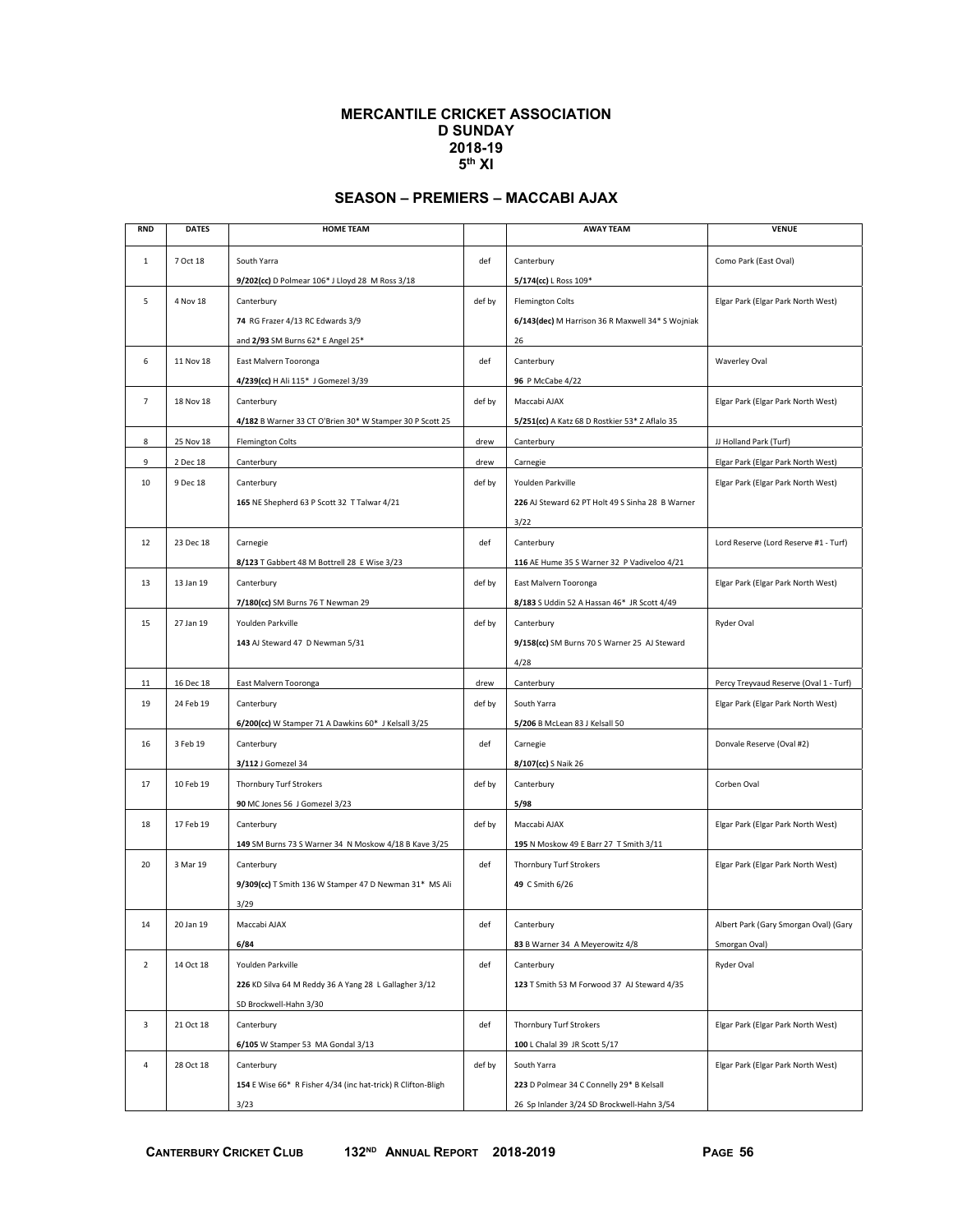#### **MERCANTILE CRICKET ASSOCIATION D SUNDAY 2018-19 5th XI**

## **BATTING**

| <b>PLAYER</b>           | <b>MAT</b>     | INN            | ΝO           | <b>100S</b>  | <b>50S</b>   | OS             | НS             | <b>RUNS</b>    | AVE.      |
|-------------------------|----------------|----------------|--------------|--------------|--------------|----------------|----------------|----------------|-----------|
| Burns, Scott M          | 6              | 6              | 2            | 0            | 4            | 0              | 76             | 308            | 77.00     |
| Stamper, William        | 8              | 8              | 0            | 0            | 2            | 0              | 71             | 253            | 31.63     |
| Smith, Tony             | 5              | 3              | 0            | $\mathbf{1}$ | $\mathbf{1}$ | 0              | 136            | 198            | 66.00     |
| Scott, Peter            | 14             | 13             | 0            | 0            | 0            | 1              | 32             | 132            | 10.15     |
| O'Brien, Conor T        | 12             | 12             | 2            | 0            | 0            | 2              | $30*$          | 117            | 11.70     |
| Ross, Lachlan           | $\mathbf{1}$   | 1              | $\mathbf{1}$ | 1            | 0            | 0              | 109*           | 109            | <b>NA</b> |
| Warner, Sam             | 10             | 9              | 3            | 0            | 0            | 2              | 34             | 98             | 16.33     |
| Warner, Benjamin        | 7              | 6              | $\mathbf 0$  | 0            | 0            | 0              | 34             | 91             | 15.17     |
| Gomezel, Jackson        | 8              | 8              | $\mathbf 1$  | 0            | 0            | 0              | 34             | 89             | 12.71     |
| Gallagher, Liam         | 12             | 9              | 2            | 0            | 0            | 1              | $22*$          | 85             | 12.14     |
| Wise, Emerson           | $\overline{2}$ | $\overline{2}$ | $\mathbf{1}$ | 0            | $\mathbf{1}$ | 0              | 66*            | 77             | 77.00     |
| Shepherd, Neil E        | 1              | 1              | 0            | 0            | $\mathbf 1$  | 0              | 63             | 63             | 63.00     |
| Kariyawasam, Seneth     | 5              | 5              | $\mathbf 1$  | $\mathbf 0$  | 0            | 0              | 19             | 60             | 15.00     |
| Dawkins, Andrew         | 1              | 1              | 1            | 0            | 1            | 0              | 60*            | 60             | ΝA        |
| Scott, Jamison R        | 13             | 9              | 4            | 0            | 0            | 3              | $20*$          | 52             | 10.40     |
| Newman, Thomas          | 6              | 6              | 0            | 0            | 0            | $\overline{2}$ | 29             | 48             | 8.00      |
| Angel, Edward           | 4              | 5              | 1            | 0            | 0            | 1              | $25*$          | 46             | 11.50     |
| Newman, Damien          | 3              | $\overline{2}$ | $\mathbf 1$  | $\mathbf 0$  | 0            | 0              | $31*$          | 37             | 37.00     |
| Forwood, Michael        | 1              | 1              | 0            | 0            | 0            | 0              | 37             | 37             | 37.00     |
| Hume, Angus E           | 1              | 1              | 0            | 0            | 0            | 0              | 35             | 35             | 35.00     |
| Inlander, Shayl p       | 8              | 6              | $\mathbf{1}$ | 0            | 0            | $\mathbf{1}$   | 14             | 26             | 5.20      |
| Walling, Benjamin       | $\overline{2}$ | $\overline{2}$ | 0            | 0            | 0            | 1              | 24             | 24             | 12.00     |
| Taylor, Richard         | $\mathbf 1$    | $\mathbf 1$    | 0            | $\mathbf 0$  | 0            | 0              | 23             | 23             | 23.00     |
| Scott, Angus L          | $\mathbf 2$    | 2              | 0            | 0            | 0            | 0              | 16             | 21             | 10.50     |
| Burns, Thomas           | 7              | 7              | 0            | 0            | 0            | 2              | 7              | 21             | 3.00      |
| Dawkins, Will           | $\mathbf 1$    | $\mathbf{1}$   | 0            | 0            | 0            | 0              | 20             | 20             | 20.00     |
| Brockwell-Hahn, Stacy D | 12             | 7              | 3            | 0            | 0            | 3              | $12*$          | 16             | 4.00      |
| Gowers, Campbell        | 10             | 5              | 0            | $\mathbf 0$  | 0            | $\overline{2}$ | 13             | 15             | 3.00      |
| Shepherd, Jotham        | $\mathbf 1$    | 1              | 0            | 0            | 0            | 0              | 13             | 13             | 13.00     |
| Grlj, Ben               | 1              | 1              | 0            | 0            | 0            | 0              | 10             | 10             | 10.00     |
| Brockwell, Neville      | $\mathbf 1$    | 1              | 0            | 0            | 0            | 0              | 9              | 9              | 9.00      |
| Ross, Martin            | 1              | 1              | 0            | 0            | 0            | 0              | 8              | 8              | 8.00      |
| Warner, Charlie         | $\mathbf 1$    | 1              | 0            | $\mathbf 0$  | 0            | 0              | 7              | 7              | 7.00      |
| holdsworth, jack        | $\mathbf 2$    | 1              | 0            | 0            | 0            | 0              | 7              | 7              | 7.00      |
| Twine, Paul             | $\overline{2}$ | 2              | 1            | 0            | 0            | 1              | $6*$           | 6              | 6.00      |
| Grant, Max              | 3              | 2              | 1            | 0            | 0            | 1              | $6*$           | 6              | 6.00      |
| Grant, Ken              | 1              | 1              | 0            | 0            | 0            | 0              | 6              | 6              | 6.00      |
| Thomas, Mark M          | $\overline{2}$ | 1              | 0            | $\mathbf 0$  | 0            | 0              | 6              | 6              | 6.00      |
| O'Brien, Jay            | $\mathbf 1$    | 1              | 0            | 0            | 0            | 0              | 5              | 5              | 5.00      |
| Kegele, David A         | 1              | 1              | 0            | 0            | 0            | 0              | 5              | 5              | 5.00      |
| Harper, Edward          | 1              | 1              | U            | U            | U            | U              | 4              | 4              | 4.00      |
| Vause, Ben              | $\overline{2}$ | $\overline{2}$ | 0            | 0            | 0            | 1              | 3              | 3              | 1.50      |
| Harding, Christopher A  | 1              | 1              | 0            | $\pmb{0}$    | 0            | 0              | $\overline{2}$ | $\overline{2}$ | 2.00      |
| Smith, Caleb            | $\mathbf 1$    | 1              | 1            | 0            | 0            | 0              | $2*$           | 2              | NA        |
| Hume, Norm J            | 1              | 1              | 0            | 0            | 0            | 0              | 2              | 2              | 2.00      |
| Falting, Ashley         | $\overline{2}$ | 1              | 0            | 0            | 0            | 1              | 0              | 0              | 0.00      |
| Vause, Paul             | $\overline{2}$ | $\overline{2}$ | 1            | 0            | 0            | 1              | 0*             | 0              | 0.00      |
| Twine, James            | $\mathbf 2$    | $\overline{2}$ | 0            | 0            | $\pmb{0}$    | $\overline{2}$ | 0              | 0              | 0.00      |
| Twine, George           | $\mathbf 1$    | $\mathbf 1$    | 0            | 0            | 0            | 1              | 0              | 0              | 0.00      |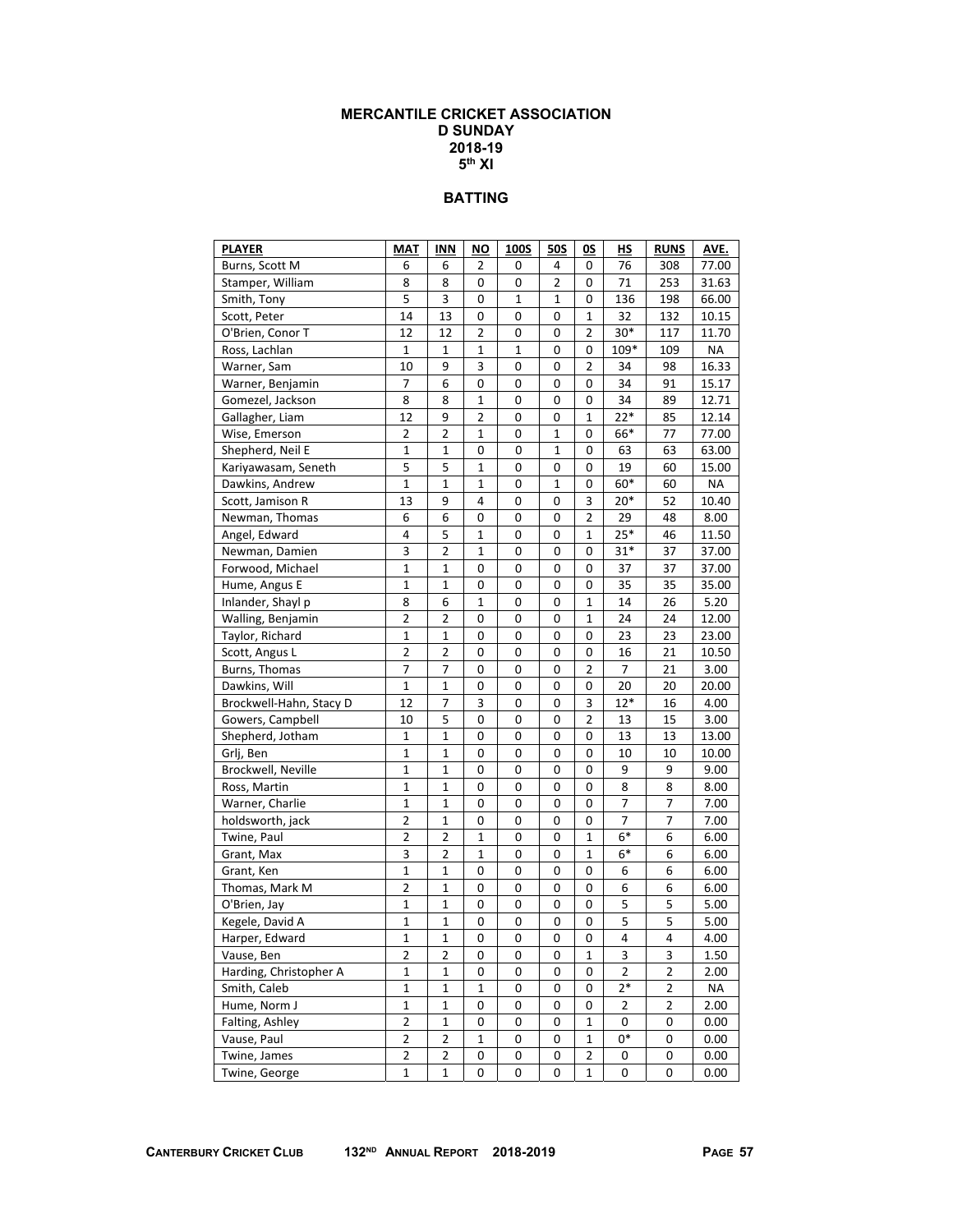#### **MERCANTILE CRICKET ASSOCIATION D SUNDAY 2018-19**   $5<sup>th</sup>$  XI

| <b>PLAYER</b>           | <b>MAT</b>              | О              | M              | R   | W              | 5WI         | 10WM        | <b>BBI</b> | AVE.      | STR.      | ECN.  |
|-------------------------|-------------------------|----------------|----------------|-----|----------------|-------------|-------------|------------|-----------|-----------|-------|
| Scott, Jamison R        | 13                      | 80             | 5              | 339 | 18             | 1           | 0           | 5/17       | 18.83     | 26.67     | 4.24  |
| Brockwell-Hahn, Stacy D | 12                      | 86             | 15             | 327 | 14             | 0           | 0           | 3/30       | 23.36     | 36.86     | 3.80  |
| Newman, Damien          | 3                       | 23             | 6              | 77  | 9              | 1           | 0           | 5/31       | 8.56      | 15.33     | 3.35  |
| Gomezel, Jackson        | 8                       | 42             | 3              | 211 | 9              | $\pmb{0}$   | 0           | 3/23       | 23.44     | 28.00     | 5.02  |
| Gowers, Campbell        | 10                      | 37             | 10             | 115 | $\overline{7}$ | 0           | $\mathbf 0$ | 2/0        | 16.43     | 31.71     | 3.11  |
| Smith, Caleb            | $\mathbf 1$             | 8              | $\pmb{0}$      | 26  | 6              | $\mathbf 1$ | 0           | 6/26       | 4.33      | 8.00      | 3.25  |
| Smith, Tony             | 5                       | 16             | $\overline{2}$ | 34  | 5              | $\pmb{0}$   | $\pmb{0}$   | 3/11       | 6.80      | 19.20     | 2.13  |
| Inlander, Shayl p       | 8                       | 32             | $\overline{2}$ | 171 | 5              | $\mathbf 0$ | 0           | 3/24       | 34.20     | 38.40     | 5.34  |
| Vause, Ben              | $\overline{2}$          | 9              | 0              | 28  | 4              | $\mathbf 0$ | 0           | 2/12       | 7.00      | 13.50     | 3.11  |
| Wise, Emerson           | $\overline{2}$          | 18             | 4              | 56  | 4              | 0           | 0           | 3/23       | 14.00     | 27.00     | 3.11  |
| Burns, Thomas           | $\overline{7}$          | 22             | $\mathbf{1}$   | 119 | 4              | $\mathbf 0$ | 0           | 2/11       | 29.75     | 33.00     | 5.41  |
| Gallagher, Liam         | 12                      | 37             | $\overline{2}$ | 247 | $\overline{4}$ | $\mathbf 0$ | 0           | 3/12       | 61.75     | 55.50     | 6.68  |
| Ross, Martin            | $\mathbf 1$             | 5              | 1              | 18  | 3              | $\pmb{0}$   | 0           | 3/18       | 6.00      | 10.00     | 3.60  |
| Warner, Benjamin        | $\overline{7}$          | 6              | $\mathbf{1}$   | 22  | 3              | 0           | 0           | $3/22$     | 7.33      | 12.00     | 3.67  |
| Thomas, Mark M          | $\overline{2}$          | 12             | 3              | 37  | 3              | $\mathbf 0$ | 0           | 2/4        | 12.33     | 24.00     | 3.08  |
| Vause, Paul             | $\overline{2}$          | 14             | $\pmb{0}$      | 62  | 3              | $\pmb{0}$   | 0           | 2/27       | 20.67     | 28.00     | 4.43  |
| Angel, Edward           | $\overline{\mathbf{4}}$ | 24.3           | $\overline{4}$ | 70  | 3              | $\pmb{0}$   | 0           | 2/21       | 23.33     | 49.00     | 2.86  |
| Kariyawasam, Seneth     | 5                       | 38             | 6              | 132 | 3              | 0           | 0           | 1/15       | 44.00     | 76.00     | 3.47  |
| Warner, Charlie         | $\mathbf{1}$            | 4              | $\mathbf{1}$   | 8   | $\overline{2}$ | $\mathsf 0$ | 0           | 2/8        | 4.00      | 12.00     | 2.00  |
| Dawkins, Will           | $\mathbf{1}$            | 6              | 1              | 19  | $\overline{2}$ | 0           | 0           | 2/19       | 9.50      | 18.00     | 3.17  |
| Stamper, William        | 8                       | 9.3            | $\mathbf{1}$   | 42  | $\overline{2}$ | 0           | 0           | 2/5        | 21.00     | 28.50     | 4.42  |
| Grant, Ken              | $\mathbf 1$             | $\overline{7}$ | 0              | 46  | $\overline{2}$ | $\pmb{0}$   | 0           | 2/46       | 23.00     | 21.00     | 6.57  |
| Taylor, Richard         | $\mathbf 1$             | 3              | 0              | 16  | 1              | 0           | 0           | 1/16       | 16.00     | 18.00     | 5.33  |
| Ross, Lachlan           | $\mathbf 1$             | 6              | 3              | 19  | $\mathbf{1}$   | 0           | 0           | 1/19       | 19.00     | 36.00     | 3.17  |
| Twine, George           | $\mathbf{1}$            | 8              | $\overline{2}$ | 22  | $\mathbf{1}$   | $\mathbf 0$ | $\mathbf 0$ | 1/22       | 22.00     | 48.00     | 2.75  |
| Harper, Edward          | $\mathbf 1$             | 9              | 0              | 35  | $\mathbf{1}$   | $\mathbf 0$ | 0           | 1/35       | 35.00     | 54.00     | 3.89  |
| Grlj, Ben               | $\overline{1}$          | 8              | $\mathbf{1}$   | 39  | $\mathbf{1}$   | $\mathsf 0$ | 0           | 1/39       | 39.00     | 48.00     | 4.88  |
| Falting, Ashley         | $\overline{2}$          | 9              | $\pmb{0}$      | 41  | $\mathbf{1}$   | $\mathbf 0$ | 0           | 1/15       | 41.00     | 54.00     | 4.56  |
| Scammell, Declan        | $\overline{2}$          | 11             | 0              | 43  | $\mathbf{1}$   | 0           | 0           | 1/11       | 43.00     | 66.00     | 3.91  |
| Ingpen, James S         | $\overline{2}$          | 15             | 3              | 45  | $\mathbf{1}$   | $\mathbf 0$ | 0           | 1/12       | 45.00     | 90.00     | 3.00  |
| Twine, James            | $\overline{2}$          | 3.3            | $\Omega$       | 50  | $\mathbf{1}$   | $\mathbf 0$ | 0           | 1/13       | 50.00     | 21.00     | 14.29 |
| Grlj, Samuel            | $\mathbf 1$             | 1              | 0              | 3   | $\mathbf 0$    | 0           | $\mathbf 0$ |            | <b>NA</b> | <b>NA</b> | 3.00  |
| Forwood, Michael        | $\mathbf{1}$            | 3              | 0              | 13  | 0              | $\pmb{0}$   | 0           |            | NA        | <b>NA</b> | 4.33  |
| Burns, Scott M          | 6                       | 6              | $\mathbf{1}$   | 15  | $\mathbf 0$    | $\mathbf 0$ | 0           |            | <b>NA</b> | <b>NA</b> | 2.50  |
| holdsworth, jack        | $\overline{2}$          | 4              | 0              | 16  | 0              | $\mathbf 0$ | 0           |            | <b>NA</b> | ΝA        | 4.00  |
| Hume, Angus E           | $\mathbf 1$             | 4              | $\mathbf 1$    | 20  | 0              | $\pmb{0}$   | 0           |            | <b>NA</b> | <b>NA</b> | 5.00  |
| Grlj, Rob               | 1                       | 7              | 0              | 46  | 0              | $\mathbf 0$ | 0           |            | <b>NA</b> | <b>NA</b> | 6.57  |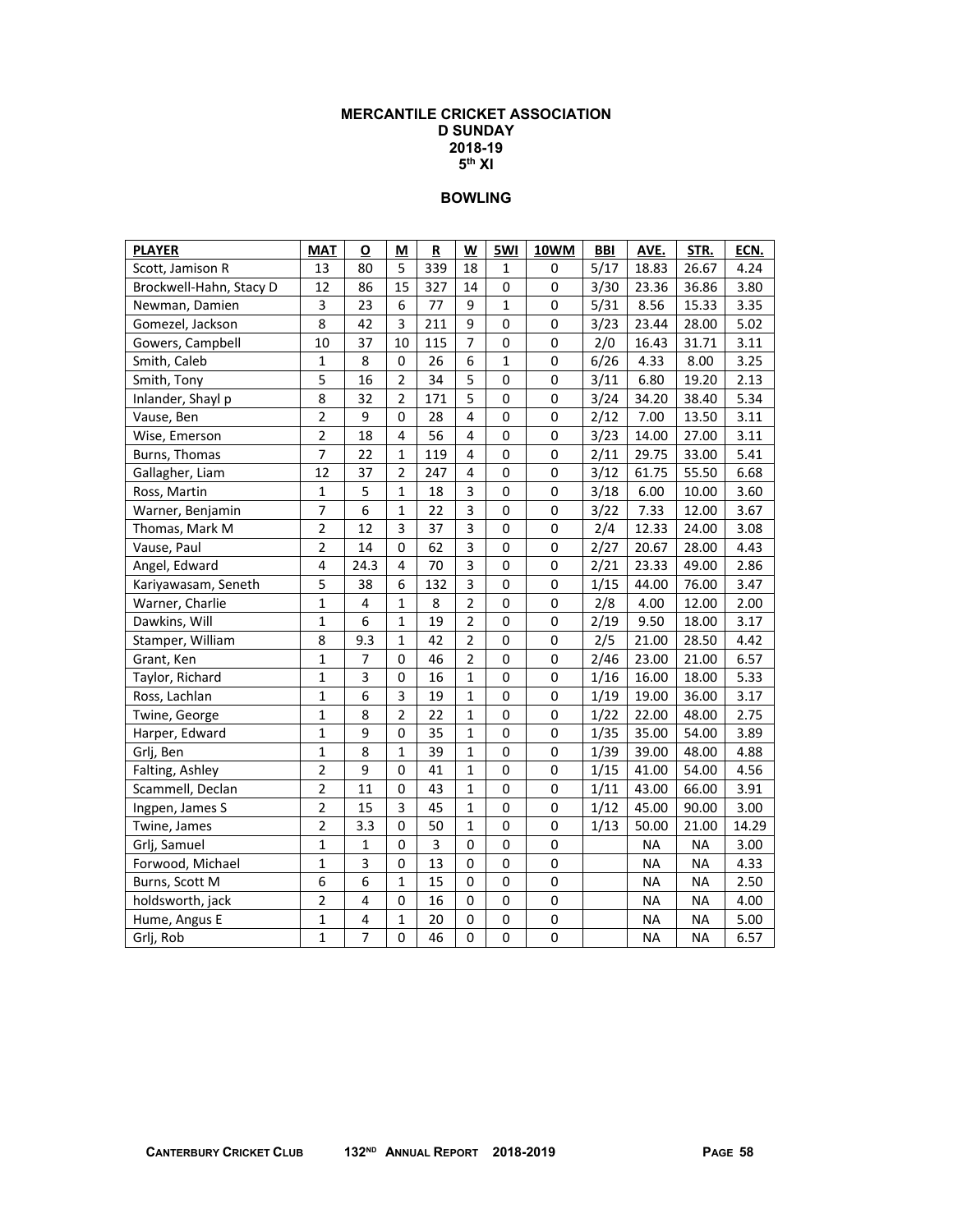### **EASTERN CRICKET ASSOCIATION RJ WEBSTER SHIELD 2018-19 VERERANS DIV 2**

## **SEASON – PREMIERS - CANTERBURY**

| <b>RND</b>     | <b>DATES</b> | <b>HOME TEAM</b>                |      | <b>AWAY TEAM</b>           | <b>VENUE</b>       |
|----------------|--------------|---------------------------------|------|----------------------------|--------------------|
| $\mathbf{1}$   | 14 Oct       | Canterbury                      | def  | Deepdene Bears             | <b>Hislop Park</b> |
|                | 18           | 8/227(cc) A Mayhood             |      | 10/92 A Mayhood 3/2        | (Centre Oval)      |
|                |              | 41* R Taylor 41* M Burnett      |      |                            |                    |
|                |              | 40* T Ingpen 36* R Devlin 34    |      |                            |                    |
| $\overline{2}$ | 28 Oct       | <b>Mount Waverley Catholics</b> | def  | Canterbury                 | Mayfield Park      |
|                | 18           | 7/137(cc) J Gallagher           | by   | 5/141 A Cronin 34 SM Burns |                    |
|                |              | 43* A Mayhood 3/5               |      | 33                         |                    |
| 3              | 11 Nov       | Mont Albert                     | def  | Canterbury                 | Mont Albert        |
|                | 18           | 133 RJ Coenen 29 S Lynch 5/25   | by   | 2/139 D Campbell           | Reserve            |
|                |              |                                 |      | 41* A Cronin 40* M Wood    |                    |
|                |              |                                 |      | 33                         |                    |
| 4              | 25 Nov       | Kew                             | def  | Canterbury                 | Victoria Park      |
|                | 18           | 103 B Raby 40*                  | by   | 5/146(cc) M Wood           | (Kew) (South       |
|                |              |                                 |      | 43* A Cronin 42*           | Oval)              |
| 5              | 9 Dec 18     | <b>East Doncaster</b>           | def  | Canterbury                 | Zerbes             |
|                |              | 6/149 A Goodwin                 |      | 8/147(cc) M Wood           | Reserve            |
|                |              | 42* P Vasarelli 37 D Goodwin    |      | 40* SM Burns 36 J Maroun   |                    |
|                |              | $25*$                           |      | 3/24                       |                    |
| 6              | 20 Jan       | Mt Waverley                     | def  | Canterbury                 | Pinewood           |
|                | 19           | $7/153$ (cc) W Thompson $40*$   | by   | 6/155 A Mayhood            | Reserve            |
|                |              |                                 |      | 37 M Wood 33 SM Burns      |                    |
|                |              |                                 |      | 32                         |                    |
| $\overline{7}$ | 3 Feb 19     | Canterbury                      | drew | Salesian Old Boys          | <b>Hislop Park</b> |
|                |              |                                 |      |                            | (Centre Oval)      |
| GF             | 24 Feb       | Canterbury                      | def  | Salesian Old Boys          | Canterbury         |
|                | 19           | 8/249(cc) M Burnett             |      | 169 Z Younan 40* P Xerri   | Sports Ground      |
|                |              | 44* D Campbell                  |      | 30 B Xerri 28 R Grlj 3/46  |                    |
|                |              | 43* A Mayhood 43* R Taylor      |      |                            |                    |
|                |              | 40*                             |      |                            |                    |
| <b>SF</b>      | 10 Feb       | Canterbury                      | def  | Mont Albert                | Mont Albert        |
|                | 19           | 7/164(cc) R Taylor              |      | 98 PA Devine 40* SM Burns  | Reserve            |
|                |              | 43* D Campbell 40*              |      | 4/15                       |                    |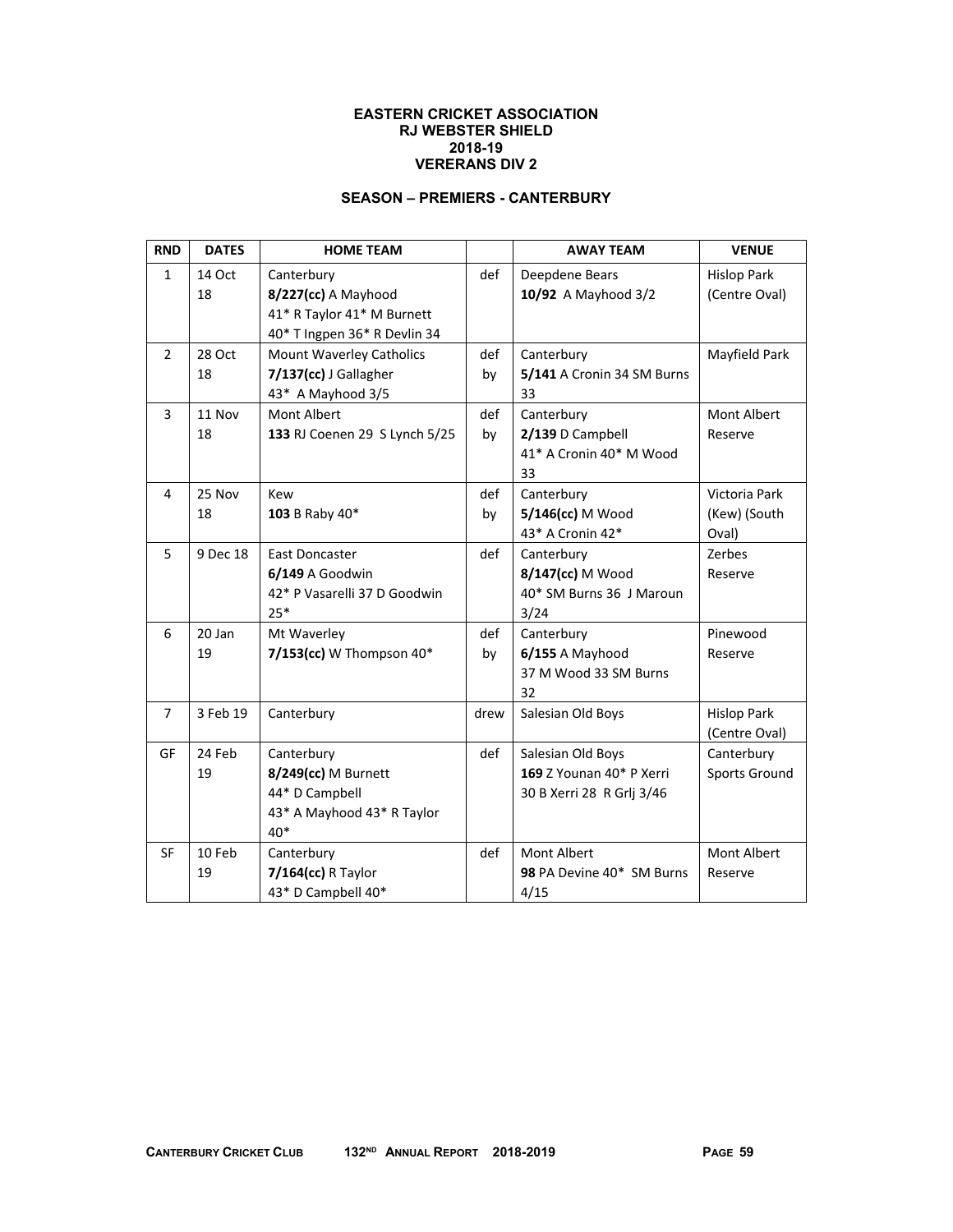#### **EASTERN CRICKET ASSOCIATION RJ WEBSTER SHIELD 2018-19 VERERANS DIV 2**

### **BATTING**

| <b>PLAYER</b>    | <b>MAT</b>     | <b>INN</b>     | ΝO             | <b>100S</b> | <b>50S</b> | 0S             | НS    | <b>RUNS</b> | AVE.      |
|------------------|----------------|----------------|----------------|-------------|------------|----------------|-------|-------------|-----------|
| Mayhood, Adam    | 8              | 7              | 4              | 0           | 0          | 0              | $43*$ | 162         | 54.00     |
| Wood, Michael    | 7              | 7              | $\mathfrak{p}$ | 0           | 0          | $\mathbf{1}$   | $43*$ | 162         | 32.40     |
| Campbell, Darren | 5              | 5              | 3              | 0           | 0          | 0              | $43*$ | 156         | 78.00     |
| Burnett, Michael | 8              | 7              | 3              | 0           | 0          | 0              | $44*$ | 140         | 35.00     |
| Taylor, Richard  | 6              | 5              | 3              | 0           | 0          | 0              | $43*$ | 135         | 67.50     |
| Cronin, Andrew   | 6              | 6              | $\mathfrak z$  | 0           | 0          | 1              | $42*$ | 132         | 33.00     |
| Burns, Scott M   | 7              | 7              | 1              | 0           | 0          | 1              | 36    | 126         | 21.00     |
| Devlin, Rod      | 8              | 7              | 2              | 0           | 0          | 0              | 34    | 104         | 20.80     |
| Munn, Cameron    | 8              | 8              | $\mathbf{1}$   | 0           | 0          | $\overline{2}$ | 8     | 41          | 5.86      |
| Ingpen, Tony     | $\overline{2}$ | $\overline{2}$ | 1              | 0           | 0          | 0              | $36*$ | 38          | 38.00     |
| Newman, Damien   | 8              | 6              | 5              | 0           | 0          | 0              | $17*$ | 38          | 38.00     |
| Lynch, Stephen   | 6              | 3              | 3              | 0           | 0          | 0              | $11*$ | 17          | <b>NA</b> |
| Lawson, Scott    | 8              | 1              | 0              | 0           | 0          | 0              | 3     | 3           | 3.00      |
| Grlj, Rob        | 8              | 1              | 0              | 0           | 0          | 0              | 1     | 1           | 1.00      |

| <b>PLAYER</b>    | <b>MAT</b> | $\overline{\mathbf{O}}$ | М              | ${\underline{\bf R}}$ | W              | 5WI | 10WM | <b>BBI</b> | AVE.  | STR.  | ECN. |
|------------------|------------|-------------------------|----------------|-----------------------|----------------|-----|------|------------|-------|-------|------|
| Mayhood, Adam    | 8          | 40.3                    | 8              | 103                   | 11             | 0   | 0    | 3/2        | 9.36  | 22.09 | 2.54 |
| Lynch, Stephen   | 6          | 24.2                    | 2              | 134                   | 10             | 1   | 0    | 5/25       | 13.40 | 14.60 | 5.51 |
| Devlin, Rod      | 8          | 23                      | 0              | 105                   | 8              | 0   | 0    | 2/9        | 13.13 | 17.25 | 4.57 |
| Grlj, Rob        | 8          | 41.2                    | 4              | 192                   | 7              | 0   | 0    | 3/46       | 27.43 | 35.43 | 4.65 |
| Burns, Scott M   | 7          | 24                      | $\overline{2}$ | 92                    | 6              | 0   | 0    | 4/15       | 15.33 | 24.00 | 3.83 |
| Taylor, Richard  | 6          | 23                      | 2              | 84                    | 4              | 0   | 0    | 2/14       | 21.00 | 34.50 | 3.65 |
| Burnett, Michael | 8          | 3                       | 0              | 11                    | 3              | 0   | 0    | 2/8        | 3.67  | 6.00  | 3.67 |
| Newman, Damien   | 8          | 42                      | 7              | 125                   | 3              | 0   | 0    | 1/15       | 41.67 | 84.00 | 2.98 |
| Munn, Cameron    | 8          | 3                       | 0              | 10                    | $\overline{2}$ | 0   | 0    | 2/6        | 5.00  | 9.00  | 3.33 |
| Cronin, Andrew   | 6          | 3                       | 0              | 23                    | $\overline{2}$ | 0   | 0    | 1/6        | 11.50 | 9.00  | 7.67 |
| Lawson, Scott    | 8          | 11                      | 0              | 58                    | $\overline{2}$ | 0   | 0    | 1/6        | 29.00 | 33.00 | 5.27 |
| Campbell, Darren | 5          | 6                       | 0              | 27                    | $\mathbf{1}$   | 0   | 0    | 1/10       | 27.00 | 36.00 | 4.50 |
| McDonald, Darren | 2          | 9                       | 0              | 35                    | $\mathbf{1}$   | 0   | 0    | 1/25       | 35.00 | 54.00 | 3.89 |
| Ingpen, Tony     | 2          | 2                       | 0              | 6                     | 0              | 0   | 0    |            | ΝA    | NA.   | 3.00 |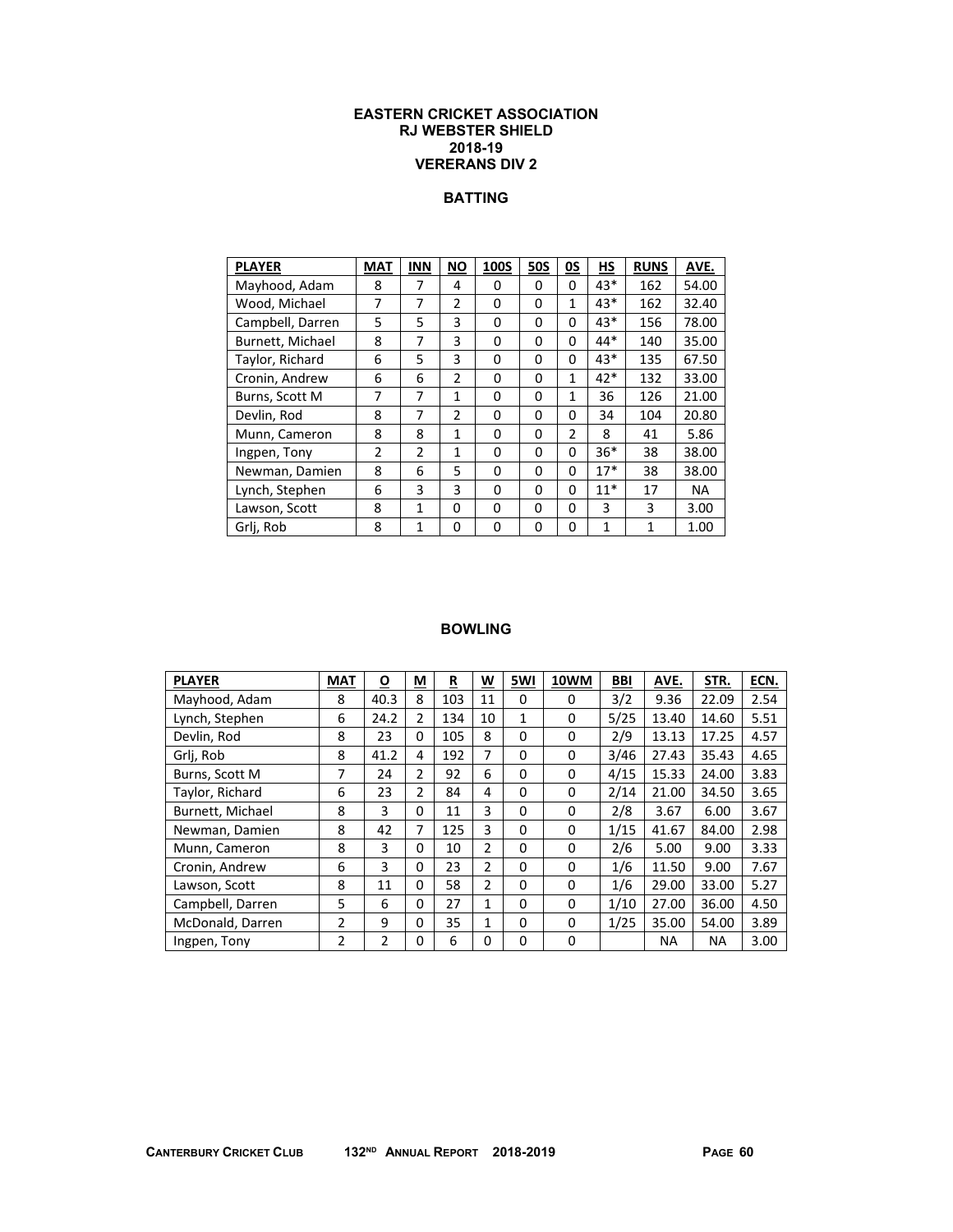#### **EASTERN CRICKET ASSOCIATION J MOLLISON SHIELD 2018-19 VERERANS DIV 4**

## **SEASON – PREMIERS – GLEN IRIS**

| <b>RND</b>     | <b>DATES</b> | <b>HOME TEAM</b>            |      | <b>AWAY TEAM</b>             | <b>VENUE</b>       |
|----------------|--------------|-----------------------------|------|------------------------------|--------------------|
| $\mathbf{1}$   | 14 Oct       | Canterbury                  | tied | Glen Iris                    | <b>Hislop Park</b> |
|                | 18           | 6/187(cc) A Dawkins         |      | 7/187(cc) B Kelly            | (West Oval)        |
|                |              | 40* JS Beer 40* G Maynier   |      | 43* D Lanigan 41* M Talbot   |                    |
|                |              | 35                          |      | 30                           |                    |
| $\overline{2}$ | 28 Oct       | Melbourne Deaf              | def  | Canterbury                   | Hays Paddock       |
|                | 18           | 9/188 JD Hale 40* D Barton- | by   | 8/206(cc) J Wood             | (North Oval)       |
|                |              | Smith 35 D Molyneux         |      | 41* S Beaton 40*             |                    |
|                |              | 31 A Blew 5/19              |      |                              |                    |
| 3              | 11 Nov       | Canterbury                  | def  | Edinburgh                    | <b>Hislop Park</b> |
|                | 18           | 6/202 A Dawkins 41* A Blew  |      | 7/200(cc) D Oliver 39 M Drew | (West Oval)        |
|                |              | 41* N Pickford              |      | 35 M Worn 27                 |                    |
|                |              | 40* J Azzopardi             |      |                              |                    |
|                |              | 29 R Armstrong 3/25         |      |                              |                    |
| 4              | 25 Nov       | Mont Albert                 | def  | Canterbury                   | <b>Elgar Park</b>  |
|                | 18           | 6/93(cc) CJ Dunning 26      | by   | 9/153(cc) J Wood 25 AJ Heath | (Elgar Park        |
|                |              |                             |      | 3/22                         | North West)        |
| 5              | 9 Dec 18     | <b>BYE</b>                  |      | Canterbury                   |                    |
| 6              | 20 Jan       | <b>Melbourne Strikers</b>   | def  | Canterbury                   | Dandenong          |
|                | 19           | 133 M Periasamy             | by   | 6/198(cc) JS Beer 43* A Blew | Police             |
|                |              | 25 D Williamson 4/11        |      | 37* S Beaton 31              | Paddocks           |
|                |              |                             |      |                              | Reserve (Police    |
|                |              |                             |      |                              | Paddocks           |
|                |              |                             |      |                              | <b>Brady Road</b>  |
|                |              |                             |      |                              | Oval #1 - South    |
|                |              |                             |      |                              | Oval)              |
| $\overline{7}$ | 3 Feb 19     | Canterbury                  | drew | Kew                          | <b>Hislop Park</b> |
|                |              |                             |      |                              | (West Oval)        |
| <b>SF</b>      | 10 Feb       | Canterbury                  | def  | Glen Iris                    | <b>Hislop Park</b> |
|                | 19           | 8/146(cc) G Maynier         | by   | $9/150$ K Harvey             | (Centre Oval)      |
|                |              | 40* A Dawkins 37 B Kelly    |      | 43* S McNamee 41* B Kelly    |                    |
|                |              | 3/12                        |      | 30 S Wickremasinghe 3/11     |                    |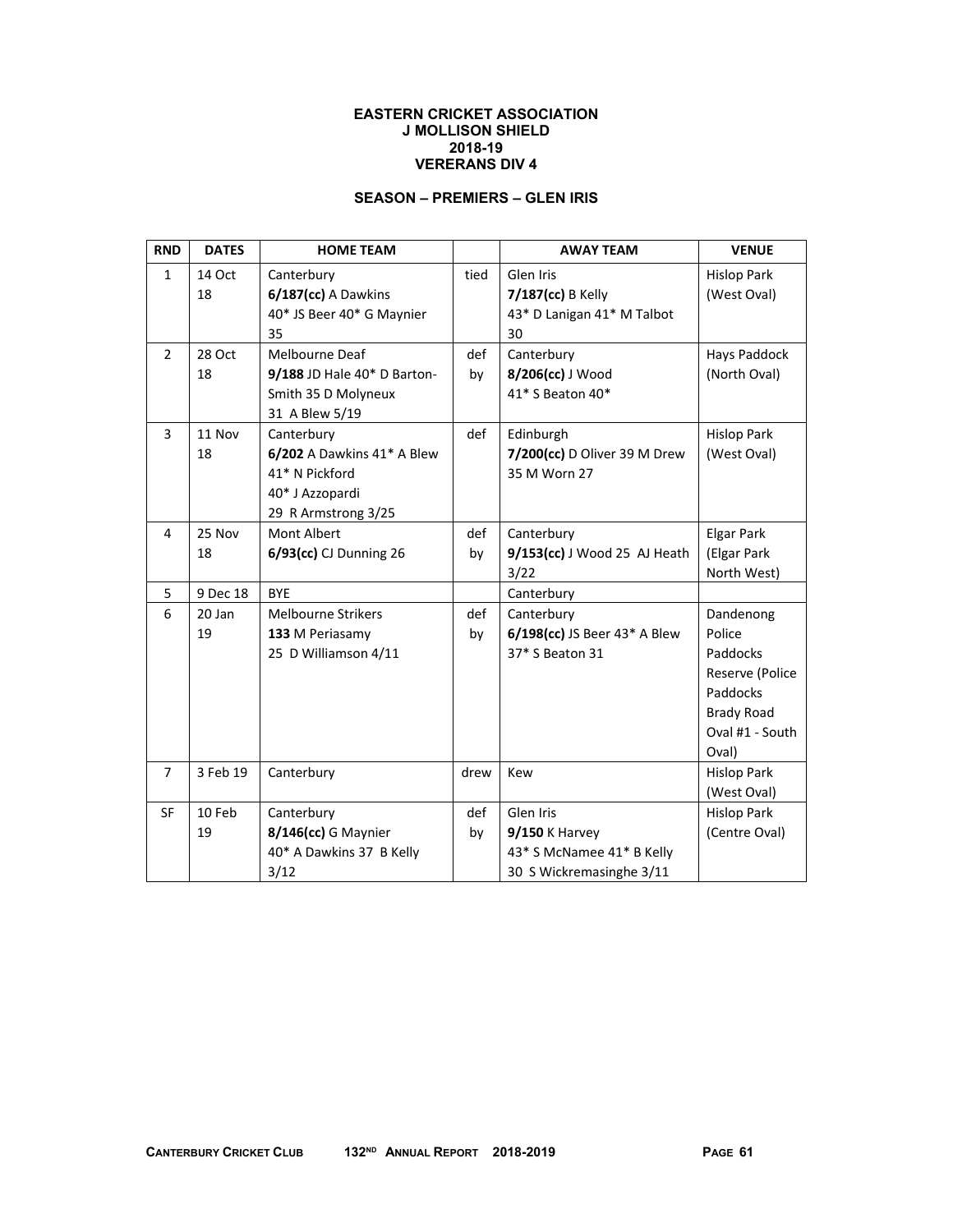#### **EASTERN CRICKET ASSOCIATION J MOLLISON SHIELD 2018-19 VERERANS DIV 4**

### **BATTING**

| <b>PLAYER</b>        | <b>MAT</b>     | <b>INN</b>   | <b>NO</b>      | 100S | <b>50S</b> | 0S             | HS    | <b>RUNS</b> | AVE.  |
|----------------------|----------------|--------------|----------------|------|------------|----------------|-------|-------------|-------|
| Beer, Jason S        | 6              | 6            | $\overline{2}$ | 0    | 0          | 0              | 43*   | 147         | 36.75 |
| Dawkins, Andrew      | 4              | 4            | $\overline{2}$ | 0    | 0          | 0              | $41*$ | 138         | 69.00 |
| Blew, Andrew         | 6              | 6            | 2              | 0    | 0          | 0              | $41*$ | 116         | 29.00 |
| Wood, Jonathan       | 5              | 5            | $\mathbf{1}$   | 0    | 0          | 0              | $41*$ | 93          | 23.25 |
| Azzopardi, Jeff      | 6              | 5            | 0              | 0    | 0          | 0              | 29    | 83          | 16.60 |
| Gant, Aaron          | 6              | 6            | 5              | 0    | 0          | 0              | $24*$ | 83          | 83.00 |
| Maynier, Graeme      | 3              | 3            | $\mathbf{1}$   | 0    | 0          | 0              | $40*$ | 80          | 40.00 |
| Pickford, Nigel      | 5              | 5            | 1              | 0    | 0          | $\overline{2}$ | $40*$ | 74          | 18.50 |
| Beaton, Sam          | 4              | 2            | $\mathbf{1}$   | 0    | 0          | 0              | $40*$ | 71          | 71.00 |
| Vause, Paul          | 5              | 5            | $\overline{2}$ | 0    | 0          | $\mathbf{1}$   | 20    | 56          | 18.67 |
| Beaton, Nick P       | 5              | 4            | 2              | 0    | 0          | 0              | 21    | 31          | 15.50 |
| Wickremasinghe, Sanj | 4              | $\mathbf{1}$ | 0              | 0    | 0          | 0              | 13    | 13          | 13.00 |
| McDonald, Darren     | $\overline{2}$ | 1            | 1              | 0    | 0          | 0              | $1*$  | 1           | NA    |
| Crummy, Paul         | 4              | 2            | $\mathbf{1}$   | 0    | 0          | $\mathbf{1}$   | $0*$  | 0           | 0.00  |

| <b>PLAYER</b>        | <b>MAT</b>     | Ο              | М           | R   | W            | 5WI         | 10WM     | BBI  | AVE.      | STR.      | ECN.  |
|----------------------|----------------|----------------|-------------|-----|--------------|-------------|----------|------|-----------|-----------|-------|
| Williamson, David    | 6              | 25             | 0           | 107 | 7            | 0           | 0        | 4/11 | 15.29     | 21.43     | 4.28  |
| Blew, Andrew         | 6              | 30             | 4           | 108 | 7            | 1           | $\Omega$ | 5/19 | 15.43     | 25.71     | 3.60  |
| Wickremasinghe, Sanj | 4              | 21             | 4           | 54  | 6            | 0           | 0        | 3/11 | 9.00      | 21.00     | 2.57  |
| Azzopardi, Jeff      | 6              | 33             | 1           | 166 | 5            | 0           | 0        | 2/21 | 33.20     | 39.60     | 5.03  |
| McDonald, Darren     | $\overline{2}$ | 12             | 1           | 26  | 4            | 0           | $\Omega$ | 2/7  | 6.50      | 18.00     | 2.17  |
| Vause, Paul          | 5              | 30             | 2           | 107 | 4            | 0           | 0        | 2/7  | 26.75     | 45.00     | 3.57  |
| Maynier, Graeme      | 3              | 6              | 0           | 35  | 2            | 0           | 0        | 2/19 | 17.50     | 18.00     | 5.83  |
| Beer, Jason S        | 6              | 1              | $\Omega$    | 7   | 1            | 0           | $\Omega$ | 1/7  | 7.00      | 6.00      | 7.00  |
| Crummy, Paul         | 4              | 13.2           | $\mathbf 0$ | 65  | $\mathbf{1}$ | $\mathbf 0$ | $\Omega$ | 1/16 | 65.00     | 80.00     | 4.88  |
| Gant, Aaron          | 6              | 14             | 0           | 78  | 1            | 0           | 0        | 1/4  | 78.00     | 84.00     | 5.57  |
| Beaton, Sam          | 4              | 3              | 0           | 14  | $\Omega$     | 0           | $\Omega$ |      | NA.       | <b>NA</b> | 4.67  |
| Beaton, Nick P       | 5              | $\overline{2}$ | 0           | 22  | $\Omega$     | 0           | 0        | 0/13 | <b>NA</b> | <b>NA</b> | 11.00 |
| Wood, Jonathan       | 5              | 2.5            | 0           | 31  | 0            | 0           | 0        | 0/3  | <b>NA</b> | <b>NA</b> | 10.94 |
| Pickford, Nigel      | 5              | 10             | 1           | 48  | $\Omega$     | 0           | $\Omega$ | 0/3  | ΝA        | ΝA        | 4.80  |
| Dawkins, Andrew      | 4              | 6              | $\Omega$    | 61  | 0            | 0           | $\Omega$ | 0/26 | <b>NA</b> | <b>NA</b> | 10.17 |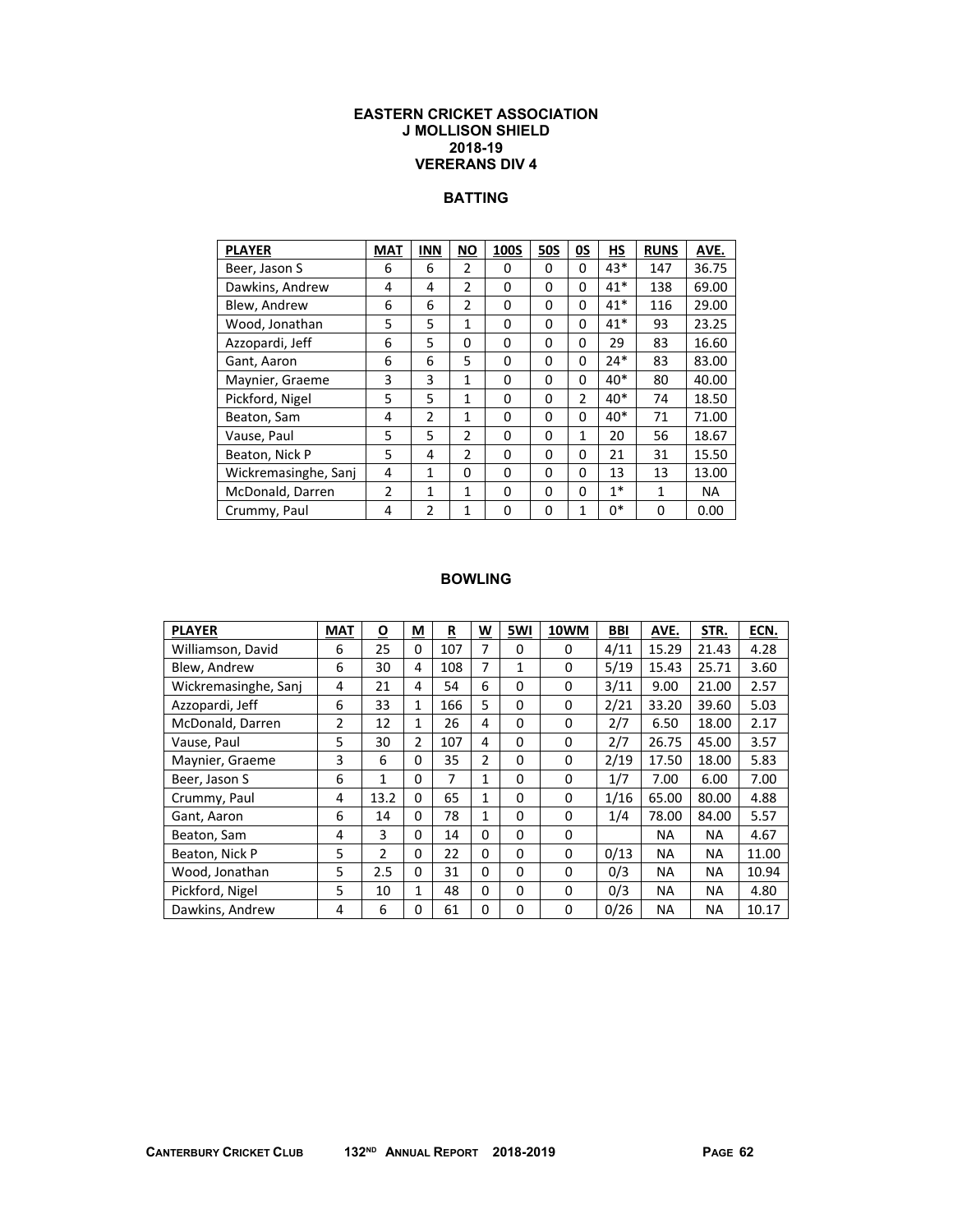#### **VETERANS CRICKET VICTORIA OVER 50'S 2018-19 B GRADE**

## **SEASON – PREMIERS – COBURG LEGENDS**

| <b>RND</b>     | <b>DATES</b> | <b>HOME TEAM</b>                |      | <b>AWAY TEAM</b>               | <b>VENUE</b>       |
|----------------|--------------|---------------------------------|------|--------------------------------|--------------------|
| $\mathbf{1}$   | 14 Oct       | Monash Legends                  | def  | Canterbury Legends             | Tally Ho           |
|                | 18           | 5/151 PG Rapson                 |      | 6/147(cc) M Kent               | Reserve            |
|                |              | 40* B Attanayake                |      | 40* A Goldstein 28             |                    |
|                |              | 38 D Hamilton 28*               |      |                                |                    |
| 3              | 11 Nov       | East Doncaster Legends          | def  | Canterbury Legends             | Zerbes             |
|                | 18           | 8/154(cc) AB Davidson           | by   | $5/158$ P O'Grady 41* D Streat | Reserve            |
|                |              | 32 C Morris 3/14                |      | $40*$                          |                    |
| 5              | 9 Dec 18     | Canterbury Legends              | def  | North Balwyn Legends           | <b>Hislop Park</b> |
|                |              | 7/161 G Gavin                   | by   | 4/169(cc) D Kerr 40* M Grace   | (Centre            |
|                |              | 41* B Giagnacovo 3/22           |      | 40* M Baker 40*                | Oval)              |
| $\overline{7}$ | 3 Feb 19     | <b>Hoppers Crossing Legends</b> | drew | Canterbury Legends             | Hogans Road        |
|                |              |                                 |      |                                | Reserve (Turf      |
|                |              |                                 |      |                                | Oval $#1$ )        |
| 4              | 25 Nov       | Canterbury Legends              | def  | Deakin Legends                 | Hislop Park        |
|                | 18           | 1/70 G Gavin 41*                |      | 69 P O'Grady 3/10              | (East Oval)        |
| 6              | 20 Jan 19    | Canterbury Legends              | def  | Coburg Legends                 | <b>Hislop Park</b> |
|                |              | $6/194$ (cc) G Gavin 41* B King | by   | 9/196(cc) Lc Shellie 35 G Earl | (Centre            |
|                |              | 41* M Kent 30 B Angley 25       |      | 33 JA Kent 3/42                | Oval)              |
| $\mathfrak{D}$ | 28 Oct       | Canterbury Legends              | def  | Mitcham (Black) Legends        | <b>Hislop Park</b> |
|                | 18           | 4/164(cc) M Tiffin 43* M Kent   | by   | 6/167 G MacColl                | (Centre            |
|                |              | $41*$                           |      | 41* K Howell 40*               | Oval)              |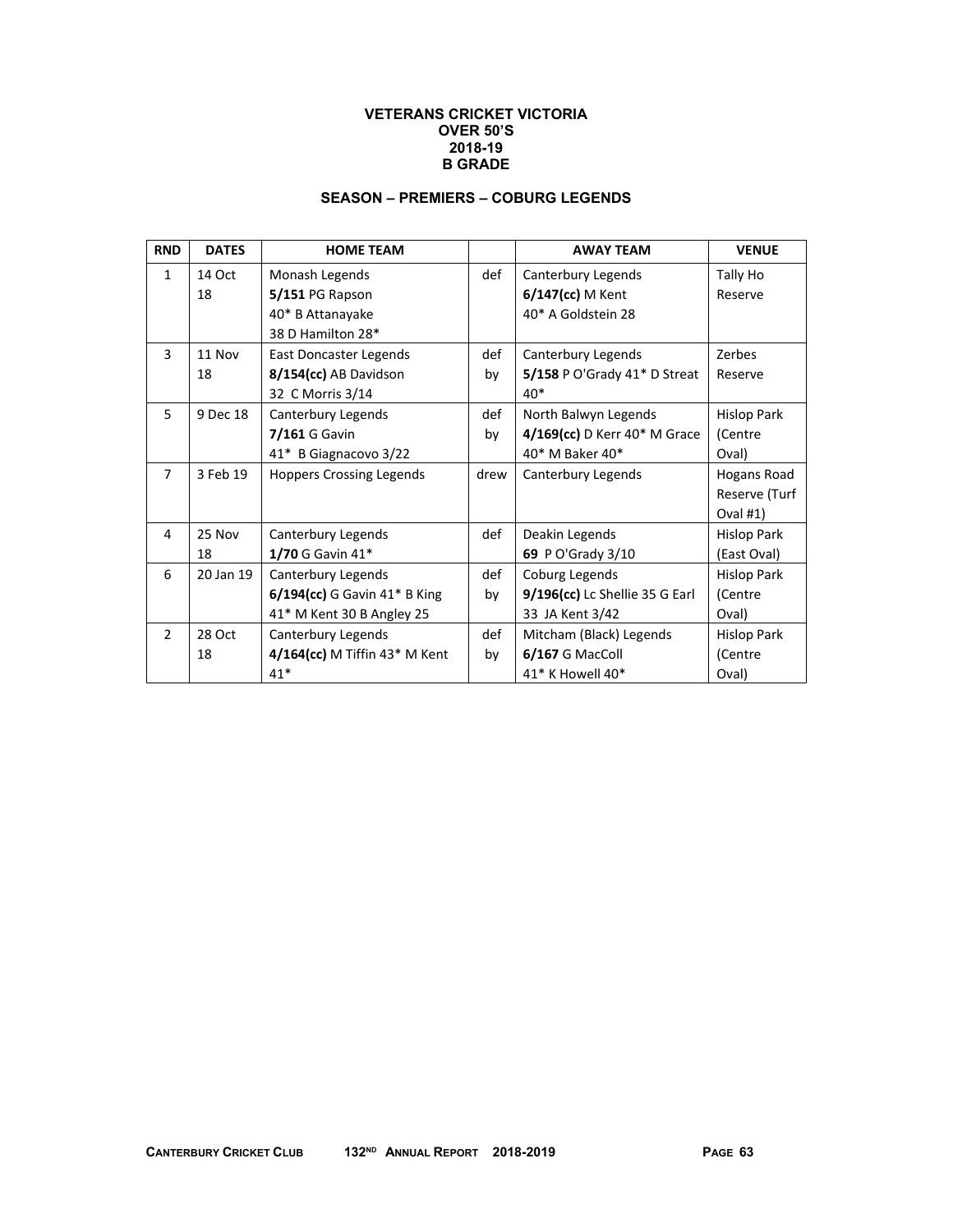#### **VETERANS CRICKET VICTORIA OVER 50'S 2018-19 B GRADE**

## **BATTING**

| <b>PLAYER</b>    | <b>MAT</b>     | <b>INN</b>     | ΝO             | <b>100S</b> | <b>50S</b>  | 0S | HS    | <b>RUNS</b> | AVE.      |
|------------------|----------------|----------------|----------------|-------------|-------------|----|-------|-------------|-----------|
| Gavin, Gary      | 5              | 5              | 3              | 0           | 0           | 0  | $41*$ | 158         | 79.00     |
| Kent, Michael    | 6              | 5              | 3              | 0           | 0           | 0  | $41*$ | 132         | 66.00     |
| Tiffin, Michael  | 4              | 4              | $\overline{2}$ | $\Omega$    | 0           | 0  | $43*$ | 80          | 40.00     |
| O'Grady, Paul    | 4              | 3              | $\mathbf{1}$   | 0           | 0           | 0  | $41*$ | 75          | 37.50     |
| Angley, Bob      | 5              | 4              | $\mathbf{1}$   | 0           | $\mathbf 0$ | 0  | 25    | 57          | 19.00     |
| Streat, David    | 5              | 4              | $\overline{2}$ | 0           | $\mathbf 0$ | 0  | 40*   | 54          | 27.00     |
| Hentschke, David | 6              | 6              | 0              | 0           | 0           | 0  | 13    | 51          | 8.50      |
| King, Barry      | $\mathbf{1}$   | $\mathbf{1}$   | $\mathbf{1}$   | 0           | 0           | 0  | $41*$ | 41          | <b>NA</b> |
| Davis, Chris     | $\overline{2}$ | $\overline{2}$ | $\Omega$       | $\Omega$    | 0           | 0  | 17    | 33          | 16.50     |
| Goldstein, Alan  | $\mathbf{1}$   | $\mathbf{1}$   | 0              | 0           | 0           | 0  | 28    | 28          | 28.00     |
| Cutter, Mike     | 3              | 3              | 0              | 0           | 0           | 1  | 18    | 25          | 8.33      |
| Kemp, Peter      | 4              | 3              | $\overline{2}$ | 0           | 0           | 0  | $14*$ | 22          | 22.00     |
| Hall, Charles    | 4              | $\overline{2}$ | $\mathbf{1}$   | 0           | 0           | 0  | 12    | 17          | 17.00     |
| Kent, John A     | 4              | $\mathbf{1}$   | $\mathbf{1}$   | 0           | 0           | 0  | $15*$ | 15          | <b>NA</b> |
| Hansen, Bill     | 3              | $\mathbf{1}$   | 1              | 0           | 0           | 0  | 9*    | 9           | <b>NA</b> |
| Watt, Steve      | $\mathbf{1}$   | $\mathbf{1}$   | 0              | 0           | 0           | 0  | 8     | 8           | 8.00      |
| Loy, Michael     | 1              | $\mathbf{1}$   | 0              | 0           | 0           | 0  | 3     | 3           | 3.00      |
| Cavill, Laurie   | 6              | $\overline{2}$ | $\overline{2}$ | 0           | 0           | 0  | 3*    | 3           | <b>NA</b> |

| <b>PLAYER</b>    | <b>MAT</b> | $\overline{\mathbf{o}}$ | <u>M</u>       | R<br>= | <u>W</u>       | 5WI | 10WM     | <b>BBI</b> | AVE.  | STR.      | ECN. |
|------------------|------------|-------------------------|----------------|--------|----------------|-----|----------|------------|-------|-----------|------|
| Cavill, Laurie   | 6          | 31.2                    | 2              | 113    | 8              | 0   | 0        | 2/13       | 14.13 | 23.50     | 3.61 |
| Morris, Charles  | 4          | 19                      | $\overline{2}$ | 83     | 5              | 0   | 0        | 3/14       | 16.60 | 22.80     | 4.37 |
| Kemp, Peter      | 4          | 23                      | 1              | 91     | 4              | 0   | 0        | 2/28       | 22.75 | 34.50     | 3.96 |
| Kent, John A     | 4          | 18                      | 0              | 99     | 4              | 0   | 0        | 3/42       | 24.75 | 27.00     | 5.50 |
| Hall, Charles    | 4          | 20                      | $\overline{2}$ | 72     | 3              | 0   | 0        | 2/12       | 24.00 | 40.00     | 3.60 |
| Hansen, Bill     | 3          | 16                      | 1              | 84     | 3              | 0   | 0        | 1/21       | 28.00 | 32.00     | 5.25 |
| O'Grady, Paul    | 4          | 20                      | 0              | 92     | 3              | 0   | 0        | 3/10       | 30.67 | 40.00     | 4.60 |
| Angley, Bob      | 5          | 6                       | 0              | 30     | 2              | 0   | 0        | 2/30       | 15.00 | 18.00     | 5.00 |
| Gavin, Gary      | 5          | 6                       | 0              | 31     | $\overline{2}$ | 0   | 0        | 2/6        | 15.50 | 18.00     | 5.17 |
| Goldstein, Alan  | 1          | 6                       | $\mathbf{1}$   | 20     | 1              | 0   | $\Omega$ | 1/20       | 20.00 | 36.00     | 3.33 |
| Kent, Michael    | 6          | 10.3                    | 2              | 57     | $\mathbf{1}$   | 0   | $\Omega$ | 1/9        | 57.00 | 63.00     | 5.43 |
| Tiffin, Michael  | 4          | 17                      | 0              | 68     | 1              | 0   | 0        | 1/18       | 68.00 | 102.00    | 4.00 |
| Hentschke, David | 6          | 5                       | 0              | 37     | 0              | 0   | 0        | 0/16       | NA.   | <b>NA</b> | 7.40 |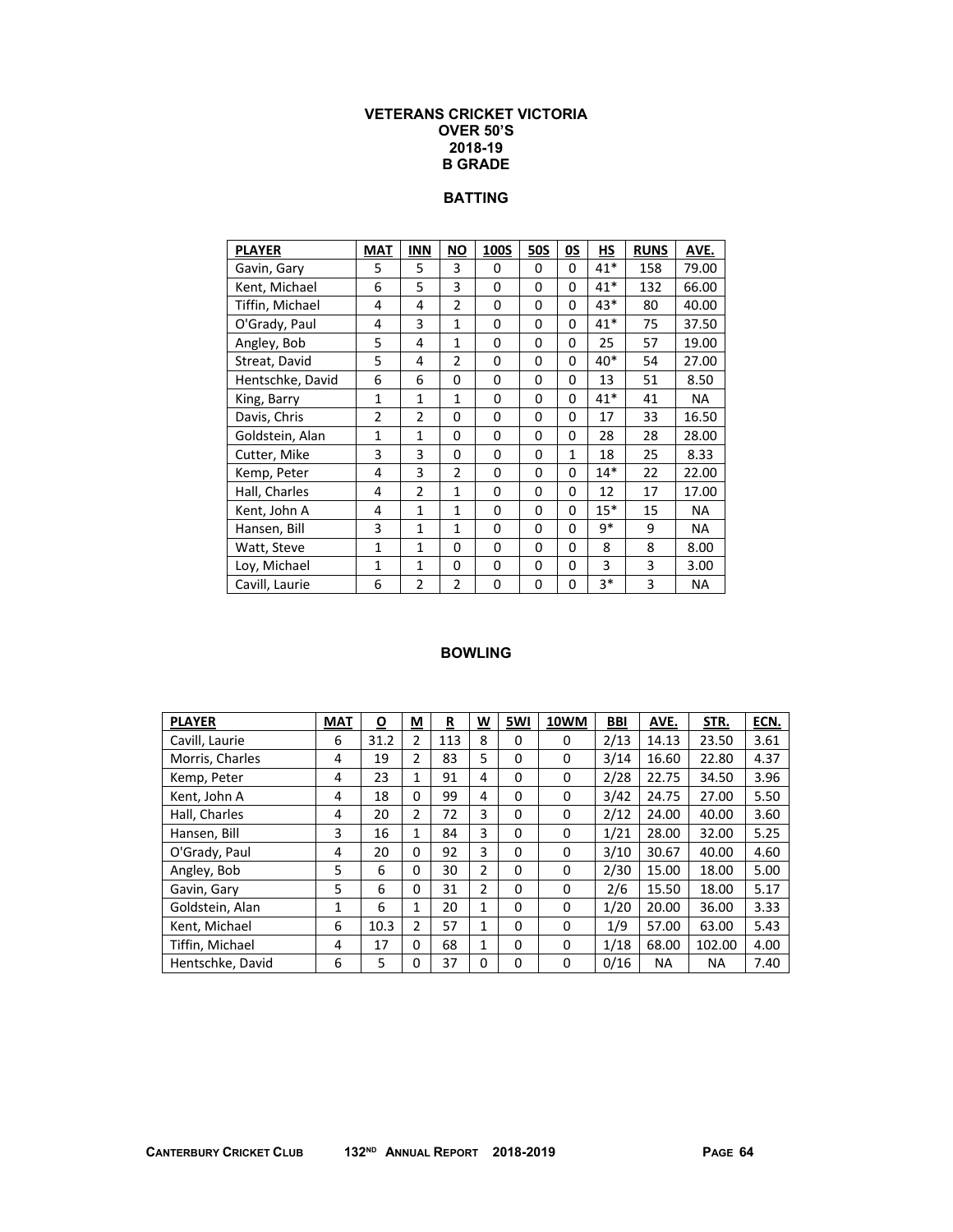#### **VETERANS CRICKET VICTORIA OVER 50'S 2018-19 D GRADE**

### **SEASON – PREMIERS – WEST IVANHOE UNITED LEGENDS**

| <b>RND</b>     | <b>DATES</b> | <b>HOME TEAM</b>            |      | <b>AWAY TEAM</b>                 | <b>VENUE</b>       |
|----------------|--------------|-----------------------------|------|----------------------------------|--------------------|
| $\mathbf{1}$   | 14 Oct       | <b>Heatherdale Legends</b>  | def  | Canterbury Legends               | Heatherdale        |
|                | 18           | 4/189(cc) K Oakey 43 M Parr |      | 4/163(cc) FW Bourke              | Reserve (Oval 1    |
|                |              | 42 C Toole 40               |      | 38 B King 33 C Davis 30*         | - East)            |
| $\overline{3}$ | 11 Nov       | Sunbury/Macedon Ranges      | def  | Canterbury Legends               | Sunbury            |
|                | 18           | Legends                     |      | 108 D Djeng 26                   | Recreation         |
|                |              | 2/111 J Walker 41* R Bott   |      |                                  | Reserve (Clarke    |
|                |              | 37                          |      |                                  | Oval)              |
| 5              | 9 Dec 18     | Canterbury Legends          | def  | Mitcham (Yellow) Legends         | <b>Hislop Park</b> |
|                |              | 6/177(cc) A Roth            |      | 9/176(cc) W Lee 42*              | (East Oval)        |
|                |              | 31 J Allinson 31 C Dinmore  |      |                                  |                    |
|                |              | 26                          |      |                                  |                    |
| $\overline{7}$ | 3 Feb 19     | Eley Park Legends           | drew | Canterbury Legends               | Eley Park          |
| 4              | 25 Nov       | Canterbury Legends          | def  | North Balwyn Legends             | <b>Hislop Park</b> |
|                | 18           | 9/142(cc) M Cutter          | by   | 4/173(cc) A Ellis 40* J Davatzis | (West Oval)        |
|                |              | 40* J Spencer 28 J Davatzis |      | 33* G Millington 27              |                    |
|                |              | 3/24                        |      |                                  |                    |
| 6              | 20 Jan       | Canterbury Legends          | def  | Victorian Cavaliers Legends      | <b>Hislop Park</b> |
|                | 19           | 154 J Papatheohari          | by   | $5/256$ (cc) JH Baldsing         | (East Oval)        |
|                |              | 40* J Spencer 37            |      | 42* S Mendis                     |                    |
|                |              |                             |      | 41* S Hewavitharana              |                    |
|                |              |                             |      | 35 J Rose 34 J Adihetty 27       |                    |
| $\overline{2}$ | 28 Oct       | Canterbury Legends          | def  | West Ivanhoe United Legends      | <b>Hislop Park</b> |
|                | 18           | 9/199(cc) B King            | by   | 2/200 G Gholam                   | (East Oval)        |
|                |              | 43* B Chisholm 33 G Scalzo  |      | 43* N Stanton 42* G Low          |                    |
|                |              | 29 R Bryce 26 M Taylor 3/24 |      | 40* JJ Chaperon 31* M Smith      |                    |
|                |              |                             |      | 26                               |                    |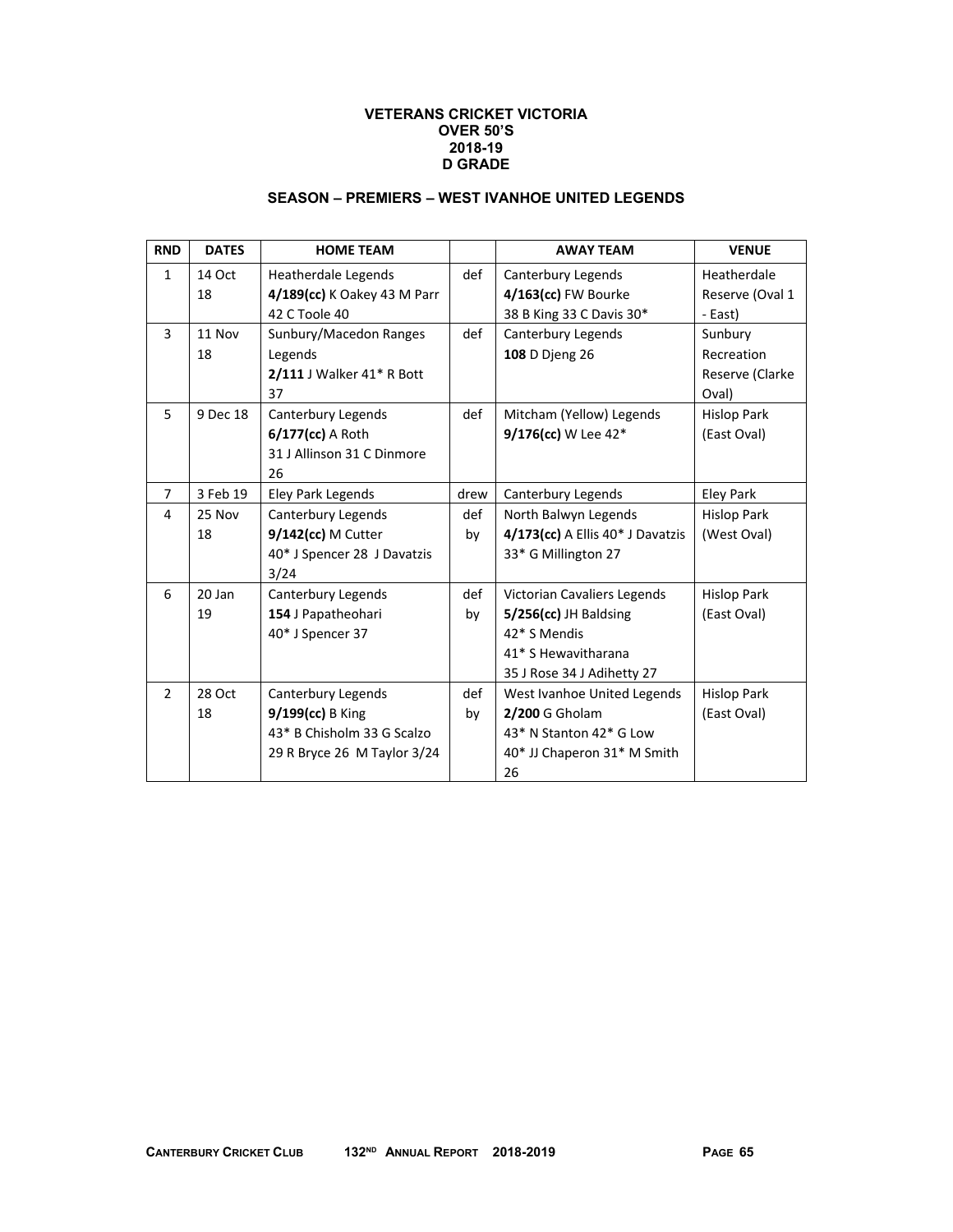### **VETERANS CRICKET VICTORIA OVER 50'S 2018-19 D GRADE**

# **BATTING**

| <b>PLAYER</b>      | <b>MAT</b>     | <b>INN</b>     | <b>NO</b>      | <b>100S</b> | <b>50S</b> | OS           | HS             | <b>RUNS</b>    | AVE.  |
|--------------------|----------------|----------------|----------------|-------------|------------|--------------|----------------|----------------|-------|
| King, Barry        | 5              | 4              | $\mathbf{1}$   | 0           | 0          | 0            | 43*            | 110            | 36.67 |
| Davis, Chris       | 4              | 4              | $\overline{2}$ | 0           | 0          | 0            | $30*$          | 71             | 35.50 |
| Spencer, Jo        | 3              | $\overline{2}$ | 0              | 0           | $\Omega$   | 0            | 37             | 65             | 32.50 |
| Cutter, Mike       | $\overline{2}$ | $\overline{2}$ | $\mathbf{1}$   | $\Omega$    | 0          | $\Omega$     | 40*            | 63             | 63.00 |
| Papatheohari, John | 6              | 4              | $\overline{2}$ | 0           | 0          | 1            | 40*            | 61             | 30.50 |
| Dinmore, Clive     | 7              | 5              | 0              | 0           | 0          | 0            | 26             | 61             | 12.20 |
| Djeng, Derek       | 6              | 5              | $\overline{2}$ | 0           | 0          | $\Omega$     | 26             | 58             | 19.33 |
| Chisholm, Bruce    | 7              | 5              | $\mathbf{1}$   | 0           | 0          | 0            | 33             | 57             | 14.25 |
| Scalzo, Gerard     | 6              | 3              | 0              | 0           | 0          | 0            | 29             | 53             | 17.67 |
| Roth, Aarland      | 7              | 4              | 0              | 0           | 0          | $\mathbf{1}$ | 31             | 45             | 11.25 |
| Bourke, Francis W  | 3              | $\overline{2}$ | $\mathbf{1}$   | 0           | 0          | 0            | 38             | 39             | 39.00 |
| Hansen, Kurt A     | 7              | 5              | 0              | 0           | 0          | 1            | 22             | 38             | 7.60  |
| Watt, Steve        | 5              | 4              | 0              | 0           | 0          | 0            | 12             | 34             | 8.50  |
| Allinson, John     | 1              | $\mathbf{1}$   | 0              | 0           | 0          | 0            | 31             | 31             | 31.00 |
| Bryce, Roger       | 2              | $\mathbf{1}$   | 0              | 0           | 0          | 0            | 26             | 26             | 26.00 |
| Adams, Steve       | 7              | 4              | 0              | 0           | 0          | $\mathbf{1}$ | 6              | 14             | 3.50  |
| Watkinson, Mark    | $\overline{2}$ | $\mathbf{1}$   | 0              | 0           | 0          | 0            | $\overline{2}$ | $\overline{2}$ | 2.00  |
| Angwin, Michael    | 1              | $\mathbf{1}$   | $\mathbf{1}$   | 0           | 0          | 0            | $2*$           | $\overline{2}$ | NA    |
| Walters, Gary      | $\mathbf{1}$   | $\mathbf{1}$   | 0              | 0           | 0          | 1            | 0              | 0              | 0.00  |

| <b>PLAYER</b>      | <b>MAT</b>     | $\overline{\mathbf{o}}$ | М        | R   | W              | 5WI      | 10WM     | BBI  | AVE.      | STR.      | ECN.  |
|--------------------|----------------|-------------------------|----------|-----|----------------|----------|----------|------|-----------|-----------|-------|
| Roth, Aarland      | 7              | 33                      | 0        | 128 | 5              | 0        | $\Omega$ | 2/23 | 25.60     | 39.60     | 3.88  |
| Adams, Steve       | 7              | 18                      | 0        | 114 | 4              | $\Omega$ | $\Omega$ | 2/9  | 28.50     | 27.00     | 6.33  |
| Chisholm, Bruce    | 7              | 8                       | 0        | 58  | 3              | 0        | 0        | 2/22 | 19.33     | 16.00     | 7.25  |
| Bryce, Roger       | $\overline{2}$ | 12                      | 0        | 85  | $\overline{2}$ | $\Omega$ | 0        | 1/29 | 42.50     | 36.00     | 7.08  |
| Hansen, Kurt A     | 7              | 27.2                    | 0        | 157 | 2              | 0        | 0        | 1/22 | 78.50     | 82.00     | 5.74  |
| Cutter, Mike       | $\overline{2}$ | 5                       | 0        | 30  | 1              | 0        | 0        | 1/30 | 30.00     | 30.00     | 6.00  |
| Scalzo, Gerard     | 6              | 29                      | 3        | 126 | $\mathbf{1}$   | 0        | 0        | 1/35 | 126.00    | 174.00    | 4.34  |
| Papatheohari, John | 6              | 23                      | 1        | 130 | 1              | 0        | 0        | 1/19 | 130.00    | 138.00    | 5.65  |
| King, Barry        | 5              | $\mathbf{1}$            | 0        | 3   | 0              | 0        | $\Omega$ |      | <b>NA</b> | <b>NA</b> | 3.00  |
| Walters, Gary      | $\mathbf{1}$   | $\mathbf{1}$            | 0        | 8   | 0              | 0        | 0        |      | <b>NA</b> | <b>NA</b> | 8.00  |
| Watt, Steve        | 5              | $\overline{2}$          | $\Omega$ | 15  | 0              | 0        | $\Omega$ | 0/9  | <b>NA</b> | <b>NA</b> | 7.50  |
| Allinson, John     | $\mathbf{1}$   | $\mathbf{1}$            | 0        | 18  | $\Omega$       | 0        | $\Omega$ |      | <b>NA</b> | <b>NA</b> | 18.00 |
| Davis, Chris       | 4              | $\overline{2}$          | 2        | 22  | 0              | $\Omega$ | $\Omega$ |      | <b>NA</b> | <b>NA</b> | 11.00 |
| Watkinson, Mark    | 2              | 5                       | $\Omega$ | 28  | $\Omega$       | 0        | $\Omega$ |      | <b>NA</b> | <b>NA</b> | 5.60  |
| Angwin, Michael    | 1              | 5                       | 0        | 29  | 0              | 0        | 0        |      | <b>NA</b> | <b>NA</b> | 5.80  |
| Morris, Charles    | 1              | 6                       | 0        | 32  | 0              | 0        | 0        |      | <b>NA</b> | <b>NA</b> | 5.33  |
| Bourke, Francis W  | 3              | 13                      | 0        | 107 | 0              | $\Omega$ | 0        |      | <b>NA</b> | <b>NA</b> | 8.23  |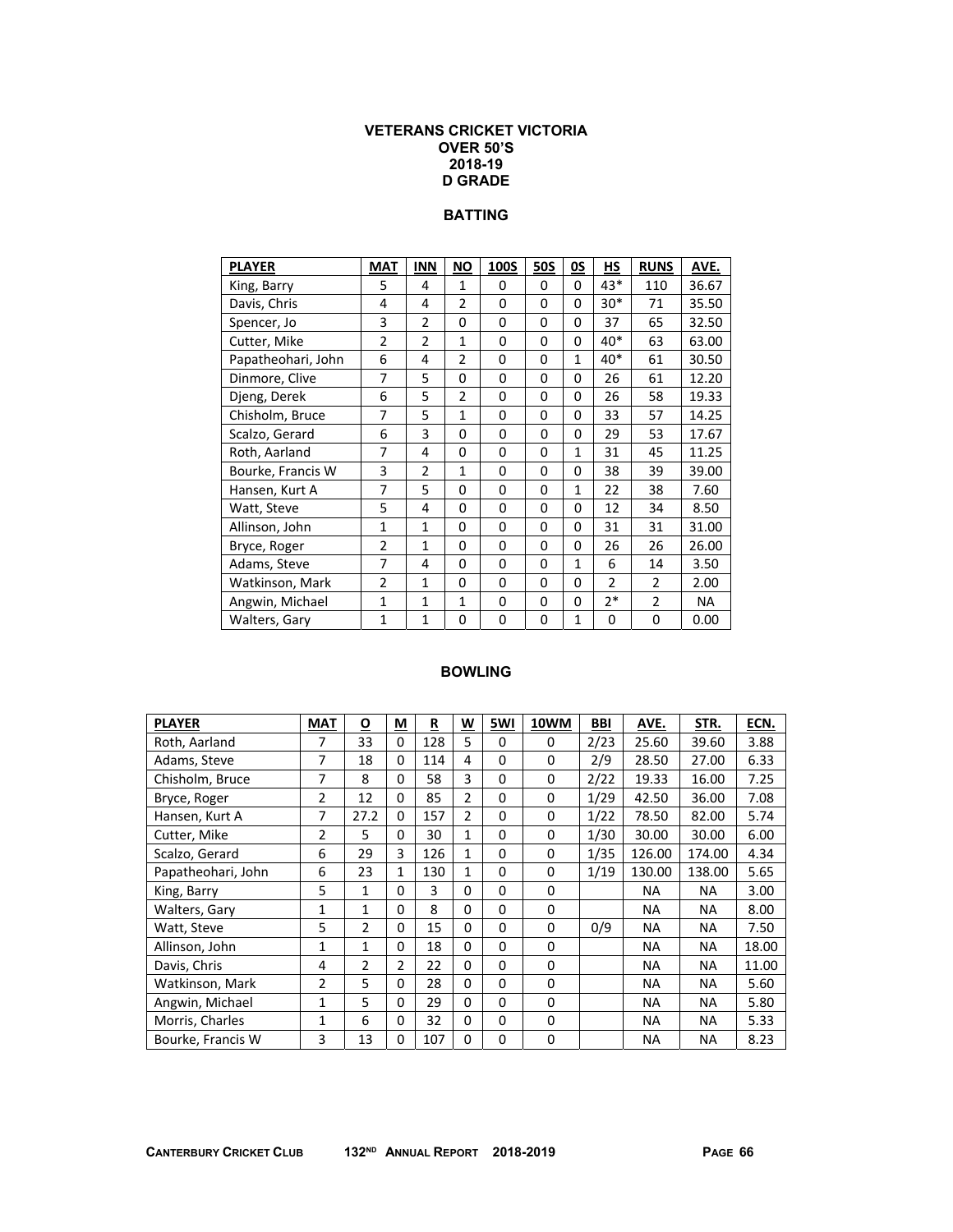#### **VETERANS CRICKET VICTORIA OVER 60'S 2018-19**

### **SEASON**

| <b>RND</b>     | <b>DATES</b> | <b>HOME TEAM</b>                                     |      | <b>AWAY TEAM</b>                  | <b>VENUE</b>                     |
|----------------|--------------|------------------------------------------------------|------|-----------------------------------|----------------------------------|
| 3              | 21 Oct       | Warrandyte Over 60's                                 | def  | Canterbury Over 60's              | Warrandyte                       |
|                | 18           | 6/142 RW Townsend                                    | by   | 7/179(cc) A Goldstein             | Reserve (Oval                    |
|                |              | 40* R Baird 25 C Morris 3/26                         |      | 40* J Hine 33                     | 1)                               |
| 5              | 18 Nov       | Canterbury Over 60's                                 | def  | Yarra Valley Over 60's            | <b>Hislop Park</b>               |
|                | 18           | 5/160 P Kemp 42* B Clarke                            |      | 157 P Robertson 42* TG Selby      | (Centre Oval)                    |
|                |              | 40* C Morris 30*                                     |      | 34 B Hansen 3/25                  |                                  |
| 6              | 25 Nov       | Canterbury Over 60's                                 | tied | Vic Country Over 60's             | <b>Hislop Park</b>               |
|                | 18           | 6/157(cc) P Kemp                                     |      | 8/157(cc) T Sing 30* D Brown      | (Centre Oval)                    |
|                |              | 41* A Goldstein 40* P Scullie                        |      | 28* S Hando 25* P Kemp            |                                  |
|                |              | 3/33                                                 |      | 3/14                              |                                  |
| $\overline{7}$ | 2 Dec 18     | Glen Waverley Over 60's                              | def  | Canterbury Over 60's              | Capital                          |
|                |              | 5/155(cc) G Cuddon                                   | by   | 4/206(cc) JH Segar                | Reserve                          |
|                |              | 42* D Sunny 29 I Hammet                              |      | 43* A Goldstein 41* M Loy         |                                  |
|                |              | 27 A Goldstein 3/17                                  |      | 40* FW Bourke 32                  |                                  |
| 8              | 9 Dec 18     | Sunbury Over 60's                                    | def  | Canterbury Over 60's              | Sunbury                          |
|                |              | 139 D Thornton                                       | by   | 7/143(cc) JH Segar 38 M Loy       | Recreation                       |
|                |              | 40* P Hickleton 40*                                  |      | 31* M Angwin 26 W Warner          | Reserve (Clarke                  |
|                |              |                                                      |      | 3/16                              | Oval)                            |
| 15             | 24 Feb<br>19 | Canterbury Over 60's<br>8/156(cc) B King 27 JH Segar | def  | ACS Over 60's<br>5/158 P Robinson | Jubilee Park No<br>2 (Frankston) |
|                |              | 25* C Morris 25 P Robinson                           | by   | 29* S Stockdale 29 IB Gibson      | (Jubilee Park                    |
|                |              | 3/21                                                 |      | $25*$                             | No <sub>2</sub>                  |
|                |              |                                                      |      |                                   | (Frankston) -                    |
|                |              |                                                      |      |                                   | Oval #3)                         |
| 13             | 3 Feb 19     | Gippsland Over 60's                                  | v    | Canterbury Over 60's              | Yinnar                           |
|                |              |                                                      |      |                                   | Recreation                       |
|                |              |                                                      |      |                                   | Reserve (Yinnar                  |
|                |              |                                                      |      |                                   | - Turf)                          |
| 14             | 17 Feb       | Canterbury Over 60's                                 | def  | Koo Wee Rup Over 60's             | <b>Hislop Park</b>               |
|                | 19           | $5/213$ (cc) P Kemp                                  |      | 7/134 C Muscat 36* T Wilson       | (Centre Oval)                    |
|                |              | 43* A Goldstein                                      |      | $26*$                             |                                  |
|                |              | 40* FW Bourke 37* C Hall 27                          |      |                                   |                                  |
| 10             | 13 Jan       | Iona Over 60's                                       | def  | Canterbury Over 60's              | Iona Cricket                     |
|                | 19           | 4/176(cc) P Felstead                                 | by   | 7/177 B King 41* FW Bourke        | Oval (Iona                       |
|                |              | 41* M McLauchlan                                     |      | 36*                               | oval)                            |
|                |              | 40* PJ Heywood 38*                                   |      |                                   |                                  |
| $\mathbf{1}$   | 7 Oct 18     | Canterbury Over 60's                                 | def  | Mornington Peninsula Over         | <b>Hislop Park</b>               |
|                |              | 5/177(cc) A Goldstein                                | by   | 60's                              | (Centre Oval)                    |
|                |              | 41* M Angwin 40* C Kent                              |      | 6/181(cc) IL Rowland              |                                  |
|                |              | 31* JA Kent 25                                       |      | 40* PI Mayne 35 L Murray          |                                  |
|                |              |                                                      |      | 33* JH Segar 3/23                 |                                  |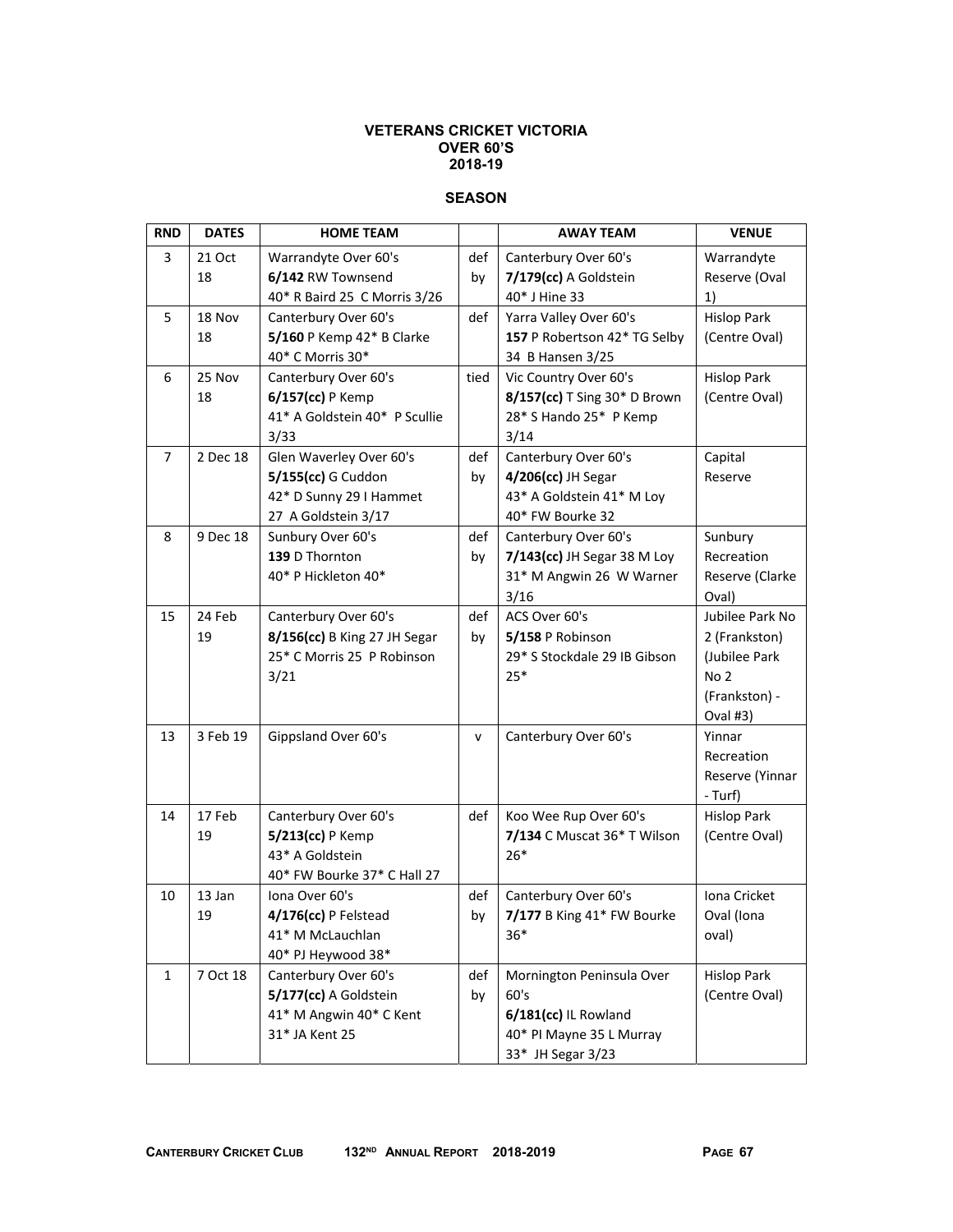#### **VETERANS CRICKET VICTORIA OVER 60'S 2018-19**

## **BATTING**

| <b>PLAYER</b>     | <b>MAT</b> | <b>INN</b>     | ΝO             | <b>100S</b> | <b>50S</b>  | 0S             | HS    | <b>RUNS</b>    | AVE.  |
|-------------------|------------|----------------|----------------|-------------|-------------|----------------|-------|----------------|-------|
| Goldstein, Alan   | 9          | 9              | 6              | 0           | 0           | $\mathbf{1}$   | $41*$ | 235            | 78.33 |
| Kemp, Peter       | 7          | 6              | 4              | 0           | 0           | 0              | 43*   | 164            | 82.00 |
| Loy, Michael      | 9          | 7              | 3              | 0           | 0           | $\mathbf{1}$   | 40*   | 130            | 32.50 |
| Bourke, Francis W | 8          | 7              | 3              | $\Omega$    | $\mathbf 0$ | 0              | $37*$ | 118            | 29.50 |
| Angwin, Michael   | 7          | 6              | $\overline{2}$ | 0           | 0           | 0              | 40*   | 111            | 27.75 |
| Segar, John H     | 6          | 5              | $\overline{2}$ | $\Omega$    | $\mathbf 0$ | $\mathbf{1}$   | 43*   | 109            | 36.33 |
| King, Barry       | 4          | 4              | $\overline{2}$ | $\Omega$    | $\mathbf 0$ | 0              | $41*$ | 84             | 42.00 |
| Hall, Charles     | 5          | 5              | $\Omega$       | 0           | $\mathbf 0$ | $\mathbf{1}$   | 27    | 72             | 14.40 |
| Hine, John        | 4          | 4              | $\overline{2}$ | $\Omega$    | 0           | $\mathbf{1}$   | 33    | 68             | 34.00 |
| Bryce, Roger      | 5          | 5              | $\overline{2}$ | 0           | 0           | 0              | 24    | 61             | 20.33 |
| Morris, Charles   | 6          | 3              | $\mathbf{1}$   | 0           | 0           | 0              | $30*$ | 57             | 28.50 |
| Kent, John A      | 5          | 5              | 0              | 0           | 0           | $\overline{2}$ | 25    | 51             | 10.20 |
| Kent, Craig       | 5          | 5              | $\overline{2}$ | 0           | 0           | 1              | $31*$ | 50             | 16.67 |
| Clarke, Brian     | 3          | $\overline{2}$ | 1              | 0           | 0           | 0              | 40*   | 49             | 49.00 |
| Walters, Gary     | 7          | 5              | $\mathbf{1}$   | 0           | 0           | $\mathbf{1}$   | 11    | 25             | 6.25  |
| Cullinan, Kevin   | 6          | 6              | $\overline{2}$ | 0           | 0           | 0              | $6*$  | 19             | 4.75  |
| Galvin, Dean      | 5          | 3              | 0              | 0           | 0           | $\mathbf{1}$   | 9     | 10             | 3.33  |
| Hansen, Bill      | 4          | $\overline{2}$ | $\mathbf{1}$   | 0           | 0           | $\mathbf{1}$   | 2*    | $\overline{2}$ | 2.00  |

| <b>PLAYER</b>     | <b>MAT</b> | $\overline{\mathbf{o}}$ | М | R   | W              | 5WI | 10WM     | BBI  | AVE.      | STR.      | ECN. |
|-------------------|------------|-------------------------|---|-----|----------------|-----|----------|------|-----------|-----------|------|
| Kemp, Peter       | 7          | 39.3                    | 7 | 96  | 9              | 0   | 0        | 3/14 | 10.67     | 26.33     | 2.43 |
| Goldstein, Alan   | 9          | 53                      | 4 | 223 | 9              | 0   | 0        | 3/17 | 24.78     | 35.33     | 4.21 |
| Morris, Charles   | 6          | 38                      | 6 | 140 | 7              | 0   | 0        | 3/26 | 20.00     | 32.57     | 3.68 |
| Kent, John A      | 5          | 31                      | 1 | 133 | 6              | 0   | 0        | 2/20 | 22.17     | 31.00     | 4.29 |
| Angwin, Michael   | 7          | 39.2                    | 0 | 175 | 6              | 0   | $\Omega$ | 2/30 | 29.17     | 39.33     | 4.45 |
| Segar, John H     | 6          | 38                      | 7 | 134 | 5              | 0   | $\Omega$ | 3/23 | 26.80     | 45.60     | 3.53 |
| Hansen, Bill      | 4          | 31                      | 3 | 94  | 4              | 0   | 0        | 3/25 | 23.50     | 46.50     | 3.03 |
| Clarke, Brian     | 3          | 19                      | 0 | 78  | 3              | 0   | 0        | 2/11 | 26.00     | 38.00     | 4.11 |
| Hall, Charles     | 5          | 15.3                    | 3 | 51  | 2              | 0   | 0        | 1/8  | 25.50     | 46.50     | 3.29 |
| Galvin, Dean      | 5          | 12                      | 0 | 71  | $\overline{2}$ | 0   | 0        | 1/3  | 35.50     | 36.00     | 5.92 |
| Bourke, Francis W | 8          | 6                       | 0 | 24  | $\mathbf{1}$   | 0   | $\Omega$ | 1/4  | 24.00     | 36.00     | 4.00 |
| Bryce, Roger      | 5          | 5                       | 0 | 28  | 1              | 0   | 0        | 1/5  | 28.00     | 30.00     | 5.60 |
| Walters, Gary     | 7          | 8                       | 1 | 34  | 1              | 0   | 0        | 1/11 | 34.00     | 48.00     | 4.25 |
| Kent, Craig       | 5          | 4                       | 0 | 21  | 0              | 0   | 0        |      | NA.       | ΝA        | 5.25 |
| Hine, John        | 4          | 3                       | 0 | 22  | 0              | 0   | 0        | 0/6  | <b>NA</b> | <b>NA</b> | 7.33 |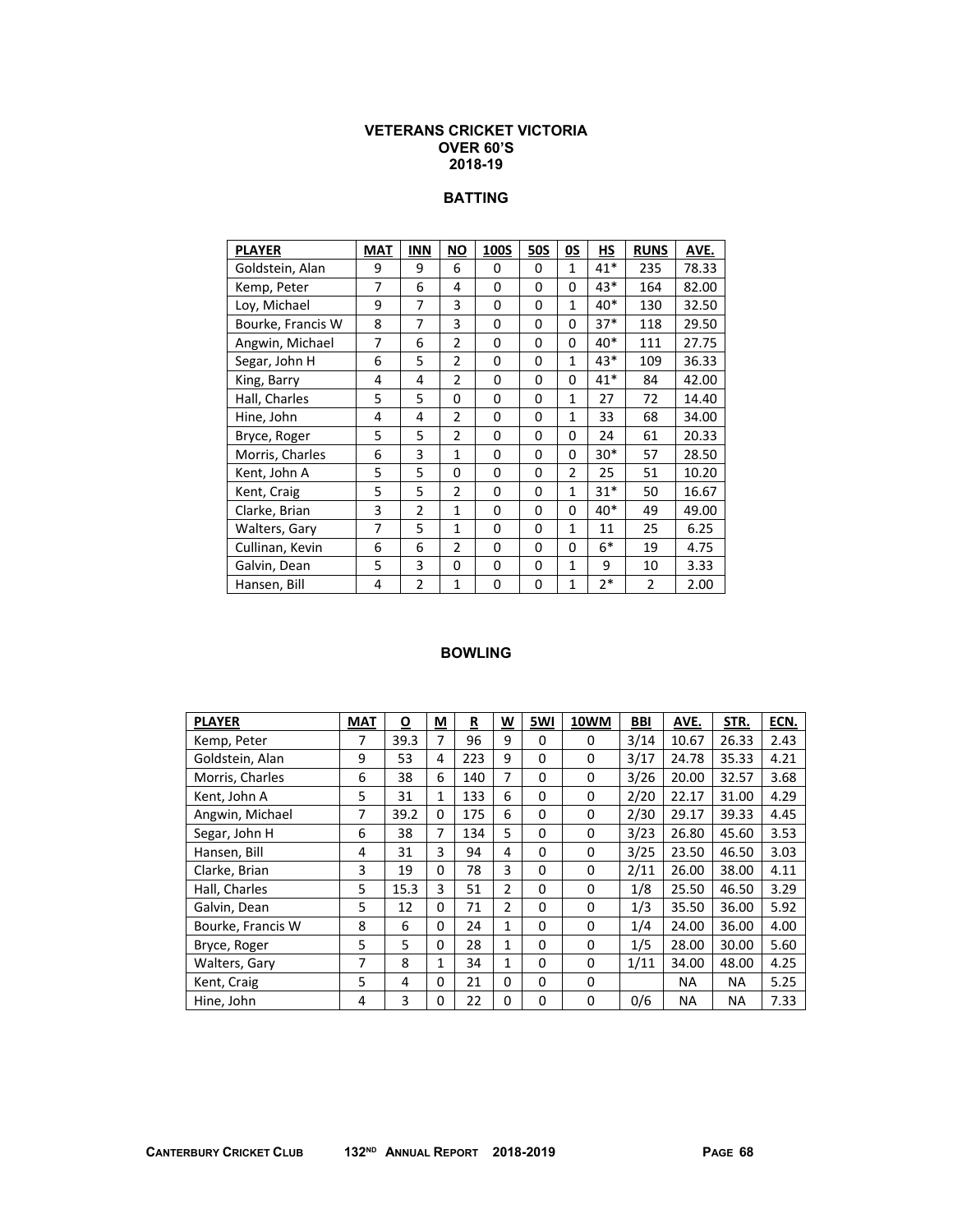## **JUNIOR AWARDS**

Canterbury Medal **Michael Forwood Michael Forwood** Canterbury Rising Star – Boys **Thomas Mitchell** Canterbury Rising Star – Girls **Alice O'Brien** 

|                        | <b>Batting Award</b>      | <b>Bowling Award</b>   | <b>MVP</b>            | <b>Fielding Award</b> | <b>Coaches</b>       |  |
|------------------------|---------------------------|------------------------|-----------------------|-----------------------|----------------------|--|
|                        |                           |                        |                       |                       | <b>Award</b>         |  |
| <b>U 16 A</b>          | <b>Michael Forwood</b>    | William Mayhood        | Lachie Ross           | <b>Will Townsend</b>  | Ben Grlj             |  |
| $\overline{U}$ 16 B    | Seneth                    | <b>Eddie Harper</b>    | <b>Jamison Scott</b>  | Caleb Finlayson       | James                |  |
|                        | Kariyawasam               |                        |                       |                       | Newman               |  |
| <b>U15 Girls (1)</b>   | Alice O'Brien             | Emma Wood              | Sophie Vlahos         | Georgia Whiting       | Alex Wong            |  |
| <b>U15 Girls (2)</b>   | <b>Caitlin Rowling</b>    | <b>Ruby Priest</b>     | Victoria              | Amber Jones           | Isla Clayton         |  |
|                        |                           |                        | Gonsalves             |                       |                      |  |
| U14A                   | Jack Carey                | Lachlan Harker         | Ollie Will            | <b>Will Dawkins</b>   | Harry                |  |
|                        |                           |                        |                       |                       | Watson               |  |
| U14B                   | <b>Tom Ross</b>           | Thomas Schache         | Thomas                | <b>Max Grant</b>      | Thomas               |  |
|                        |                           |                        | Newman                |                       | <b>Burns</b>         |  |
| U14B                   | <b>Callum Yates</b>       | Robbie Johnson         | <b>William Spratt</b> | Max Howard            | Patrick Lynch        |  |
| <b>U14 C</b>           | <b>Will LaMotte</b>       | <b>Hugh Florance</b>   | Campbell              | Kazimier              | Oliver               |  |
|                        |                           |                        | Davidson              | Smolarek              | Troedel              |  |
| <b>U12 A</b>           | Eddie McCorkel            | <b>Sam Burnett</b>     | Michael Chen          | <b>Ned Lamotte</b>    | <b>Nicholas</b>      |  |
|                        | <b>Luke Carriss-Brett</b> |                        |                       |                       | Azzopardi            |  |
| U12B                   | <b>Alex Galbraith</b>     | <b>Matthew Barrett</b> | <b>Harry Rizza</b>    | <b>Elliot Walker</b>  | <b>Alex Vlahos</b>   |  |
| U12C                   | <b>Greg Pickford</b>      | <b>Lenny Silvers</b>   | <b>Alex Pickford</b>  | <b>Jack Rutten</b>    | Lachlan              |  |
|                        |                           |                        |                       |                       | Treeby               |  |
| <b>U12 C</b>           | <b>Nica Phillips</b>      | <b>Btron Dumbleton</b> | Nick McGregor         | Charlie               | Jack                 |  |
|                        |                           |                        |                       | Steventon             | Harrington           |  |
| <b>U12 C</b>           | <b>Will Newman</b>        | Lucas Yipp             | <b>Oliver David</b>   | Kaelan                | James                |  |
|                        |                           |                        |                       | Nathaniel             | Farmer               |  |
| U10 Gold               | Lachie Rose               | <b>Archie Wood</b>     | Charlie               | <b>Ben Grant</b>      | Otto                 |  |
|                        |                           |                        | Williamson            | <b>Asher Pace</b>     | Azzopardi            |  |
| U <sub>10</sub> Yellow | <b>Oliver Mcindoe</b>     | <b>James Sanders</b>   | <b>Mason Schultz</b>  | <b>Ben Burnett</b>    | <b>Will McInnes</b>  |  |
| <b>U10 Sunday</b>      | Callum Maynier            | Kian Ferguson          | William               | Timothy               | Lachlan              |  |
|                        |                           |                        | Newman                | McGregor              | Vause                |  |
| U10 Sun                | Owen O'Brien              | <b>Daniel Barrett</b>  | <b>Eamon Riley</b>    | Jonah Riley           | <b>Alistair Gray</b> |  |
| Gold                   |                           |                        |                       |                       |                      |  |
| <b>U 10 Sun</b>        | <b>Michael Treeby</b>     | <b>Ben Williamson</b>  | <b>Alex McDonald</b>  | <b>Bernie Rutten</b>  | Lucas Yipp           |  |
| <b>Purple</b>          |                           |                        |                       |                       |                      |  |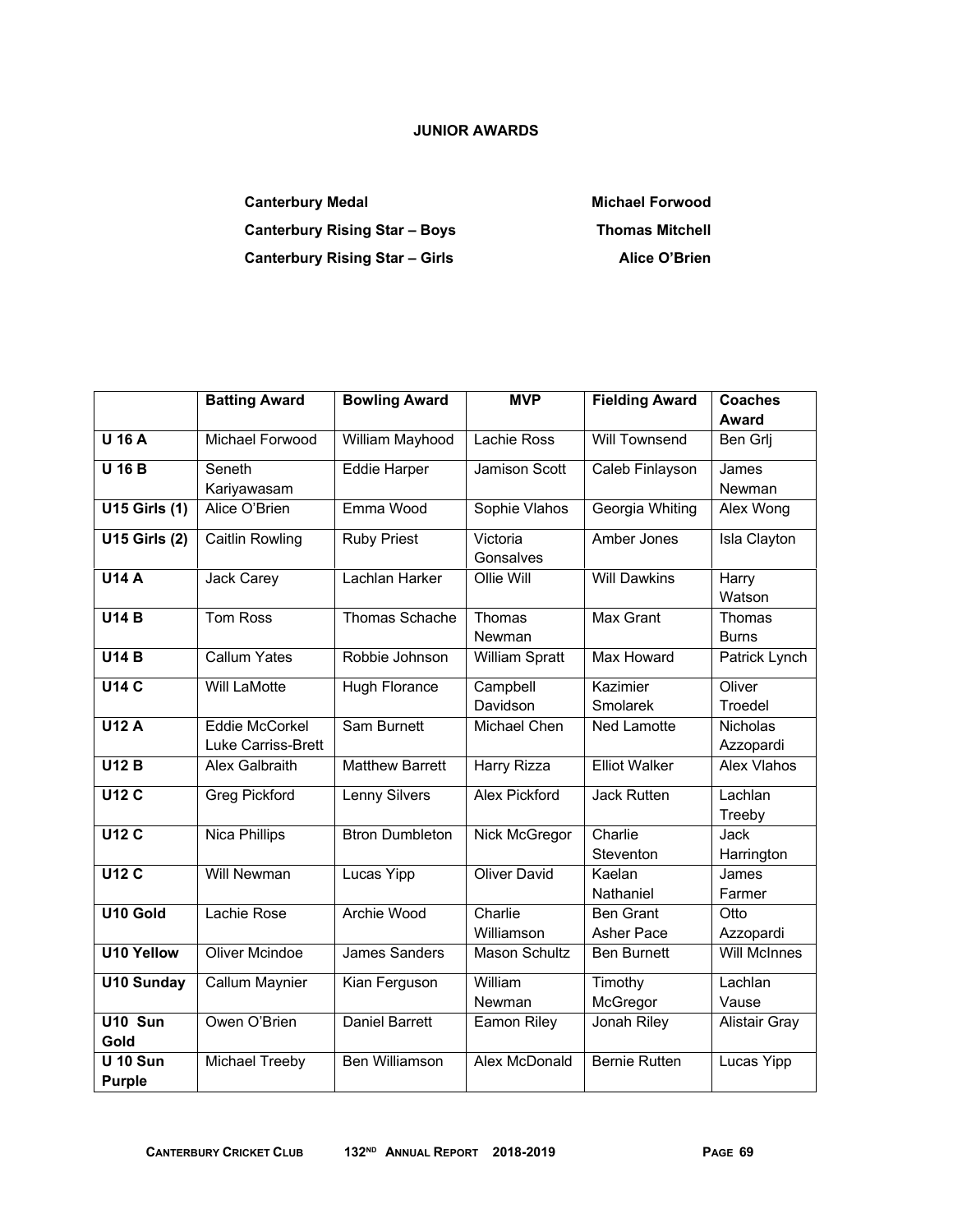### **EASTERN CRICKET ASSOCIATION AG GRACE SHIELD 2018-19 U16 A**

### **SEASON – PREMIERS - CANTERBURY**

| <b>RND</b>     | <b>DATES</b> | <b>HOME TEAM</b>            |      | <b>AWAY TEAM</b>              | <b>VENUE</b>          |
|----------------|--------------|-----------------------------|------|-------------------------------|-----------------------|
| $\mathbf{1}$   | 12 Oct       | North Balwyn                | def  | Canterbury                    | Macleay Park          |
|                | 18           | 78 B Barr 52 L Ross 5/9     | by   | 4/153(cc) L Ross              | (Oval 2)              |
|                |              |                             |      | 62* W Townsend 34             |                       |
| $\overline{2}$ | 19 Oct       | Boroondara                  | def  | Canterbury                    | Victoria Road         |
|                | 18           | 90 H Birks 36 E Tsatas 3/11 | by   | 4/160(dec) M Forwood          | Reserve               |
|                | 26 Oct       | L Ross 3/12                 |      | 72 W Townsend 41*             |                       |
|                | 18           | and $4/21$                  |      |                               |                       |
| 3              | 2 Nov 18     | Mont Albert                 | def  | Canterbury                    | <b>Elgar Park</b>     |
|                | 9 Nov 18     | 1/175(cc) JR Woods          | bv   | 4/181 OI Sestan 52 M Forwood  | (Elgar Park           |
|                |              | 100* J Marshall 50*         |      | 52                            | South West)           |
| 4              | 16 Nov       | Canterbury                  | drew | Kew Junior                    | <b>Highfield Park</b> |
|                | 18           |                             |      | 121 W Stevens                 | (South Oval)          |
|                | 23 Nov       |                             |      | 47 W Townsend 4/23            |                       |
|                | 18           |                             |      |                               |                       |
| 5              | 30 Nov       | <b>Surrey Hills</b>         | def  | Canterbury                    | Kingswood             |
|                | 18           | 44 W Mayhood 3/4            | bv   | 9/177(cc) M Forwood           | College (South        |
|                | 7 Dec 18     | T Steventon 3/11            |      | 64 T Kelly 5/40               | Oval)                 |
| 6              | 14 Dec       | Canterbury                  | drew | <b>Trinity Willison</b>       | <b>Highfield Park</b> |
|                | 18           |                             |      |                               | (South Oval)          |
| $\overline{7}$ | 1 Feb 19     | Canterbury                  | def  | Glen Iris                     | <b>Highfield Park</b> |
|                |              | 4/98 W Townsend             |      | 5/96(cc) E Pick 26            | (South Oval)          |
|                |              | 40 M Forwood 39*            |      |                               |                       |
| 8              | 8 Feb 19     | Boroondara                  | def  | Canterbury                    | Victoria Road         |
|                | 15 Feb       | 140 H Birks 35              | by   | 7/199(cc) M Forwood           | Reserve               |
|                | 19           |                             |      | 52 CA Robertson 50 L Ross 41  |                       |
| SF             | 10 Mar       | Canterbury                  | def  | <b>Kew Junior</b>             | Cooper                |
|                | 19           | 7/138 E Tsatas 48* L Ross   |      | 135   Merchant 41 W Stevens   | Reserve               |
|                |              | 38                          |      | 25 OI Sestan 3/3 W Mayhood    |                       |
|                |              |                             |      | 3/28                          |                       |
| GF             | 17 Mar       | Canterbury                  | def  | North Balwyn                  | Balwyn Park           |
|                | 19           | 3/130 M Forwood 52 L Ross   |      | 127 W Mayhood 4/20            | (North Oval)          |
|                |              | 42                          |      |                               |                       |
| 9              | 22 Feb       | Canterbury                  | drew | North Balwyn                  | <b>Highfield Park</b> |
|                | 19           |                             |      | 7/175(cc) A Bhardwaj          | (South Oval)          |
|                | 1 Mar 19     |                             |      | 45 V Fernando 42* J Harker 30 |                       |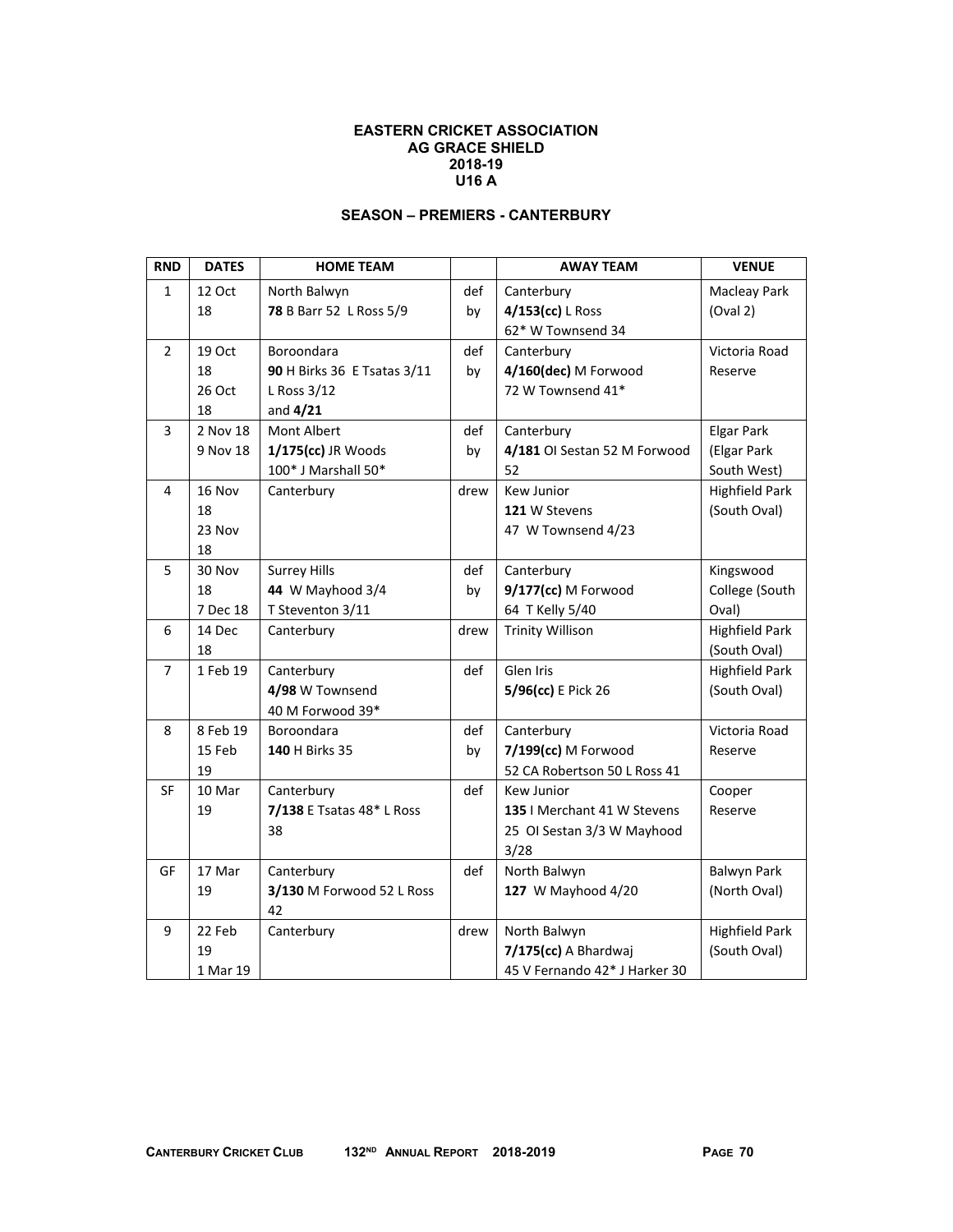### **EASTERN CRICKET ASSOCIATION AG GRACE SHIELD 2018-19 U16 A**

# **BATTING**

| <b>PLAYER</b>           | <b>MAT</b> | <b>INN</b> | <b>NO</b>     | 100S | <b>50S</b> | OS | 4S | 6S | НS    | <b>RUNS</b> | AVE.  |
|-------------------------|------------|------------|---------------|------|------------|----|----|----|-------|-------------|-------|
| Forwood, Michael        | 9          | 7          | 1             | 0    | 5          | 0  | 9  | 0  | 72    | 333         | 55.50 |
| Ross, Lachlan           | 10         | 7          | 2             | 0    | 1          | 0  | 5  | 2  | $62*$ | 224         | 44.80 |
| Townsend, Will          | 10         | 6          | 2             | 0    | 0          | 0  | 3  | 0  | $41*$ | 172         | 43.00 |
| Sestan, Oliver I        | 10         | 6          | $\mathcal{P}$ | 0    | 1          | 0  | 1  | 0  | 52    | 99          | 24.75 |
| Tsatas, Elijah          | 10         | 5          | 3             | 0    | 0          | 0  |    |    | 48*   | 78          | 39.00 |
| Robertson, Charles A    | 9          | 5          | 2             | 0    | 1          | 0  |    |    | 50    | 72          | 24.00 |
| Yakubowski, Max         | 10         | 7          | 0             | 0    | 0          | 1  | 0  | 0  | 24    | 58          | 8.29  |
| Shepherd, Jotham        | 10         | 6          | $\mathcal{P}$ | 0    | 0          | 1  |    |    | 18    | 50          | 12.50 |
| Mayhood, William        | 9          | 3          | 1             | 0    | 0          | 1  |    |    | q*    | 16          | 8.00  |
| Brockwell-Hahn, Stacy D | 10         | 2          | 0             | 0    | 0          | 0  |    |    | 7     | 11          | 5.50  |
| Grlj, Ben               | 10         | 3          | $\mathbf{1}$  | 0    | 0          | 0  |    |    | 4     | 5           | 2.50  |
| Steventon, Tom          | 10         | 3          |               | 0    | 0          | 1  |    |    | $3*$  | 4           | 2.00  |

| <b>PLAYER</b>           | <b>MAT</b> | $\overline{\mathbf{o}}$ | М  | R   | W            | 5WI          | 10WM | <b>BBI</b> | AVE.  | STR.  | ECN. |
|-------------------------|------------|-------------------------|----|-----|--------------|--------------|------|------------|-------|-------|------|
| Mayhood, William        | 9          | 49.1                    | 13 | 116 | 13           | 0            | 0    | 4/20       | 8.92  | 22.69 | 2.36 |
| Ross, Lachlan           | 10         | 59                      | 12 | 173 | 12           | $\mathbf{1}$ | 0    | 5/9        | 14.42 | 29.50 | 2.93 |
| Steventon, Tom          | 10         | 49                      | 6  | 174 | 11           | 0            | 0    | 3/11       | 15.82 | 26.73 | 3.55 |
| Sestan, Oliver I        | 10         | 23.5                    | 6  | 51  | 7            | 0            | 0    | 3/3        | 7.29  | 20.43 | 2.14 |
| Tsatas, Elijah          | 10         | 40                      | 4  | 143 | 7            | 0            | 0    | 3/11       | 20.43 | 34.29 | 3.58 |
| Brockwell-Hahn, Stacy D | 10         | 30                      | 11 | 67  | 6            | 0            | 0    | 2/13       | 11.17 | 30.00 | 2.23 |
| Townsend, Will          | 10         | 48                      | 8  | 148 | 6            | 0            | 0    | 4/23       | 24.67 | 48.00 | 3.08 |
| Forwood, Michael        | 9          | 9.1                     | 2  | 18  | 4            | 0            | 0    | 2/1        | 4.50  | 13.75 | 1.96 |
| Grlj, Ben               | 10         | 34                      | 1  | 144 | 4            | 0            | 0    | 2/3        | 36.00 | 51.00 | 4.24 |
| Smith, Caleb            | 1          | 6                       | 2  | 15  | 1            | 0            | 0    | 1/15       | 15.00 | 36.00 | 2.50 |
| Finlayson, Caleb        | 1          | 2                       | 0  | 17  | 1            | 0            | 0    | 1/17       | 17.00 | 12.00 | 8.50 |
| Robertson, Charles A    | 9          | 13                      | 2  | 49  | $\mathbf{1}$ | 0            | 0    | 1/16       | 49.00 | 78.00 | 3.77 |
| Shepherd, Jotham        | 10         | 9                       | 1  | 51  | 1            | 0            | 0    | 1/22       | 51.00 | 54.00 | 5.67 |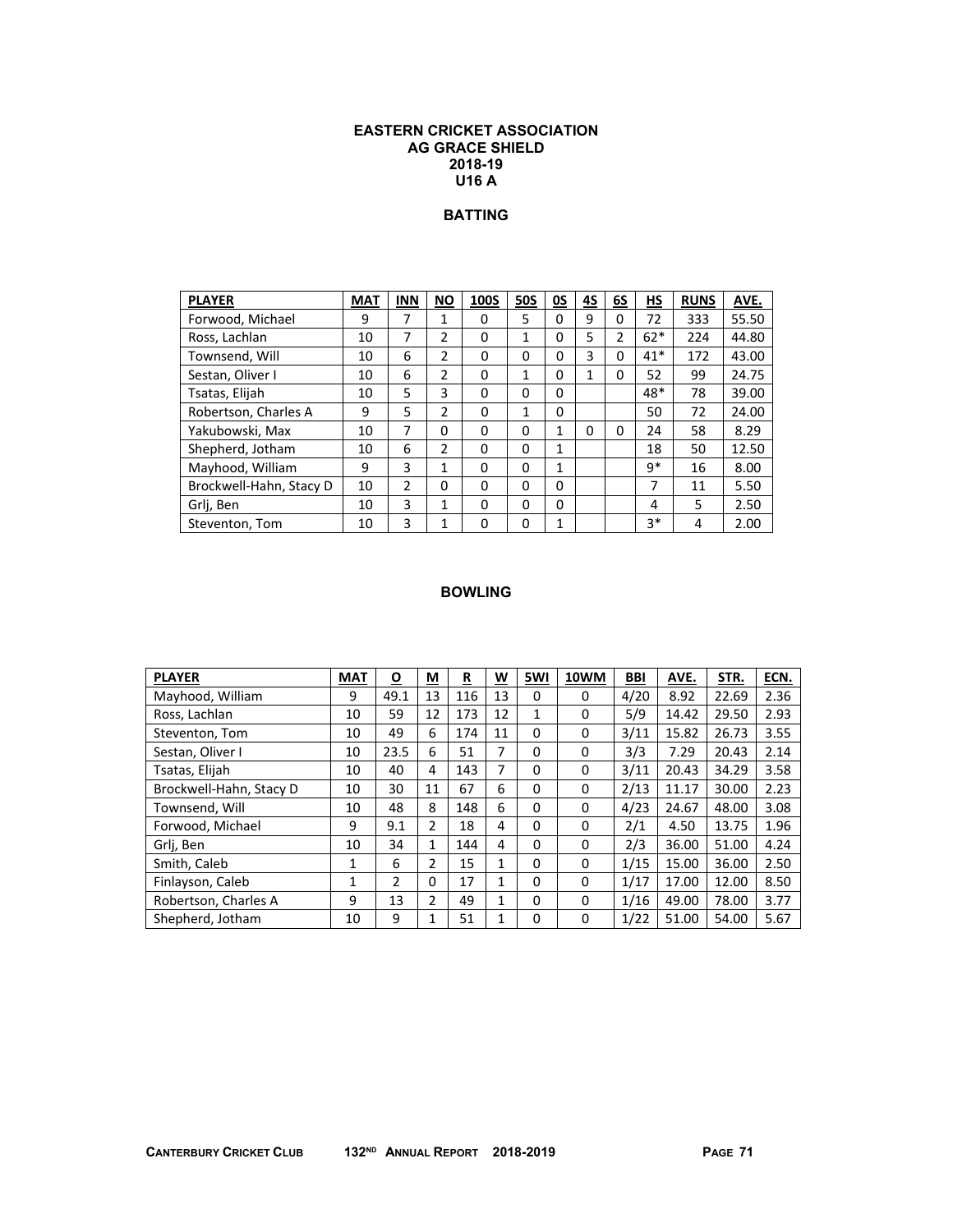### **EASTERN CRICKET ASSOCIATION TR BELLIS SHIELD 2018-19 U16 B**

## **SEASON – PREMIERS - BURWOOD**

| <b>RND</b>     | <b>DATES</b> | <b>HOME TEAM</b>               |      | <b>AWAY TEAM</b>        | <b>VENUE</b>       |
|----------------|--------------|--------------------------------|------|-------------------------|--------------------|
| $\mathbf{1}$   | 12 Oct       | Canterbury                     | def  | Boroondara              | Highfield          |
|                | 18           | 4/66(cc) S Kariyawasam 33*     | by   | 4/134(cc) B Wilcox 51   | Park (South        |
|                |              |                                |      |                         | Oval)              |
| $\overline{2}$ | 19 Oct       | Canterbury                     | def  | Edinburgh 2             | Highfield          |
|                | 18           | 7/154(cc) MR Hudson 27*        | by   | 158                     | Park (South        |
|                | 26 Oct       |                                |      |                         | Oval)              |
|                | 18           |                                |      |                         |                    |
| 3              | 2 Nov 18     | Canterbury                     | def  | Surrey Hills / BUCC     | Highfield          |
|                | 9 Nov 18     | 116 J Gomezel 25 M Kelly 3/6   |      | 86                      | Park (South        |
|                |              | H Fraser 3/14                  |      |                         | Oval)              |
| $\overline{4}$ | 16 Nov       | Clifton Hill                   | drew | Canterbury              | Ramsden            |
|                | 18           | 6/210(cc) Z Cocco 36 P Rath    |      |                         | <b>Street Oval</b> |
|                | 23 Nov       | 32 J Niall 32 H Northrop 28    |      |                         | and Pavilion       |
|                | 18           |                                |      |                         |                    |
| 5              | 30 Nov       | Canterbury                     | def  | Burwood                 | Highfield          |
|                | 18           | 9/141(cc) S Kariyawasam        | by   | 5/166 G Cox 37* E Louis | Park (South        |
|                | 7 Dec 18     | 40 JR Scott 27 JH Stacey 3/22  |      | 34 W Hine 31            | Oval)              |
| 6              | 14 Dec       | Kew Junior                     | drew | Canterbury              | Hays Paddock       |
|                | 18           |                                |      |                         | (South Oval)       |
| $\overline{7}$ | 1 Feb 19     | <b>BYE</b>                     |      | Canterbury              |                    |
| 8              | 8 Feb 19     | Canterbury                     | def  | Edinburgh 2             | Highfield          |
|                | 15 Feb       | 8/160 L O'Brien 30 E Harper 25 |      | 157 M Daffey 50*        | Park (South        |
|                | 19           |                                |      |                         | Oval)              |
| 9              | 22 Feb       | Boroondara                     | drew | Canterbury              | Howard             |
|                | 19           | 254 T Ferguson 45 H Winneke    |      |                         | Dawson             |
|                | 1 Mar 19     | 44 LO Zimmermann               |      |                         | Reserve            |
|                |              | 40 N Heasley 36 D Gambell      |      |                         |                    |
|                |              | 28 L O'Brien 3/26              |      |                         |                    |
| <b>SF</b>      | 10 Mar       | Boroondara                     | def  | Canterbury              | Howard             |
|                | 19           | 8/149 H James 50*              |      | 147 S Kariyawasam 41    | Dawson             |
|                |              |                                |      |                         | Reserve            |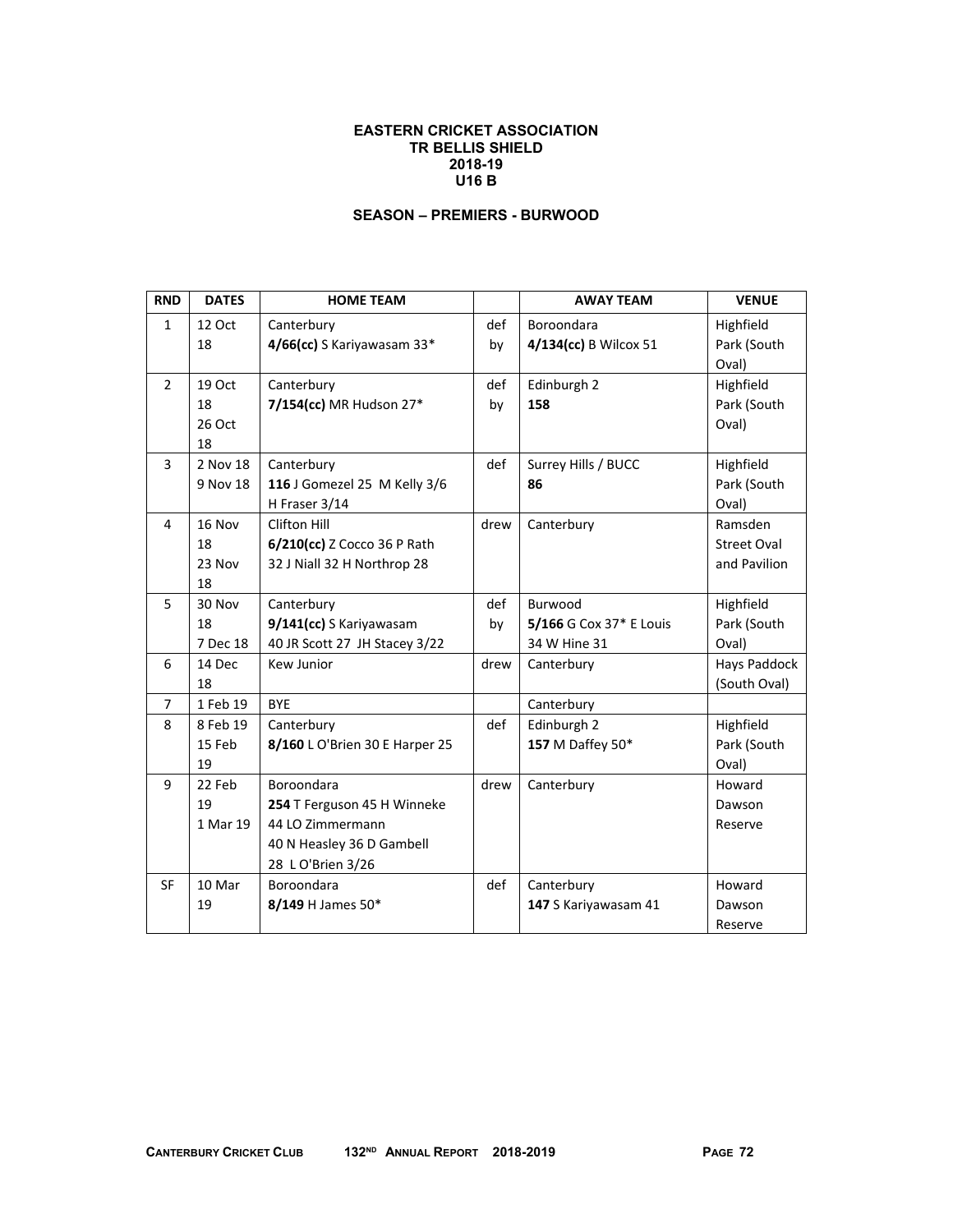### **EASTERN CRICKET ASSOCIATION TR BELLIS SHIELD 2018-19 U16 B**

# **BATTING**

| <b>PLAYER</b>       | <b>MAT</b> | <b>INN</b>   | <b>NO</b>      | 100S | <b>50S</b> | 0S             | 4S       | 6S       | <b>HS</b> | <b>RUNS</b> | AVE.      |
|---------------------|------------|--------------|----------------|------|------------|----------------|----------|----------|-----------|-------------|-----------|
| Kariyawasam, Seneth | 9          | 6            | 3              | 0    | 0          | 0              | 0        | 0        | 41        | 179         | 59.67     |
| Hudson, Max R       | 9          | 6            | 1              | 0    | $\Omega$   | $\mathbf{1}$   | $\Omega$ | $\Omega$ | $27*$     | 89          | 17.80     |
| Gomezel, Jackson    | 9          | 6            | 0              | 0    | 0          | 0              | 0        | 0        | 25        | 52          | 8.67      |
| Scott, Jamison R    | 9          | 4            | $\mathbf{1}$   | 0    | 0          | 0              |          |          | 27        | 50          | 16.67     |
| Harper, Edward      | 9          | 5            | 0              | 0    | 0          | $\overline{2}$ | 0        | 0        | 25        | 48          | 9.60      |
| O'Brien, Luke       | 9          | 5            | $\mathbf{1}$   | 0    | $\Omega$   | 1              | 0        | 0        | 30        | 43          | 10.75     |
| Finlayson, Caleb    | 8          | 5            | 0              | 0    | 0          | 0              | 0        | 0        | 16        | 42          | 8.40      |
| Ingpen, James S     | 9          | 5            | 0              | 0    | 0          | 1              | $\Omega$ | $\Omega$ | 22        | 38          | 7.60      |
| Singh, Manhar Pal   | 7          | 4            | $\overline{2}$ | 0    | 0          | 1              | 0        | 0        | 11        | 27          | 13.50     |
| Von Arx, Fletcher   | 9          | 4            | 3              | 0    | $\Omega$   | 0              |          |          | $11*$     | 18          | 18.00     |
| Smith, Caleb        | 8          | 6            | 0              | 0    | 0          | 1              | $\Omega$ | 0        | 6         | 17          | 2.83      |
| Newman, James       | 9          | 3            | 3              | 0    | 0          | 0              |          |          | $6*$      | 13          | <b>NA</b> |
| Head, James         | 8          | 4            | $\overline{2}$ | 0    | 0          | $\mathbf{1}$   |          |          | $5*$      | 7           | 3.50      |
| Twine, George       | 9          | $\mathbf{1}$ | 0              | 0    | 0          | $\mathbf{1}$   |          |          | 0         | $\Omega$    | 0.00      |

| <b>PLAYER</b>        | <b>MAT</b>   | $\overline{\mathbf{o}}$ | <u>м</u> | $\overline{\mathbf{R}}$ | <u>w</u>     | 5WI      | 10WM | <b>BBI</b> | AVE.  | STR.      | ECN. |
|----------------------|--------------|-------------------------|----------|-------------------------|--------------|----------|------|------------|-------|-----------|------|
| Gomezel, Jackson     | 9            | 30.5                    | 4        | 116                     | 8            | 0        | 0    | 2/13       | 14.50 | 23.13     | 3.76 |
| O'Brien, Luke        | 9            | 25.4                    | 3        | 101                     | 7            | 0        | 0    | 3/26       | 14.43 | 22.00     | 3.94 |
| Harper, Edward       | 9            | 25                      | 3        | 103                     | 7            | $\Omega$ | 0    | 2/15       | 14.71 | 21.43     | 4.12 |
| Head, James          | 8            | 16                      | 3        | 73                      | 5            | 0        | 0    | 2/9        | 14.60 | 19.20     | 4.56 |
| Scott, Jamison R     | 9            | 27                      | 3        | 93                      | 5            | 0        | 0    | 2/6        | 18.60 | 32.40     | 3.44 |
| Von Arx, Fletcher    | 9            | 15.4                    | 0        | 99                      | 5            | 0        | 0    | 2/5        | 19.80 | 18.80     | 6.32 |
| Smith, Caleb         | 8            | 28.4                    | 8        | 62                      | 4            | 0        | 0    | 2/5        | 15.50 | 43.00     | 2.16 |
| Newman, James        | 9            | 19                      | 1        | 82                      | 4            | $\Omega$ | 0    | 2/9        | 20.50 | 28.50     | 4.32 |
| Ingpen, James S      | 9            | 33                      | 3        | 139                     | 4            | 0        | 0    | 1/10       | 34.75 | 49.50     | 4.21 |
| Kariyawasam, Seneth  | 9            | 26                      | 9        | 78                      | 3            | 0        | 0    | 1/8        | 26.00 | 52.00     | 3.00 |
| Hudson, Max R        | 9            | 30.2                    | 9        | 121                     | 3            | 0        | 0    | 1/7        | 40.33 | 60.67     | 3.99 |
| Finlayson, Caleb     | 8            | 20.2                    | 1        | 97                      | $\mathbf{1}$ | 0        | 0    | 1/24       | 97.00 | 122.00    | 4.77 |
| Robertson, Charles A | $\mathbf{1}$ | $\overline{2}$          | 0        | 17                      | 0            | 0        | 0    |            | NA    | <b>NA</b> | 8.50 |
| Twine, George        | 9            | 8                       | 0        | 57                      | 0            | 0        | 0    | 0/3        | NA    | ΝA        | 7.13 |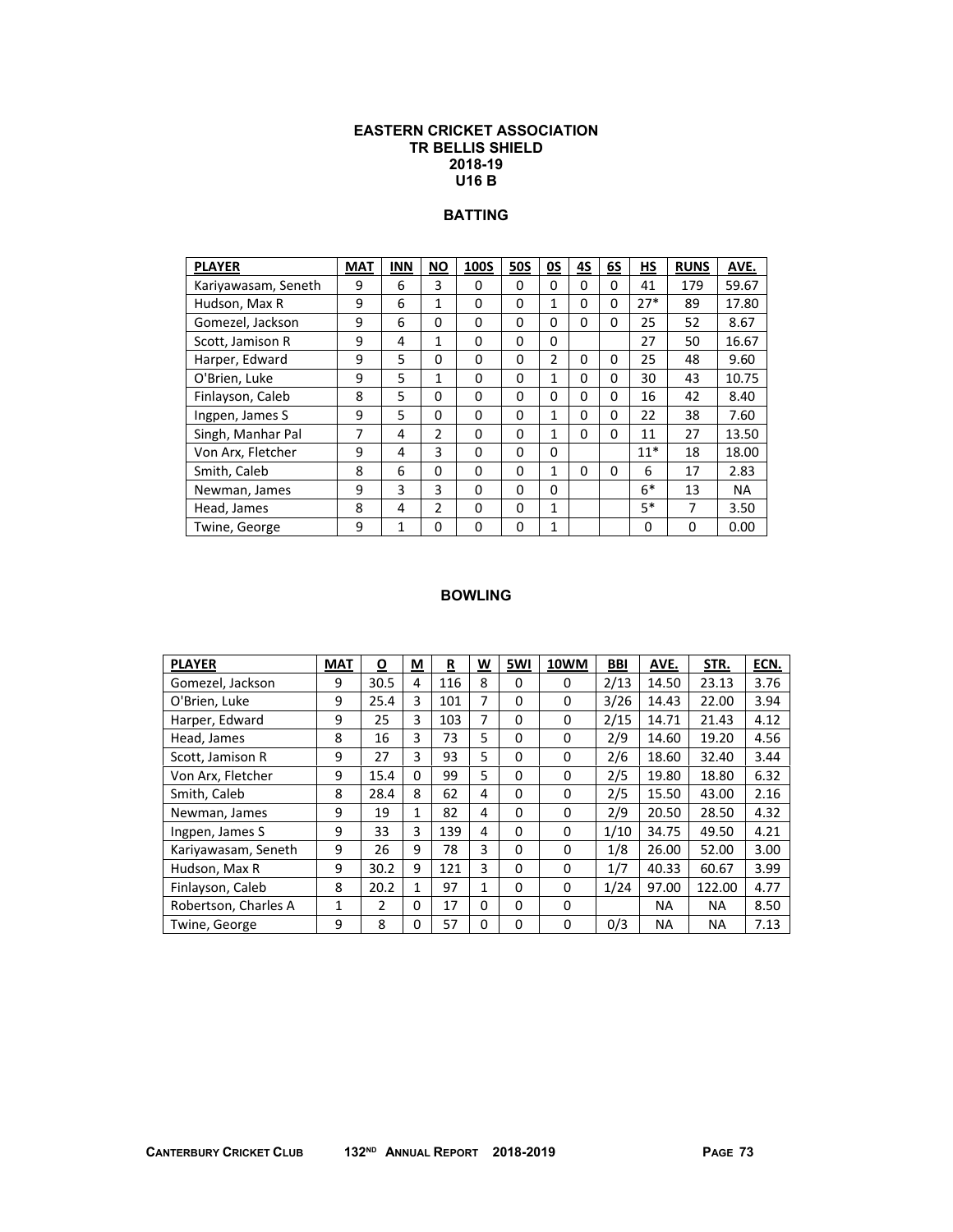#### **EASTERN CRICKET ASSOCIATION CL MARTIN SHIELD 2018-19 U14 A**

# **SEASON – PREMIERS - CANTERBURY**

| <b>RND</b>     | <b>DATES</b> | <b>HOME TEAM</b>                          |      | <b>AWAY TEAM</b>                                     | <b>VENUE</b>          |
|----------------|--------------|-------------------------------------------|------|------------------------------------------------------|-----------------------|
| $\mathbf{1}$   | 12 Oct       | <b>Trinity Willison</b>                   | def  | Canterbury                                           | Frog Hollow           |
|                | 18           | 2/122(cc) NJ Graves                       | by   | 5/155(cc) J Carey 49                                 | Reserve               |
|                |              | 53* G Kennedy 26*                         |      |                                                      |                       |
| 2              | 19 Oct       | Canterbury                                | def  | Kew Junior                                           | Cooper                |
|                | 18           | 235 ls harker 57 W Stamper                |      | 75 J Horsey 3/12                                     | Reserve               |
|                | 26 Oct       | 38* A Azzopardi 36 N Scott                |      | and $2/50$                                           |                       |
|                | 18           | 3/58                                      |      |                                                      |                       |
| 3              | 2 Nov 18     | Canterbury                                | def  | Edinburgh                                            | Cooper                |
|                | 9 Nov 18     | 7/248 J Carey 52* O Will                  |      | 7/123(cc) X DiScala 63*                              | Reserve               |
|                |              | 35* W Dawkins 33* J Horsey<br>$26*$       |      |                                                      |                       |
| 4              | 16 Nov       | Ashwood                                   | drew | Canterbury                                           | Jingella              |
|                | 18           |                                           |      | 9/275(cc) O Will                                     | Reserve               |
|                | 23 Nov       |                                           |      | 66 W Stamper                                         |                       |
|                | 18           |                                           |      | 52* W Dawkins                                        |                       |
|                |              |                                           |      | 45 W Lombardi 30* J Horsey                           |                       |
|                |              |                                           |      | 26 M Pirozek 3/61                                    |                       |
| 5              | 30 Nov       | Northcote United                          | def  | Canterbury                                           | Alphington            |
|                | 18           | 9/145(cc)   Woodhouse                     | by   | 9/218(cc) O Will                                     | Park                  |
|                | 7 Dec 18     | 38 W Lorenz 32                            |      | 59 W Stamper 40 J Horsey                             |                       |
|                |              |                                           |      | 37                                                   |                       |
| 6              | 14 Dec       | Canterbury                                | drew | Boroondara                                           | Cooper                |
|                | 18           |                                           |      |                                                      | Reserve               |
| $\overline{7}$ | 1 Feb 19     | Canterbury                                | def  | North Balwyn                                         | Cooper                |
|                |              | 132 Is harker 52* W Dawkins               |      | 2/58(cc) M Duncan 25                                 | Reserve               |
|                |              | 49                                        |      |                                                      |                       |
| 8              | 8 Feb 19     | <b>STC South Camberwell</b>               | def  | Canterbury                                           | <b>Nettleton Park</b> |
|                | 15 Feb<br>19 | 7/201(cc) N Scacco<br>83* B Macmillan 39* | by   | 6/391 J Carey 80* M Sherry<br>56 B Angley 54* O Will | (West pitch)          |
|                |              |                                           |      | 51 W Lombardi 36 ls harker                           |                       |
|                |              |                                           |      | 27* J Walker 26*                                     |                       |
| <b>SF</b>      | 10 Mar       | Canterbury                                | def  | North Balwyn                                         | <b>Highfield Park</b> |
|                | 19           | 6/206(cc) O Will                          |      | 107 O de Stefanis                                    | (North Oval)          |
|                |              | 80* W Dawkins 51 J Miles 3/31             |      | 44* W Dawkins 3/13                                   |                       |
| GF             | 17 Mar       | Boroondara                                | def  | Canterbury                                           | <b>Macleay Park</b>   |
|                | 19           | 8/181(cc) P Forrest 49 T Scott            | by   | 4/219(cc) O Will                                     | (Oval 2)              |
|                |              | 34* J Horsey 4/35                         |      | 81* J Horsey 52 J Carey                              |                       |
|                |              |                                           |      | 33* W Stamper 26                                     |                       |
| 9              | 22 Feb       | Canterbury                                | drew | Glen Iris                                            | Cooper                |
|                | 19           |                                           |      | 8/191(cc) S Mazza                                    | Reserve               |
|                | 1 Mar 19     |                                           |      | 50 C Proposch                                        |                       |
|                |              |                                           |      | 48* LA Gatehouse 47                                  |                       |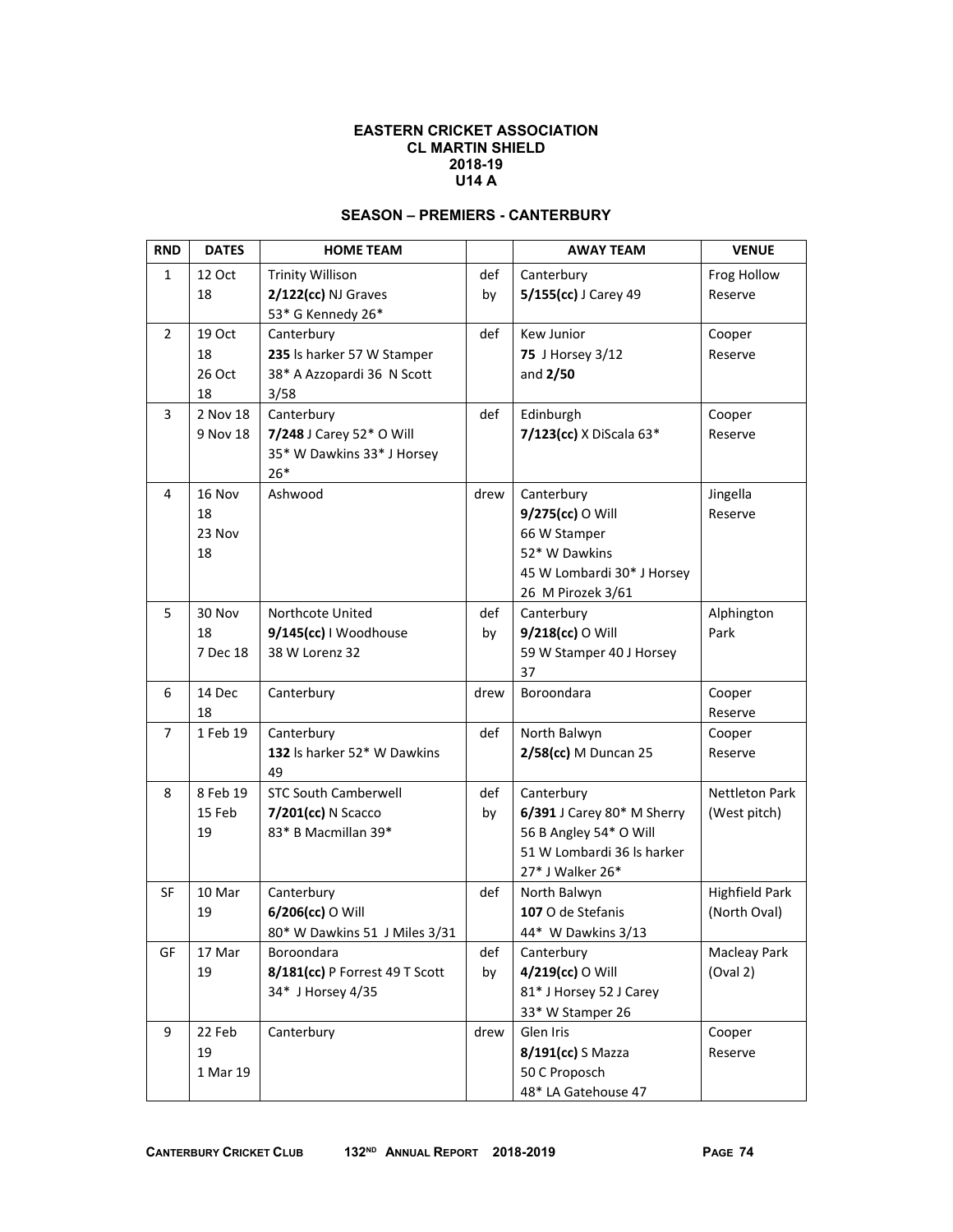### **EASTERN CRICKET ASSOCIATION CL MARTIN SHIELD 2018-19 U14 A**

# **BATTING**

| <b>PLAYER</b>     | <b>MAT</b> | <b>INN</b> | <b>NO</b> | <b>100S</b> | <b>50S</b>     | 0S             | НS    | <b>RUNS</b> | AVE.  |
|-------------------|------------|------------|-----------|-------------|----------------|----------------|-------|-------------|-------|
| Will, Oliver      | 9          | 8          | 3         | 0           | 5              | 1              | $81*$ | 379         | 75.80 |
| Carey, Jack       | 10         | 8          | 4         | 0           | $\mathfrak{p}$ | 0              | $80*$ | 245         | 61.25 |
| Horsey, James     | 10         | 9          | 1         | 0           | 1              | 1              | 52    | 209         | 26.13 |
| Stamper, William  | 10         | 8          | 3         | 0           | $\mathbf{1}$   | 0              | $52*$ | 200         | 40.00 |
| harker, lachlan s | 10         | 9          | 2         | 0           | $\overline{2}$ | 0              | 57    | 198         | 28.29 |
| Dawkins, Will     | 10         | 8          | 1         | 0           | $\mathbf{1}$   | $\overline{2}$ | 51    | 196         | 28.00 |
| Lombardi, William | 10         | 6          | 3         | 0           | 0              | 0              | 36    | 108         | 36.00 |
| Angley, Bill      | 10         | 8          | 2         | 0           | 1              | $\mathbf{1}$   | $54*$ | 105         | 17.50 |
| Azzopardi, Ari    | 10         | 8          | 5         | 0           | 0              | 0              | 36    | 88          | 29.33 |
| Sherry, Matthew   | 10         | 5          | 0         | 0           | $\mathbf{1}$   | 0              | 56    | 71          | 14.20 |
| Watson, Harry J   | 10         | 4          | 0         | $\Omega$    | $\Omega$       | 0              | 20    | 45          | 11.25 |
| Walker, Jesse     | 10         | 5          | 2         | 0           | 0              | 0              | $26*$ | 44          | 14.67 |

| <b>PLAYER</b>     | <b>MAT</b> | <u>0</u> | M  | $\overline{\mathbf{R}}$ | W        | 5WI | 10WM | BBI  | AVE.  | STR.  | ECN. |
|-------------------|------------|----------|----|-------------------------|----------|-----|------|------|-------|-------|------|
| Harker, Lachlan s | 10         | 51       | 9  | 140                     | 10       | 0   | 0    | 2/23 | 14.00 | 30.60 | 2.75 |
| Watson, Harry J   | 10         | 48       | 11 | 116                     | 9        | 0   | 0    | 2/6  | 12.89 | 32.00 | 2.42 |
| Horsey, James     | 10         | 43       | 2  | 128                     | 9        | 0   | 0    | 4/35 | 14.22 | 28.67 | 2.98 |
| Dawkins, Will     | 10         | 45       | 7  | 150                     | 6        | 0   | 0    | 3/13 | 25.00 | 45.00 | 3.33 |
| Azzopardi, Ari    | 10         | 25       | 2  | 83                      | 4        | 0   | 0    | 1/4  | 20.75 | 37.50 | 3.32 |
| Carey, Jack       | 10         | 32       | 3  | 96                      | 4        | 0   | 0    | 2/14 | 24.00 | 48.00 | 3.00 |
| Angley, Bill      | 10         | 27.1     | 5  | 98                      | 4        | 0   | 0    | 2/12 | 24.50 | 40.75 | 3.61 |
| Walker, Jesse     | 10         | 23       | 0  | 102                     | 4        | 0   | 0    | 1/5  | 25.50 | 34.50 | 4.43 |
| Sherry, Matthew   | 10         | 23       | 1  | 93                      | 3        | 0   | 0    | 2/5  | 31.00 | 46.00 | 4.04 |
| Stamper, William  | 10         | 14       | 1  | 91                      | 2        | 0   | 0    | 1/11 | 45.50 | 42.00 | 6.50 |
| Lombardi, William | 10         | 22       | 1  | 111                     | $\Omega$ | 0   | 0    | 0/6  | ΝA    | ΝA    | 5.05 |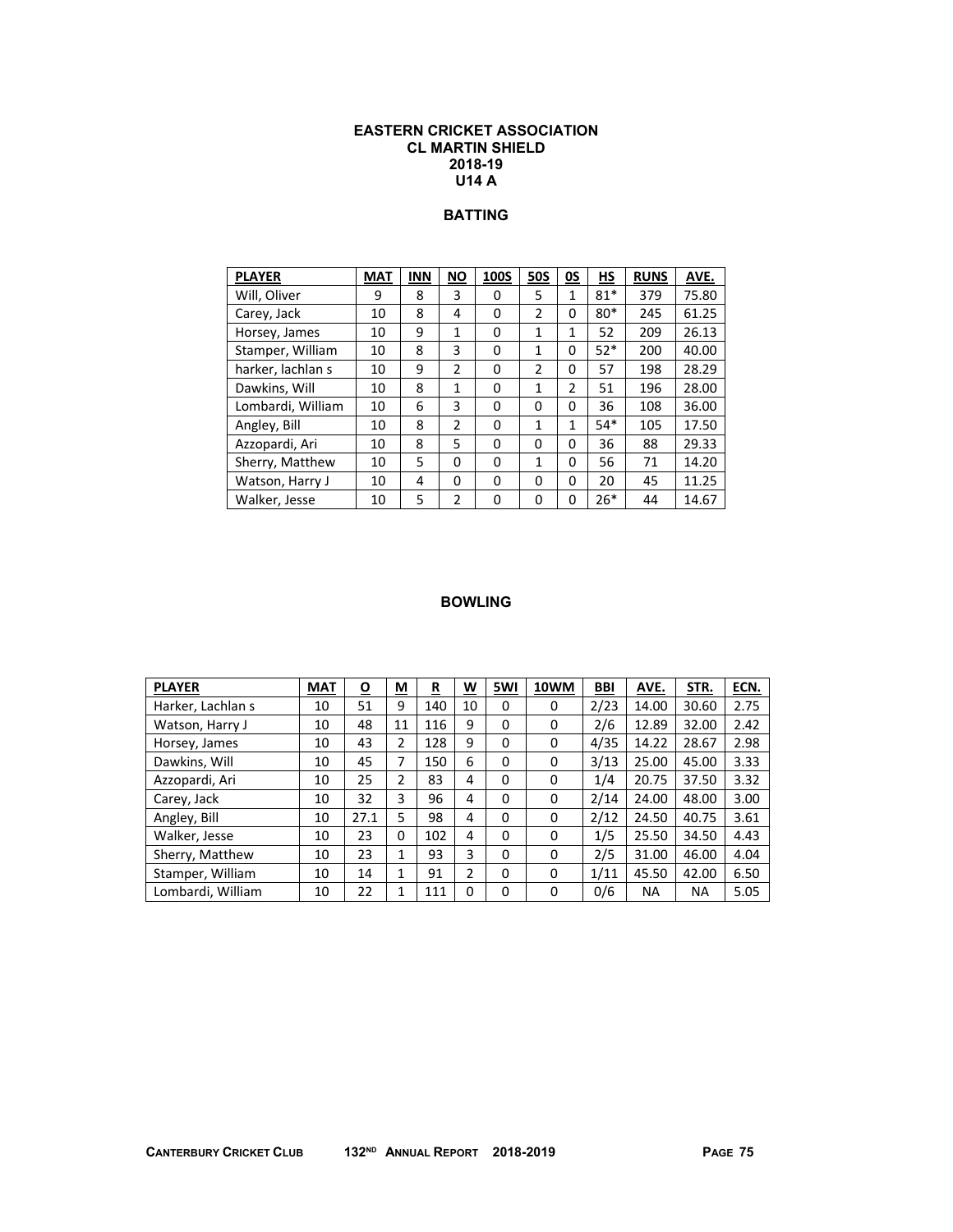### **EASTERN CRICKET ASSOCIATION FJ DOBELLI SHIELD 2018-19 U14 B**

## **SEASON – PREMIERS - ASHWOOD**

| <b>RND</b>     | <b>DATES</b> | <b>HOME TEAM</b>              |      | <b>AWAY TEAM</b>       | <b>VENUE</b>           |
|----------------|--------------|-------------------------------|------|------------------------|------------------------|
| $\mathbf{1}$   | 12 Oct       | Canterbury B1                 | def  | Glen Iris Webb         | Cooper                 |
|                | 18           | 2/97 T Newman 39*             | by   | 7/100 LJ Macneil 43*   | Reserve                |
| $\overline{2}$ | 19 Oct       | Boroondara B2                 | def  | Canterbury B1          | <b>Highfield Park</b>  |
|                | 18           | 6/152 O Stambe 25*            |      | 4/146 T Ross 43*       | (North Oval)           |
|                | 26 Oct       |                               |      |                        |                        |
|                | 18           |                               |      |                        |                        |
| 3              | 2 Nov 18     | Edinburgh Burgundy            | def  | Canterbury B1          | McCutcheon             |
|                | 9 Nov 18     | 61                            | by   | 8/196(cc) S Bellamy    | Oval                   |
|                |              | and 7/65(cc) TA Schache 5/14  |      | 60* T Newman 57*       |                        |
| 4              | 16 Nov       | Canterbury B1                 | drew | Ashwood                | Cooper                 |
|                | 18           | 207 T Newman 42 J Dixon       |      |                        | Reserve                |
|                | 23 Nov       | 38* M Grant 25                |      |                        |                        |
|                | 18           |                               |      |                        |                        |
| 5              | 30 Nov       | Canterbury B1                 | def  | Kew Junior             | Cooper                 |
|                | 18           | 7/212(cc) S Bates 29*         |      | 140 P Kennedy 31       | Reserve                |
|                | 7 Dec 18     |                               |      |                        |                        |
| 6              | 14 Dec       | Balwyn blasters               | drew | Canterbury B1          | Myrtle Park            |
|                | 18           |                               |      |                        | (East Oval)            |
| $\overline{7}$ | 1 Feb 19     | <b>Trinity Willison</b>       | def  | Canterbury B1          | Markham                |
|                |              | $9/74$ (cc)                   | by   | $3/75$ (cc)            | Avenue                 |
|                |              |                               |      |                        | Reserve                |
| 8              | 8 Feb 19     | Canterbury B1                 | def  | Boroondara B2          | Cooper                 |
|                | 15 Feb       | 8/142(cc) T Ross 61* T Newman |      | 91                     | Reserve                |
|                | 19           | 26 N Macmillan 4/14           |      |                        |                        |
| <b>SF</b>      | 10 Mar       | Boroondara B2                 | def  | Canterbury B1          | <b>Hislop Park</b>     |
|                | 19           | 8/203(cc) O Stambe            | by   | 7/204 T Ross           | (Centre Oval)          |
|                |              | 58 N Macmillan 40 J Byrne 26  |      | 62* T Newman 45 J Day  |                        |
|                |              |                               |      | 3/23                   |                        |
| GF             | 17 Mar       | Glen Iris Webb                | def  | Canterbury B1          | <b>Hartwell Sports</b> |
|                | 19           | 6/151(cc) HE Lanigan          |      | <b>123 T Newman 30</b> | Ground (West           |
|                |              | 55* R Finestone 26            |      |                        | Oval)                  |
| 9              | 22 Feb       | Glen Iris Webb                | drew | Canterbury B1          | Dorothy Laver          |
|                | 19           | 127 F Wilson 31               |      | 1/21                   | Reserve (North         |
|                | 1 Mar        |                               |      |                        | Ova                    |
|                | 19           |                               |      |                        |                        |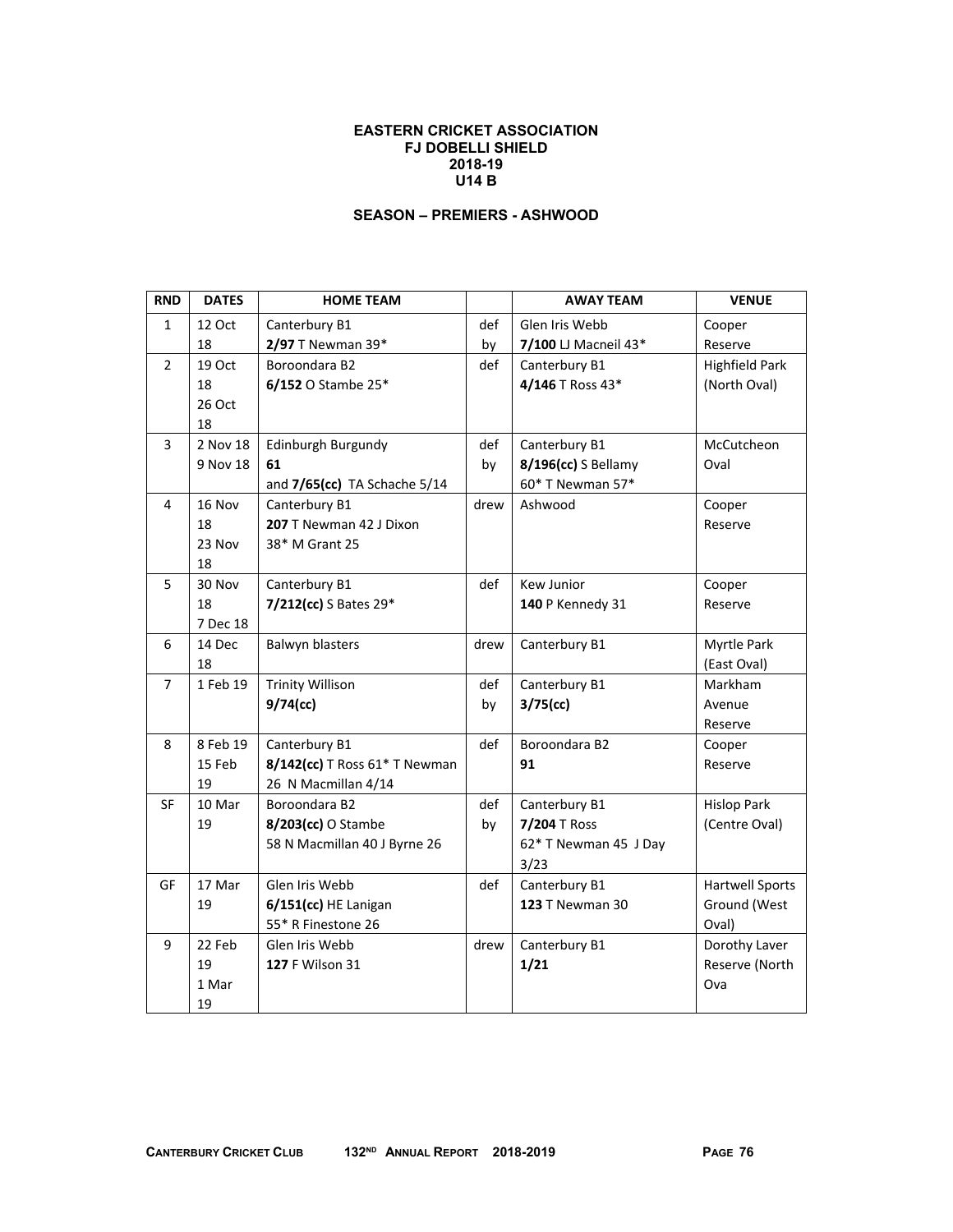### **EASTERN CRICKET ASSOCIATION FJ DOBELLI SHIELD 2018-19 U14 B**

# **BATTING**

| <b>PLAYER</b>     | <b>MAT</b> | <b>INN</b> | <b>NO</b>     | 100S     | <b>50S</b> | 0S           | НS    | <b>RUNS</b> | AVE.  |
|-------------------|------------|------------|---------------|----------|------------|--------------|-------|-------------|-------|
| Newman, Thomas    | 9          | 7          | $\mathcal{P}$ | 0        | 1          | 0            | $57*$ | 249         | 49.80 |
| Ross, Tom         | 10         | 6          | 3             | 0        | 2          | 0            | $62*$ | 223         | 74.33 |
| Bellamy, Sam      | 10         | 9          | $\mathcal{P}$ | $\Omega$ | 1          | 1            | $60*$ | 123         | 17.57 |
| Grant, Max        | 10         | 9          | 3             | $\Omega$ | $\Omega$   | 0            | 25    | 90          | 15.00 |
| Bates, Sam        | 10         | 9          | 2             | $\Omega$ | $\Omega$   | $\mathbf{1}$ | $29*$ | 79          | 11.29 |
| Dixon, James      | 10         | 6          | $\mathcal{P}$ | $\Omega$ | $\Omega$   | $\mathbf{1}$ | 38*   | 72          | 18.00 |
| Vause, Ben        | 10         | 7          | 3             | $\Omega$ | 0          | 1            | $23*$ | 67          | 16.75 |
| Roskam, Edward    | 10         | 6          | 2             | $\Omega$ | $\Omega$   | 1            | $21*$ | 66          | 16.50 |
| Burns, Thomas     | 10         | 9          | 4             | $\Omega$ | $\Omega$   | $\mathbf{1}$ | $20*$ | 63          | 12.60 |
| Schache, Thomas A | 10         | 6          | $\mathcal{P}$ | $\Omega$ | $\Omega$   | 0            | 18    | 61          | 15.25 |
| Spicer, Rory      | 9          | 5          | $\mathcal{P}$ | $\Omega$ | 0          | 1            | $11*$ | 20          | 6.67  |
| Jacob, Todd       | 10         | 5          | 1             | $\Omega$ | $\Omega$   | 2            | 9     | 17          | 4.25  |
| Davis, Cooper     | 9          | 4          | 0             | $\Omega$ | $\Omega$   | 2            | 6     | 9           | 2.25  |

| <b>PLAYER</b>     | <b>MAT</b> | <u>୦</u> | М              | R   | W              | 5WI | 10WM     | BBI  | AVE.  | STR.  | ECN. |
|-------------------|------------|----------|----------------|-----|----------------|-----|----------|------|-------|-------|------|
| Schache, Thomas A | 10         | 31       | 4              | 103 | 10             | 1   | 0        | 5/14 | 10.30 | 18.60 | 3.32 |
| Vause, Ben        | 10         | 32       | 8              | 106 | 8              | 0   | 0        | 2/3  | 13.25 | 24.00 | 3.31 |
| Roskam, Edward    | 10         | 20       | 4              | 63  | 6              | 0   | 0        | 2/8  | 10.50 | 20.00 | 3.15 |
| Dixon, James      | 10         | 22       | 1              | 65  | 6              | 0   | 0        | 2/18 | 10.83 | 22.00 | 2.95 |
| Newman, Thomas    | 9          | 18       | 2              | 70  | 6              | 0   | 0        | 2/12 | 11.67 | 18.00 | 3.89 |
| Burns, Thomas     | 10         | 36       | 1              | 168 | 6              | 0   | 0        | 2/14 | 28.00 | 36.00 | 4.67 |
| Spicer, Rory      | 9          | 33       | 4              | 69  | 5              | 0   | 0        | 2/8  | 13.80 | 39.60 | 2.09 |
| Bates, Sam        | 10         | 29       | 4              | 89  | 5              | 0   | 0        | 2/3  | 17.80 | 34.80 | 3.07 |
| Davis, Cooper     | 9          | 14       | $\mathbf{1}$   | 86  | 4              | 0   | 0        | 2/13 | 21.50 | 21.00 | 6.14 |
| Jacob, Todd       | 10         | 23.2     | $\overline{2}$ | 107 | 4              | 0   | 0        | 2/8  | 26.75 | 35.00 | 4.59 |
| Bellamy, Sam      | 10         | 24       | 5              | 67  | 3              | 0   | 0        | 2/10 | 22.33 | 48.00 | 2.79 |
| Ross, Tom         | 10         | 18       | 0              | 69  | 3              | 0   | 0        | 1/8  | 23.00 | 36.00 | 3.83 |
| Ross, Ben         | 1          | 4        | 0              | 15  | $\overline{2}$ | 0   | 0        | 2/15 | 7.50  | 12.00 | 3.75 |
| Grant, Max        | 10         | 13       | 0              | 45  | 2              | 0   | 0        | 1/3  | 22.50 | 39.00 | 3.46 |
| Newman, William   | 1          | 2        | 1              | 2   | 0              | 0   | $\Omega$ |      | ΝA    | NA.   | 1.00 |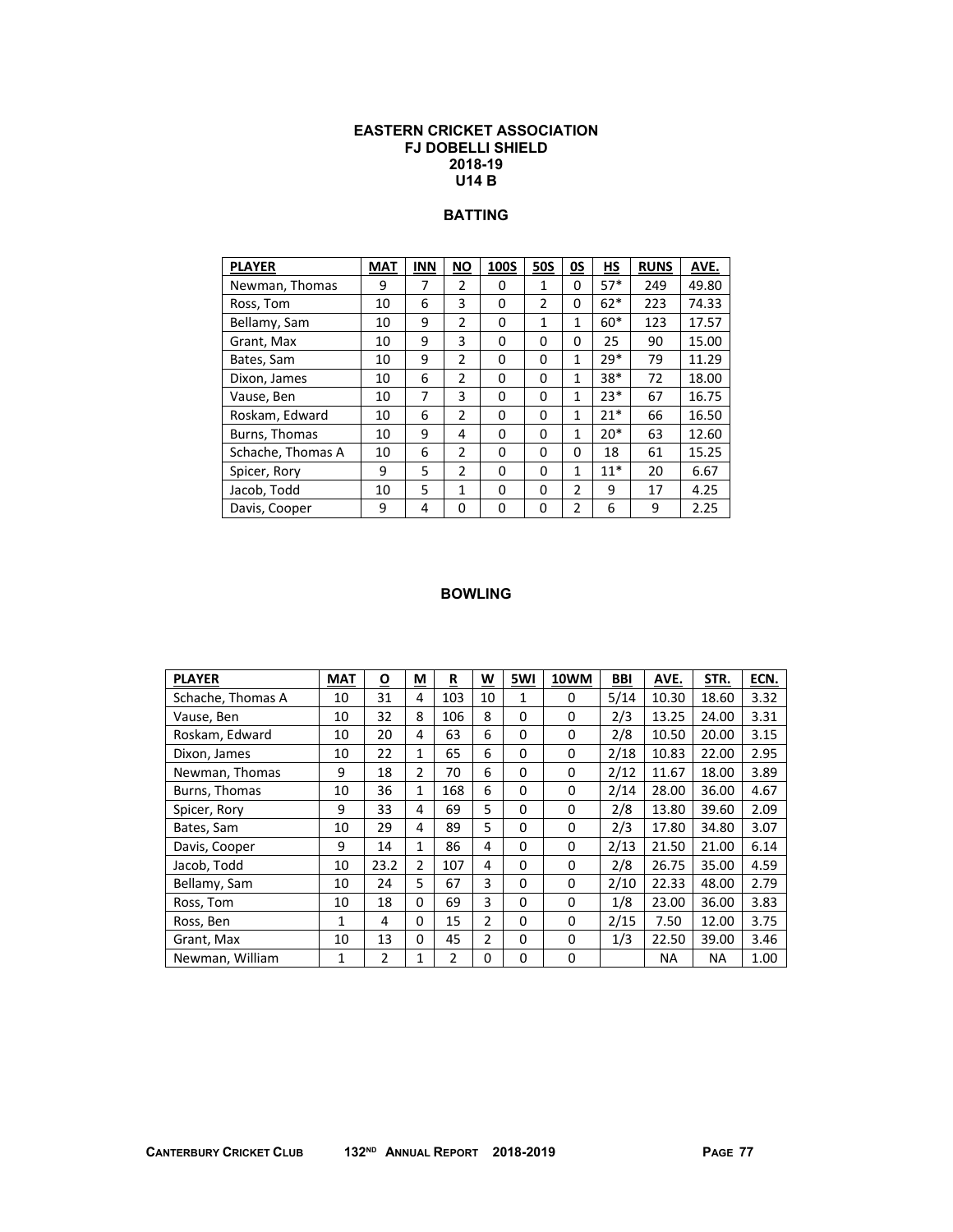#### **EASTERN CRICKET ASSOCIATION JD NORMAN SHIELD 2018-19 U14 B**

| <b>RND</b>     | <b>DATES</b> | <b>HOME TEAM</b>              |      | <b>AWAY TEAM</b>             | <b>VENUE</b>          |
|----------------|--------------|-------------------------------|------|------------------------------|-----------------------|
| $\mathbf{1}$   | 12 Oct 18    | <b>Ashburton Willows</b>      | def  | Canterbury                   | Ferndale Park         |
|                |              | $6/95$ (cc)                   |      | $4/68$ (cc)                  |                       |
| $\overline{2}$ | 19 Oct 18    | Canterbury                    | def  | Boroondara                   | <b>Hislop Park</b>    |
|                | 26 Oct 18    | 107 C Yates 27* C Minogue     | by   | 9/132 F Jacobsen 34* j white | (East Oval)           |
|                |              | 3/11                          |      | 30* S Grlj 3/6               |                       |
| 3              | 2 Nov 18     | Canterbury                    | def  | <b>Box Hill</b>              | <b>Hislop Park</b>    |
|                | 9 Nov 18     | 4/185(cc) C Yates             | by   | $6/186$ (cc) E Stilve        | (East Oval)           |
|                |              | 50* F McDonald 29*            |      | 50* IR White 50*             |                       |
| 4              | 16 Nov       | St. Pauls                     | drew | Canterbury                   | Ashwood               |
|                | 18           |                               |      | 7/234(cc) W Spratt           | Secondary             |
|                | 23 Nov       |                               |      | 51* C Parker 40 XA Connor    | College               |
|                | 18           |                               |      | 32                           |                       |
| 5              | 30 Nov       | Canterbury                    | def  | North Balwyn                 | <b>Hislop Park</b>    |
|                | 18           | 117 N Du Toit 4/15            | by   | 2/198 N Gibson               | (East Oval)           |
|                | 7 Dec 18     |                               |      | 35* D Stavretis 33* J Maker  |                       |
|                |              |                               |      | $25*$                        |                       |
| 6              | 14 Dec       | <b>Bulleen</b>                | drew | Canterbury                   | <b>Wilsons Road</b>   |
|                | 18           |                               |      |                              | Reserve               |
| $\overline{7}$ | 1 Feb 19     | Edinburgh                     | def  | Canterbury                   | <b>Fairfield Park</b> |
|                |              | 6/56 XA Connor 3/1            | by   | 3/96(cc) C Yates 31*         |                       |
| 8              | 8 Feb 19     | Boroondara                    | def  | Canterbury                   | <b>Hislop Park</b>    |
|                | 15 Feb       | 7/194(cc) i white $25^*$      |      | 159                          | (East Oval)           |
|                | 19           |                               |      |                              |                       |
| 9              | 22 Feb       | Canterbury                    | drew | <b>Ashburton Willows</b>     | <b>Hislop Park</b>    |
|                | 19           | 8/177(cc) A Ingpen 42 C Yates |      |                              | (East Oval)           |
|                | 1 Mar 19     | 30 M Howard 28                |      |                              |                       |

## **SEASON – PREMIERS – ASHBURTON WILLOWS**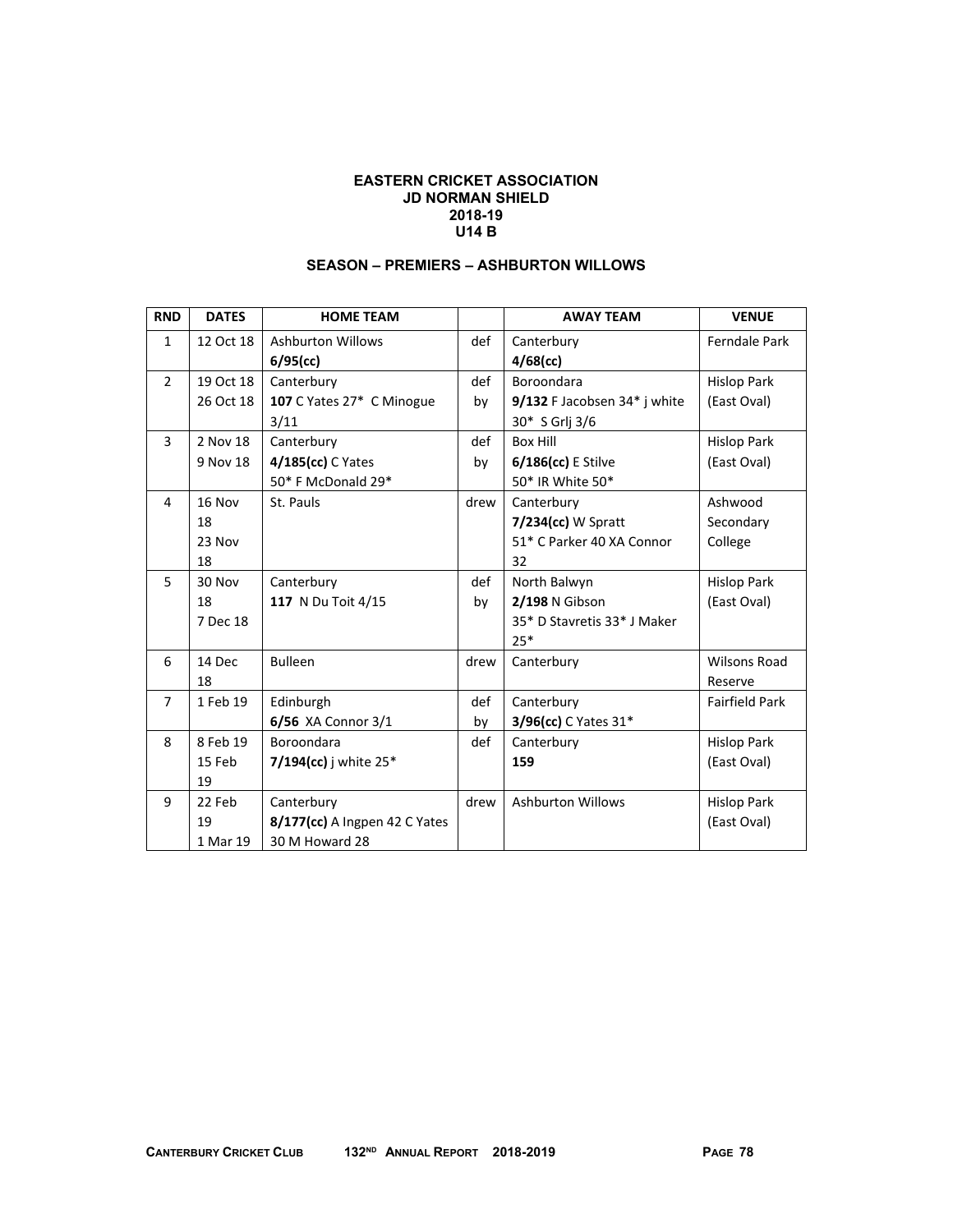### **EASTERN CRICKET ASSOCIATION JD NORMAN SHIELD 2018-19 U14 B**

### **BATTING**

| <b>PLAYER</b>       | <b>MAT</b> | <b>INN</b>     | <b>NO</b>      | 100S | <b>50S</b>   | <b>OS</b>    | HS    | <b>RUNS</b> | AVE.  |
|---------------------|------------|----------------|----------------|------|--------------|--------------|-------|-------------|-------|
| Yates, Calum        | 8          | 6              | 4              | 0    | $\mathbf{1}$ | 1            | $50*$ | 153         | 76.50 |
| Spratt, William     | 8          | 5              | 3              | 0    | $\mathbf{1}$ | 0            | $51*$ | 104         | 52.00 |
| Ingpen, Alex        | 8          | 6              | 3              | 0    | 0            | 1            | 42    | 103         | 34.33 |
| Parker, Cameron     | 8          | 5              | $\mathfrak{p}$ | 0    | 0            | $\mathbf{1}$ | 40    | 56          | 18.67 |
| Howard, Max         | 8          | 6              | 1              | 0    | 0            | 0            | 28    | 52          | 10.40 |
| Lynch, Patrick      | 8          | 5              | $\overline{2}$ | 0    | 0            | 0            | 12    | 44          | 14.67 |
| Relph, Joshua       | 8          | 5              | 1              | 0    | 0            | 0            | 16    | 36          | 9.00  |
| Johnston, Robert    | 8          | 5              | 3              | 0    | 0            | 0            | $12*$ | 33          | 16.50 |
| Connor, Xavier A    | 8          | 3              | $\Omega$       | 0    | 0            | $\mathbf{1}$ | 32    | 33          | 11.00 |
| McDonald, Frederick | 8          | 4              | 2              | 0    | 0            | $\mathbf{1}$ | $29*$ | 32          | 16.00 |
| Croagh, Gerard      | 8          | 4              | $\mathbf{1}$   | 0    | 0            | 2            | 11    | 19          | 6.33  |
| Cochrane, Zane      | 8          | $\overline{2}$ | 0              | 0    | 0            | 0            | 15    | 16          | 8.00  |
| Grlj, Samuel        | 4          | $\overline{2}$ | 0              | 0    | 0            | 0            | 15    | 16          | 8.00  |

| <b>PLAYER</b>       | <b>MAT</b>     | О  | M              | R  | W              | 5WI | 10WM | <b>BBI</b> | AVE.      | STR.      | ECN. |
|---------------------|----------------|----|----------------|----|----------------|-----|------|------------|-----------|-----------|------|
| Lynch, Patrick      | 8              | 11 | 1              | 55 | 4              | 0   | 0    | 2/11       | 13.75     | 16.50     | 5.00 |
| Grlj, Samuel        | $\overline{4}$ | 4  | $\overline{2}$ | 6  | 3              | 0   | 0    | 3/6        | 2.00      | 8.00      | 1.50 |
| Connor, Xavier A    | 8              | 12 | 3              | 31 | 3              | 0   | 0    | 3/1        | 10.33     | 24.00     | 2.58 |
| Cochrane, Zane      | 8              | 14 | 2              | 44 | 3              | 0   | 0    | 2/6        | 14.67     | 28.00     | 3.14 |
| Yates, Calum        | 8              | 8  | $\overline{2}$ | 21 | $\overline{2}$ | 0   | 0    | 1/4        | 10.50     | 24.00     | 2.63 |
| Spratt, William     | 8              | 9  | 0              | 31 | 2              | 0   | 0    | 2/14       | 15.50     | 27.00     | 3.44 |
| Croagh, Gerard      | 8              | 11 | 0              | 34 | $\mathcal{P}$  | 0   | 0    | 1/5        | 17.00     | 33.00     | 3.09 |
| Parker, Cameron     | 8              | 12 | 0              | 55 | 2              | 0   | 0    | 2/11       | 27.50     | 36.00     | 4.58 |
| McDonald, Frederick | 8              | 7  | 0              | 22 | $\mathbf{1}$   | 0   | 0    | 1/8        | 22.00     | 42.00     | 3.14 |
| Johnston, Robert    | 8              | 10 | 0              | 53 | 1              | 0   | 0    | 1/14       | 53.00     | 60.00     | 5.30 |
| Relph, Joshua       | 8              | 6  | 0              | 21 | 0              | 0   | 0    | 0/6        | <b>NA</b> | <b>NA</b> | 3.50 |
| Howard, Max         | 8              | 7  | $\mathbf{1}$   | 27 | 0              | 0   | 0    | 0/5        | <b>NA</b> | <b>NA</b> | 3.86 |
| Ingpen, Alex        | 8              | 11 | 1              | 28 | 0              | 0   | 0    | 0/2        | <b>NA</b> | <b>NA</b> | 2.55 |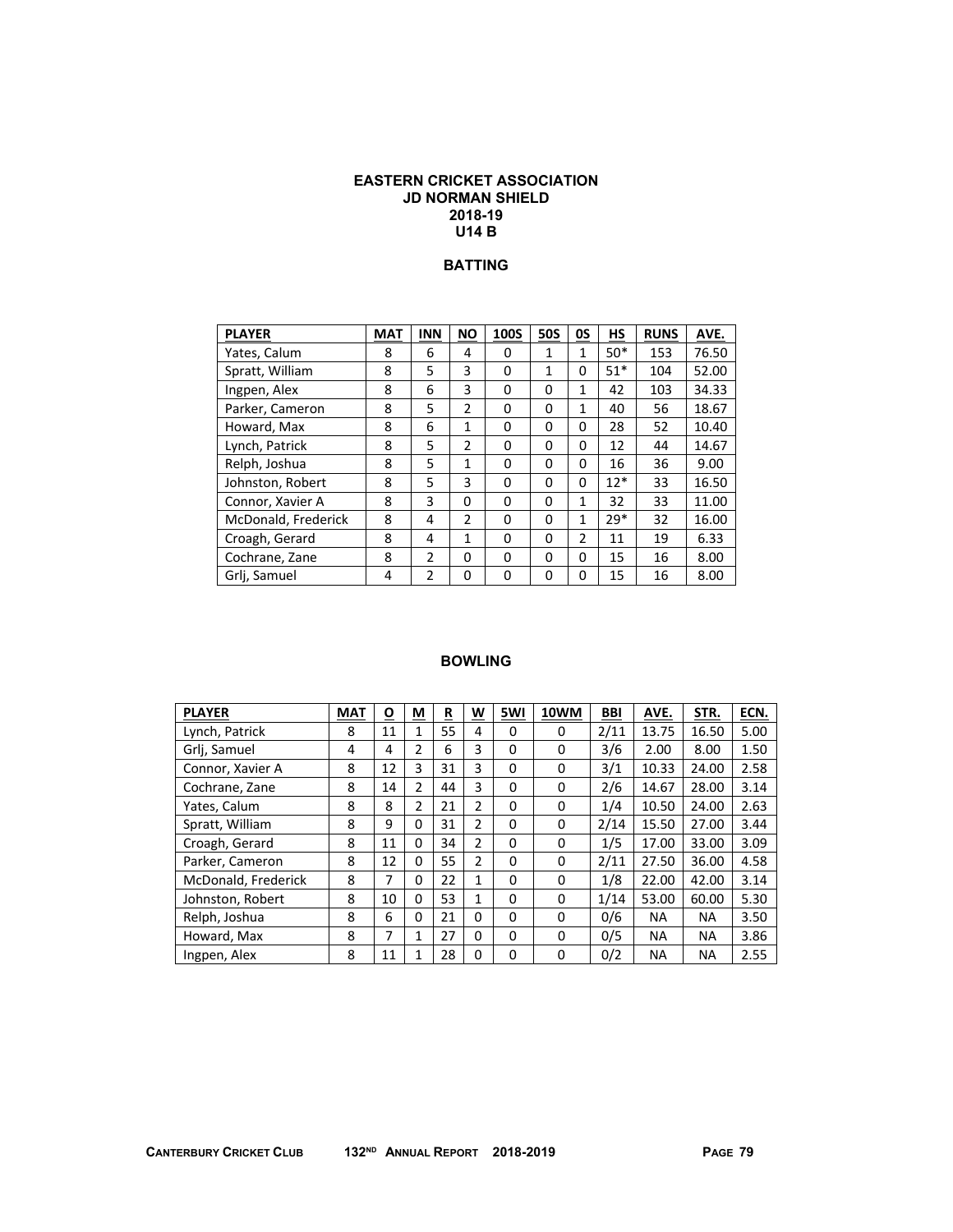#### **EASTERN CRICKET ASSOCIATION J BATE SHIELD 2018-19 U14 C**

## **SEASON – PREMIERS - HAWTHORN**

| <b>RND</b>     | <b>DATES</b> | <b>HOME TEAM</b>                   |              | <b>AWAY TEAM</b>            | <b>VENUE</b>          |
|----------------|--------------|------------------------------------|--------------|-----------------------------|-----------------------|
| $\mathbf{1}$   | 12 Oct       | Canterbury                         | def          | Edinburgh Yellow            | <b>Hislop Park</b>    |
|                | 18           | $4/72$ (cc) J Schipper $3/11$ (inc | by           | $3/86$ (cc)                 | (Centre Oval)         |
|                |              | hat-trick)                         |              |                             |                       |
| $\overline{2}$ | 19 Oct       | <b>Richmond Union</b>              | def          | Canterbury                  | <b>Fletcher Park</b>  |
|                | 18           | $9/187$ (cc) B Morgan              |              | 135                         | (Fletcher #2)         |
|                | 26 Oct       | 37* L Judd 31* A Reynolds          |              |                             |                       |
|                | 18           | 29 LM Mosley 27 A Claney           |              |                             |                       |
|                |              | 26                                 |              |                             |                       |
| 3              | 2 Nov 18     | Canterbury                         | $\mathsf{v}$ | <b>BYE</b>                  |                       |
|                | 9 Nov 18     |                                    |              |                             |                       |
| 4              | 16 Nov       | <b>Surrey Hills</b>                | drew         | Canterbury                  | <b>Surrey Park</b>    |
|                | 18           | 170 M Hilton 52 H Florance         |              |                             | (Oval 3 -             |
|                | 23 Nov       | 3/5                                |              |                             | South East)           |
|                | 18           |                                    |              |                             |                       |
| 5              | 30 Nov       | Canterbury                         | def          | Hawthorn                    | <b>Hislop Park</b>    |
|                | 18           | 222 K Smolarek 49 C Davidson       | by           | 9/264(cc) C Hume 72 J Smith | (Centre Oval)         |
|                | 7 Dec 18     | 27                                 |              | 26 C Lord 26                |                       |
| 6              | 14 Dec       | North Balwyn                       | drew         | Canterbury                  | <b>Highfield Park</b> |
|                | 18           |                                    |              |                             | (North Oval)          |
| $\overline{7}$ | 1 Feb 19     | Clifton Hill                       | def          | Canterbury                  | Fairlea Ovals         |
|                |              | 51                                 | by           | 3/134(cc) W LaMotte 25*     | (Fairlea              |
|                |              |                                    |              |                             | West)                 |
| 8              | 8 Feb 19     | Canterbury                         | def          | <b>Richmond Union</b>       | <b>Hislop Park</b>    |
|                | 15 Feb       | 7/219 W LaMotte                    | by           | 302 E King 77 A Reynolds    | (Centre Oval)         |
|                | 19           | 50* M Chen 37*                     |              | 65* LM Mosley 58 B Morgan   |                       |
|                |              |                                    |              | 40 C Davidson 3/18          |                       |
| 9              | 22 Feb       | Edinburgh Yellow                   | drew         | Canterbury                  | Alfred                |
|                | 19           | 107                                |              |                             | Crescent              |
|                | 1 Mar 19     |                                    |              |                             | Oval                  |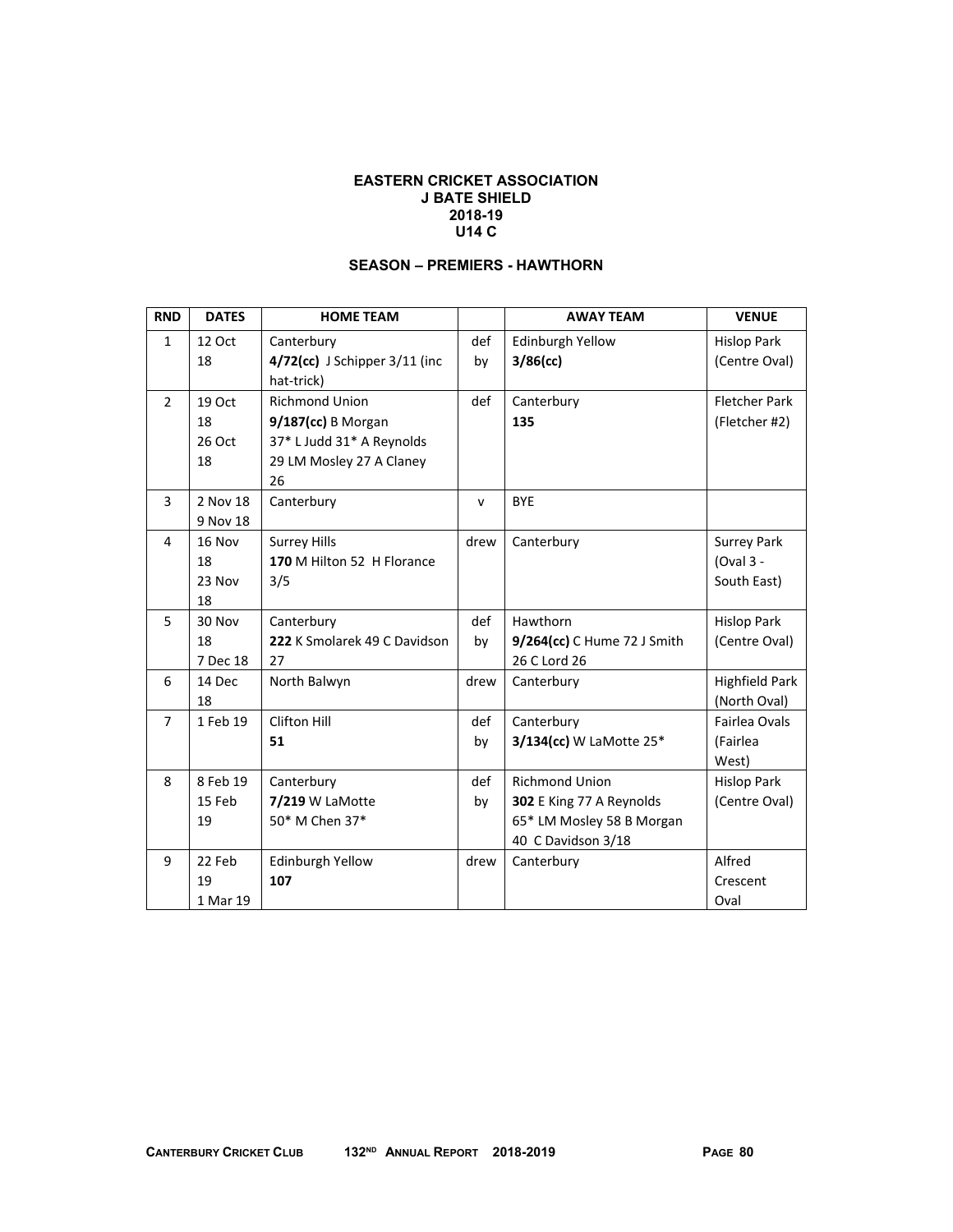### **EASTERN CRICKET ASSOCIATION J BATE SHIELD 2018-19 U14 C**

### **BATTING**

| <b>PLAYER</b>         | <b>MAT</b>   | <b>INN</b>     | <b>NO</b>      | 100S     | <b>50S</b>   | OS             | 4S           | 6S       | <b>MINS</b> | HS.            | <b>RUNS</b>    | AVE.      | STR.  |
|-----------------------|--------------|----------------|----------------|----------|--------------|----------------|--------------|----------|-------------|----------------|----------------|-----------|-------|
| LaMotte, Will         | 4            | 3              | 2              | 0        | $\mathbf{1}$ | $\mathbf{0}$   | 4            | $\Omega$ | 28          | $50*$          | 98             | 98.00     | 490.0 |
| Smolarek, Kazimier    | 5            | 4              | 1              | 0        | 0            | 0              | 6            | 0        | 52          | 49             | 98             | 32.67     | 196.0 |
| Poynton, Ming         | 6            | 5              | 3              | 0        | 0            | 0              | 6            | $\Omega$ | 61          | 24             | 97             | 48.50     | 179.6 |
| Bharadwaj, Pruthu     | 6            | 5              | $\overline{2}$ | 0        | 0            | $\mathbf{1}$   | 6            | 0        | 61          | 23             | 50             | 16.67     | 90.9  |
| Davidson, Campbell    | 6            | 5              | 1              | 0        | 0            | 1              | 0            | 0        | 72          | 27             | 50             | 12.50     | 79.4  |
| Chen, Michael         | 4            | $\overline{2}$ | 1              | 0        | 0            | 0              | 1            | $\Omega$ | 15          | $37*$          | 43             | 43.00     | 430.0 |
| Condello, James       | 5            | 3              | 3              | 0        | 0            | $\Omega$       | $\mathbf{1}$ | 0        | 22          | $20*$          | 41             | <b>NA</b> | 205.0 |
| Troedel, Oliver       | 4            | 3              | 0              | 0        | 0            | $\mathbf{0}$   | 1            | 0        | 22          | 20             | 37             | 12.33     | 284.6 |
| Florance, Hugh        | 6            | 5              | 2              | 0        | 0            | 0              | 2            | 0        | 22          | 9              | 22             | 7.33      | 100.0 |
| Ellis, William        | 6            | 3              | 1              | 0        | 0            | 0              | 0            | 0        | 17          | 13             | 19             | 9.50      | 111.8 |
| Rinehart-Beer, Thomas | 5            | 4              | 0              | 0        | 0            | 2              | 0            | 0        | 7           | 13             | 17             | 4.25      | 340.0 |
| Barclay, Thomas       | 6            | 4              | 1              | 0        | 0            | $\mathbf{1}$   | $\Omega$     | $\Omega$ | 11          | 11             | 13             | 4.33      | 162.5 |
| Ross, Ben             | $\mathbf{1}$ | 1              | 1              | 0        | 0            | $\Omega$       |              |          |             | $3*$           | 3              | <b>NA</b> |       |
| Casey, Lachlan        | 4            | 4              | $\Omega$       | $\Omega$ | $\Omega$     | $\overline{2}$ | 0            | $\Omega$ | 18          | $\overline{2}$ | 3              | 0.75      | 20.0  |
| Azzopardi, Nicholas   | $\mathbf{1}$ | 1              | 1              | $\Omega$ | 0            | $\mathbf{0}$   |              |          |             | $2*$           | $\mathfrak{p}$ | NA.       |       |
| Player 1, Unknown     | 1            | 1              | 0              | 0        | 0            | 1              | 0            | 0        | 3           | 0              | 0              | 0.00      | 0.0   |

| <b>PLAYER</b>         | <b>MAT</b> | <u>0</u>       | М              | R   | W              | 5WI      | 10WM | <b>BBI</b> | AVE.      | STR.  | ECN. |
|-----------------------|------------|----------------|----------------|-----|----------------|----------|------|------------|-----------|-------|------|
| Davidson, Campbell    | 6          | 21             | 3              | 84  | 7              | $\Omega$ | 0    | 3/18       | 12.00     | 18.00 | 4.00 |
| Troedel, Oliver       | 4          | 18             | 0              | 83  | 6              | $\Omega$ | 0    | 2/10       | 13.83     | 18.00 | 4.61 |
| Florance, Hugh        | 6          | 15             | 3              | 47  | 5              | 0        | 0    | 3/5        | 9.40      | 18.00 | 3.13 |
| Barclay, Thomas       | 6          | 19             | 3              | 65  | 5              | $\Omega$ | 0    | 2/13       | 13.00     | 22.80 | 3.42 |
| Chen, Michael         | 4          | 12             | 2              | 51  | 4              | $\Omega$ | 0    | 2/4        | 12.75     | 18.00 | 4.25 |
| Bharadwai, Pruthu     | 6          | 20.5           | 5              | 60  | 4              | 0        | 0    | 1/2        | 15.00     | 31.25 | 2.88 |
| Ellis, William        | 6          | 17.2           | 1              | 106 | 4              | $\Omega$ | 0    | 1/9        | 26.50     | 26.00 | 6.12 |
| Smolarek, Kazimier    | 5          | 17             | $\mathbf{1}$   | 85  | 3              | 0        | 0    | 2/5        | 28.33     | 34.00 | 5.00 |
| Rinehart-Beer, Thomas | 5          | 12.1           | 3              | 53  | $\overline{2}$ | 0        | 0    | 1/12       | 26.50     | 36.50 | 4.36 |
| LaMotte, Will         | 4          | 14             | 0              | 70  | $\overline{2}$ | $\Omega$ | 0    | 1/16       | 35.00     | 42.00 | 5.00 |
| Condello, James       | 5          | 15             | 1              | 80  | $\overline{2}$ | 0        | 0    | 1/10       | 40.00     | 45.00 | 5.33 |
| Casey, Lachlan        | 4          | 15             | $\overline{2}$ | 76  | 1              | $\Omega$ | 0    | 1/16       | 76.00     | 90.00 | 5.07 |
| Azzopardi, Nicholas   | 1          | 2              | 2              | 0   | 0              | $\Omega$ | 0    | 0/0        | <b>NA</b> | NA.   | 0.00 |
| Ross, Ben             | 1          | $\overline{2}$ | 0              | 14  | 0              | 0        | 0    | 0/14       | ΝA        | ΝA    | 7.00 |
| Poynton, Ming         | 6          | 13             | 0              | 119 | 0              | $\Omega$ | 0    | 0/8        | ΝA        | NA    | 9.15 |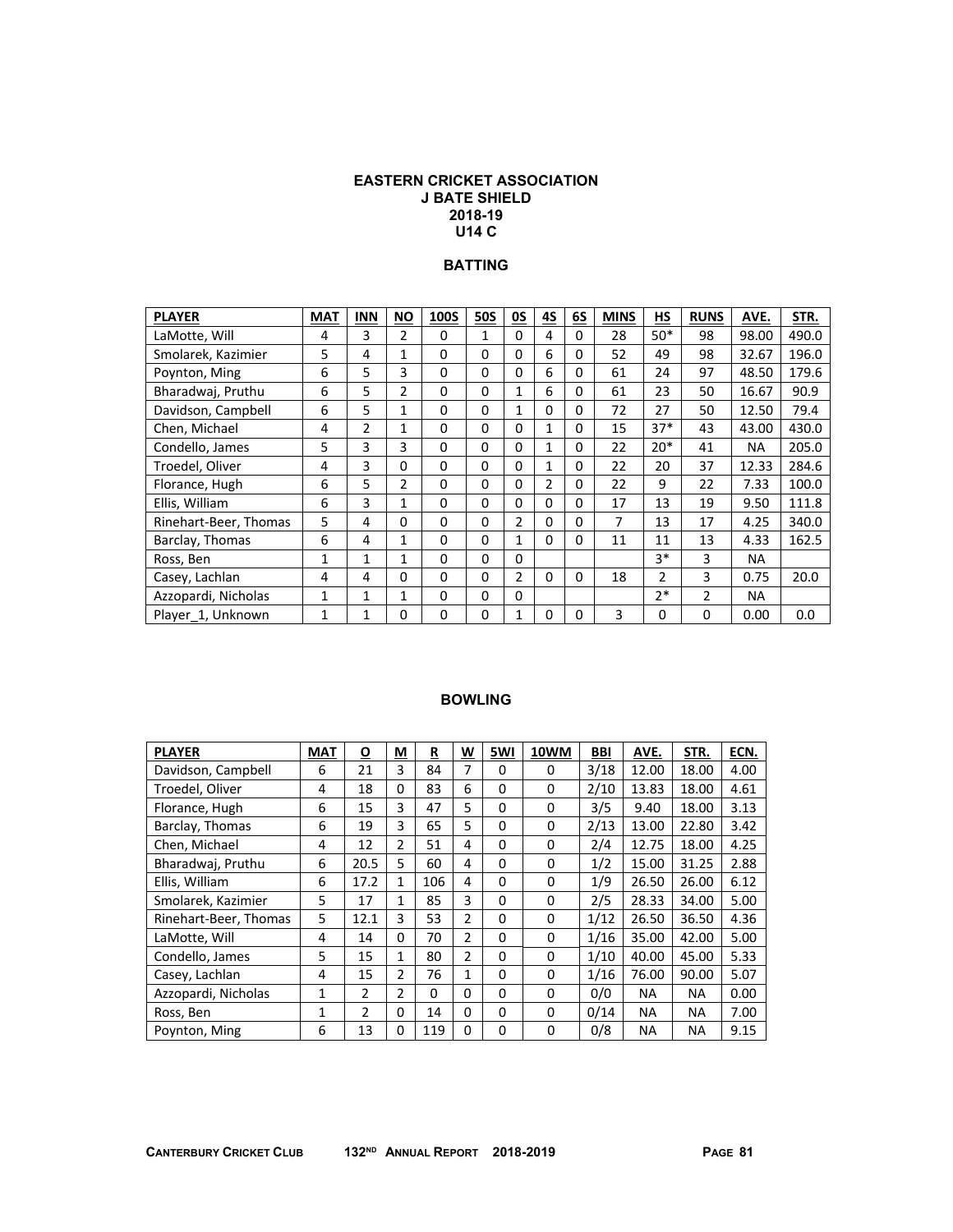### **EASTERN CRICKET ASSOCIATION RJ BARKER SHIELD 2018-19 U12 A**

## **SEASON – PREMIERS – NORTH BALWYN**

| <b>RND</b>     | <b>DATES</b> | <b>HOME TEAM</b>             |      | <b>AWAY TEAM</b>             | <b>VENUE</b>           |
|----------------|--------------|------------------------------|------|------------------------------|------------------------|
| $\mathbf{1}$   | 13 Oct       | <b>Richmond Union</b>        | def  | Canterbury                   | <b>Burnley Oval</b>    |
|                | 18           | 4/99(cc) J Webb 30*          |      | $1/65$ (cc)                  |                        |
| $\overline{2}$ | 20 Oct       | Canterbury                   | def  | <b>Camberwell Magpies</b>    | <b>Hartwell Sports</b> |
|                | 18           | 5/112(cc) S Hersom 3/11      | by   | 8/123(cc) S Hersom 37*       | Ground (East           |
|                | 27 Oct       |                              |      |                              | Oval)                  |
|                | 18           |                              |      |                              |                        |
| 3              | 3 Nov 18     | North Balwyn                 | def  | Canterbury                   | Macleay Park           |
|                | 10 Nov       | 4/225(cc) O Lowe             |      | 4/135(cc) L Cariss-Brett 29* | (Oval 2)               |
|                | 18           | 28 N Du Toit 27*             |      |                              |                        |
| 4              | 17 Nov       | Canterbury                   | drew | Edinburgh                    | <b>Hartwell Sports</b> |
|                | 18           | 111 M Chen 41 L Cariss-Brett |      | 1/28                         | Ground (East           |
|                | 24 Nov       | 35 L Hinds 3/6               |      |                              | Oval)                  |
|                | 18           |                              |      |                              |                        |
| 5              | 1 Dec 18     | Canterbury                   | def  | Glen Iris                    | Hartwell Sports        |
|                | 8 Dec 18     | 3/101(cc) L Cariss-Brett 25* | by   | 5/187(cc) M King             | Ground (East           |
|                |              |                              |      | 37* T Groom 33 B Randabel    | Oval)                  |
|                |              |                              |      | $30*$                        |                        |
| 6              | 15 Dec       | <b>Trinity Willison</b>      | drew | Canterbury                   | Frog Hollow            |
|                | 18           |                              |      |                              | Reserve                |
| $\overline{7}$ | 2 Feb 19     | Heatherdale                  | def  | Canterbury                   | Heatherdale            |
|                |              | 6/102(cc) D Pietz 38*        |      | 85 L Hobbs 3/3 O Williams    | Reserve (Oval 2        |
|                |              |                              |      | 3/7                          | - West)                |
| 8              | 9 Feb 19     | Canterbury                   | def  | <b>Kew Junior</b>            | Hartwell Sports        |
|                | 16 Feb       | $3/119$ (cc)                 | by   | 157 M Kondogiannis           | Ground (East           |
|                | 19           |                              |      | 37 M Wraith 28*              | Oval)                  |
| 9              | 23 Feb       | <b>Boroondara</b>            | def  | Canterbury                   | Victoria Road          |
|                | 19           | 9/266(cc) W Darcy            |      | 8/145(cc) T Mitchell 48      | Reserve                |
|                | 2 Mar 19     | 48 S Steele 48* G Schultz    |      |                              |                        |
|                |              | 34 J Kelly 27 S Grlj 3/30    |      |                              |                        |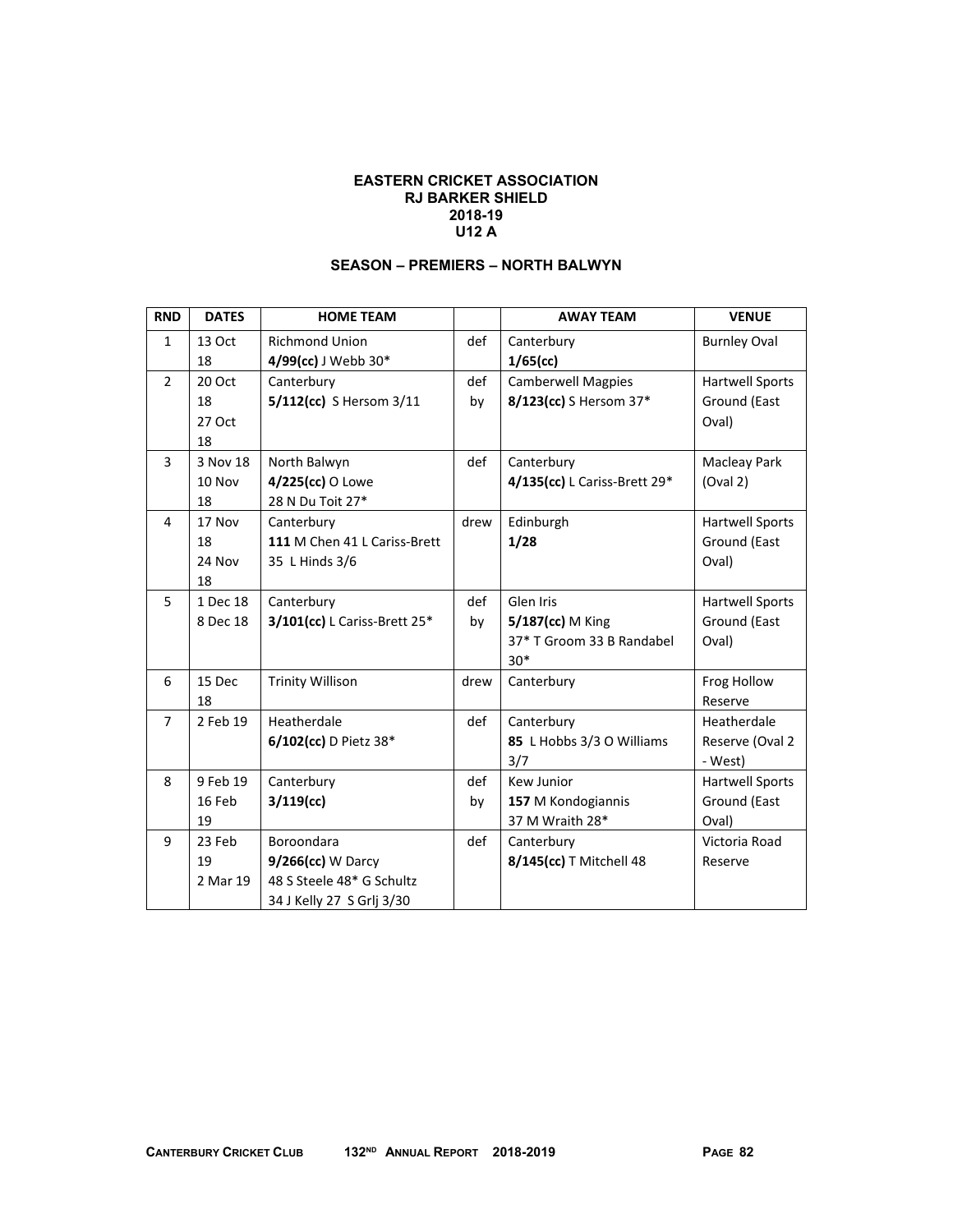### **EASTERN CRICKET ASSOCIATION RJ BARKER SHIELD 2018-19 U12 A**

### **BATTING**

| <b>PLAYER</b>          | <b>MAT</b> | <b>INN</b> | <b>NO</b>      | <b>100S</b> | 50S      | 0S             | HS    | <b>RUNS</b> | AVE.      |
|------------------------|------------|------------|----------------|-------------|----------|----------------|-------|-------------|-----------|
| Cariss-Brett, Luke     | 5          | 5          | 4              | 0           | 0        | 0              | 35    | 109         | 109.00    |
| Chen, Michael          | 6          | 6          | 3              | 0           | $\Omega$ | $\Omega$       | 41    | 101         | 33.67     |
| McCorkell, Eddie       | 8          | 8          | 6              | 0           | $\Omega$ | 0              | $20*$ | 85          | 42.50     |
| Mitchell, Thomas       | 7          | 7          | 3              | 0           | 0        | 0              | 48    | 72          | 18.00     |
| Ross, Ben              | 8          | 8          | 4              | 0           | $\Omega$ | 0              | $24*$ | 68          | 17.00     |
| Devlin, James          | 8          | 7          | 5              | 0           | 0        | 0              | $13*$ | 45          | 22.50     |
| Grlj, Samuel           | 7          | 7          | $\mathfrak{p}$ | 0           | $\Omega$ | 2              | $12*$ | 39          | 7.80      |
| LaMotte, Ned           | 8          | 8          | 2              | 0           | 0        | 1              | 10    | 33          | 5.50      |
| <b>MURRAY, ANGUS</b>   | 8          | 8          | 3              | 0           | $\Omega$ | 1              | $8*$  | 29          | 5.80      |
| Kenny, Hamish          | 7          | 6          | 3              | 0           | 0        | $\overline{2}$ | $17*$ | 23          | 7.67      |
| Joyce, Benjamin        | 4          | 3          | $\mathfrak{p}$ | 0           | 0        | $\Omega$       | $15*$ | 21          | 21.00     |
| Azzopardi, Nicholas    | 7          | 7          | 2              | 0           | 0        | $\Omega$       | 8     | 21          | 4.20      |
| Galbraith, Alec        | 1          | 1          | 1              | 0           | 0        | $\Omega$       | $19*$ | 19          | <b>NA</b> |
| <b>Burnett, Samuel</b> | 7          | 7          | 4              | 0           | 0        | $\overline{2}$ | 4*    | 9           | 3.00      |
| Galbraith, Oscar       | 1          | 1          | 1              | 0           | $\Omega$ | 0              | 5*    | 5           | <b>NA</b> |

| <b>PLAYER</b>       | <b>MAT</b>   | <u>0</u> | M              | R  | W              | 5WI      | 10WM        | <b>BBI</b> | AVE.      | STR.      | ECN. |
|---------------------|--------------|----------|----------------|----|----------------|----------|-------------|------------|-----------|-----------|------|
| Burnett, Samuel     | 7            | 17       | $\mathbf{1}$   | 57 | 4              | 0        | 0           | 1/2        | 14.25     | 25.50     | 3.35 |
| MURRAY, ANGUS       | 8            | 17       | 1              | 70 | 4              | 0        | $\Omega$    | 2/10       | 17.50     | 25.50     | 4.12 |
| Grlj, Samuel        | 7            | 19       | $\Omega$       | 84 | 4              | $\Omega$ | 0           | 3/30       | 21.00     | 28.50     | 4.42 |
| LaMotte, Ned        | 8            | 16       | 0              | 87 | 4              | $\Omega$ | 0           | 2/4        | 21.75     | 24.00     | 5.44 |
| Chen, Michael       | 6            | 10       | $\overline{2}$ | 36 | 3              | 0        | 0           | 1/7        | 12.00     | 20.00     | 3.60 |
| Azzopardi, Nicholas | 7            | 18       | 0              | 73 | 3              | $\Omega$ | 0           | 1/6        | 24.33     | 36.00     | 4.06 |
| Devlin, James       | 8            | 18.4     | $\mathbf{1}$   | 98 | 3              | $\Omega$ | $\Omega$    | 2/22       | 32.67     | 37.33     | 5.25 |
| Kenny, Hamish       | 7            | 7        | 0              | 33 | $\overline{2}$ | 0        | 0           | 1/8        | 16.50     | 21.00     | 4.71 |
| McCorkell, Eddie    | 8            | 15       | 1              | 50 | $\overline{2}$ | $\Omega$ | 0           | 1/3        | 25.00     | 45.00     | 3.33 |
| Ross, Ben           | 8            | 19       | 0              | 81 | $\overline{2}$ | $\Omega$ | $\Omega$    | 1/13       | 40.50     | 57.00     | 4.26 |
| Cariss-Brett, Luke  | 5            | 5        | $\Omega$       | 22 | $\mathbf{1}$   | 0        | $\Omega$    | 1/2        | 22.00     | 30.00     | 4.40 |
| Joyce, Benjamin     | 4            | 9        | $\Omega$       | 31 | $\mathbf{1}$   | $\Omega$ | $\Omega$    | 1/8        | 31.00     | 54.00     | 3.44 |
| Mitchell, Thomas    | 7            | 17       | $\mathbf{1}$   | 46 | $\mathbf{1}$   | $\Omega$ | $\mathbf 0$ | 1/4        | 46.00     | 102.00    | 2.71 |
| Galbraith, Alec     | $\mathbf{1}$ | 4        | 0              | 19 | $\Omega$       | $\Omega$ | 0           |            | <b>NA</b> | <b>NA</b> | 4.75 |
| Galbraith, Oscar    | 1            | 4        | 0              | 21 | $\Omega$       | 0        | 0           | 0/21       | <b>NA</b> | ΝA        | 5.25 |
| Walker, Elliot      | 1            | 4        | $\Omega$       | 22 | 0              | 0        | $\mathbf 0$ |            | <b>NA</b> | <b>NA</b> | 5.50 |
| Williams, Finlay    | 1            | 4        | 0              | 32 | 0              | $\Omega$ | 0           |            | <b>NA</b> | <b>NA</b> | 8.0  |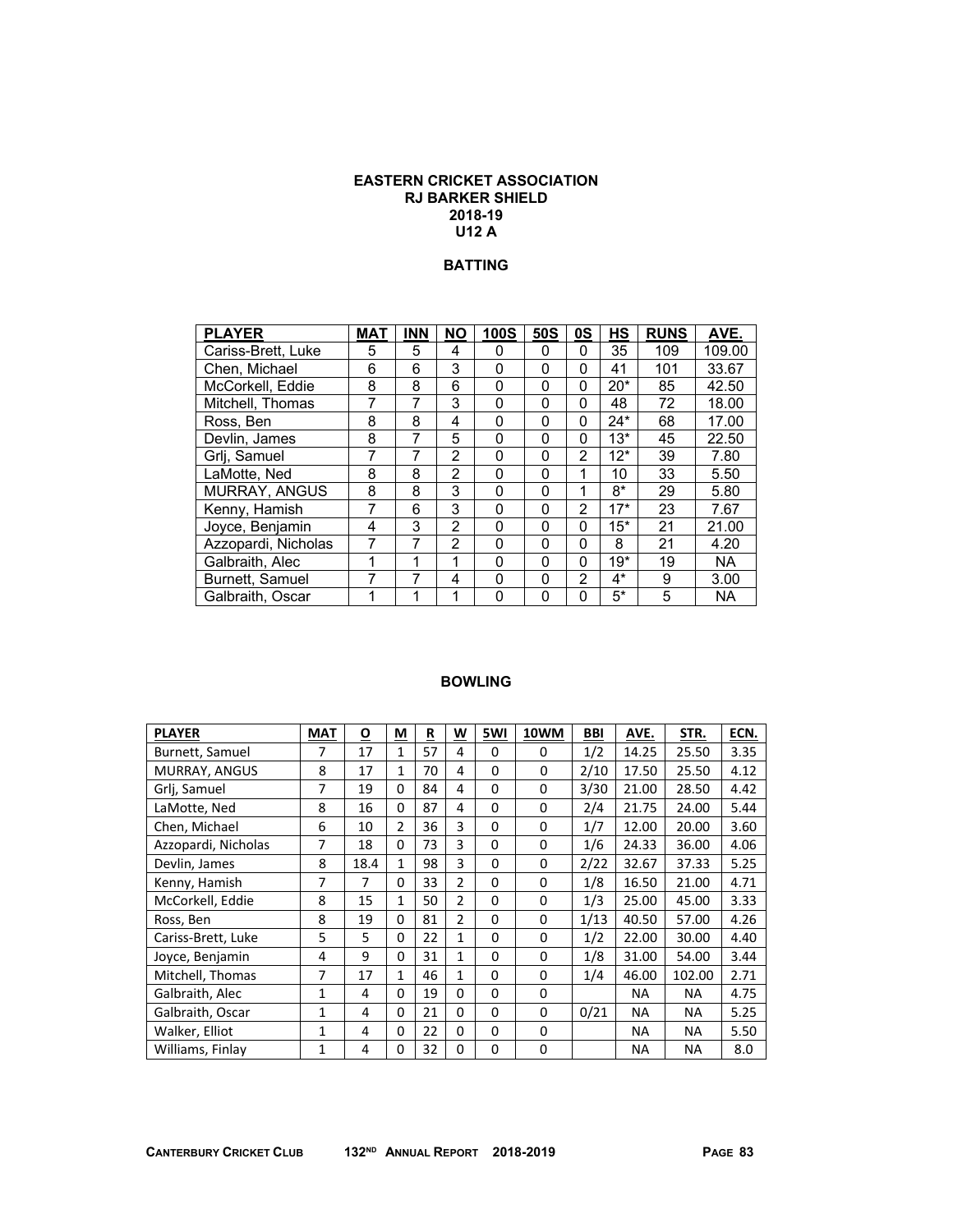### **EASTERN CRICKET ASSOCIATION ER FRAMPTON SHIELD 2018-19 U12 B**

## **SEASON – PREMIERS - BURWOOD**

| <b>RND</b>     | <b>DATES</b> | <b>HOME TEAM</b>                |      | <b>AWAY TEAM</b>             | <b>VENUE</b>          |
|----------------|--------------|---------------------------------|------|------------------------------|-----------------------|
| $\mathbf{1}$   | 13 Oct 18    | Canterbury                      | def  | <b>Richmond Union</b>        | Hartwell              |
|                |              | 7/85                            |      | 6/79                         | Sports Ground         |
|                |              |                                 |      |                              | (East Oval)           |
| $\overline{2}$ | 20 Oct 18    | <b>STC South Camberwell Red</b> | def  | Canterbury                   | <b>Nettleton Park</b> |
|                | 27 Oct 18    | $9/85$ (cc)                     | by   | 7/89 A Galbraith 25*         | (East pitch)          |
| 3              | 3 Nov 18     | Canterbury                      | def  | Laburnum                     | Hartwell              |
|                | 10 Nov       | 6/156 H Rizza 25*               |      | 106                          | Sports Ground         |
|                | 18           |                                 |      |                              | (East Oval)           |
| 4              | 17 Nov       | Edinburgh Yellow                | drew | Canterbury                   | Alfred                |
|                | 18           | 2/62                            |      | 5/103 A Galbraith 38*        | Crescent Oval         |
|                | 24 Nov       |                                 |      |                              |                       |
|                | 18           |                                 |      |                              |                       |
| 6              | 15 Dec 18    | Canterbury                      | drew | <b>Trinity Willison Gold</b> | Hartwell              |
|                |              |                                 |      |                              | Sports Ground         |
|                |              |                                 |      |                              | (East Oval)           |
| $\overline{7}$ | 2 Feb 19     | Canterbury                      | def  | Ashwood Blue                 | Hartwell              |
|                |              | $9/96$ (cc)                     |      | 54                           | Sports Ground         |
|                |              |                                 |      |                              | (East Oval)           |
| 8              | 9 Feb 19     | Canterbury                      | def  | Surrey Hills Red             | <b>Highfield Park</b> |
|                | 16 Feb 19    | $5/60$ (cc)                     | by   | 5/86(cc) A Li 28*            | (North Oval)          |
| 9              | 23 Feb 19    | <b>Richmond Union</b>           | def  | Canterbury                   | <b>Burnley Oval</b>   |
|                | 2 Mar 19     | 160 F Williams 3/3              | by   | 6/167(cc) H Rizza            |                       |
|                |              |                                 |      | 39* H Appleton 30*           |                       |
| 5              | 1 Dec 18     | Donvale                         | def  | Canterbury                   | Donvale               |
|                | 8 Dec 18     | <b>138 O Harris 30</b>          |      | 119 J Holding 3/5            | Reserve (Oval         |
|                |              |                                 |      |                              | #4)                   |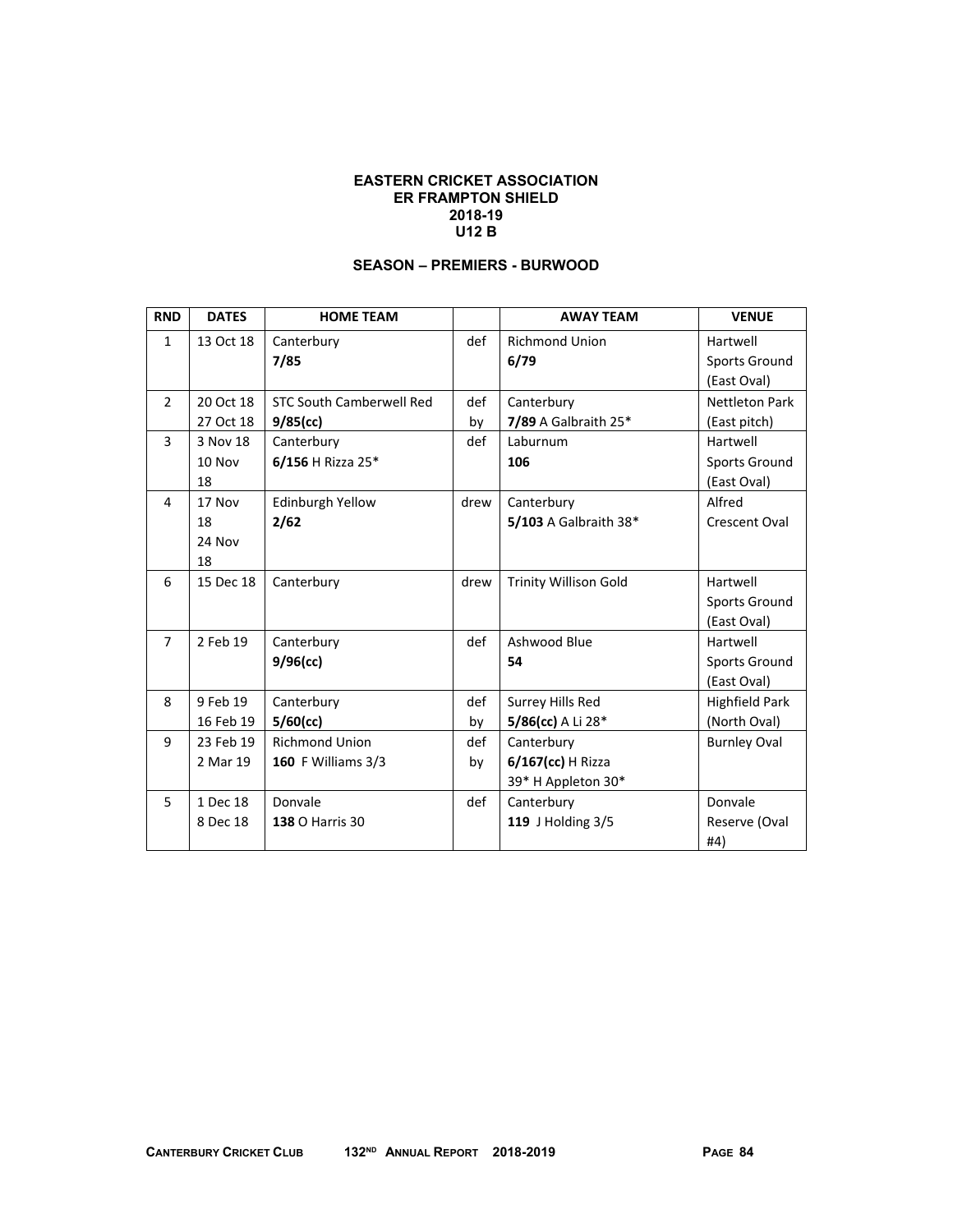#### **EASTERN CRICKET ASSOCIATION ER FRAMPTON SHIELD 2018-19 U12 B**

### **BATTING**

| <b>PLAYER</b>         | <b>MAT</b>     | <b>INN</b> | <b>NO</b>      | <b>100S</b> | <b>50S</b> | 0S             | <b>HS</b> | <b>RUNS</b> | AVE.   |
|-----------------------|----------------|------------|----------------|-------------|------------|----------------|-----------|-------------|--------|
| Galbraith, Alec       | 6              | 6          | 5              | 0           | 0          | 0              | $38*$     | 126         | 126.00 |
| Rizza, Harry          | 7              | 7          | 5              | 0           | 0          | 0              | $39*$     | 112         | 56.00  |
| Appleton, Henry       | 7              | 7          | $\overline{2}$ | 0           | 0          | $\mathbf{1}$   | 30*       | 63          | 12.60  |
| Walker, Elliot        | $\overline{7}$ | 6          | 3              | 0           | 0          | $\mathbf{1}$   | $15*$     | 51          | 17.00  |
| Wood, William         | 6              | 6          | $\overline{2}$ | 0           | 0          | 0              | $10*$     | 42          | 10.50  |
| Galbraith, Oscar      | 6              | 6          | 4              | 0           | 0          | 0              | $14*$     | 40          | 20.00  |
| Vlahos, Alex          | 7              | 6          | 1              | 0           | 0          | $\mathbf{1}$   | 19        | 38          | 7.60   |
| Barrett, Matthew      | $\overline{7}$ | 7          | 1              | 0           | 0          | 1              | $16*$     | 36          | 6.00   |
| Johnson, Marcus       | 7              | 7          | $\overline{2}$ | 0           | 0          | 3              | $18*$     | 32          | 6.40   |
| Williams, Finlay      | 6              | 5          | 2              | 0           | 0          | $\mathbf{1}$   | 13        | 24          | 8.00   |
| Lagana, Ashwin        | 6              | 5          | 2              | 0           | $\Omega$   | 0              | 8         | 21          | 7.00   |
| Taylor, Joshua        | 8              | 8          | $\mathbf{1}$   | 0           | 0          | 3              | $6*$      | 20          | 2.86   |
| Hannebery, Howie      | 7              | 5          | $\overline{2}$ | 0           | 0          | 3              | $12*$     | 14          | 4.67   |
| Wickremasinghe, Rohan | 5              | 4          | 1              | 0           | 0          | $\mathbf{1}$   | q*        | 14          | 4.67   |
| Starick, Lachlan      | 7              | 6          | 0              | 0           | 0          | $\overline{2}$ | 3         | 10          | 1.67   |

| <b>PLAYER</b>         | <b>MAT</b> | O  | М              | R  | W              | 5WI      | 10WM     | BBI  | AVE.  | STR.   | ECN. |
|-----------------------|------------|----|----------------|----|----------------|----------|----------|------|-------|--------|------|
| Barrett, Matthew      | 7          | 15 | 4              | 35 | 6              | 0        | 0        | 2/5  | 5.83  | 15.00  | 2.33 |
| Williams, Finlay      | 6          | 16 | 7              | 23 | 5              | 0        | $\Omega$ | 3/3  | 4.60  | 19.20  | 1.44 |
| Vlahos, Alex          | 7          | 19 | 4              | 37 | 5              | $\Omega$ | $\Omega$ | 2/1  | 7.40  | 22.80  | 1.95 |
| Wickremasinghe, Rohan | 5          | 12 | 0              | 41 | 5              | $\Omega$ | 0        | 2/11 | 8.20  | 14.40  | 3.42 |
| Hannebery, Howie      | 7          | 16 | 4              | 36 | 4              | 0        | 0        | 2/2  | 9.00  | 24.00  | 2.25 |
| Galbraith, Oscar      | 6          | 12 | 3              | 38 | 4              | $\Omega$ | 0        | 2/10 | 9.50  | 18.00  | 3.17 |
| Rizza, Harry          | 7          | 17 | 6              | 51 | 4              | 0        | 0        | 2/11 | 12.75 | 25.50  | 3.00 |
| Lagana, Ashwin        | 6          | 16 | 1              | 64 | 4              | 0        | 0        | 1/7  | 16.00 | 24.00  | 4.00 |
| Appleton, Henry       | 7          | 15 | $\overline{2}$ | 34 | 3              | 0        | 0        | 1/4  | 11.33 | 30.00  | 2.27 |
| Walker, Elliot        | 7          | 11 | 0              | 40 | 3              | 0        | 0        | 1/6  | 13.33 | 22.00  | 3.64 |
| Galbraith, Alec       | 6          | 15 | 1              | 62 | 3              | 0        | 0        | 1/12 | 20.67 | 30.00  | 4.13 |
| Wood, William         | 6          | 15 | 4              | 47 | $\overline{2}$ | 0        | $\Omega$ | 1/7  | 23.50 | 45.00  | 3.13 |
| Taylor, Joshua        | 8          | 19 | $\mathbf{1}$   | 57 | $\overline{2}$ | $\Omega$ | 0        | 1/3  | 28.50 | 57.00  | 3.00 |
| Johnson, Marcus       | 7          | 19 | 3              | 70 | 2              | 0        | 0        | 1/12 | 35.00 | 57.00  | 3.68 |
| Starick, Lachlan      | 7          | 20 | 5              | 65 | 1              | 0        | 0        | 1/3  | 65.00 | 120.00 | 3.25 |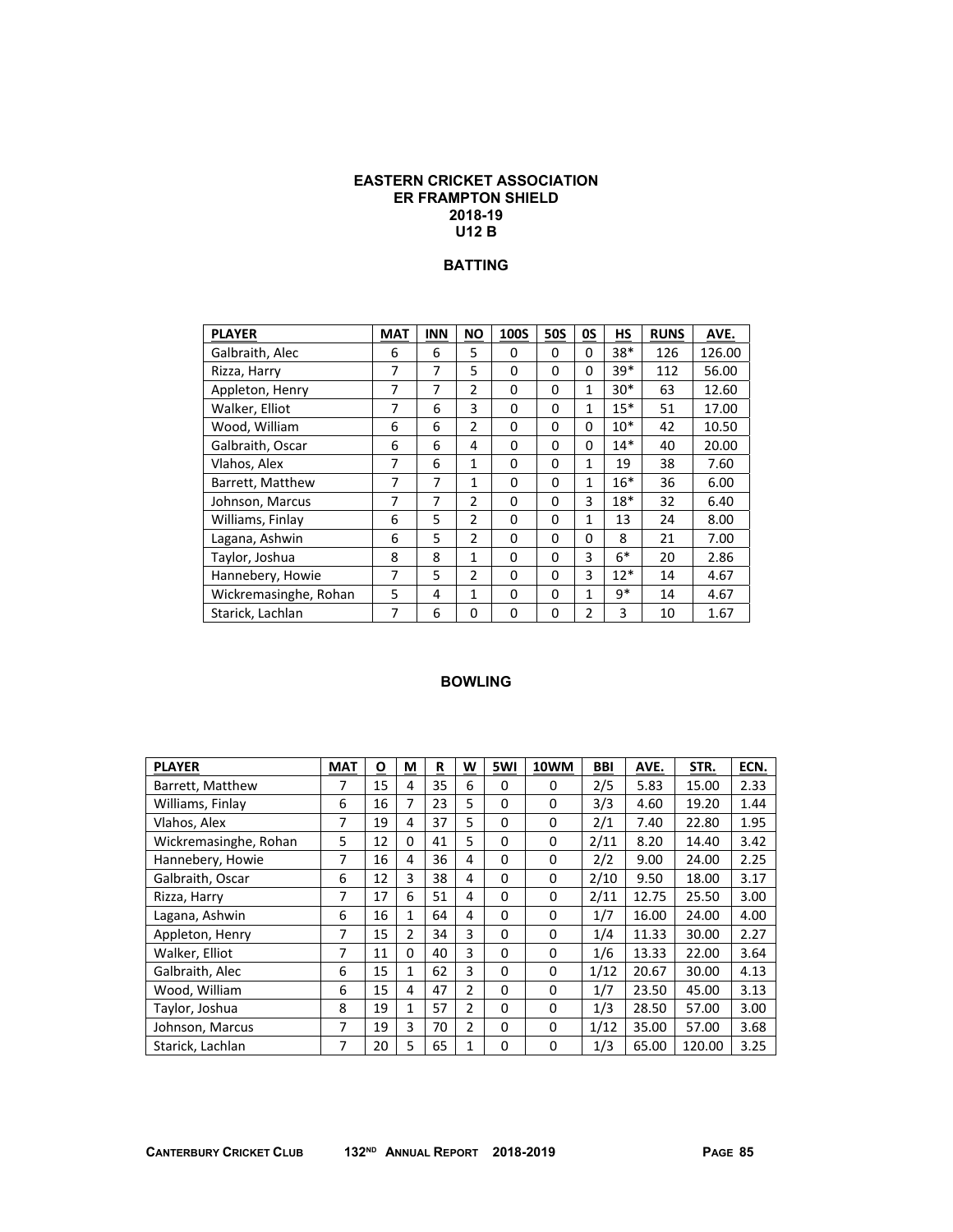#### **EASTERN CRICKET ASSOCIATION J KWASNY SHIELD 2018-19 U12 C**

## **SEASON – PREMIERS – EDINBURGH BLACK**

| <b>RND</b>     | <b>DATES</b> | <b>HOME TEAM</b>                                          |           | <b>AWAY TEAM</b>                            | <b>VENUE</b>                                    |
|----------------|--------------|-----------------------------------------------------------|-----------|---------------------------------------------|-------------------------------------------------|
| $\mathbf{1}$   | 13 Oct 18    | Glen Iris<br><b>50 L Treeby 3/1</b>                       | def<br>by | Canterbury C1<br>75                         | Dorothy Laver<br>Reserve (South<br>Oval)        |
| $\overline{2}$ | 20 Oct 18    | Canterbury C1                                             | drew      | Edinburgh Burgundy                          | <b>Hartwell Sports</b><br>Ground (West<br>Oval) |
| 3              | 27 Oct 18    | Canterbury C1<br>$7/112$ (cc)                             | tied      | Clifton Hill<br>6/112(cc) L Muraca 41*      | <b>Hartwell Sports</b><br>Ground (West<br>Oval) |
| 4              | 10 Nov<br>18 | Canterbury C1<br>$5/79$ (cc)                              | def       | <b>Richmond Union Yellow</b><br>$5/77$ (cc) | <b>Hartwell Sports</b><br>Ground (West<br>Oval) |
| 5              | 17 Nov<br>18 | Boroondara Blue<br>7/106(cc) E Hills<br>40 A Pickford 4/2 | def       | Canterbury C1<br>$3/87$ (cc)                | Lynden Park<br>(Lower East)                     |
| 6              | 24 Nov<br>18 | Canterbury C1                                             | drew      | <b>Edinburgh Black</b>                      | <b>Hartwell Sports</b><br>Ground (West<br>Oval) |
| $\overline{7}$ | 1 Dec 18     | Canterbury C1<br>$4/101$ (dec)                            | def       | Boroondara Blue<br>$5/100$ (cc)             | <b>Hartwell Sports</b><br>Ground (West<br>Oval) |
| 8              | 8 Dec 18     | <b>Edinburgh Black</b><br>4/120(cc) L Daffey 26*          | def       | Canterbury C1<br>101                        | Fairlea Ovals<br>(Fairlea East)                 |
| 9              | 15 Dec<br>18 | Canterbury C1                                             | drew      | <b>Kew Junior Black</b>                     | <b>Hartwell Sports</b><br>Ground (West<br>Oval) |
| 10             | 2 Feb 19     | Canterbury C1<br>$7/61$ (cc)                              | def       | <b>STC South Camberwell</b><br>6/60(cc)     | <b>Hartwell Sports</b><br>Ground (West<br>Oval) |
| 12             | 16 Feb 19    | Canterbury C1<br>$2/87$ (cc)                              | def       | <b>Kew Junior Black</b><br>$6/86$ (cc)      | <b>Hartwell Sports</b><br>Ground (West<br>Oval) |
| 14             | 2 Mar 19     | Boroondara Blue<br>$6/88$ (cc)                            | def<br>by | Canterbury C1<br>$2/112$ (cc)               | Lynden Park<br>(Lower East)                     |
| 13             | 23 Feb 19    | Richmond Union Yellow<br>61                               | def<br>by | Canterbury C1<br>2/65(cc)                   | Fletcher Park<br>(Fletcher #2)                  |
| 11             | 9 Feb 19     | <b>Trinity Willison</b>                                   | drew      | Canterbury C1<br>$3/77$ (cc)                | Frog Hollow<br>Reserve                          |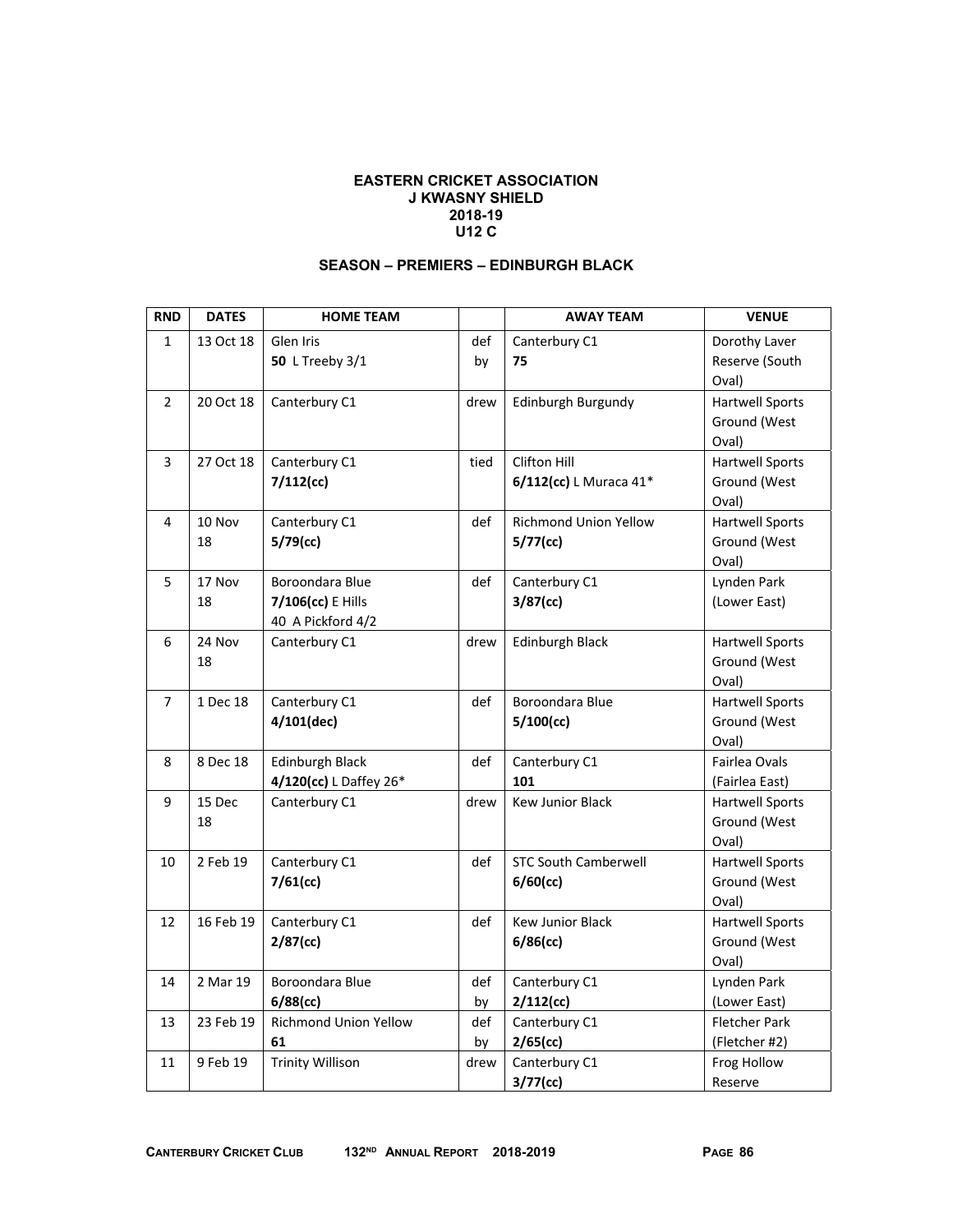### **EASTERN CRICKET ASSOCIATION J KWASNY SHIELD 2018-19 U12 C**

### **BATTING**

| <b>PLAYER</b>       | <b>MAT</b> | <b>INN</b> | <b>NO</b> | <b>100S</b> | <b>50S</b> | OS | 4S | 6S       | <b>MINS</b> | НS    | <b>RUNS</b> | AVE.  | STR.  |
|---------------------|------------|------------|-----------|-------------|------------|----|----|----------|-------------|-------|-------------|-------|-------|
| Pickford, Gregor    | 9          | 8          | 4         | 0           | 0          | 2  | 4  | 0        | 23          | $21*$ | 86          | 21.50 | 409.5 |
| Pickford, Alexander | 11         | 10         | 5         | 0           | 0          | 0  | 4  | 0        | 9           | $17*$ | 73          | 14.60 | 235.5 |
| Silvers, Lenny      | 11         | 10         | ⇁         | 0           | 0          | 4  | ำ  | 0        | 26          | $15*$ | 71          | 23.67 | 134.0 |
| Taylor, Jake        | 11         | 10         | 6         | 0           | 0          | 3  | ኀ  | 0        | 26          | $17*$ | 66          | 16.50 | 143.5 |
| Davis, Joshua       | 11         | 10         | 5         | 0           | $\Omega$   | 0  |    | $\Omega$ | 6           | $11*$ | 60          | 12.00 | 153.8 |
| Johnson, Luke       | 11         | 10         | 6         | 0           | $\Omega$   | 0  |    | 0        | 3           | $21*$ | 60          | 15.00 | 171.4 |
| Tran, Henry         | 11         | 9          | 6         | o           | 0          | 0  | n. | 0        | 19          | $21*$ | 57          | 19.00 | 167.6 |
| Rutten, Jack        | 10         | 9          | 7         | 0           | $\Omega$   | 2  | 2  | 0        | 26          | $11*$ | 43          | 21.50 | 82.7  |
| Treeby, Lachlan     | 11         | 10         | 5         | 0           | 0          | 3  | 0  | 0        | 8           | 8     | 22          | 4.40  | 55.0  |
| Moore, Thomas       | 11         | 8          | 1         | o           | $\Omega$   | 4  |    | 0        | 3           |       | 15          | 2.14  | 136.4 |

| <b>PLAYER</b>       | <b>MAT</b> | <u>0</u> | M | R  | W  | 5WI      | <b>10WM</b> | <b>BBI</b> | AVE.  | STR.  | ECN. |
|---------------------|------------|----------|---|----|----|----------|-------------|------------|-------|-------|------|
| Pickford, Alexander | 11         | 25.2     | 7 | 44 | 11 | 0        | 0           | 4/2        | 4.00  | 13.82 | 1.74 |
| Silvers, Lenny      | 11         | 23       | 3 | 65 |    | 0        | 0           | 2/9        | 9.29  | 19.71 | 2.83 |
| Rutten, Jack        | 10         | 18       | 1 | 73 | 6  | 0        | 0           | 2/1        | 12.17 | 18.00 | 4.06 |
| Johnson, Luke       | 11         | 23       | 0 | 90 | 5  | 0        | 0           | 1/9        | 18.00 | 27.60 | 3.91 |
| Treeby, Lachlan     | 11         | 24       | 2 | 85 | 4  | 0        | 0           | 3/1        | 21.25 | 36.00 | 3.54 |
| Tran, Henry         | 11         | 23       | 2 | 91 | 4  | $\Omega$ | 0           | 1/7        | 22.75 | 34.50 | 3.96 |
| Taylor, Jake        | 11         | 20       | 3 | 58 | 3  | 0        | 0           | 2/6        | 19.33 | 40.00 | 2.90 |
| Moore, Thomas       | 11         | 18       | 1 | 69 | 2  | 0        | 0           | 1/4        | 34.50 | 54.00 | 3.83 |
| Davis, Joshua       | 11         | 21       | 1 | 76 | 2  | 0        | 0           | 1/4        | 38.00 | 63.00 | 3.62 |
| Pickford, Gregor    | 9          | 16       | 2 | 64 | 1  | 0        | 0           | 1/7        | 64.00 | 96.00 | 4.00 |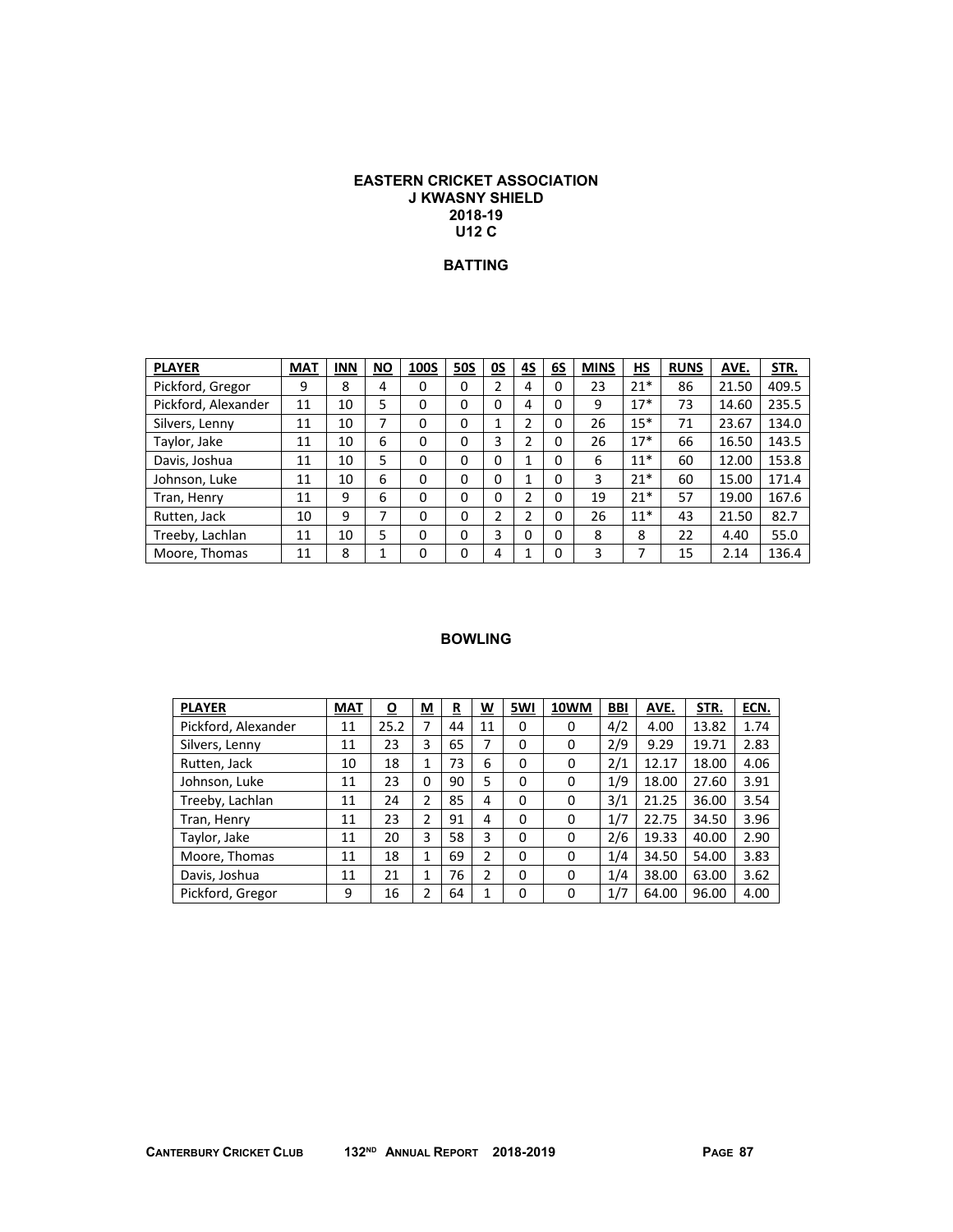#### **EASTERN CRICKET ASSOCIATION F JACKSON SHIELD 2018-19 U12 C**

## **SEASON – PREMIERS – KEW RED**

| <b>RND</b>     | <b>DATES</b> | <b>HOME TEAM</b>                |      | <b>AWAY TEAM</b>            | <b>VENUE</b>           |
|----------------|--------------|---------------------------------|------|-----------------------------|------------------------|
| $\mathbf{1}$   | 13 Oct       | Canterbury C3                   | def  | Boroondara Green            | <b>Hartwell Sports</b> |
|                | 18           | $4/89$ (cc)                     |      | $4/70$ (cc)                 | Ground (West           |
|                |              |                                 |      |                             | Oval)                  |
| $\overline{2}$ | 20 Oct       | North Balwyn                    | drew | Canterbury C3               | Macleay Park           |
|                | 18           |                                 |      |                             | (Oval 3)               |
| 3              | 27 Oct       | Kew Junior Red                  | def  | Canterbury C3               | <b>Hays Paddock</b>    |
|                | 18           | 2/159(cc) P Girdlestone 34*     |      | $7/82$ (cc)                 | (South Oval)           |
| 5              | 17 Nov       | Canterbury C3                   | def  | Surrey Hills Green          | <b>Hartwell Sports</b> |
|                | 18           | 6/65                            | by   | 4/113                       | Ground (West           |
|                |              |                                 |      |                             | Oval)                  |
| 6              | 24 Nov       | <b>Richmond Union Black</b>     | drew | Canterbury C3               | <b>Fletcher Park</b>   |
|                | 18           |                                 |      |                             | (Fletcher #2)          |
| 8              | 8 Dec 18     | Canterbury C3                   | def  | <b>Richmond Union Black</b> | <b>Hartwell Sports</b> |
|                |              | 8/70                            | by   | 5/72                        | Ground (West           |
|                |              |                                 |      |                             | Oval)                  |
| 9              | 15 Dec       | <b>Camberwell Magpies Black</b> | v    | Canterbury C3               | Lynden Park            |
|                | 18           |                                 |      |                             | (Lower West)           |
| 10             | 2 Feb 19     | North Balwyn                    | def  | Canterbury C3               | Macleay Park           |
|                |              | 4/92                            | by   | 4/122 O David 52*           | (Oval 3)               |
| 12             | 16 Feb       | Surrey Hills Green              | def  | Canterbury C3               | Surrey Park (Oval      |
|                | 19           | 4/112(cc) L Yipp 3/3            |      | 90 W Newman 33 O David      | 3 - South East)        |
|                |              |                                 |      | $29*$                       |                        |
| 14             | 2 Mar 19     | Canterbury C3                   | def  | Surrey Hills Green          | <b>Hartwell Sports</b> |
|                |              | 6/105 O David 47* W Newman      |      | 8/100                       | Ground (West           |
|                |              | $32*$                           |      |                             | Oval)                  |
| 13             | 23 Feb       | Canterbury C3                   | def  | <b>Richmond Union Black</b> | <b>Hartwell Sports</b> |
|                | 19           | 7/85(cc) W Newman 26*           |      | $2/84$ (cc)                 | Ground (West           |
|                |              |                                 |      |                             | Oval)                  |
| 4              | 10 Nov       | North Balwyn                    | def  | Canterbury C3               | Macleay Park           |
|                | 18           | 6/110                           | by   | 5/134 O David               | (Oval 3)               |
|                |              |                                 |      | 52* D MacFarlane            |                        |
|                |              |                                 |      | 32* S Mulia 3/8             |                        |
| 11             | 9 Feb 19     | Boroondara Green                | drew | Canterbury C3               | <b>Fairview Park</b>   |
|                |              |                                 |      |                             | (West Ground)          |
| 7              | 1 Dec 18     | North Balwyn                    | def  | Canterbury C3               | Macleay Park           |
|                |              | 7/68 O David 3/2                | by   | 3/81                        | (Oval 3)               |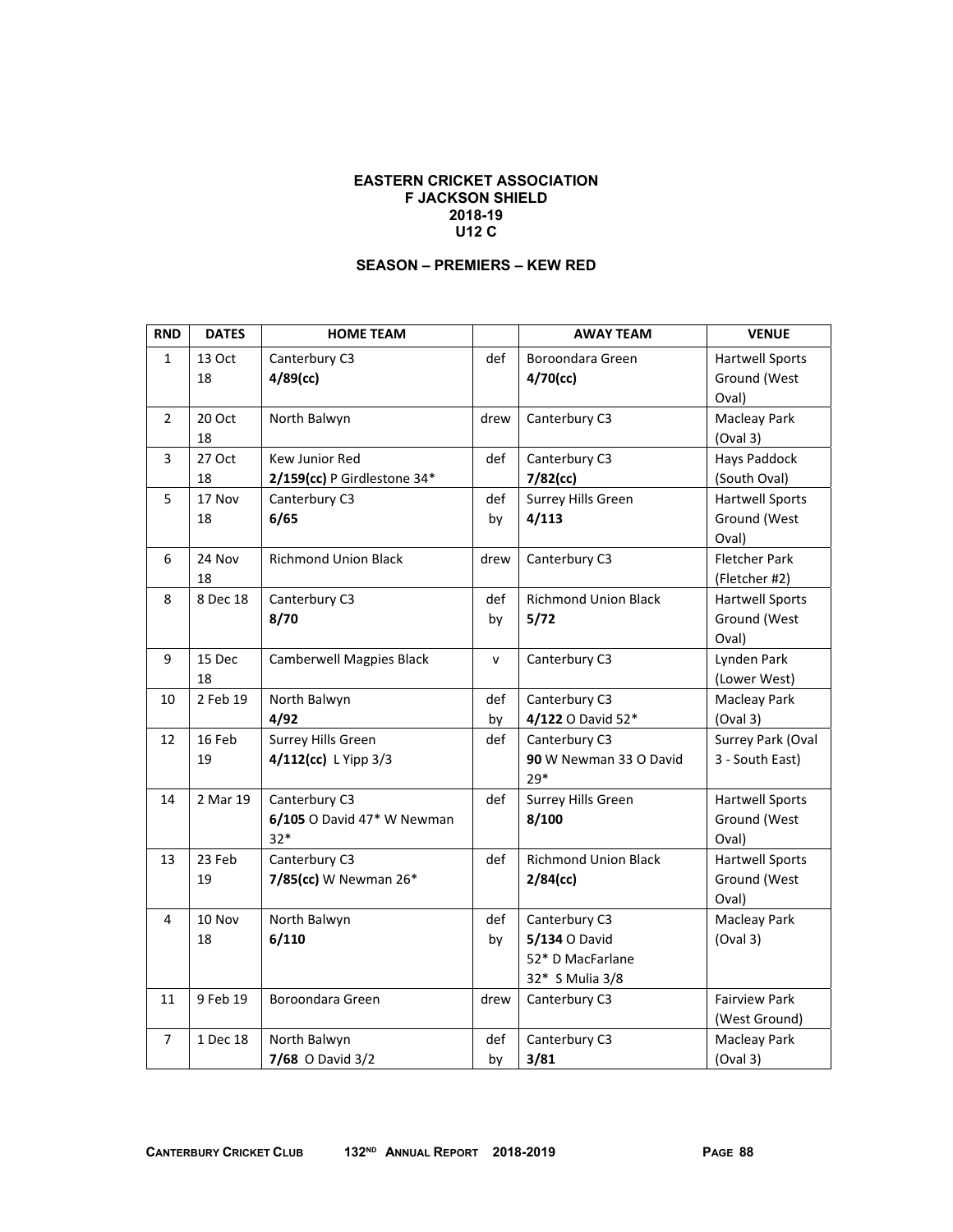#### **EASTERN CRICKET ASSOCIATION F JACKSON SHIELD 2018-19 U12 C**

# **BATTING**

| <b>PLAYER</b>      | <b>MAT</b>     | <b>INN</b>     | <b>NO</b>      | <b>100S</b>  | <b>50S</b>     | 0S             | HS             | <b>RUNS</b>    | AVE.      |
|--------------------|----------------|----------------|----------------|--------------|----------------|----------------|----------------|----------------|-----------|
| David, Oliver      | 10             | 10             | 6              | $\Omega$     | $\overline{2}$ | $\Omega$       | $52*$          | 245            | 61.25     |
| Newman, William    | 4              | 4              | 3              | $\Omega$     | $\Omega$       | $\Omega$       | 33             | 112            | 112.00    |
| MacFarlane, Daniel | 6              | 6              | 5              | $\mathbf{0}$ | $\Omega$       | $\Omega$       | $32*$          | 84             | 84.00     |
| Nathaniel, Kaelan  | 10             | 10             | $\overline{4}$ | $\Omega$     | $\Omega$       | $\overline{2}$ | $12*$          | 47             | 7.83      |
| Angove, Cooper     | 10             | 10             | 3              | $\Omega$     | $\Omega$       | 3              | 9              | 38             | 5.43      |
| Galbraith, Alec    | $\overline{2}$ | $\overline{2}$ | $\overline{2}$ | 0            | 0              | 0              | $14*$          | 23             | NA        |
| Appleton, Henry    | $\mathbf{1}$   | $\mathbf{1}$   | $\Omega$       | $\Omega$     | 0              | 0              | 23             | 23             | 23.00     |
| Farmer, James      | $\overline{7}$ | 7              | $\mathbf{1}$   | $\Omega$     | $\Omega$       | 3              | $8*$           | 20             | 3.33      |
| Rowling, George    | 10             | 10             | $\overline{2}$ | 0            | $\Omega$       | $\mathbf{1}$   | 4              | 18             | 2.25      |
| Wong, Ethan        | 10             | 10             | 3              | 0            | $\Omega$       | 4              | $6*$           | 17             | 2.43      |
| Rizza, Harry       | $\mathbf{1}$   | $\mathbf{1}$   | $\mathbf{1}$   | $\Omega$     | 0              | 0              | $17*$          | 17             | <b>NA</b> |
| Wood, William      | $\mathbf{1}$   | $\mathbf{1}$   | $\mathbf{1}$   | 0            | $\Omega$       | 0              | $16*$          | 16             | NA        |
| Johnson, Marcus    | $\mathbf{1}$   | $\mathbf{1}$   | $\mathbf{1}$   | 0            | $\Omega$       | $\Omega$       | $15*$          | 15             | <b>NA</b> |
| Galbraith, Oscar   | $\overline{2}$ | $\overline{2}$ | $\mathbf{1}$   | 0            | $\Omega$       | $\Omega$       | $9*$           | 11             | 11.00     |
| Williams, Finlay   | $\mathbf{1}$   | $\mathbf{1}$   | $\mathbf{1}$   | 0            | $\Omega$       | $\Omega$       | $10*$          | 10             | NA        |
| Lillehagen, Harvey | 10             | 10             | $\mathbf{1}$   | $\Omega$     | $\Omega$       | 6              | $\overline{7}$ | 10             | 1.11      |
| Vlahos, Alex       | $\mathbf{1}$   | $\mathbf{1}$   | $\mathbf{1}$   | $\Omega$     | $\Omega$       | $\Omega$       | 9*             | 9              | <b>NA</b> |
| Barrett, Matthew   | $\mathbf{1}$   | $\mathbf{1}$   | $\Omega$       | 0            | 0              | $\Omega$       | $\overline{7}$ | $\overline{7}$ | 7.00      |
| Dumbleton, Byron   | $\mathbf{1}$   | $\mathbf{1}$   | $\mathbf{1}$   | 0            | $\Omega$       | $\Omega$       | $4*$           | $\overline{4}$ | NA.       |
| Hannebery, Howie   | $\mathbf{1}$   | $\mathbf{1}$   | $\mathbf{1}$   | $\Omega$     | $\Omega$       | $\Omega$       | $2*$           | $\overline{2}$ | <b>NA</b> |
| Yipp, Lucas        | 3              | 3              | $\Omega$       | $\Omega$     | $\Omega$       | $\overline{2}$ | $\mathbf{1}$   | $\mathbf{1}$   | 0.33      |
| Starick, Lachlan   | $\mathbf{1}$   | $\mathbf{1}$   | 0              | 0            | $\Omega$       | $\Omega$       | $\mathbf{1}$   | $\mathbf{1}$   | 1.00      |
| Lagana, Ashwin     | $\mathbf{1}$   | $\mathbf{1}$   | 0              | 0            | 0              | $\mathbf{1}$   | 0              | 0              | 0.00      |

| <b>PLAYER</b>      | <b>MAT</b>     | O              | М              | R              | W              | 5WI          | 10WM        | <b>BBI</b> | AVE.      | STR.      | ECN.  |
|--------------------|----------------|----------------|----------------|----------------|----------------|--------------|-------------|------------|-----------|-----------|-------|
| David, Oliver      | 10             | 28             | 5              | 73             | $\overline{7}$ | 0            | 0           | 3/2        | 10.43     | 24.00     | 2.61  |
| Yipp, Lucas        | 3              | 10             | $\overline{2}$ | 17             | 5              | 0            | $\mathbf 0$ | 3/3        | 3.40      | 12.00     | 1.70  |
| Farmer, James      | 7              | 22             | $\mathbf{1}$   | 69             | $\overline{4}$ | 0            | $\mathbf 0$ | 2/9        | 17.25     | 33.00     | 3.14  |
| MacFarlane, Daniel | 6              | 17             | 5              | 27             | 3              | 0            | $\mathbf 0$ | 1/1        | 9.00      | 34.00     | 1.59  |
| Nathaniel, Kaelan  | 10             | 27             | 1              | 91             | $\overline{3}$ | 0            | $\mathbf 0$ | 1/3        | 30.33     | 54.00     | 3.37  |
| Angove, Cooper     | 10             | 27             | $\Omega$       | 115            | 3              | 0            | $\Omega$    | 1/7        | 38.33     | 54.00     | 4.26  |
| Lillehagen, Harvey | 10             | 26             | $\Omega$       | 129            | 3              | $\Omega$     | $\mathbf 0$ | 2/27       | 43.00     | 52.00     | 4.96  |
| Barrett, Matthew   | 1              | $\overline{2}$ | 1              | $\mathbf{1}$   | $\overline{2}$ | 0            | $\mathbf 0$ | 2/1        | 0.50      | 6.00      | 0.50  |
| Dumbleton, Byron   | 1              | 3              | 0              | 4              | $\overline{2}$ | $\Omega$     | $\mathbf 0$ | 2/4        | 2.00      | 9.00      | 1.33  |
| Galbraith, Alec    | $\overline{2}$ | 6              | $\mathbf 0$    | 19             | $\overline{2}$ | 0            | $\mathbf 0$ | 2/9        | 9.50      | 18.00     | 3.17  |
| Wong, Ethan        | 10             | 24             | 0              | 138            | $\overline{2}$ | $\Omega$     | $\mathbf 0$ | 1/15       | 69.00     | 72.00     | 5.75  |
| Rizza, Harry       | $\mathbf{1}$   | $\overline{2}$ | $\mathbf{1}$   | $\overline{2}$ | $\Omega$       | $\Omega$     | $\mathbf 0$ | 0/2        | <b>NA</b> | <b>NA</b> | 1.00  |
| Starick, Lachlan   | 1              | $\overline{2}$ | 0              | 3              | $\Omega$       | $\mathbf{0}$ | $\mathbf 0$ | 0/3        | <b>NA</b> | <b>NA</b> | 1.50  |
| Vlahos, Alex       | 1              | 3              | $\mathbf{1}$   | 4              | 0              | 0            | $\mathbf 0$ | 0/4        | <b>NA</b> | <b>NA</b> | 1.33  |
| Appleton, Henry    | 1              | $\overline{2}$ | 0              | 6              | $\mathbf 0$    | 0            | $\mathbf 0$ | 0/6        | <b>NA</b> | <b>NA</b> | 3.00  |
| Lagana, Ashwin     | 1              | 3              | 0              | 9              | $\Omega$       | 0            | $\mathbf 0$ | 0/9        | <b>NA</b> | <b>NA</b> | 3.00  |
| Wood, William      | 1              | 3              | $\mathbf{1}$   | 10             | $\Omega$       | 0            | $\mathbf 0$ | 0/10       | <b>NA</b> | <b>NA</b> | 3.33  |
| Hannebery, Howie   | 1              | 2              | 0              | 10             | $\Omega$       | 0            | $\mathbf 0$ | 0/10       | <b>NA</b> | <b>NA</b> | 5.00  |
| Galbraith, Oscar   | $\overline{2}$ | 5              | 0              | 11             | $\Omega$       | 0            | $\mathbf 0$ | 0/1        | <b>NA</b> | NA        | 2.20  |
| Williams, Finlay   | 1              | 3              | $\mathbf 0$    | 13             | 0              | 0            | $\mathbf 0$ | 0/13       | <b>NA</b> | <b>NA</b> | 4.33  |
| Johnson, Marcus    | 1              | $\overline{2}$ | $\Omega$       | 22             | 0              | $\Omega$     | $\mathbf 0$ | 0/22       | <b>NA</b> | <b>NA</b> | 11.00 |
| Newman, William    | $\overline{4}$ | 10             | $\overline{2}$ | 24             | $\Omega$       | 0            | $\mathbf 0$ | 0/2        | <b>NA</b> | <b>NA</b> | 2.40  |
| Rowling, George    | 10             | 26             | 0              | 164            | 0              | 0            | 0           | 0/5        | <b>NA</b> | <b>NA</b> | 6.31  |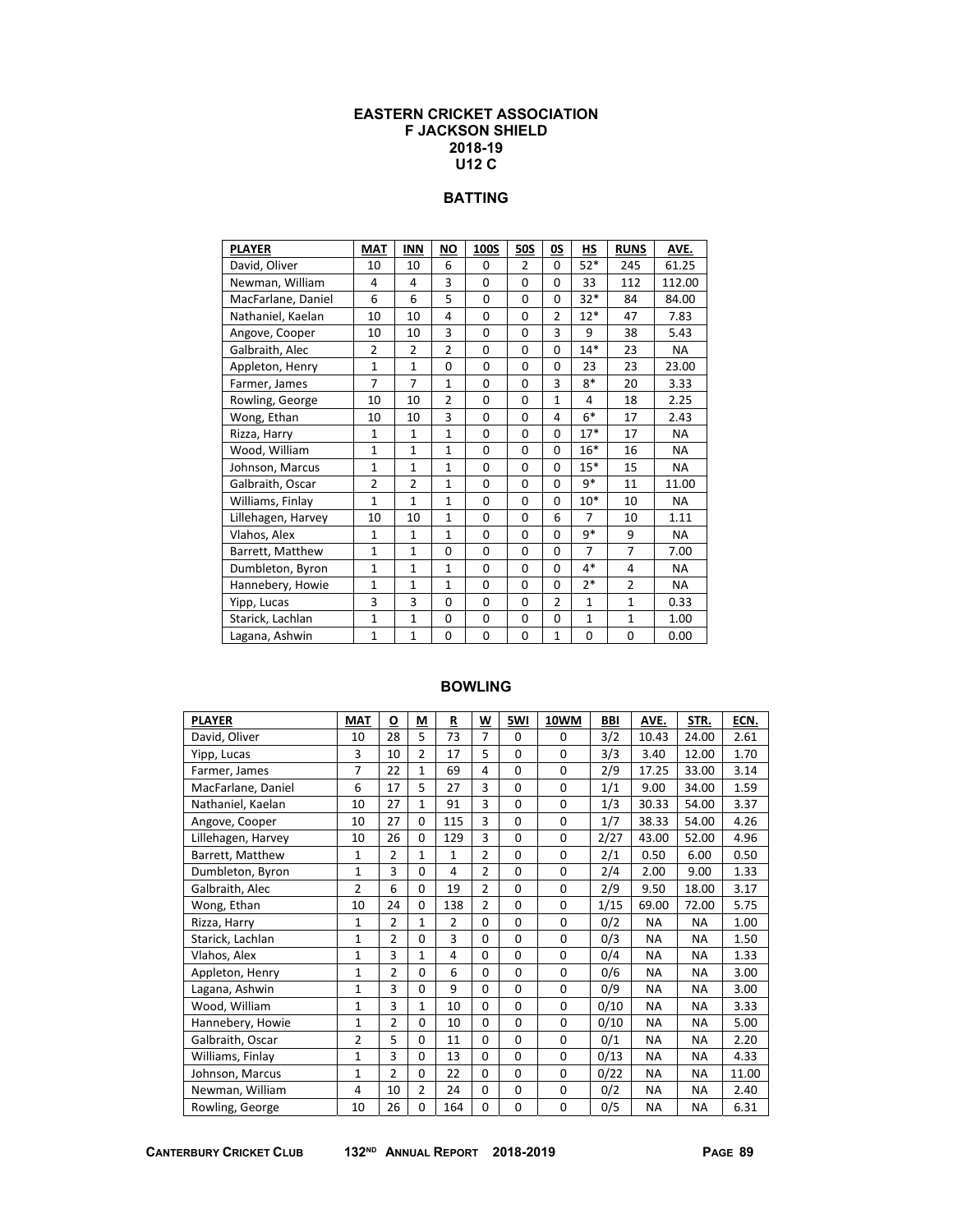#### **EASTERN CRICKET ASSOCIATION RK WILKINS SHIELD 2018-19 U12 C**

# **SEASON – PREMIERS - BALWYN**

| <b>RND</b>     | <b>DATES</b> | <b>HOME TEAM</b>         |              | <b>AWAY TEAM</b>        | <b>VENUE</b>          |
|----------------|--------------|--------------------------|--------------|-------------------------|-----------------------|
| $\mathbf{1}$   | 13 Oct 18    | Canterbury C2            | def          | <b>Edinburgh Maroon</b> | <b>Hislop Park</b>    |
|                |              |                          |              | 72 J Harrington 3/3     | (West Oval)           |
| 3              | 27 Oct 18    | Canterbury C2            | def          | Edinburgh Maroon        | <b>Hislop Park</b>    |
|                |              | 4/152                    |              | 7/121 H Wallace 29*     | (East Oval)           |
| 5              | 17 Nov       | Canterbury C2            | def          | Kew Junior Orange       | <b>Highfield Park</b> |
|                | 18           | 7/133(cc) N McGregor 26* |              | $6/86$ (cc)             | (North Oval)          |
| $\overline{7}$ | 1 Dec 18     | Kew Junior Orange        | def          | Canterbury C2           | Willsmere             |
|                |              | $8/86$ (cc)              | by           | 5/113(cc)               | Reserve               |
| 8              | 8 Dec 18     | Canterbury C2            | def          | Balwyn                  | <b>Hislop Park</b>    |
|                |              | 5/123                    |              | $7/100$ (cc)            | (West Oval)           |
| 9              | 15 Dec       | Boroondara Red           | $\mathsf{v}$ | Canterbury C2           | <b>Fairview Park</b>  |
|                | 18           |                          |              |                         | (West                 |
|                |              |                          |              |                         | Ground)               |
| 10             | 2 Feb 19     | Canterbury C2            | def          | <b>Mont Albert</b>      | <b>Highfield Park</b> |
|                |              | 6/110                    |              | 41                      | (North Oval)          |
| 12             | 16 Feb       | Kew Junior Orange        | def          | Canterbury C2           | Willsmere             |
|                | 19           | 75 B Dumbleton 3/4       | by           | 4/130(cc) M Ellis 38*   | Reserve               |
| 14             | 2 Mar 19     | Canterbury C2            | def          | Kew Junior Orange       | <b>Highfield Park</b> |
|                |              | $6/103$ (cc)             |              | $8/61$ (cc)             | (North Oval)          |
| 13             | 23 Feb       | Canterbury C2            | def          | Balwyn                  | Howard                |
|                | 19           | 8/108                    | by           | $4/142$ (cc)            | Dawson                |
|                |              |                          |              |                         | Reserve               |
| 4              | 10 Nov       | Burwood                  | def          | Canterbury C2           | Burwood               |
|                | 18           | $8/72$ (cc)              | by           | 5/85(cc)                | Reserve (West         |
|                |              |                          |              |                         | Oval)                 |
| 6              | 24 Nov       | Balwyn                   | drew         | Canterbury C2           | <b>Balwyn Park</b>    |
|                | 18           |                          |              |                         | (North Oval)          |
| 11             | 9 Feb 19     | Edinburgh Maroon         | drew         | Canterbury C2           | W.J Cox Oval          |
| $\overline{2}$ | 20 Oct 18    | <b>Mont Albert</b>       | drew         | Canterbury C2           | <b>Elgar Park</b>     |
|                |              |                          |              |                         | (Elgar Park           |
|                |              |                          |              |                         | South West)           |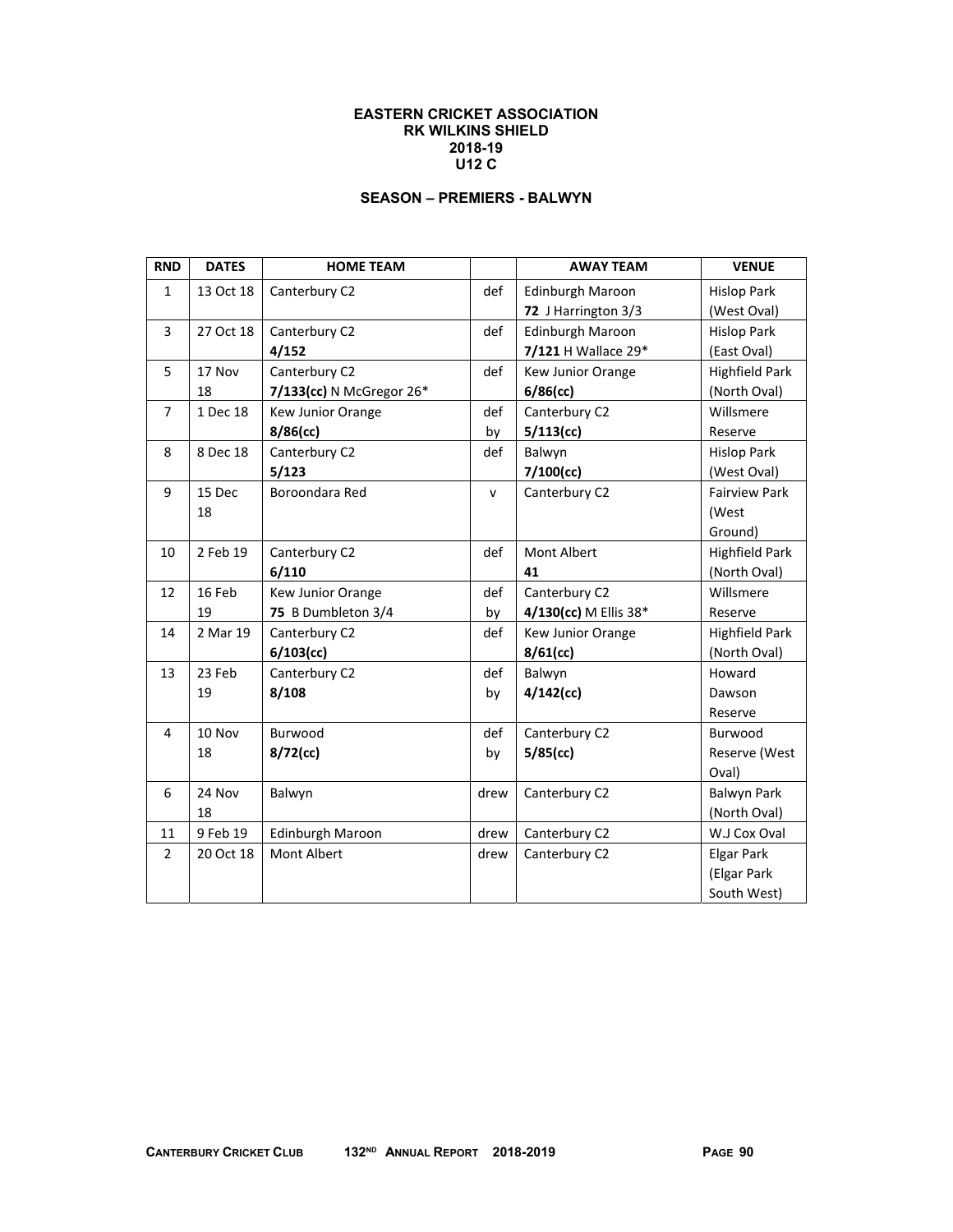#### **EASTERN CRICKET ASSOCIATION RK WILKINS SHIELD 2018-19 U12 C**

# **BATTING**

| <b>PLAYER</b>      | <b>MAT</b>    | <b>INN</b> | <b>NO</b>    | 100S     | <b>50S</b> | 0S       | НS    | <b>RUNS</b> | AVE.  |
|--------------------|---------------|------------|--------------|----------|------------|----------|-------|-------------|-------|
| Phillips, Nicolas  | 11            | 9          |              | 0        | 0          | $\Omega$ | $32*$ | 147         | 73.50 |
| Ellis, Matthew     | 11            | 9          | 3            | 0        | 0          | 0        | $38*$ | 117         | 19.50 |
| McGregor, Nicholas | 11            | 9          | 4            | 0        | 0          | 1        | $26*$ | 98          | 19.60 |
| Steventon, Charlie | 11            | 9          | 4            | 0        | $\Omega$   | $\Omega$ | $18*$ | 87          | 17.40 |
| Mitchell, William  | 8             | 7          | 3            | $\Omega$ | 0          | 1        | $21*$ | 85          | 21.25 |
| Briffa, Kaelan     | 10            | 8          | $\mathbf{1}$ | 0        | $\Omega$   | 2        | 21    | 83          | 11.86 |
| Dumbleton, Byron   | 8             | 7          | 4            | 0        | 0          | $\Omega$ | $23*$ | 73          | 24.33 |
| Harrington, Jack   | 9             | 8          | 3            | 0        | 0          | 1        | $21*$ | 65          | 13.00 |
| Stabek, Liam       | 10            | 8          | 2            | $\Omega$ | 0          | $\Omega$ | $12*$ | 51          | 8.50  |
| Collings, Oscar    | 11            | 9          | 3            | 0        | 0          | 1        | 10    | 40          | 6.67  |
| Newman, William    | $\mathfrak z$ | 1          | $\Omega$     | 0        | 0          | $\Omega$ | 15    | 15          | 15.00 |

| <b>PLAYER</b>      | <b>MAT</b> | <u>0</u> | $\underline{\mathsf{M}}$ | <u>R</u> | W  | 5WI | 10WM     | BBI  | AVE.  | STR.  | ECN. |
|--------------------|------------|----------|--------------------------|----------|----|-----|----------|------|-------|-------|------|
| McGregor, Nicholas | 11         | 28.2     | 4                        | 92       | 12 | 0   | 0        | 2/3  | 7.67  | 14.17 | 3.25 |
| Collings, Oscar    | 11         | 27       | 0                        | 146      | 10 | 0   | 0        | 2/2  | 14.60 | 16.20 | 5.41 |
| Mitchell, William  | 8          | 19       | 4                        | 45       | 7  | 0   | 0        | 2/1  | 6.43  | 16.29 | 2.37 |
| Dumbleton, Byron   | 8          | 18       | 4                        | 48       | 7  | 0   | 0        | 3/4  | 6.86  | 15.43 | 2.67 |
| Stabek, Liam       | 10         | 28       | 8                        | 58       | 7  | 0   | 0        | 2/6  | 8.29  | 24.00 | 2.07 |
| Ellis, Matthew     | 11         | 25       | 2                        | 67       | 6  | 0   | 0        | 2/6  | 11.17 | 25.00 | 2.68 |
| Steventon, Charlie | 11         | 24       | 2                        | 75       | 6  | 0   | 0        | 2/1  | 12.50 | 24.00 | 3.13 |
| Harrington, Jack   | 9          | 20       | 1                        | 78       | 5  | 0   | 0        | 3/3  | 15.60 | 24.00 | 3.90 |
| Briffa, Kaelan     | 10         | 24.4     | 4                        | 75       | 3  | 0   | 0        | 2/7  | 25.00 | 49.33 | 3.04 |
| Phillips, Nicolas  | 11         | 25       | 4                        | 88       | 3  | 0   | 0        | 1/2  | 29.33 | 50.00 | 3.52 |
| Newman, William    | 2          | 4        | 1                        | 11       | 1  | 0   | $\Omega$ | 1/11 | 11.00 | 24.00 | 2.75 |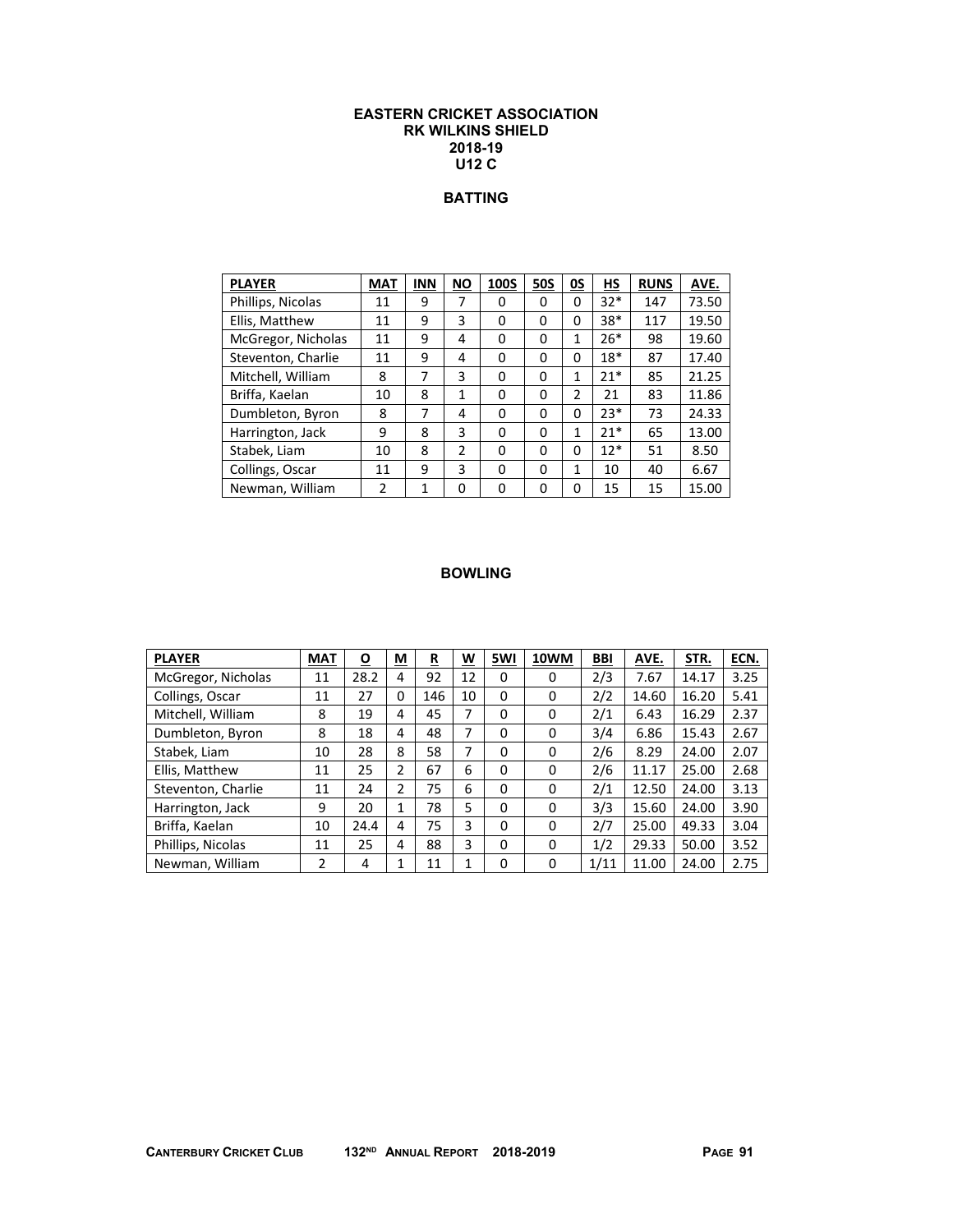### **EASTERN CRICKET ASSOCIATION 2018-19 U10 YELLOW**

## **SEASON**

| <b>RND</b>     | <b>DATES</b> | <b>HOME TEAM</b>              |      | <b>AWAY TEAM</b>                  | <b>VENUE</b>       |
|----------------|--------------|-------------------------------|------|-----------------------------------|--------------------|
| $\mathbf{1}$   | 13 Oct       | Canterbury Sat 2              | def  | Edinburgh Yellow                  | <b>Hislop Park</b> |
|                | 18           | $3/85$ (cc)                   |      | 9/55(cc) O McIndoe 3/6            | (Centre            |
|                |              |                               |      |                                   | Oval)              |
| $\overline{2}$ | 20 Oct       | <b>Kew Junior Black</b>       | drew | Canterbury Sat 2                  | Reservoir          |
|                | 18           |                               |      |                                   | Reserve            |
| 3              | 27 Oct       | Canterbury Sat 2              | def  | <b>Trinity Willison Blue</b>      | <b>Hislop Park</b> |
|                | 18           | 3/56(cc)                      | by   | 4/103(cc) S BHATNAGAR 25*         | (Centre            |
|                |              |                               |      |                                   | Oval)              |
| 4              | 10 Nov       | Canterbury Sat 2              | drew | <b>STC South Camberwell Blue</b>  | <b>Balwyn Park</b> |
|                | 18           | 5/78 J Gallagher 3/8          |      | 4/78                              | (South Oval)       |
| 5              | 17 Nov       | Canterbury Sat 2              | def  | <b>STC South Camberwell Blue</b>  | <b>Hislop Park</b> |
|                | 18           | 3/109 M Schultz 27*           |      | 5/70                              | (Centre            |
|                |              |                               |      |                                   | Oval)              |
| 6              | 24 Nov       | <b>Richmond Union Blue</b>    | drew | Canterbury Sat 2                  | Alan Bain          |
|                | 18           |                               |      |                                   | Reserve ()         |
| 8              | 8 Dec 18     | Canterbury Sat 2              | def  | <b>Wyclif Red</b>                 | <b>Hislop Park</b> |
|                |              | 4/123                         |      | 5/61 L Battle 4/2 (inc hat-trick) | (Centre            |
|                |              |                               |      |                                   | Oval)              |
| 9              | 15 Dec       | Deepdene Bears                | drew | Canterbury Sat 2                  | Leigh Park         |
|                | 18           |                               |      |                                   |                    |
| 10             | 2 Feb 19     | Deepdene Uniting              | def  | Canterbury Sat 2                  | Hays               |
|                |              | 12/51 S Clemenger 4/0         | by   | 4/130                             | Paddock            |
|                |              | O McIndoe 3/5                 |      |                                   | (South Oval)       |
| 11             | 9 Feb 19     | Canterbury Sat 2              | drew | Ashwood Gold                      | <b>Hislop Park</b> |
|                |              | 2/51(cc)                      |      | $6/49$ (cc)                       | (Centre            |
|                |              |                               |      |                                   | Oval)              |
| 12             | 16 Feb       | Edinburgh Yellow              | def  | Canterbury Sat 2                  | <b>WT Peterson</b> |
|                | 19           | $6/57$ J Sanders $3/3$        | by   | 5/100                             | Oval ()            |
| 14             | 2 Mar        | <b>Trinity Willison Blue</b>  | def  | Canterbury Sat 2                  | Markham            |
|                | 19           | 8/164(cc) S BHATNAGAR         |      | 10/134(cc) J Zanati 3/15          | Avenue             |
|                |              | 30* J Sanders 3/26            |      |                                   | Reserve            |
| 13             | 23 Feb       | Canterbury Sat 2              | def  | <b>Trinity Willison Blue</b>      | Willison           |
|                | 19           | 10/109 T Bischoff 3/13        | by   | 5/185 S BHATNAGAR 52*             | West Oval          |
|                |              |                               |      |                                   | (West Oval)        |
| 7              | 1 Dec 18     | <b>Trinity Willison Green</b> | def  | Canterbury Sat 2                  | Howard             |
|                |              | 13/56 B Burnett 5/2           | by   | 4/169                             | Dawson             |
|                |              |                               |      |                                   | Reserve            |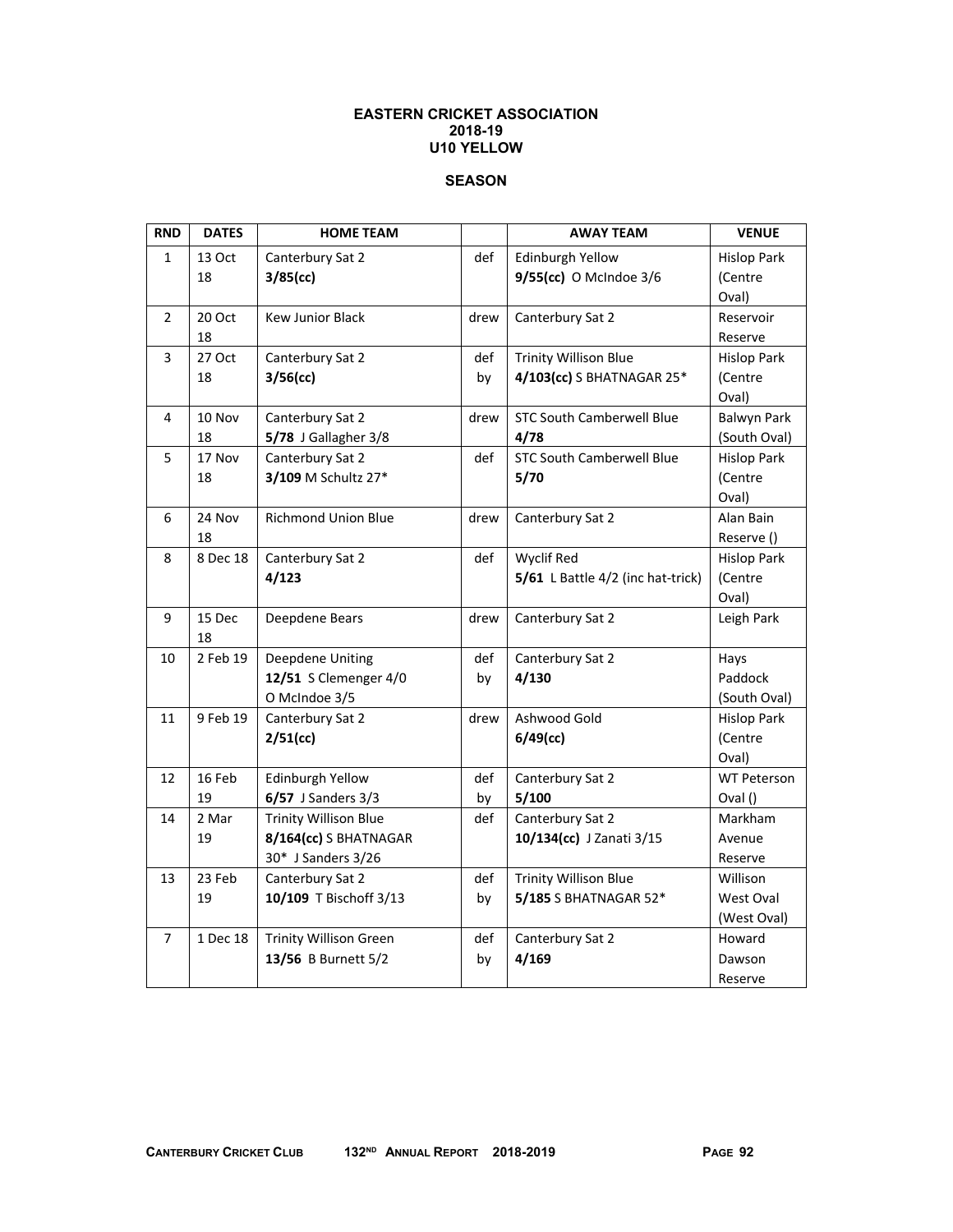#### **EASTERN CRICKET ASSOCIATION 2018-19 U10 YELLOW**

### **BATTING**

| <b>PLAYER</b>        | <b>MAT</b> | <b>INN</b> | <b>NO</b> | <b>100S</b> | <b>50S</b> | 0S | 4S | 6S       | НS    | <b>RUNS</b> | AVE.  | STR.   |
|----------------------|------------|------------|-----------|-------------|------------|----|----|----------|-------|-------------|-------|--------|
| Schultz, Mason       | 11         | 11         | 8         | 0           | 0          | 0  | 3  | 0        | $27*$ | 167         | 55.67 | 1113.3 |
| McIndoe, Oliver      | 11         | 11         | 8         | 0           | 0          | 0  | 0  | 0        | $23*$ | 97          | 32.33 | 646.7  |
| Battle, Lachlan      | 11         | 11         | 8         | 0           | 0          | 0  | 3  | 0        | $20*$ | 76          | 25.33 | 506.7  |
| Sanders, James       | 10         | 8          | 5         | 0           | 0          | 0  | 0  | $\Omega$ | $19*$ | 68          | 22.67 | 453.3  |
| Clemenger, Sebastien | 11         | 10         | 6         | $\Omega$    | 0          |    | 2  | $\Omega$ | $12*$ | 66          | 16.50 | 440.0  |
| Burnett, Benjamin    | 11         | 10         | 6         | 0           | 0          | 0  | 0  | 0        | $11*$ | 62          | 15.50 | 413.3  |
| McInnes, Will        | 11         | 10         | 4         | $\Omega$    | 0          | 0  | 0  | $\Omega$ | 8     | 45          | 7.50  | 300.0  |
| Robinson, Oscar      | 9          | 8          |           | 0           |            |    | 0  | 0        | $6*$  | 33          | 11.00 | 220.   |

| <b>PLAYER</b>        | <b>MAT</b> | О  | М | R   | W  | 5WI | <b>10WM</b> | <b>BBI</b> | AVE.  | STR.  | ECN. |
|----------------------|------------|----|---|-----|----|-----|-------------|------------|-------|-------|------|
| Sanders, James       | 10         | 24 | 8 | 71  | 10 | 0   | 0           | 3/3        | 7.10  | 14.40 | 2.96 |
| Burnett, Benjamin    | 11         | 29 | 4 | 85  | 10 | 1   | 0           | 5/2        | 8.50  | 17.40 | 2.93 |
| Clemenger, Sebastien | 11         | 30 | 5 | 125 | 10 | 0   | 0           | 4/0        | 12.50 | 18.00 | 4.17 |
| McIndoe, Oliver      | 11         | 26 | 4 | 62  | 9  | 0   | 0           | 3/5        | 6.89  | 17.33 | 2.38 |
| Schultz, Mason       | 11         | 32 | 4 | 71  | 9  | 0   | 0           | 2/3        | 7.89  | 21.33 | 2.22 |
| Battle, Lachlan      | 11         | 25 | 6 | 56  | 6  | 0   | 0           | 4/2        | 9.33  | 25.00 | 2.24 |
| McInnes, Will        | 11         | 30 | 2 | 109 | 6  | 0   | 0           | 2/9        | 18.17 | 30.00 | 3.63 |
| Robinson, Oscar      | 9          | 24 |   | 68  | 5  | 0   | 0           | 2/4        | 13.60 | 28.80 | 2.83 |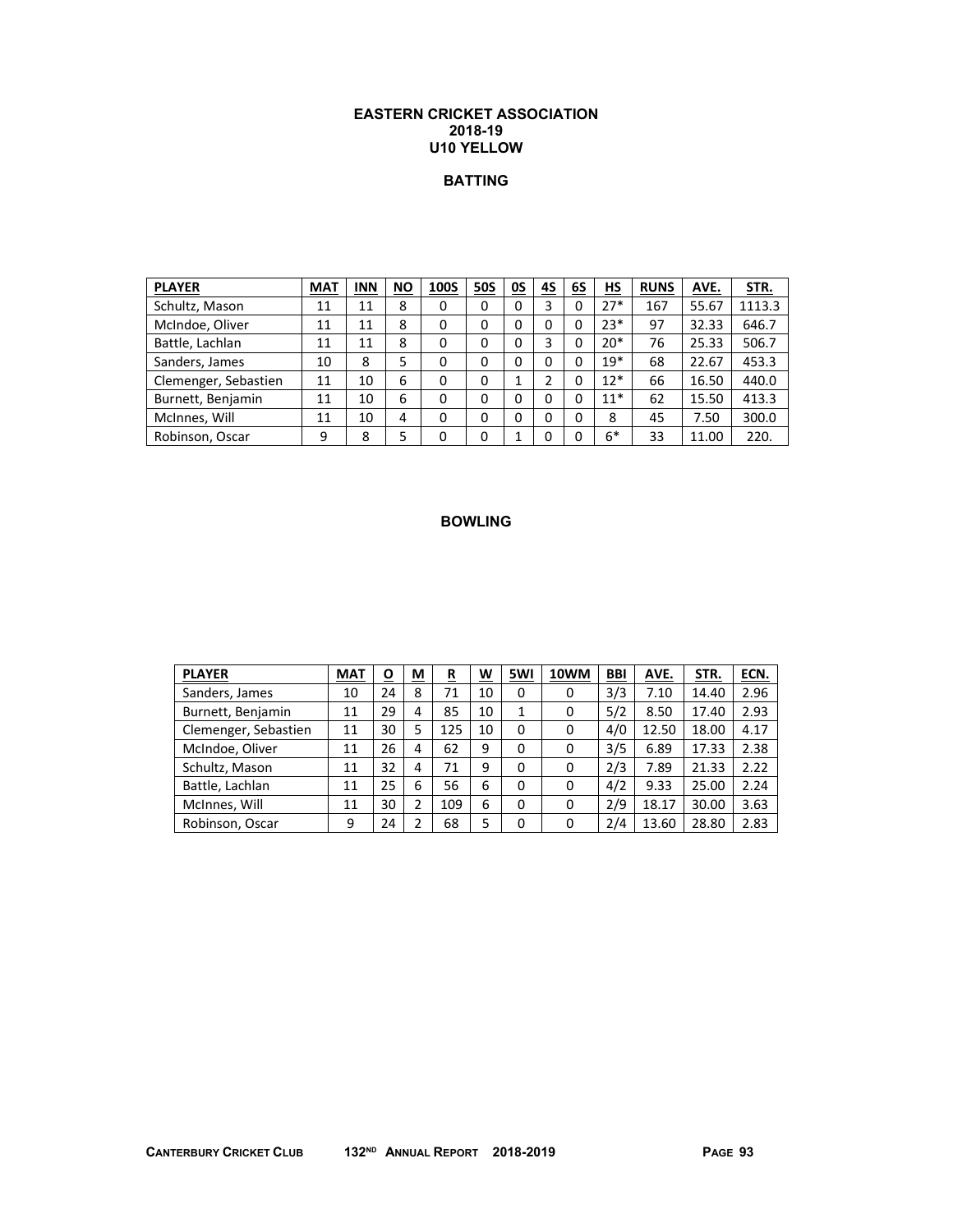#### **EASTERN CRICKET ASSOCIATION 2018-19 U10 GOLD**

# **SEASON**

| <b>RND</b>     | <b>DATES</b> | <b>HOME TEAM</b>              |      | <b>AWAY TEAM</b>                | <b>VENUE</b>          |
|----------------|--------------|-------------------------------|------|---------------------------------|-----------------------|
| $\mathbf{1}$   | 13 Oct       | <b>Bulleen</b>                | def  | Canterbury Sat 3                | <b>Bulleen Park</b>   |
|                | 18           | $8/62$ (cc)                   | by   | $2/154$ (cc)                    | (Oval #3)             |
| $\overline{2}$ | 20 Oct       | Canterbury Sat 3              | drew | Donvale                         | <b>Hislop Park</b>    |
|                | 18           |                               |      |                                 | (Centre Oval)         |
| 4              | 10 Nov       | Canterbury Sat 3              | def  | <b>STC South Camberwell Red</b> | <b>Hislop Park</b>    |
|                | 18           | 5/124                         |      | 8/69 A Wood 5/5                 | (Centre Oval)         |
| 5              | 17 Nov       | <b>Balwyn Blasters</b>        | def  | Canterbury Sat 3                | Myrtle Park           |
|                | 18           | 45 (18 wickets) C Russell 3/5 | by   | 204                             | (East Oval)           |
|                |              | C Williamson 3/5              |      |                                 |                       |
| 6              | 24 Nov       | Canterbury Sat 3              | drew | <b>Wyclif Blue</b>              | <b>Hislop Park</b>    |
|                | 18           |                               |      |                                 | (Centre Oval)         |
| $\overline{7}$ | 1 Dec 18     | Canterbury Sat 3              | def  | Edinburgh Maroon                | <b>Hislop Park</b>    |
|                |              | 2/155(cc) B Harmer 27         |      | 9/56(cc) A Pace 3/4             | (Centre Oval)         |
| 8              | 8 Dec 18     | <b>Wyclif Blue</b>            | def  | Canterbury Sat 3                | <b>Highfield Park</b> |
|                |              | 17/46(cc) C Williamson 4/4    | by   | 3/242                           | (South Oval)          |
|                |              | A Wood 3/6                    |      |                                 |                       |
| 9              | 15 Dec       | Canterbury Sat 3              | drew | Mont Albert 2                   | <b>Hislop Park</b>    |
|                | 18           |                               |      |                                 | (Centre Oval)         |
| 10             | 2 Feb 19     | Canterbury Sat 3              | def  | <b>Trinity Willison Red</b>     | Leigh Park            |
|                |              | 4/144(cc) T Tritton 3/4       |      | 5/111                           |                       |
| 11             | 9 Feb 19     | <b>Kew Junior Black</b>       | drew | Canterbury Sat 3                | Reservoir             |
|                |              | $2/77$ (cc)                   |      |                                 | Reserve               |
| 12             | 16 Feb       | Canterbury Sat 3              | def  | <b>Edinburgh Maroon</b>         | Leigh Park            |
|                | 19           | 3/156(cc)                     |      | 11/59(cc) C Russell 3/6         |                       |
| 13             | 23 Feb       | <b>Balwyn Blasters</b>        | def  | Canterbury Sat 3                | Myrtle Park           |
|                | 19           | $8/64$ (cc)                   | by   | $0/143$ (cc)                    | (East Oval)           |
| 14             | 2 Mar 19     | Canterbury Sat 3              | def  | <b>Balwyn Blasters</b>          | <b>Hislop Park</b>    |
|                |              | 1/201(cc) B Harmer 31 L Rose  |      | $4/73$ (cc)                     | (Centre Oval)         |
|                |              | 29* C Williamson 25*          |      |                                 |                       |
| 3              | 27 Oct       | Edinburgh Maroon              | def  | Canterbury Sat 3                | <b>WT Peterson</b>    |
|                | 18           | 5/69(cc)                      | by   | 2/116(cc)                       | Oval ()               |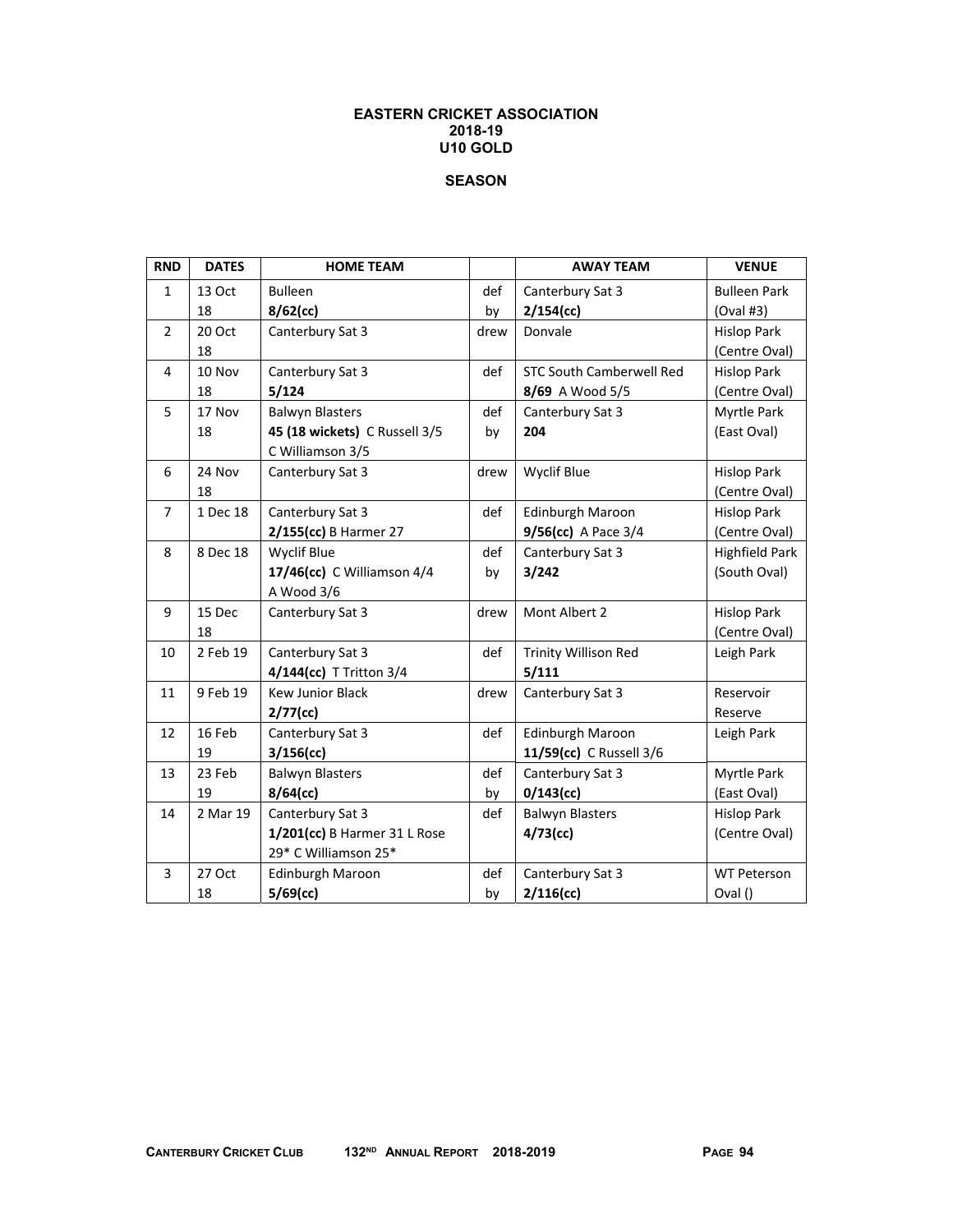#### **EASTERN CRICKET ASSOCIATION 2018-19 U10 GOLD**

# **BATTING**

| <b>PLAYER</b>       | <b>MAT</b> | <b>INN</b>   | <b>NO</b> | <b>100S</b> | <b>50S</b> | 0S | HS    | <b>RUNS</b> | AVE.      |
|---------------------|------------|--------------|-----------|-------------|------------|----|-------|-------------|-----------|
| Azzopardi, Otto     | 10         | 10           | 7         | 0           | 0          | 0  | $23*$ | 175         | 58.33     |
| Harmer, Blake       | 9          | 9            | 6         | 0           | 0          | 0  | 31    | 171         | 57.00     |
| Rose, Lachlan       | 10         | 10           | 8         | $\Omega$    | 0          | 0  | $29*$ | 140         | 70.00     |
| Williamson, Charlie | 9          | 9            | 8         | 0           | 0          | 0  | $25*$ | 138         | 138.00    |
| Pace, Asher         | 9          | 9            | 8         | $\Omega$    | 0          | 0  | $21*$ | 115         | 115.00    |
| GANT, BEN           | 10         | 10           | 5         | $\Omega$    | 0          | 0  | 17    | 94          | 18.80     |
| Russell, Callum     | 10         | 10           | 7         | 0           | 0          | 0  | $19*$ | 89          | 29.67     |
| Wood, Archie        | 9          | 9            | 8         | 0           | 0          | 0  | $12*$ | 63          | 63.00     |
| Riley, Jonah        | 1          | $\mathbf{1}$ | 1         | 0           | 0          | 0  | $7*$  | 7           | <b>NA</b> |
| Riley, Eamon        | 1          | 1            | 1         | 0           | 0          | 0  | $3*$  | 3           | <b>NA</b> |

| <b>PLAYER</b>       | <b>MAT</b> | $\overline{\mathbf{o}}$ | $\underline{\mathsf{M}}$ | R<br>- | <u>W</u> | 5WI | 10WM | <b>BBI</b> | AVE.  | STR.  | ECN. |
|---------------------|------------|-------------------------|--------------------------|--------|----------|-----|------|------------|-------|-------|------|
| Williamson, Charlie | 9          | 25                      | 4                        | 41     | 15       | 0   | 0    | 4/4        | 2.73  | 10.00 | 1.64 |
| Russell, Callum     | 10         | 29                      | 2                        | 84     | 14       | 0   | 0    | 3/5        | 6.00  | 12.43 | 2.90 |
| Wood, Archie        | 9          | 27                      | 3                        | 68     | 13       | 1   | 0    | 5/5        | 5.23  | 12.46 | 2.52 |
| Pace, Asher         | 9          | 25                      | 2                        | 67     | 8        | 0   | 0    | 3/4        | 8.38  | 18.75 | 2.68 |
| Harmer, Blake       | 9          | 25                      | 3                        | 41     | 7        | 0   | 0    | 2/8        | 5.86  | 21.43 | 1.64 |
| Rose, Lachlan       | 10         | 29                      | 8                        | 51     | 4        | 0   | 0    | 1/2        | 12.75 | 43.50 | 1.76 |
| GANT, BEN           | 10         | 24                      | $\mathbf 0$              | 74     | 3        | 0   | 0    | 1/1        | 24.67 | 48.00 | 3.08 |
| Azzopardi, Otto     | 10         | 10                      | 2                        | 19     | 2        | 0   | 0    | 1/1        | 9.50  | 30.00 | 1.90 |
| Riley, Eamon        | 1          | 3                       | 0                        | 12     | 1        | 0   | 0    | 1/12       | 12.00 | 18.00 | 4.00 |
| Riley, Jonah        | 1          | 3                       | 0                        | 10     | 0        | 0   | 0    |            | ΝA    | NA    | 3.33 |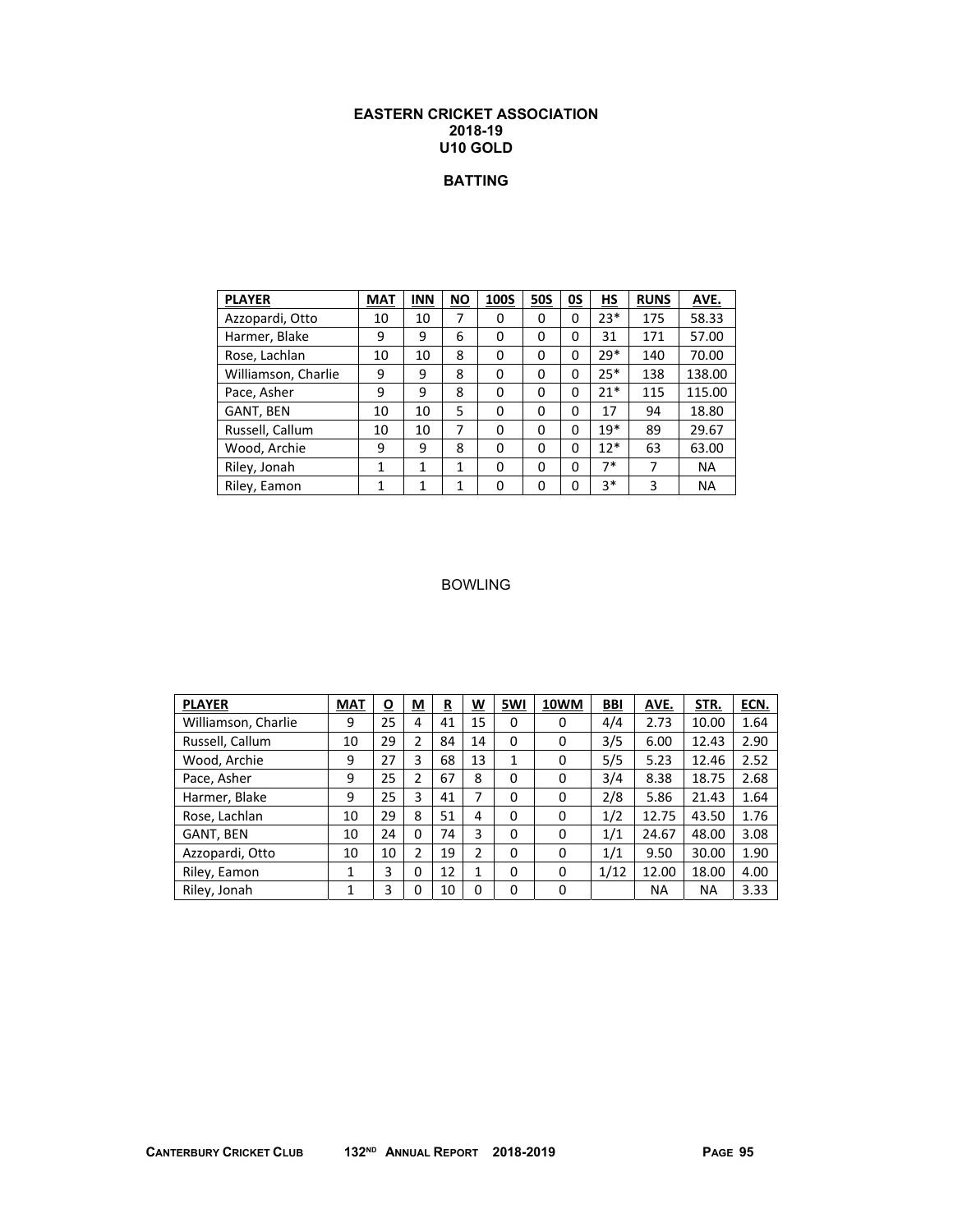### **EASTERN CRICKET ASSOCIATION 2018-19 U10 SUNDAY**

### **SEASON**

| <b>RND</b>     | <b>DATES</b> | <b>HOME TEAM</b>            |      | <b>AWAY TEAM</b>             | <b>VENUE</b>       |
|----------------|--------------|-----------------------------|------|------------------------------|--------------------|
| 4              | 11 Nov       | <b>Camberwell Magpies</b>   | def  | Canterbury S1                | Anderson           |
|                | 18           | $5/124$ (cc)                |      | $6/83$ (cc)                  | Park (East         |
|                |              |                             |      |                              | Oval - Upper)      |
| 6              | 25 Nov       | Boroondara Green            | def  | Canterbury S1                | Victoria Road      |
|                | 18           |                             | by   |                              | Reserve            |
| $\overline{7}$ | 2 Dec 18     | Canterbury S1               | def  | <b>Glen Iris Wizards</b>     | <b>Hislop Park</b> |
|                |              | $10/49$ (cc)                | by   | $0/169$ (cc)                 | (East Oval)        |
| 12             | 17 Feb       | <b>Richmond Union White</b> | def  | Canterbury S1                | Alan Bain          |
|                | 19           | 10/81(cc)                   | by   | $5/129$ (cc)                 | Reserve ()         |
| 13             | 24 Feb       | Canterbury S1               | v    | Boroondara Green             | <b>Hislop Park</b> |
|                | 19           |                             |      |                              | (East Oval)        |
| 14             | 3 Mar 19     | Canterbury S1               | def  | Glen Iris Wizards            | <b>Hislop Park</b> |
|                |              | $8/81$ (cc)                 | by   | $3/177$ (cc)                 | (East Oval)        |
| 10             | 3 Feb 19     | Canterbury S1               | def  | Edinburgh Burgundy           | <b>Hislop Park</b> |
|                |              | 9/68(cc) L Rhodes 3/1       | by   | 4/248(cc) L Cooper           | (East Oval)        |
|                |              |                             |      | 29* R Pfisterer 26* L Rhodes |                    |
|                |              |                             |      | 26* J Gordon 26*             |                    |
| 5              | 18 Nov       | Edinburgh Gold              | def  | Canterbury S1                | Alfred             |
|                | 18           | 2/179(cc) J Christie 38*    |      | 17/100(cc) S Hodnett 4/9     | Crescent Oval      |
| 3              | 28 Oct       | <b>Richmond Union Blue</b>  | def  | Canterbury S1                | Alan Bain          |
|                | 18           | $4/140$ (cc)                |      | 10/80(cc) L Ballek 3/5       | Reserve ()         |
| $\mathbf{1}$   | 14 Oct       | Canterbury S1               | def  | <b>Camberwell Magpies</b>    | <b>Hislop Park</b> |
|                | 18           | $5/80$ (cc)                 | by   | $3/127$ (cc)                 | (East Oval)        |
| $\overline{2}$ | 21 Oct       | Canterbury S1               | def  | Edinburgh Burgundy           | <b>Hislop Park</b> |
|                | 18           | 7/73(cc) L Rhodes 3/10      | by   | $2/177$ (cc)                 | (East Oval)        |
| 8              | 9 Dec 18     | Canterbury S1               | def  | Edinburgh Gold               | <b>Hislop Park</b> |
|                |              | $4/123$ (cc)                |      | 8/115(cc) W Newman 4/11      | (East Oval)        |
| 9              | 16 Dec       | Canterbury S1               | drew | <b>Richmond Union White</b>  | <b>Hislop Park</b> |
|                | 18           |                             |      |                              | (East Oval)        |
| 11             | 10 Feb       | Glen Iris Wizards           | def  | Canterbury S1                | Dorothy Laver      |
|                | 19           | 7/137                       |      | 8/96                         | Reserve            |
|                |              |                             |      |                              | (South Oval)       |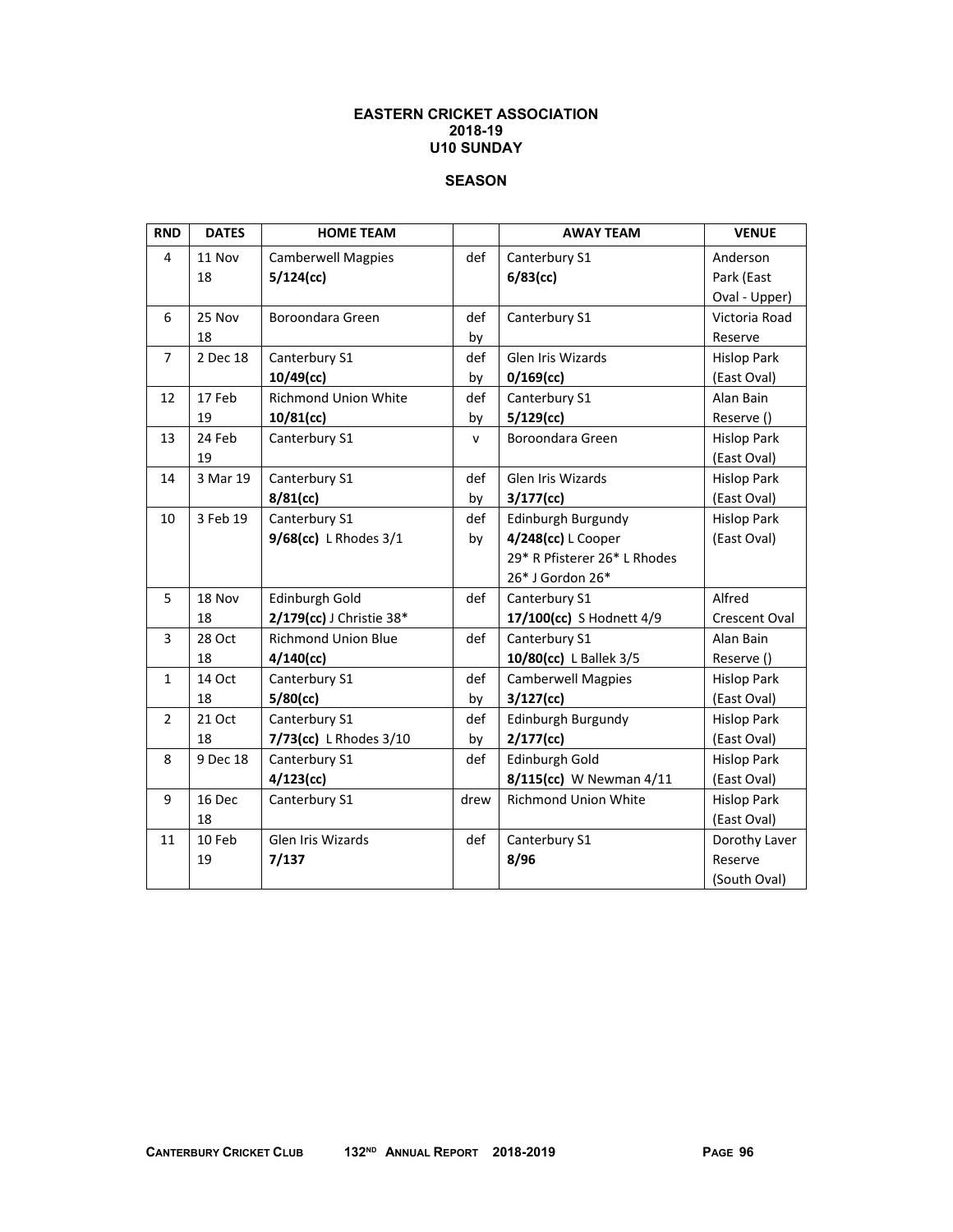### **EASTERN CRICKET ASSOCIATION 2018-19 U10 SUNDAY**

# **BATTING**

| <b>PLAYER</b>     | <b>MAT</b> | <b>INN</b> | <b>NO</b> | <b>100S</b> | <b>50S</b> | 0S | 45 | 6S | НS    | <b>RUNS</b>    | AVE.      | STR. |
|-------------------|------------|------------|-----------|-------------|------------|----|----|----|-------|----------------|-----------|------|
| Newman, William   | 4          | 3          | 3         | 0           | 0          | 0  | 6  | 0  | $16*$ | 37             | <b>NA</b> | 77.1 |
| Maynier, Callum   | 4          | 3          | 3         | 0           | 0          | 0  | 2  | 0  | $11*$ | 21             | ΝA        | 42.0 |
| Schultz, Mason    | 1          | 1          | 1         | 0           | 0          | 0  |    | 0  | $16*$ | 16             | <b>NA</b> | 94.1 |
| FERGUSON, KIAN    | 4          | 3          | 3         | 0           | 0          | 0  | 0  | 0  | $6*$  | 12             | ΝA        | 24.5 |
| Middleton, Tighe  | 3          | 2          | 2         | 0           | 0          | 0  |    | O  | $5*$  | 10             | ΝA        | 27.8 |
| Joyce, Edward     | 4          | 3          | 3         | 0           | 0          | 0  | 0  | 0  | 4*    | 10             | NA        | 21.3 |
| Middleton, Reece  | 3          | 2          | 2         | 0           | 0          | 0  | 0  | 0  | $4*$  | 5              | <b>NA</b> | 13.2 |
| McIndoe, Oliver   | 1          | 1          | 1         | 0           | 0          | 0  | 0  | 0  | 4*    | 4              | <b>NA</b> | 22.2 |
| McGregor, Timothy | 2          | 1          | 1         | 0           | 0          | 0  | 0  | O  | $2*$  | $\overline{2}$ | <b>NA</b> | 20.0 |
| Vause, Lachlan    | 4          | 3          | 3         | 0           | 0          | 0  | 0  | 0  | $1*$  |                | ΝA        | 2.2  |

| <b>PLAYER</b>     | <b>MAT</b>     | <u>0</u>     | $\underline{\mathsf{M}}$ | <u>R</u> | <u>w</u>     | 5WI | 10WM | <b>BBI</b> | AVE.      | STR.      | ECN.  |
|-------------------|----------------|--------------|--------------------------|----------|--------------|-----|------|------------|-----------|-----------|-------|
| Newman, William   | 4              | 10           | 1                        | 52       | 4            | 0   | 0    | 4/11       | 13.00     | 15.00     | 5.20  |
| FERGUSON, KIAN    | 4              | 8            | 0                        | 57       | 3            | 0   | 0    | 2/31       | 19.00     | 16.00     | 7.13  |
| McIndoe, Oliver   | 1              | 4            | 1                        | 15       | 2            | 0   | 0    | 2/15       | 7.50      | 12.00     | 3.75  |
| Middleton, Reece  | 3              | 3            | 0                        | 36       | 1            | 0   | 0    | 1/25       | 36.00     | 18.00     | 12.00 |
| Maynier, Callum   | 4              | 8            | 0                        | 50       | $\mathbf{1}$ | 0   | 0    | 1/18       | 50.00     | 48.00     | 6.25  |
| McGregor, Timothy | $\overline{2}$ | $\mathbf{1}$ | 0                        | 8        | $\Omega$     | 0   | 0    | 0/8        | <b>NA</b> | <b>NA</b> | 8.00  |
| Schultz, Mason    | 1              | 4            | 1                        | 11       | 0            | 0   | 0    | 0/11       | <b>NA</b> | <b>NA</b> | 2.75  |
| Vause, Lachlan    | 4              | 5            | 0                        | 54       | 0            | 0   | 0    | 0/19       | <b>NA</b> | <b>NA</b> | 10.80 |
| Middleton, Tighe  | 3              | 7            | 0                        | 60       | $\Omega$     | 0   | 0    | 0/20       | <b>NA</b> | <b>NA</b> | 8.57  |
| Joyce, Edward     | 4              | 11           | 0                        | 90       | 0            | 0   | 0    | 0/26       | <b>NA</b> | <b>NA</b> | 8.18  |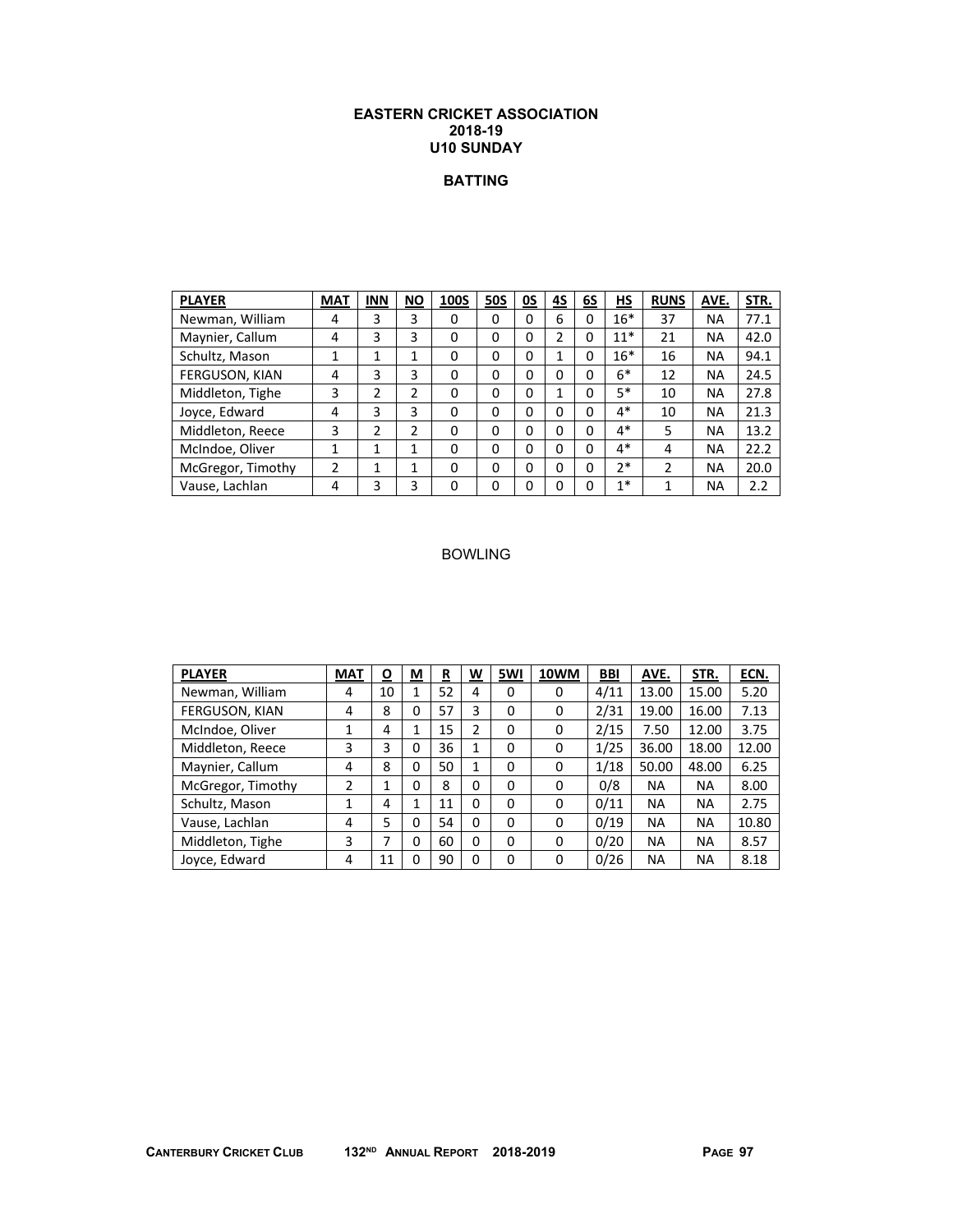### **EASTERN CRICKET ASSOCIATION 2018-19 U10 SUNDAY PURPLE**

## **SEASON**

| <b>RND</b>     | <b>DATES</b> | <b>HOME TEAM</b>                |      | <b>AWAY TEAM</b>                | <b>VENUE</b>          |
|----------------|--------------|---------------------------------|------|---------------------------------|-----------------------|
| 4              | 11 Nov       | Canterbury S2                   | def  | <b>Box Hill</b>                 | <b>Hislop Park</b>    |
|                | 18           | 3/101                           |      | 7/89                            | (Centre Oval)         |
| 6              | 25 Nov       | Canterbury S2                   | def  | <b>Camberwell Magpies Black</b> | <b>Hislop Park</b>    |
|                | 18           | 7/88                            | by   | 5/121                           | (Centre Oval)         |
| 7              | 2 Dec 18     | Boroondara Red                  | def  | Canterbury S2                   | <b>Hislop Park</b>    |
|                |              | 148                             |      | 102 D Bown 3/10                 | (West Oval)           |
| 12             | 17 Feb       | <b>Boroondara Yellow</b>        | def  | Canterbury S2                   | <b>Hislop Park</b>    |
|                | 19           | 9/136(cc) J Park 35* W Levinge  | by   | $4/149$ (cc)                    | (East Oval)           |
|                |              | 25* A McDonald 3/13             |      |                                 |                       |
| 13             | 24 Feb       | Canterbury S2                   | def  | Boroondara Red                  | <b>Hislop Park</b>    |
|                | 19           | 12/133(cc) H Taylor 3/11        |      | 10/121(cc) B Pickford 3/7       | (Centre Oval)         |
| 14             | 3 Mar        | Canterbury S2                   | def  | <b>Camberwell Magpies Black</b> | <b>Hislop Park</b>    |
|                | 19           | 9/116(cc)                       | by   | 6/180(cc) J Gregory 29*         | (Centre Oval)         |
| 10             | 3 Feb 19     | Canterbury S2                   | def  | Burwood                         | <b>Hislop Park</b>    |
|                |              | 13/109(cc) B shipton 3/5        | by   | 8/208(cc) M Treeby 3/9          | (Centre Oval)         |
| 5              | 18 Nov       | Canterbury S2                   | def  | <b>Ashburton Willows</b>        | <b>Hislop Park</b>    |
|                | 18           | $9/79$ (cc)                     | by   | $3/101$ (cc)                    | (Centre Oval)         |
| 3              | 28 Oct       | Canterbury S2                   | def  | Surrey Hills Gold               | <b>Hislop Park</b>    |
|                | 18           | 7/90(cc)                        | by   | $5/93$ (cc)                     | (Centre Oval)         |
| $\mathbf{1}$   | 14 Oct       | <b>Box Hill</b>                 | def  | Canterbury S2                   | Whitehorse            |
|                | 18           | 4/140 A Tailor 25*              |      | 8/76 W Fortington 3/7           | Reserve               |
|                |              |                                 |      |                                 | (Howard               |
|                |              |                                 |      |                                 | Wilson Oval)          |
| $\overline{2}$ | 21 Oct       | Burwood                         | def  | Canterbury S2                   | Burwood               |
|                | 18           | 4/112(cc) B Williamson 3/12     |      | 10/35(cc) L Zvirbulis 3/0       | Reserve (West         |
|                |              |                                 |      | S Gillard 3/2                   | Oval)                 |
| 8              | 9 Dec 18     | <b>Box Hill</b>                 | def  | Canterbury S2                   | Whitehorse            |
|                |              | 8/142                           |      | 8/124                           | Reserve               |
|                |              |                                 |      |                                 | (Howard               |
|                |              |                                 |      |                                 | Wilson Oval)          |
| 9              | 16 Dec       | Canterbury S2                   | drew | Boroondara Yellow               | <b>Hislop Park</b>    |
|                | 18           |                                 |      |                                 | (Centre Oval)         |
| 11             | 10 Feb       | <b>Camberwell Magpies Black</b> | def  | Canterbury S2                   | <b>Highfield Park</b> |
|                | 19           | 9/170(cc) M Holt                |      | 12/110(cc) MJ Oh 3/9            | (North Oval)          |
|                |              | 27* B Williamson 3/4            |      |                                 |                       |
|                |              | B Pickford 3/13                 |      |                                 |                       |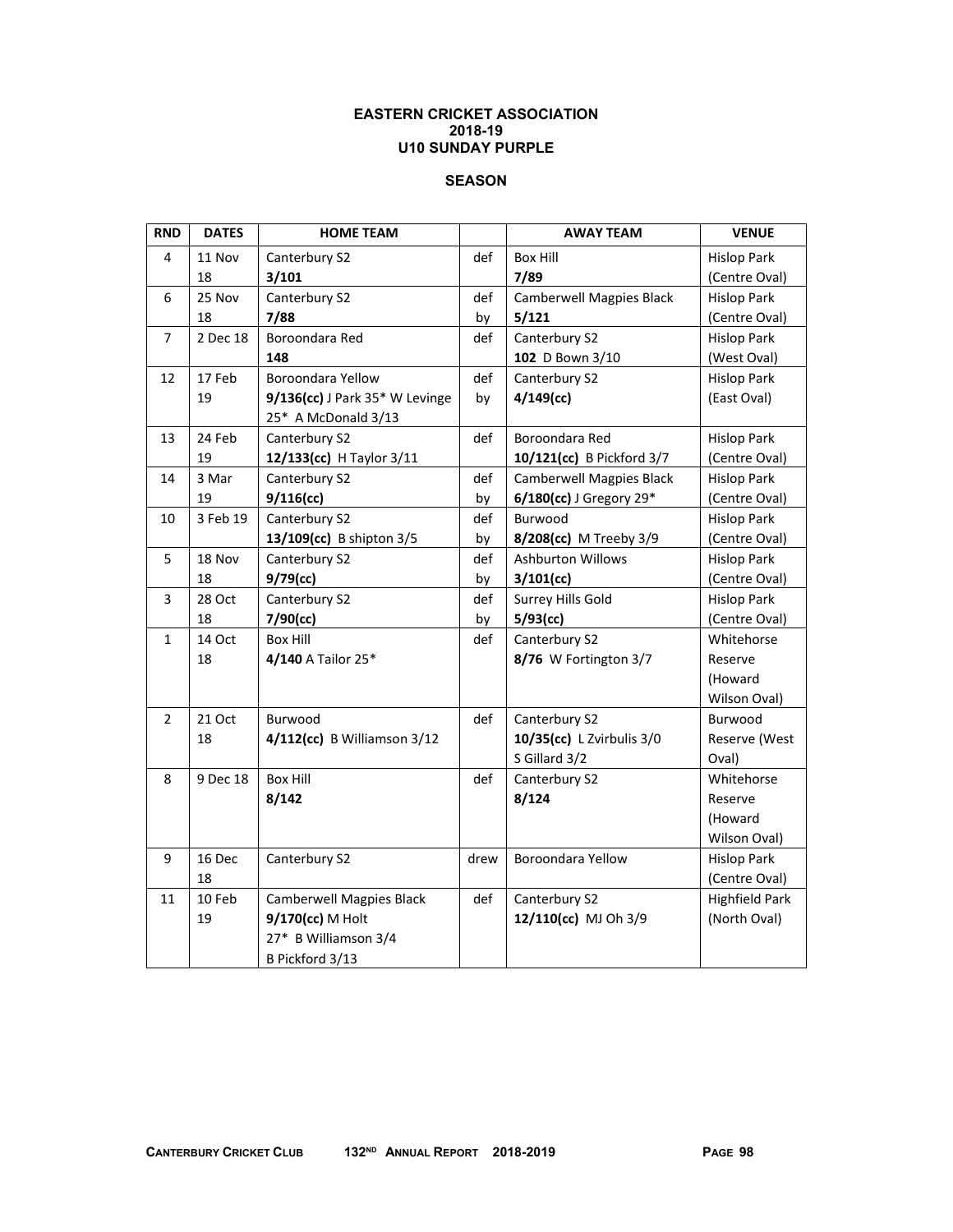### **EASTERN CRICKET ASSOCIATION 2018-19 U10 SUNDAY PURPLE**

## **BATTING**

| <b>PLAYER</b>        | <b>MAT</b> | <b>INN</b> | <b>NO</b> | <b>100S</b> | <b>50S</b> | 0S | НS    | <b>RUNS</b> | AVE.      |
|----------------------|------------|------------|-----------|-------------|------------|----|-------|-------------|-----------|
| Pickford, Benjamin   | 13         | 11         | 11        | 0           | 0          | 0  | $20*$ | 100         | <b>NA</b> |
| McDonald, Alex       | 13         | 11         | 10        | 0           | 0          | 0  | 17    | 99          | 99.00     |
| Treeby, Michael      | 12         | 10         | 9         | 0           | 0          | 0  | $17*$ | 95          | 95.00     |
| Strazdins, Bruno     | 13         | 10         | 10        | 0           | 0          | 0  | $18*$ | 77          | <b>NA</b> |
| Williamson, Benjamin | 13         | 11         | 10        | 0           | 0          | 0  | $14*$ | 76          | 76.00     |
| Yipp, Lucas          | 13         | 11         | 11        | 0           | 0          | 0  | $13*$ | 71          | <b>NA</b> |
| Rofe, Sterling       | 13         | 11         | 10        | 0           | 0          | 0  | $18*$ | 54          | 54.00     |
| Rutten, Bernie       | 11         | 10         | 9         | 0           | 0          | 0  | $16*$ | 53          | 53.00     |

| <b>PLAYER</b>        | <b>MAT</b> | O  | M | $\overline{\mathbf{R}}$ | <u>W</u> | 5WI | 10WM | <b>BBI</b> | AVE.  | STR.  | ECN. |
|----------------------|------------|----|---|-------------------------|----------|-----|------|------------|-------|-------|------|
| Williamson, Benjamin | 13         | 27 |   | 108                     | 11       | 0   | 0    | 3/4        | 9.82  | 14.73 | 4.00 |
| Pickford, Benjamin   | 13         | 26 | 4 | 115                     | 10       | 0   | 0    | 3/7        | 11.50 | 15.60 | 4.42 |
| Treeby, Michael      | 12         | 21 | 0 | 111                     | 8        | 0   | 0    | 3/9        | 13.88 | 15.75 | 5.29 |
| McDonald, Alex       | 13         | 30 | 5 | 124                     | 8        | 0   | 0    | 3/13       | 15.50 | 22.50 | 4.13 |
| Rofe, Sterling       | 13         | 25 | 0 | 149                     | 8        | 0   | 0    | 2/6        | 18.63 | 18.75 | 5.96 |
| Yipp, Lucas          | 13         | 26 | 2 | 110                     | 6        | 0   | 0    | 2/5        | 18.33 | 26.00 | 4.23 |
| Strazdins, Bruno     | 13         | 23 | 1 | 124                     | 6        | 0   | 0    | 2/10       | 20.67 | 23.00 | 5.39 |
| Rutten, Bernie       | 11         | 23 | 0 | 159                     | 3        | 0   | 0    | 1/5        | 53.00 | 46.00 | 6.91 |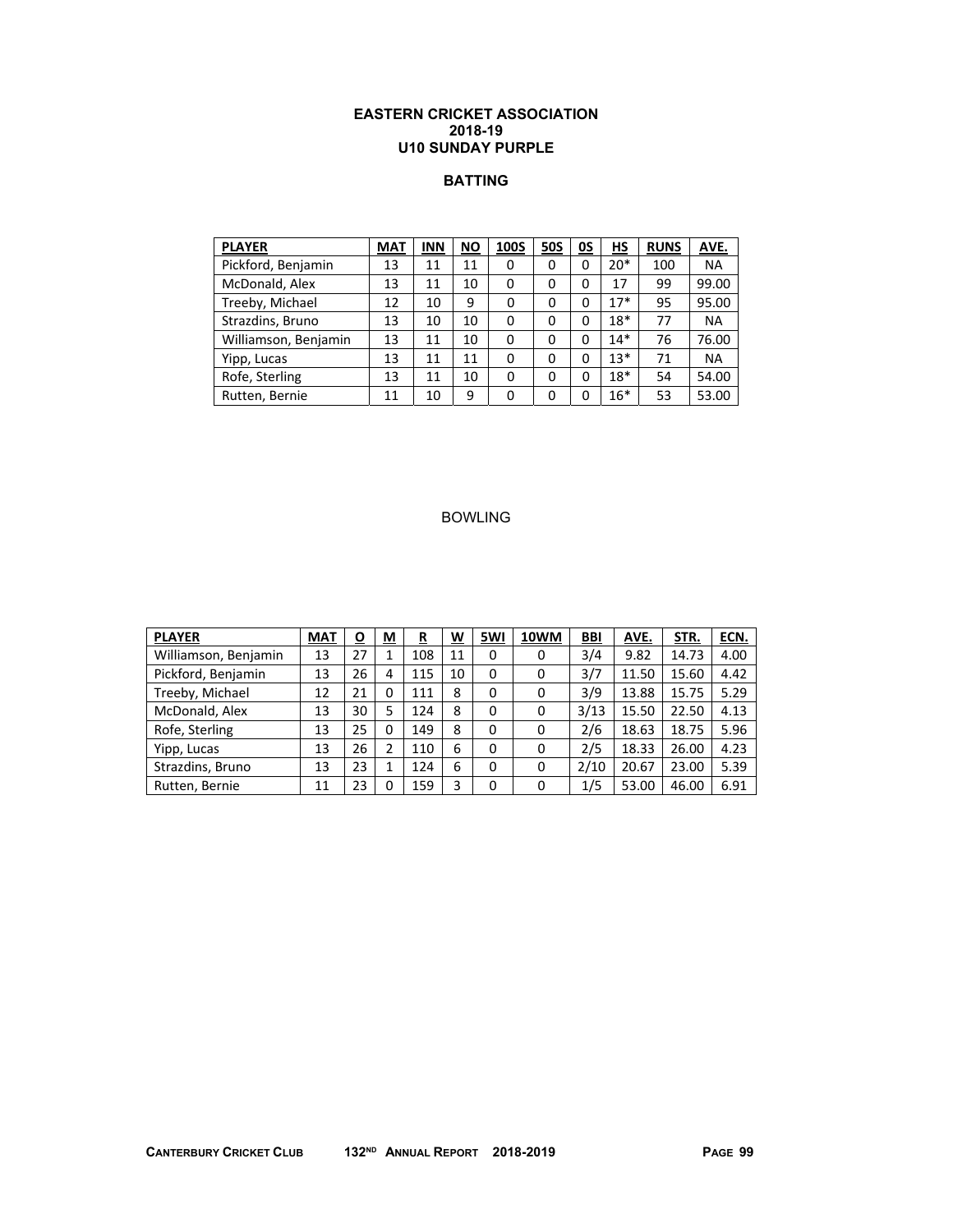### **EASTERN CRICKET ASSOCIATION 2018-19 U10 SUNDAY GOLD**

### **SEASON**

| <b>RND</b>     | <b>DATES</b> | <b>HOME TEAM</b>                  |              | <b>AWAY TEAM</b>                  | <b>VENUE</b>         |
|----------------|--------------|-----------------------------------|--------------|-----------------------------------|----------------------|
| 4              | 11 Nov       | Ashwood                           | def          | Canterbury S3                     | Ashwood              |
|                | 18           | 6/166(cc) O O'Brien 4/7           |              | 97 L Wu 5/9 J Samarajeewa         | Secondary            |
|                |              |                                   |              | 3/17                              | College              |
| 6              | 25 Nov       | <b>Burwood Uniting Canterbury</b> | def          | Canterbury S3                     | Lynden Park          |
|                | 18           | $9/90$ (cc)                       | by           | $6/145$ (cc)                      | (Lower East)         |
| $\overline{7}$ | 2 Dec 18     | Canterbury S3                     | def          | Boroondara Blue                   | <b>Hislop Park</b>   |
|                |              | $5/146$ (cc)                      |              | 8/70(cc) D Barrett 3/7            | (Centre Oval)        |
| 9              | 16 Dec       | <b>Burwood Uniting Canterbury</b> | $\mathsf{v}$ | Canterbury S3                     | Lynden Park          |
|                | 18           |                                   |              |                                   | (Lower East)         |
| 10             | 3 Feb 19     | <b>BYE</b>                        |              | Canterbury S3                     | <b>Eley Park</b>     |
| 12             | 17 Feb       | Canterbury S3                     | def          | <b>Burwood Uniting Canterbury</b> | <b>Hislop Park</b>   |
|                | 19           | 8/147(cc) O O'Brien 38*           | by           | 9/149(cc) J Riley 3/14 A Gray     | (Centre Oval)        |
|                |              |                                   |              | 3/15                              |                      |
| 13             | 24 Feb       | Boroondara White                  | def          | Canterbury S3                     | Victoria Road        |
|                | 19           | $6/156$ (cc)                      |              | 7/128(cc) O O'Brien 26            | Reserve              |
| 14             | 3 Mar 19     | Glen Iris Ravens                  | def          | Canterbury S3                     | Dorothy Laver        |
|                |              | 9/85(cc) O O'Brien 4/7            | by           | $6/141$ (cc)                      | Reserve              |
|                |              |                                   |              |                                   | (South Oval)         |
| 5              | 18 Nov       | <b>Camberwell Magpies WF</b>      | def          | Canterbury S3                     | <b>Anderson Park</b> |
|                | 18           | 5/160(cc) W Davey 37              |              | $6/108$ (cc)                      | (East Oval -         |
|                |              |                                   |              |                                   | Upper)               |
| 3              | 28 Oct       | Ashburton Willows                 | def          | Canterbury S3                     | <b>Ferndale Park</b> |
|                | 18           | $4/86$ (cc)                       | by           | $7/118$ (cc)                      |                      |
| 1              | 14 Oct       | Canterbury S3                     | def          | Ashwood                           | <b>Hislop Park</b>   |
|                | 18           | 112 L Wu 3/8                      |              | 8/90(cc) E Riley 4/16             | (Centre Oval)        |
| $\overline{2}$ | 21 Oct       | Canterbury S3                     | def          | Boroondara Blue                   | <b>Hislop Park</b>   |
|                | 18           | 5/102(cc) J Boyd 3/11             |              | $2/64$ (cc)                       | (Centre Oval)        |
| 8              | 9 Dec 18     | Canterbury S3                     | def          | <b>Camberwell Magpies WF</b>      | <b>Hislop Park</b>   |
|                |              | 8/146(cc) R MacFarlane 25*        |              | 10/139(cc) F Symons               | (Centre Oval)        |
|                |              |                                   |              | 28* E Riley 3/5                   |                      |
| 11             | 10 Feb       | Canterbury S3                     | def          | <b>Glen Iris Ravens</b>           | <b>Hislop Park</b>   |
|                | 19           | 9/153(cc) O O'Brien               |              | 13/101(cc) D Barrett 3/5          | (Centre Oval)        |
|                |              | 26* A Monkivitch 3/9              |              | S Kulkarni 3/6                    |                      |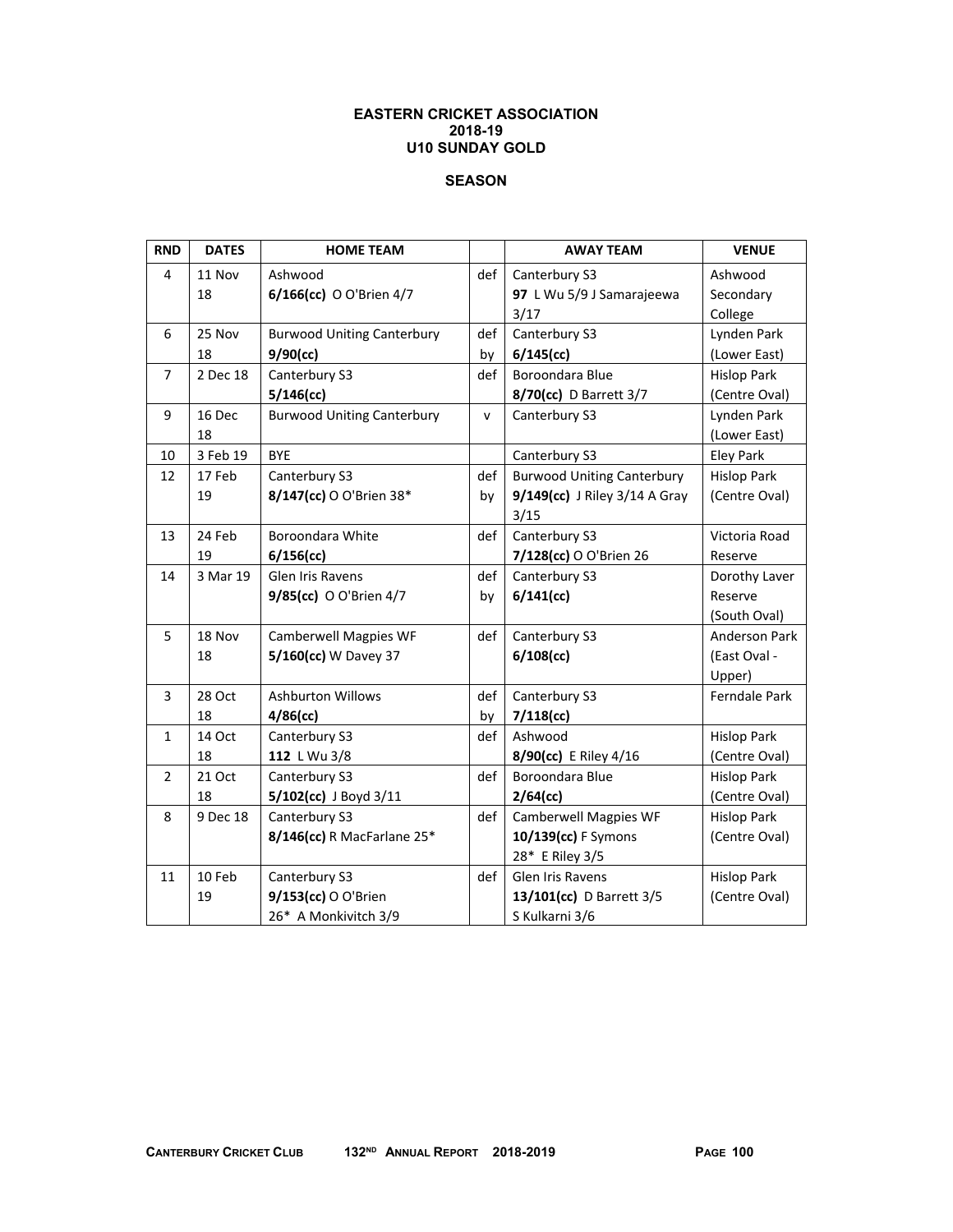### **EASTERN CRICKET ASSOCIATION 2018-19 U10 SUNDAY GOLD**

# **BATTING**

| <b>PLAYER</b>      | <b>MAT</b> | <b>INN</b> | $\underline{\mathsf{NO}}$ | <b>100S</b> | <u>50S</u> | <u>OS</u> | $H\mathbf{S}$ | <b>RUNS</b> | AVE.  |
|--------------------|------------|------------|---------------------------|-------------|------------|-----------|---------------|-------------|-------|
| O'Brien, Owen      | 11         | 11         | 7                         | 0           | 0          | 0         | 38*           | 235         | 58.75 |
| Riley, Jonah       | 11         | 11         | 2                         | 0           | 0          | 0         | 21            | 121         | 13.44 |
| Riley, Eamon       | 11         | 11         | 8                         | 0           | 0          | 0         | $16*$         | 121         | 40.33 |
| MacFarlane, Ryan   | 7          | 7          | 3                         | 0           | 0          | 0         | $25*$         | 120         | 30.00 |
| Barrett, Daniel    | 10         | 10         | 4                         | 0           | 0          | 0         | 21            | 106         | 17.67 |
| Kulkarni, Shriyans | 10         | 10         | 0                         | 0           | 0          | 1         | 14            | 53          | 5.30  |
| Gray, Alastair     | 9          | 9          | 3                         | 0           | 0          | 0         | $7*$          | 29          | 4.83  |
| Davis, Ethan       | 7          | 7          | 3                         | 0           | 0          | 0         | 11            | 25          | 6.25  |

| <b>PLAYER</b>      | <b>MAT</b> | <u>o</u> | $\underline{\mathsf{M}}$ | <u>R</u> | <u>W</u> | 5WI      | 10WM | <b>BBI</b> | AVE.  | STR.  | ECN. |
|--------------------|------------|----------|--------------------------|----------|----------|----------|------|------------|-------|-------|------|
| O'Brien, Owen      | 11         | 35       | 3                        | 109      | 17       | 0        | 0    | 4/7        | 6.41  | 12.35 | 3.11 |
| Riley, Eamon       | 11         | 32       | 2                        | 132      | 15       | $\Omega$ | 0    | 4/16       | 8.80  | 12.80 | 4.13 |
| Riley, Jonah       | 11         | 35       | 1                        | 138      | 14       | $\Omega$ | 0    | 3/14       | 9.86  | 15.00 | 3.94 |
| Barrett, Daniel    | 10         | 23       | 2                        | 66       | 11       | $\Omega$ | 0    | 3/5        | 6.00  | 12.55 | 2.87 |
| Kulkarni, Shriyans | 10         | 32       | 1                        | 107      | 10       | 0        | 0    | 3/6        | 10.70 | 19.20 | 3.34 |
| MacFarlane, Ryan   | 7          | 19       | 1                        | 48       | 7        | $\Omega$ | 0    | 2/3        | 6.86  | 16.29 | 2.53 |
| Davis, Ethan       |            | 17       | 0                        | 88       | 5        | 0        | 0    | 2/10       | 17.60 | 20.40 | 5.18 |
| Gray, Alastair     | 9          | 27       | 0                        | 138      | 5        | $\Omega$ | 0    | 3/15       | 27.60 | 32.40 | 5.11 |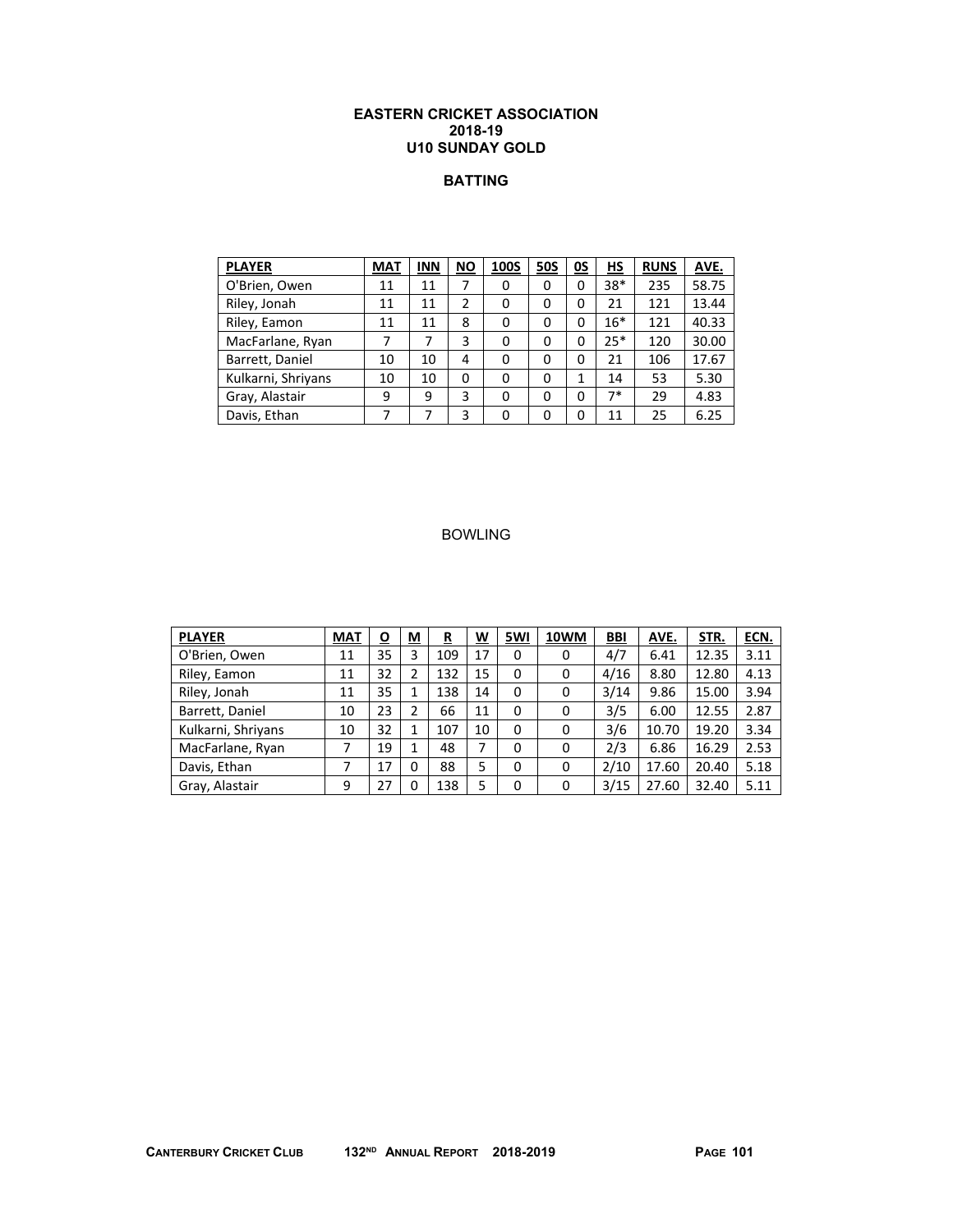## **SEASON**

| <b>RND</b>     | <b>DATES</b> | <b>HOME TEAM</b>               |              | <b>AWAY TEAM</b>           | <b>VENUE</b>          |
|----------------|--------------|--------------------------------|--------------|----------------------------|-----------------------|
| $\mathbf{1}$   | 30 Jan       | North Balwyn                   | drew         | Canterbury                 | Macleay Park          |
|                | 19           |                                |              |                            | (Oval 2)              |
| 3              | 13 Feb       | Canterbury                     | $\mathsf{v}$ | <b>BYE</b>                 |                       |
|                | 19           |                                |              |                            |                       |
| 4              | 24 Feb       | Canterbury                     | def          | Heatherdale                | <b>Highfield Park</b> |
|                | 19           | $4/79$ (cc)                    |              | $7/63$ (cc)                | (North Oval)          |
| 5              | 3 Mar 19     | Nunawading                     | def          | Canterbury                 | Mahoneys              |
|                |              | 6/77                           | by           | 3/80                       | Reserve (Bob          |
|                |              |                                |              |                            | Saker Oval)           |
| 6              | 6 Mar 19     | Canterbury                     | def          | Burwood                    | Hislop Park           |
|                |              | $5/76$ (cc) L Shuttleworth 25* | by           | $0/117$ (cc) S Bellamy 35* | (West Oval)           |
| $\overline{7}$ | 17 Mar       | Heatherdale                    | def          | Canterbury                 | Heatherdale           |
|                | 19           | $5/109$ (cc)                   |              | 8/81(cc) GD Whiting 25*    | Reserve (Oval 1       |
|                |              |                                |              |                            | - East)               |
| $\overline{2}$ | 10 Feb       | Nunawading                     | def          | Canterbury                 | Mahoneys              |
|                | 19           | 5/55(cc)                       | by           | $3/91$ (cc)                | Reserve (Bob          |
|                |              |                                |              |                            | Saker Oval)           |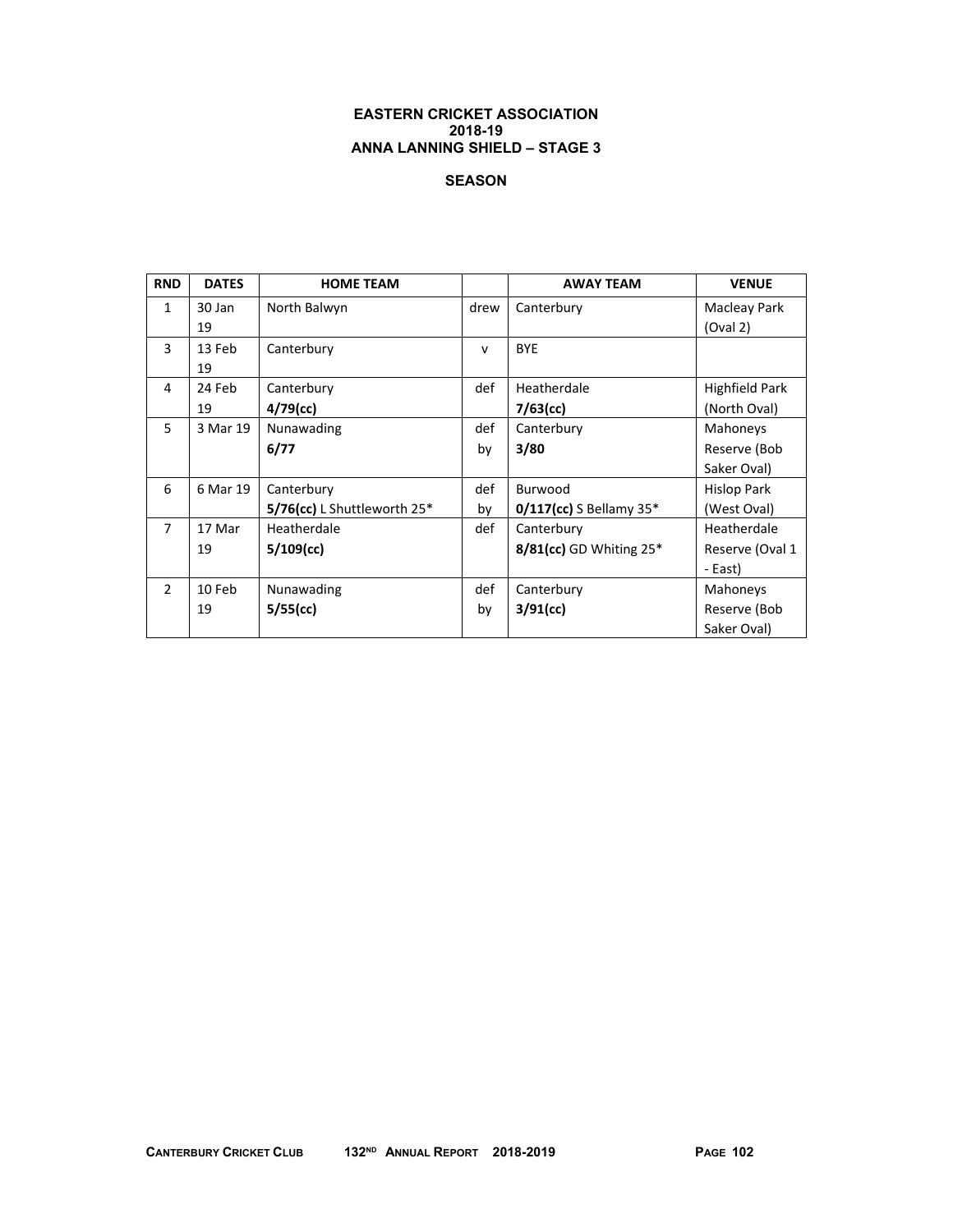# **BATTING**

| <b>PLAYER</b>        | <b>MAT</b> | <b>INN</b>     | <b>NO</b>     | <b>100S</b> | <b>50S</b> | 0S           | <b>HS</b> | <b>RUNS</b> | AVE.  |
|----------------------|------------|----------------|---------------|-------------|------------|--------------|-----------|-------------|-------|
| O'Brien, Alice       | 5          | 4              | 3             | 0           | 0          | 0            | $22*$     | 52          | 52.00 |
| Whiting, Georgia D   | 5          | 4              | 3             | 0           | $\Omega$   | $\mathbf{1}$ | $25*$     | 47          | 47.00 |
| Vlahos, Sophie       | 5          | 5              | 2             | 0           | 0          | 1            | $15*$     | 42          | 14.00 |
| Shuttleworth, Lucy   | 3          | 3              | $\mathfrak z$ | 0           | 0          | 1            | $25*$     | 42          | 42.00 |
| Appleton, Eleanor    | 3          | $\overline{2}$ | $\mathbf{1}$  | 0           | 0          | 0            | $20*$     | 22          | 22.00 |
| Wood, Emma           | 5          | 3              | $\Omega$      | 0           | 0          | 0            | 11        | 18          | 6.00  |
| Wong, Alexandra      | 4          | 2              | 0             | 0           | 0          | 0            | 11        | 15          | 7.50  |
| Ryan, Ellie          | 5          | 3              | 0             | 0           | 0          | 0            | 5         | 11          | 3.67  |
| Jones, Amber         | 3          | $\overline{2}$ | 1             | 0           | 0          | 0            | $4*$      | 8           | 8.00  |
| Meagher, Lucy        | 3          | $\overline{2}$ | 0             | 0           | $\Omega$   | 0            | 5         | 7           | 3.50  |
| Tresidder, Alexandra | 5          | 3              | 1             | 0           | 0          | 1            | 3         | 5           | 2.50  |
| Walshe, Megan        | 3          | 3              | 0             | 0           | 0          | 2            | 3         | 3           | 1.00  |

| <b>PLAYER</b>        | <b>MAT</b> | O  | M            | R  | W            | 5WI      | 10WM | <b>BBI</b> | AVE.      | STR.  | ECN. |
|----------------------|------------|----|--------------|----|--------------|----------|------|------------|-----------|-------|------|
| Wood, Emma           | 5          | 10 | 0            | 29 | 4            | 0        | 0    | 2/2        | 7.25      | 15.00 | 2.90 |
| Ryan, Ellie          | 5          | 11 | 0            | 47 | 3            | 0        | 0    | 2/8        | 15.67     | 22.00 | 4.27 |
| Meagher, Lucy        | 3          | 6  | 1            | 18 | 2            | 0        | 0    | 1/3        | 9.00      | 18.00 | 3.00 |
| Vlahos, Sophie       | 5          | 12 | 1            | 34 | 2            | $\Omega$ | 0    | 2/6        | 17.00     | 36.00 | 2.83 |
| Walshe, Megan        | 3          | 4  | 0            | 21 | $\mathbf{1}$ | 0        | 0    | 1/11       | 21.00     | 24.00 | 5.25 |
| Shuttleworth, Lucy   | 3          | 4  | 0            | 25 | $\mathbf{1}$ | 0        | 0    | 1/3        | 25.00     | 24.00 | 6.25 |
| Jones, Amber         | 3          | 6  | 0            | 27 | $\mathbf{1}$ | 0        | 0    | 1/8        | 27.00     | 36.00 | 4.50 |
| Appleton, Eleanor    | 3          | 7  | 0            | 32 | 1            | 0        | 0    | 1/9        | 32.00     | 42.00 | 4.57 |
| O'Brien, Alice       | 5          | 11 | $\mathbf{1}$ | 39 | 1            | 0        | 0    | 1/3        | 39.00     | 66.00 | 3.55 |
| Tresidder, Alexandra | 5          | 11 | 0            | 53 | $\mathbf{1}$ | 0        | 0    | 1/7        | 53.00     | 66.00 | 4.82 |
| Wong, Alexandra      | 4          | 9  | 0            | 36 | $\Omega$     | $\Omega$ | 0    | 0/4        | <b>NA</b> | NA    | 4.00 |
| Whiting, Georgia D   | 5          | 9  | 0            | 37 | 0            | 0        | 0    | 0/5        | <b>NA</b> | ΝA    | 4.1  |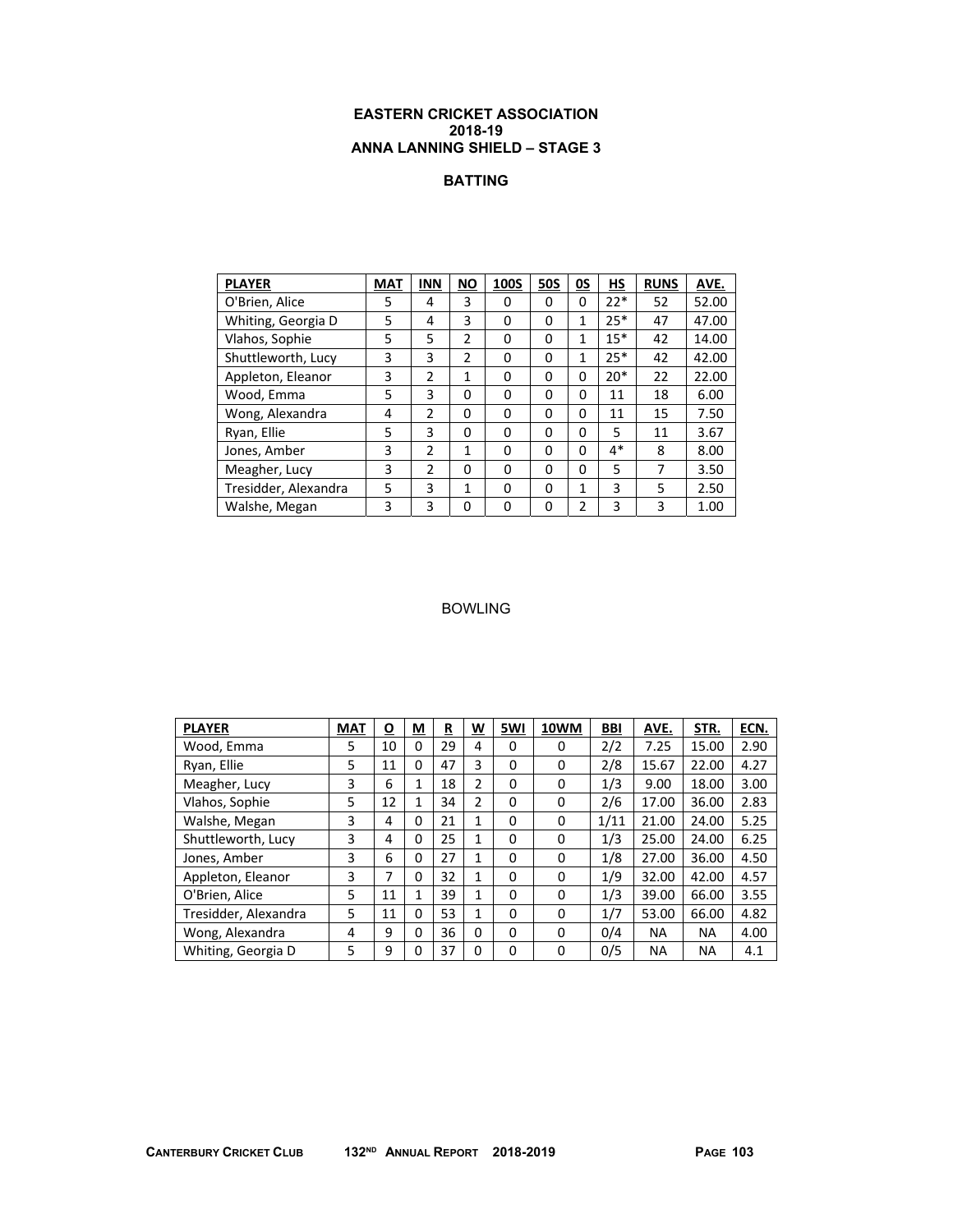## **SEASON**

| <b>RND</b>     | <b>DATES</b> | <b>HOME TEAM</b>               |              | <b>AWAY TEAM</b>                       | <b>VENUE</b>       |
|----------------|--------------|--------------------------------|--------------|----------------------------------------|--------------------|
| 3              | 13 Feb 19    | <b>Canterbury Junior Girls</b> | def          | <b>Richmond Union Healy</b>            | Hislop Park        |
|                |              | 7/54                           | by           | 4/147(cc) A Tyrrell 47*                | (Centre Oval)      |
| 4              | 20 Feb 19    | Canterbury Junior Girls        | def          | Edinburgh 2                            | <b>Hislop Park</b> |
|                |              | $5/50$ (cc)                    | by           | $1/107$ (cc)                           | (Centre Oval)      |
| 5              | 27 Feb 19    | Canterbury Junior Girls        | def          | <b>Holy Trinity</b>                    | Hislop Park        |
|                |              | 74                             | by           | $2/112$ (cc) M O'Sullivan 34*          | (Centre Oval)      |
| 6              | 6 Mar 19     | Boroondara                     | def          | Canterbury Junior Girls                | Macleay Park       |
|                |              |                                |              |                                        | (Oval 3)           |
| $\mathbf{1}$   | 30 Jan 19    | Canterbury Junior Girls        | $\mathsf{v}$ | <b>BYE</b>                             |                    |
| $\overline{7}$ | 13 Mar       | Canterbury Junior Girls        | def          | Edinburgh 3                            | W.J Cox Oval       |
|                | 19           | 47                             | by           | $1/126$ (cc) A Moulday 26 <sup>*</sup> |                    |
| $\mathfrak{D}$ | 6 Feb 19     | Canterbury Junior Girls        | def          | Koonung Heights                        | Hislop Park        |
|                |              | $5/41$ (cc)                    | by           | 3/129(cc) C Blacker 29* E Brown        | (Centre Oval)      |
|                |              |                                |              | $26*$                                  |                    |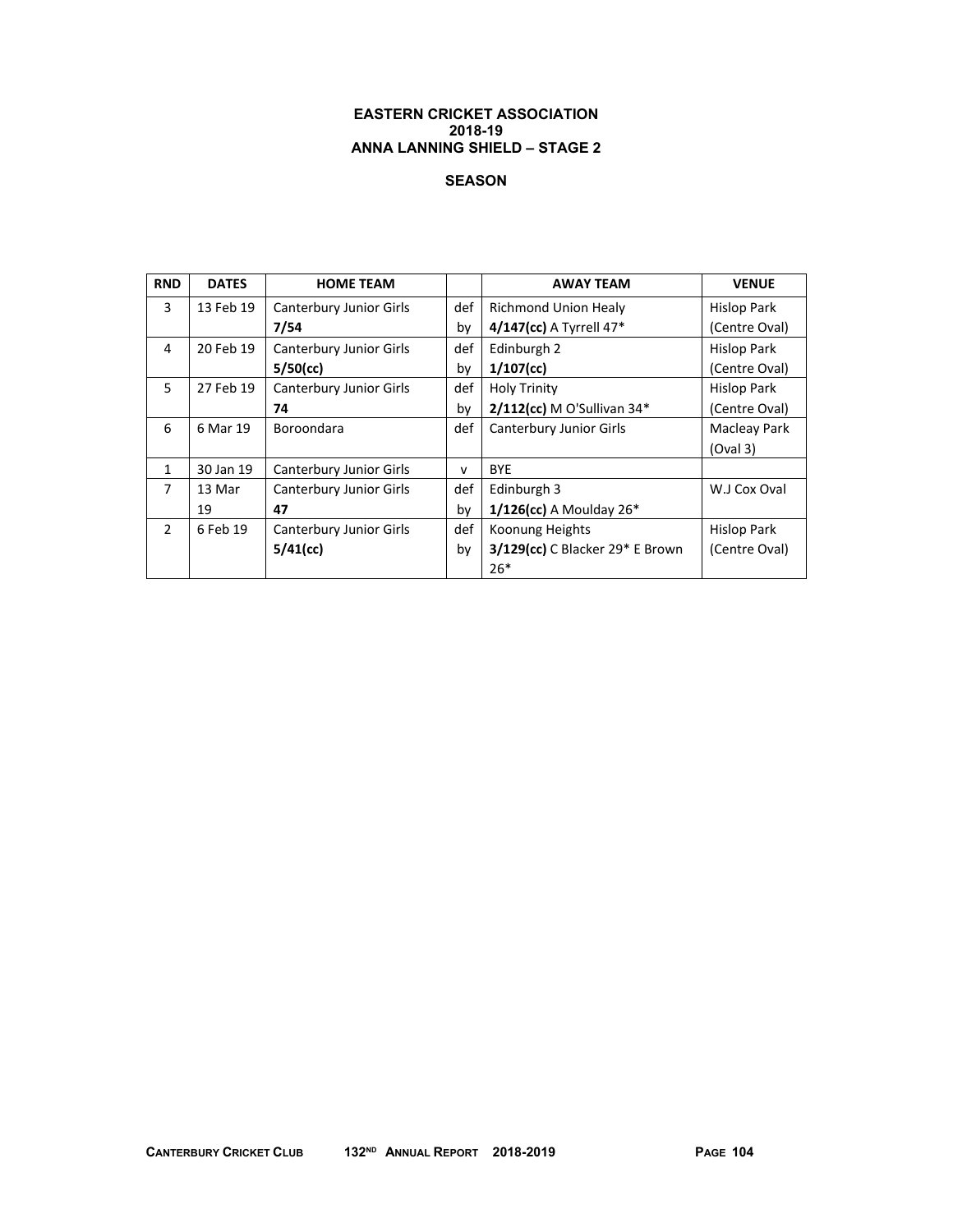# **BATTING**

| <b>PLAYER</b>       | <b>MAT</b>     | <b>INN</b>     | <b>NO</b>      | <b>100S</b> | <b>50S</b> | 0S             | HS    | <b>RUNS</b>    | AVE.  |
|---------------------|----------------|----------------|----------------|-------------|------------|----------------|-------|----------------|-------|
| Stolz, Charlotte    | 4              | 4              | $\mathfrak z$  | 0           | $\Omega$   | 1              | $17*$ | 28             | 14.00 |
| Rowling, Caitlin    | 5              | 5              | $\overline{2}$ | 0           | $\Omega$   | 1              | 12    | 17             | 5.67  |
| Priest, Ruby        | 5              | 5              | 1              | 0           | 0          | 2              | 12    | 14             | 3.50  |
| Clayton, Isla       | 5              | 5              | $\mathfrak{p}$ | 0           | 0          | $\mathfrak{p}$ | 6     | 12             | 4.00  |
| Chaurasia, Manya    | $\mathfrak{p}$ | $\mathfrak{p}$ | 1              | $\Omega$    | $\Omega$   | 0              | q*    | 12             | 12.00 |
| Gonsalves, Victoria | 5              | 5              | 1              | 0           | $\Omega$   | 1              | 5     | 8              | 2.00  |
| Schache, Isabella   | 5              | 5              | 0              | 0           | 0          | 4              | 4     | 4              | 0.80  |
| Smallwood, Isabella | 4              | 4              | $\mathfrak{p}$ | 0           | 0          | 1              | 7*    | 4              | 2.00  |
| Wood, Emma          | $\mathbf{1}$   | $\mathbf{1}$   | 0              | 0           | 0          | 0              | 3     | 3              | 3.00  |
| Castoldi, Hannah    | 3              | 3              | $\Omega$       | 0           | $\Omega$   | $\mathfrak{p}$ | 3     | 3              | 1.00  |
| Weedon, Isabella    | 5              | 5              | $\mathfrak{p}$ | $\Omega$    | 0          | 2              | $1*$  | $\mathfrak{p}$ | 0.67  |
| Walshe, Megan       | 1              | 1              | $\Omega$       | 0           | 0          | 0              | 1     | 1              | 1.00  |

| <b>PLAYER</b>       | <b>MAT</b> | $\overline{\mathbf{o}}$ | М | R  | <u>W</u>     | 5WI      | 10WM | <b>BBI</b> | AVE.      | STR.      | ECN. |
|---------------------|------------|-------------------------|---|----|--------------|----------|------|------------|-----------|-----------|------|
| Clayton, Isla       | 5          | 14                      | 1 | 68 | 3            | 0        | 0    | 1/1        | 22.67     | 28.00     | 4.86 |
| Smallwood, Isabella | 4          | 9                       | 0 | 40 | 2            | 0        | 0    | 1/6        | 20.00     | 27.00     | 4.44 |
| Priest, Ruby        | 5          | 14                      | 0 | 85 | 2            | 0        | 0    | 1/11       | 42.50     | 42.00     | 6.07 |
| Schache, Isabella   | 5          | 10                      | 0 | 51 | 1            | 0        | 0    | 1/12       | 51.00     | 60.00     | 5.10 |
| Gonsalves, Victoria | 5          | 10                      | 0 | 52 | $\mathbf{1}$ | 0        | 0    | 1/11       | 52.00     | 60.00     | 5.20 |
| Rowling, Caitlin    | 5          | 8                       | 0 | 63 | 1            | 0        | 0    | 1/23       | 63.00     | 48.00     | 7.88 |
| Stolz, Charlotte    | 4          | 10                      | 0 | 72 | 1            | 0        | 0    | 1/23       | 72.00     | 60.00     | 7.20 |
| Wood, Emma          | 1          | 2                       | 0 | 7  | 0            | 0        | 0    |            | <b>NA</b> | <b>NA</b> | 3.50 |
| Walshe, Megan       | 1          | 2                       | 0 | 12 | 0            | 0        | 0    |            | <b>NA</b> | <b>NA</b> | 6.00 |
| Castoldi, Hannah    | 3          | 5                       | 0 | 25 | 0            | 0        | 0    | 0/10       | NA.       | <b>NA</b> | 5.00 |
| Chaurasia, Manya    | 2          | 5                       | 0 | 28 | 0            | $\Omega$ | 0    |            | <b>NA</b> | <b>NA</b> | 5.60 |
| Weedon, Isabella    | 5          | 11                      | 0 | 71 | $\Omega$     | 0        | 0    | 0/20       | <b>NA</b> | <b>NA</b> | 6.45 |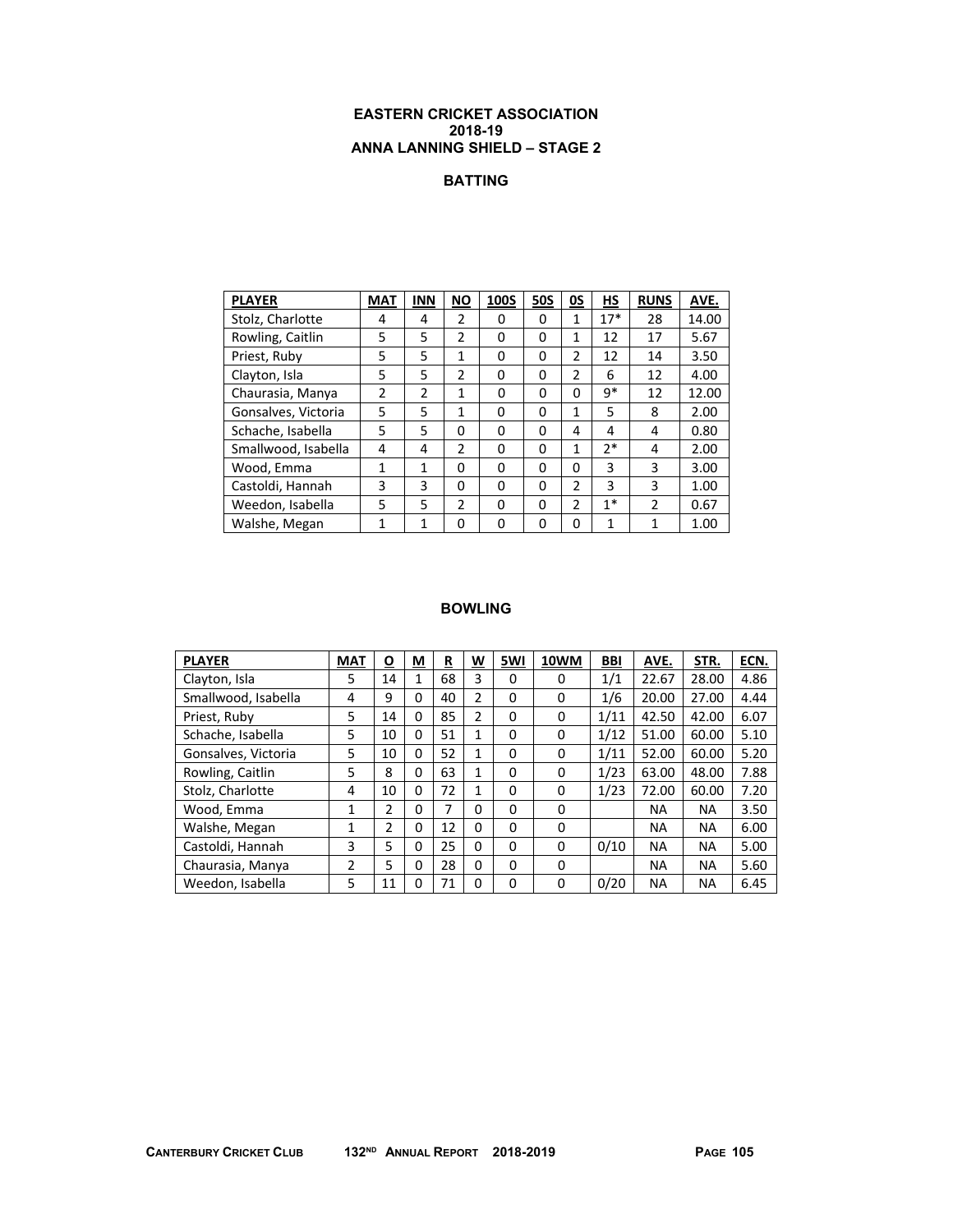### **EASTERN CRICKET ASSOCIATION 2018-19 IEGC – STAGE 2 - SPRING**

# **SEASON – PREMIERS – CANTERBURY VLAHOS**

| <b>RND</b>     | <b>DATES</b> | <b>HOME TEAM</b>            |      | <b>AWAY TEAM</b>       | <b>VENUE</b>        |
|----------------|--------------|-----------------------------|------|------------------------|---------------------|
| $\mathbf{1}$   | 17 Oct 18    | Canterbury Vlahos           | drew | Canterbury O'Brien     | <b>Hislop Park</b>  |
|                |              |                             |      |                        | (Centre Oval)       |
| $\overline{2}$ | 24 Oct 18    | Edinburgh Gold              | def  | Canterbury Vlahos      | W.J Cox Oval        |
|                |              | 3/86(cc)                    | by   | 4/89                   |                     |
| 3              | 31 Oct 18    | Canterbury Vlahos           | def  | Koonung Heights        | <b>Hislop Park</b>  |
|                |              | 3/96(cc) A O'Brien 26*      |      | 4/63(cc) L Dobie $25*$ | (Centre Oval)       |
| 4              | 7 Nov 18     | <b>Bulleen Templestowe</b>  | def  | Canterbury Vlahos      | <b>Timber Ridge</b> |
|                |              | 21                          | by   | $3/93$ (cc)            | Reserve             |
| 5              | 14 Nov       | Canterbury Vlahos           | def  | Boroondara             | Hislop Park         |
|                | 18           | 5/92                        |      | 3/88                   | (Centre Oval)       |
| 6              | 21 Nov       | <b>Holy Trinity</b>         | def  | Canterbury Vlahos      | Hayes Park          |
|                | 18           | 7/42                        | by   | $2/89$ (cc)            | (Oval#2 East)       |
| $\overline{7}$ | 28 Nov       | Canterbury Vlahos           | def  | Edinburgh Burgundy     | <b>Hislop Park</b>  |
|                | 18           | $5/71$ (cc)                 |      | $2/45$ (cc)            | (Centre Oval)       |
| 8              | 5 Dec 18     | Canterbury O'Brien          | def  | Canterbury Vlahos      | <b>Hislop Park</b>  |
|                |              | $2/128$ (cc) GD Whiting 33* |      | $5/81$ (cc)            | (Centre Oval)       |
| 9              | 12 Dec       | Canterbury Vlahos           | def  | Edinburgh Gold         | Hislop Park         |
|                | 18           | 3/92(cc)                    |      | $4/69$ (cc)            | (Centre Oval)       |
| GF             | 19 Dec       | Canterbury Vlahos           | def  | Canterbury O'Brien     | <b>Hislop Park</b>  |
|                | 18           | 5/79(cc)                    |      | $1/78$ (cc)            | (East Oval)         |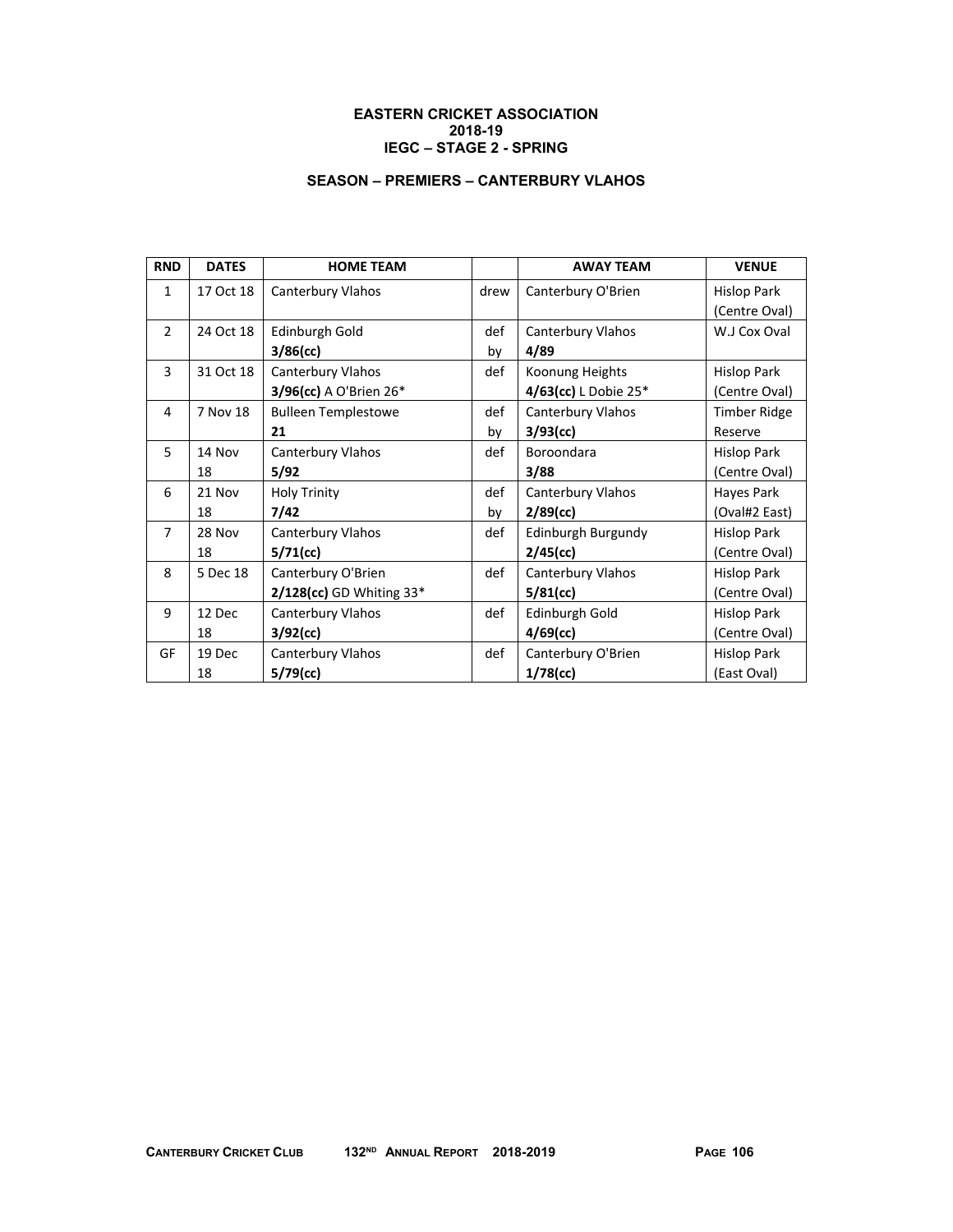### **EASTERN CRICKET ASSOCIATION 2018-19 IEGC – STAGE 2 - SPRING**

# **BATTING**

| <b>PLAYER</b>        | <b>MAT</b> | <b>INN</b>     | <b>NO</b> | <b>100S</b>  | <b>50S</b> | OS | <b>4S</b>      | 6S       | <b>MINS</b> | HS    | <b>RUNS</b> | AVE.      | STR.   |
|----------------------|------------|----------------|-----------|--------------|------------|----|----------------|----------|-------------|-------|-------------|-----------|--------|
| Vlahos, Sophie       | 9          | 9              | 6         | 0            | 0          | 0  | 0              | 0        | 15          | $24*$ | 100         | 33.33     | 769.2  |
| Walshe, Megan        | 9          | 9              | 6         | $\Omega$     | 0          | 0  | 0              | 0        | 27          | 20    | 67          | 22.33     | 335.0  |
| Wong, Alexandra      | 8          | 7              | 3         | 0            | 0          | 1  | 0              | 0        | 11          | $16*$ | 65          | 16.25     | 928.6  |
| Tresidder, Alexandra | 9          | 9              | 5         | $\Omega$     | 0          | 1  | 0              | 0        | 11          | $16*$ | 59          | 14.75     | 393.3  |
| Jones, Amber         | 8          | 6              | 5         | 0            | 0          | 0  | 1              | 0        | 18          | $12*$ | 49          | 49.00     | 245.0  |
| Ryan, Ellie          | 5          | 5.             | 4         | $\Omega$     | 0          | 0  | $\overline{2}$ | 0        | 20          | $12*$ | 44          | 44.00     | 220.0  |
| Rowling, Caitlin     | 9          | 5              | 4         | $\mathbf{0}$ | 0          | 0  |                |          |             | $19*$ | 38          | 38.00     |        |
| O'Brien, Alice       | 1          | $\mathbf{1}$   | 1         | $\Omega$     | 0          | 0  |                |          |             | $26*$ | 26          | NA.       |        |
| Schache, Isabella    | 9          | 9              | 4         | 0            | 0          | 2  | 0              | $\Omega$ | 6           | $6*$  | 21          | 4.20      | 525.0  |
| Appleton, Eleanor    | 5.         | 4              | 2         | $\Omega$     | 0          | 1  | 1              | $\Omega$ | 8           | $9*$  | 18          | 9.00      | 200.0  |
| Chaurasia, Manya     | 8          | 5              | 1         | $\Omega$     | 0          | 0  | 1              | 0        | 13          | 8     | 15          | 3.75      | 136.4  |
| Roberts, Kate        | 1          | 1              | 0         | $\Omega$     | 0          | 0  |                |          |             | 14    | 14          | 14.00     |        |
| Smallwood, Isabella  | 9          | 6              | 0         | $\mathbf{0}$ | 0          | 2  | 0              | 0        | 5           | 5     | 10          | 1.67      | 1000.0 |
| Shuttleworth, Lucy   | 3          | $\mathfrak{p}$ | 2         | $\Omega$     | 0          | 0  |                |          |             | $4*$  | 4           | <b>NA</b> |        |

| <b>PLAYER</b>       | <b>MAT</b> | <b>INN</b> | <b>NO</b>     | <b>100S</b> | <b>50S</b> | <u>05</u> | <u>4S</u> | 6S | <b>MINS</b> | НS    | <b>RUNS</b>  | AVE.      | STR. |
|---------------------|------------|------------|---------------|-------------|------------|-----------|-----------|----|-------------|-------|--------------|-----------|------|
| Whiting, Georgia D  | 8          | 6          | 3             | 0           | 0          | 0         |           |    |             | $33*$ | 114          | 38.00     |      |
| O'Brien, Alice      | 6          | 6          | 4             | 0           | 0          | 0         |           |    |             | $23*$ | 84           | 42.00     |      |
| Wood, Emma          | 7          | 7          | 5             | 0           | 0          | 0         |           |    |             | $22*$ | 80           | 40.00     |      |
| Roberts, Kate       | 6          | 5          | 3             | 0           | 0          | 0         |           |    |             | 20    | 53           | 26.50     |      |
| Meagher, Lucy       | 6          | 6          | 4             | 0           | 0          | 1         |           |    |             | $15*$ | 47           | 23.50     |      |
| Weine, Sophia       | 7          | 7          | 4             | $\Omega$    | 0          | 2         |           |    |             | 15    | 47           | 15.67     |      |
| Gonsalves, Victoria | 8          | 6          | 4             | 0           | 0          | 1         |           |    |             | $17*$ | 33           | 16.50     |      |
| Appleton, Eleanor   | 1          | 1          | 4             | 0           | 0          | 0         |           |    |             | $21*$ | 21           | <b>NA</b> |      |
| Ryan, Ellie         | 1          | 1          | 1             | 0           | 0          | 0         |           |    |             | $12*$ | 12           | <b>NA</b> |      |
| Weedon, Isabella    | 8          | 7          | $\mathcal{P}$ | 0           | 0          | 2         |           |    |             | $3*$  | 6            | 1.20      |      |
| Wong, Alexandra     | 1          | 1          | 1             | 0           | 0          | 0         |           |    |             | $4*$  | 4            | <b>NA</b> |      |
| Cariss-Brett, Amy   | 1          | 1          | 0             | 0           | 0          | 0         |           |    |             | 2     | 2            | 2.00      |      |
| Priest, Ruby        | 8          | 7          | 2             | 0           | 0          | 4         |           |    |             | 1     | $\mathbf{1}$ | 0.20      |      |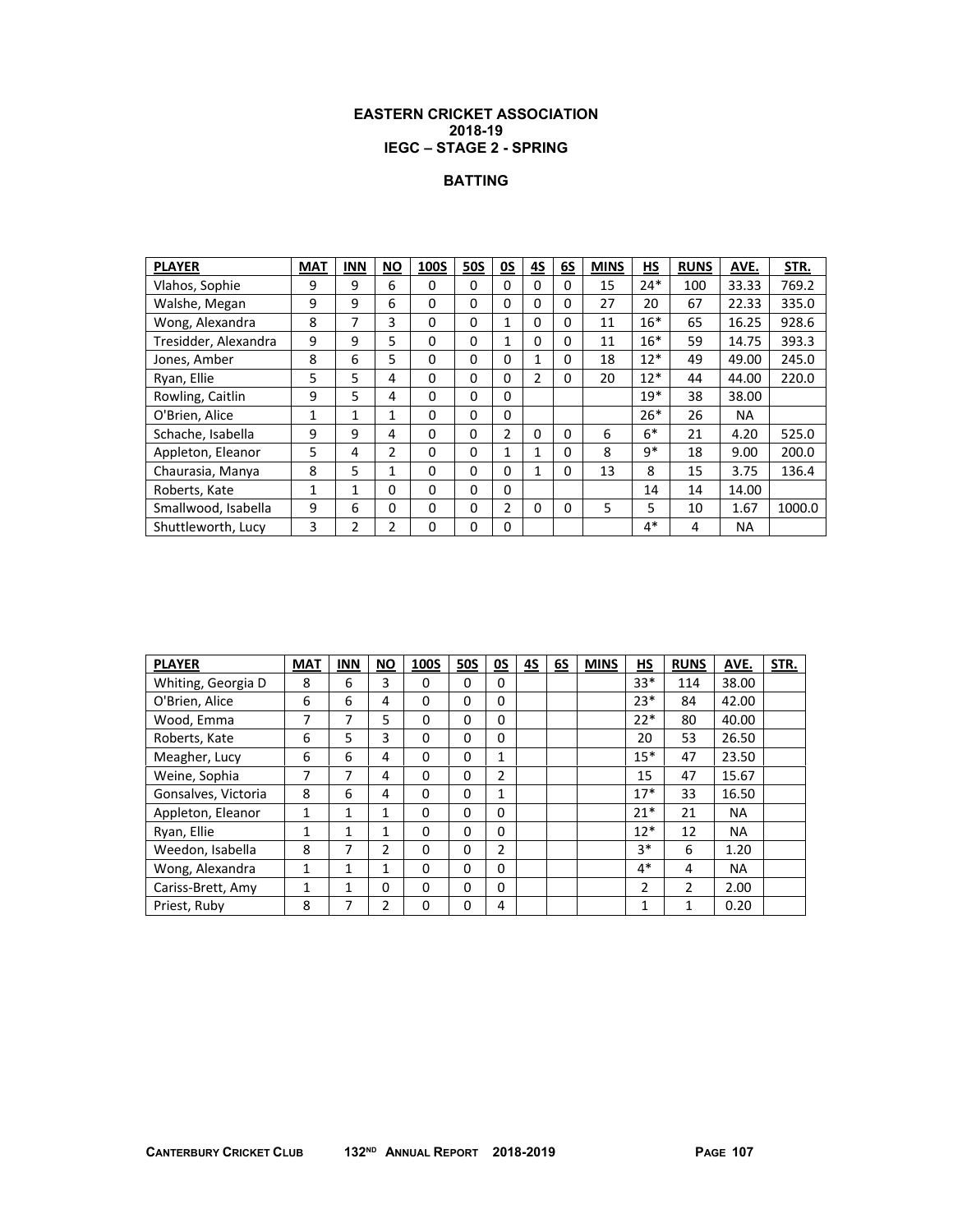#### **EASTERN CRICKET ASSOCIATION 2018-19 IEGC – STAGE 2**

#### **BOWLING**

| <b>PLAYER</b>        | <b>MAT</b>   | $\overline{\mathbf{o}}$ | М            | R  | W            | 5WI         | 10WM     | <b>BBI</b> | AVE.      | STR.      | ECN. |
|----------------------|--------------|-------------------------|--------------|----|--------------|-------------|----------|------------|-----------|-----------|------|
| Tresidder, Alexandra | 9            | 18.3                    | 2            | 54 | 6            | 0           | $\Omega$ | 2/0        | 9.00      | 18.50     | 2.92 |
| Vlahos, Sophie       | 9            | 23                      | 3            | 71 | 6            | 0           | 0        | 1/2        | 11.83     | 23.00     | 3.09 |
| Jones, Amber         | 8            | 18                      | 3            | 59 | 3            | 0           | 0        | 1/1        | 19.67     | 36.00     | 3.28 |
| Ryan, Ellie          | 5            | 11                      | 3            | 23 | 2            | 0           | 0        | 1/3        | 11.50     | 33.00     | 2.09 |
| Wong, Alexandra      | 8            | 15.4                    | 1            | 33 | 2            | 0           | 0        | 2/2        | 16.50     | 47.00     | 2.11 |
| Chaurasia, Manya     | 8            | 15                      | 0            | 45 | 2            | 0           | 0        | 1/4        | 22.50     | 45.00     | 3.00 |
| Schache, Isabella    | 9            | 20                      | 1            | 94 | 2            | 0           | 0        | 1/3        | 47.00     | 60.00     | 4.70 |
| Walshe, Megan        | 9            | 4                       | $\mathbf{1}$ | 5  | $\mathbf{1}$ | 0           | 0        | 1/3        | 5.00      | 24.00     | 1.25 |
| Appleton, Eleanor    | 5            | 9                       | $\mathbf{1}$ | 12 | $\mathbf{1}$ | 0           | 0        | 1/3        | 12.00     | 54.00     | 1.33 |
| Rowling, Caitlin     | 9            | 13                      | 0            | 56 | 1            | 0           | 0        | 1/12       | 56.00     | 78.00     | 4.31 |
| Smallwood, Isabella  | 9            | 14                      | 1            | 58 | 1            | 0           | 0        | 1/9        | 58.00     | 84.00     | 4.14 |
| Roberts, Kate        | $\mathbf{1}$ | 2                       | $\mathbf{1}$ | 2  | 0            | 0           | 0        |            | NA        | ΝA        | 1.00 |
| Shuttleworth, Lucy   | 3            | 1                       | 0            | 6  | 0            | $\mathbf 0$ | 0        | 0/6        | <b>NA</b> | <b>NA</b> | 6.00 |
| O'Brien, Alice       | $\mathbf{1}$ | $\overline{2}$          | $\Omega$     | 8  | 0            | 0           | 0        |            | <b>NA</b> | <b>NA</b> | 4.00 |

| <b>PLAYER</b>       | <b>MAT</b> | O    | M | R  | W | 5WI | 10WM     | <b>BBI</b> | AVE.      | STR.      | ECN. |
|---------------------|------------|------|---|----|---|-----|----------|------------|-----------|-----------|------|
| Meagher, Lucy       | 6          | 11   | 0 | 23 | 5 | 0   | 0        | 3/2        | 4.60      | 13.20     | 2.09 |
| Wood, Emma          | 7          | 13   | 1 | 33 | 4 | 0   | 0        | 2/6        | 8.25      | 19.50     | 2.54 |
| Priest, Ruby        | 8          | 21   | 0 | 79 | 4 | 0   | 0        | 3/13       | 19.75     | 31.50     | 3.76 |
| Weedon, Isabella    | 8          | 19   | 0 | 82 | 3 | 0   | 0        | 1/7        | 27.33     | 38.00     | 4.32 |
| Whiting, Georgia D  | 8          | 18.4 | 1 | 52 | 2 | 0   | 0        | 2/10       | 26.00     | 56.00     | 2.79 |
| Gonsalves, Victoria | 8          | 16.2 | 0 | 71 | 2 | 0   | 0        | 1/4        | 35.50     | 49.00     | 4.35 |
| Cariss-Brett, Amy   | 1          | 3    | 0 | 4  | 1 | 0   | 0        | 1/4        | 4.00      | 18.00     | 1.33 |
| Appleton, Eleanor   | 1          | 3    | 0 | 10 | 1 | 0   | 0        | 1/10       | 10.00     | 18.00     | 3.33 |
| Weine, Sophia       | 7          | 12   | 0 | 33 | 1 | 0   | 0        | 1/0        | 33.00     | 72.00     | 2.75 |
| O'Brien, Alice      | 6          | 16   | 2 | 36 | 1 | 0   | $\Omega$ | 1/2        | 36.00     | 96.00     | 2.25 |
| Ryan, Ellie         | 1          | 3    | 1 | 3  | 0 | 0   | 0        |            | ΝA        | <b>NA</b> | 1.00 |
| Wong, Alexandra     | 1          | 3    | 0 | 7  | 0 | 0   | 0        | 0/7        | <b>NA</b> | <b>NA</b> | 2.33 |
| Roberts, Kate       | 6          | 15   | 2 | 35 | 0 | 0   | $\Omega$ | 0/2        | ΝA        | NA        | 2.33 |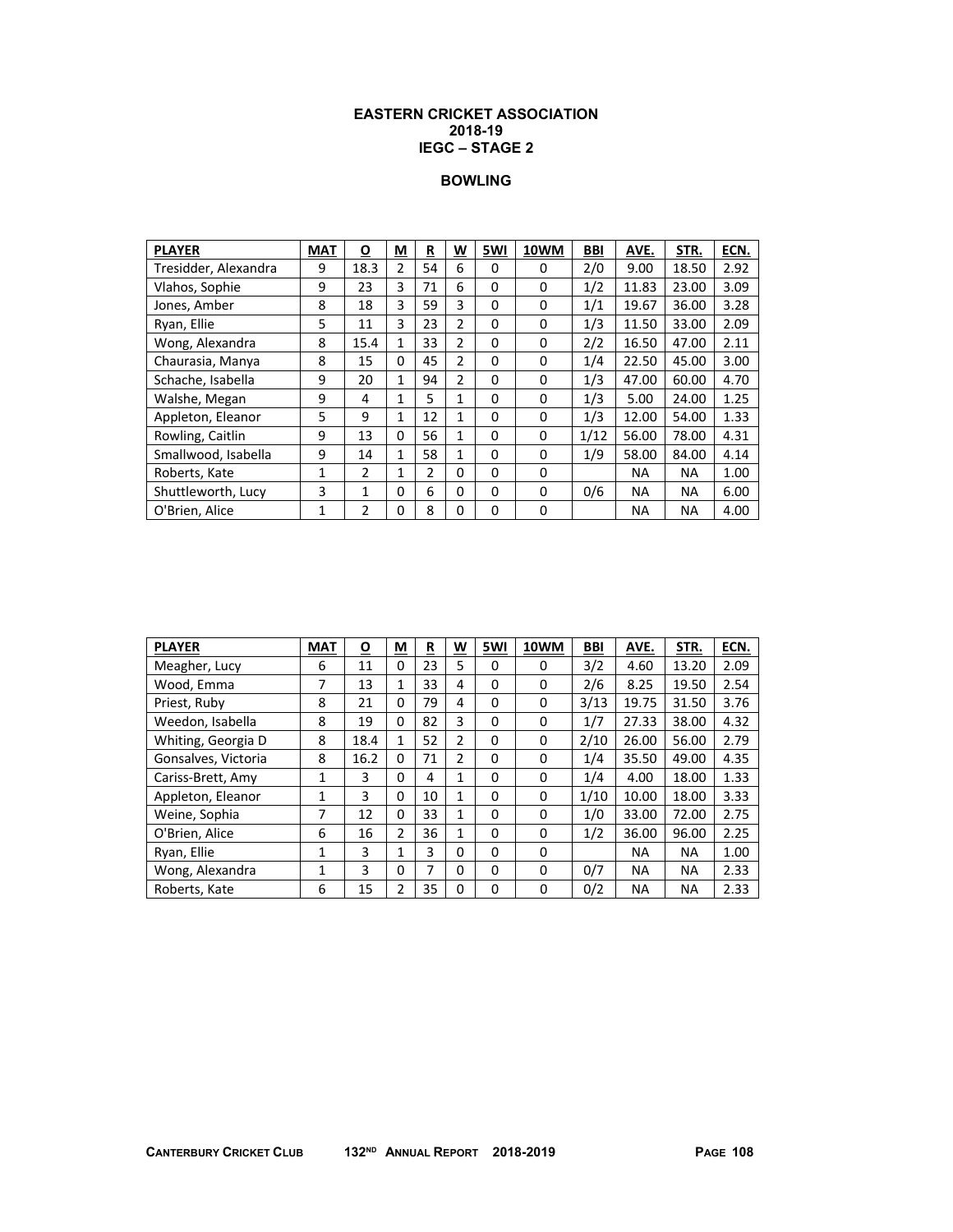## **HIGHEST TEAM SCORES**

| <b>SCORE</b> | XI              | <b>OPPOSITION</b>           | <b>SEASON</b> |
|--------------|-----------------|-----------------------------|---------------|
|              |                 |                             |               |
| 9/461        | 4 <sup>TH</sup> | <b>STC South Camberwell</b> | 1976-77       |
| 8/431        | 2 <sub>nd</sub> | Mont Albert                 | 2011-12       |
| 412          | 1 <sup>st</sup> | Box Hill                    | 1905-06       |
| 6/383        | 2 <sub>nd</sub> | Mulgrave                    | 2014-15       |
| 8/368        | 2 <sub>nd</sub> | Deepdene                    | 1978-79       |
| 366          | 1 <sub>ST</sub> | Kew                         | 1913-14       |
| 5/365        | 1 <sup>st</sup> | East Malvern Tooronga       | 2012-13       |
| 8/358        | 1 <sup>st</sup> | St. Kevins                  | 2018/19       |
| 6/356        | 3 <sup>rd</sup> | South Yarra                 | 2001-02       |
| 353          | 1 <sup>st</sup> | <b>Bulleen</b>              | 2001-02       |
| 9/351        | 1 <sup>st</sup> | West Hawthorn               | 2001-02       |
| 4/345        | 1 <sup>st</sup> | <b>Richmond City</b>        | 2009-10       |
| 7/345        | 3 <sup>rd</sup> | North Balwyn                | 1980-81       |
| 3/342        | 4 <sup>th</sup> | <b>STC South Camberwell</b> | 1998-99       |
| 7/342        | 1 <sup>st</sup> | St Barnabas                 | 2014-15       |
| 8/339        | U16             | North Balwyn<br>1966-67     |               |
| 9/339        | 2 <sub>nd</sub> | Deepdene                    | 1979-80       |

# **LOWEST TEAM SCORES**

| <b>SCORE</b> | XI              | <b>OPPOSITION</b>    | <b>SEASON</b> |
|--------------|-----------------|----------------------|---------------|
|              |                 |                      |               |
| 23           | 4ST             | Deepdene             | 1943-44       |
| 26           | 1ST             | <b>Box Hill</b>      | 1890-91       |
| 29           | U16             | Donvale              | 1984-85       |
| 34           | 1 <sup>st</sup> | Deepdene             | 2003-04       |
| 38           | 1 <sup>st</sup> | <b>Mont Albert</b>   | 1965-66       |
| 43           | 4 <sup>th</sup> | <b>Richmond City</b> | 1980-81       |
| 45           | 1 <sub>5</sub>  | <b>Mont Albert</b>   | 2006-07       |
| 51           | 2 <sub>nd</sub> | Croydon              | 1968-69       |
| 53           | 3 <sup>RD</sup> | <b>Richmond City</b> | 1977-78       |
| 57           | 1 <sup>st</sup> | Mulgrave             | 2010-11       |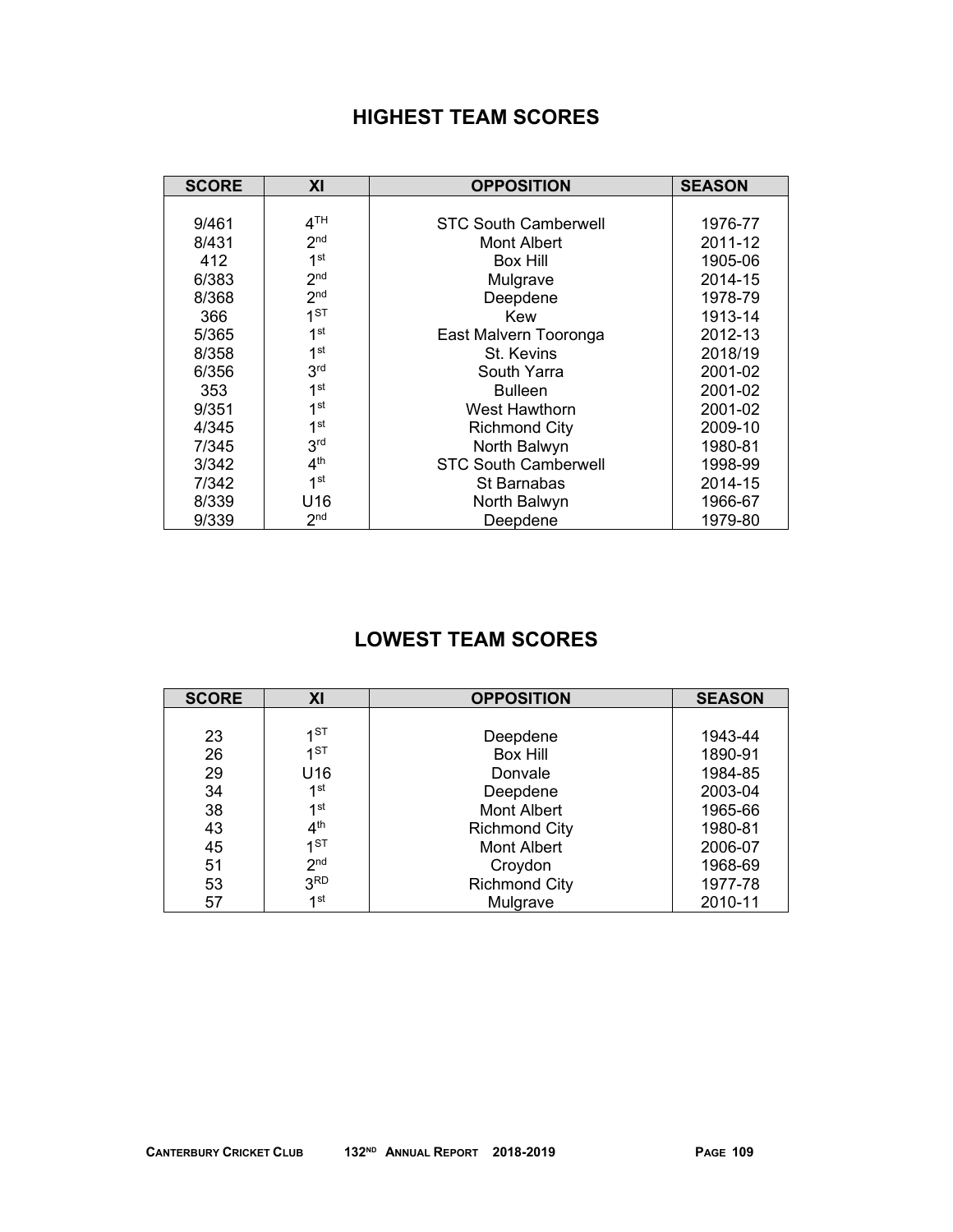# **HIGHEST INDIVIDUAL SCORES**

| <b>SCORE</b> | XI              | <b>PLAYER</b>      | <b>SEASON</b> |
|--------------|-----------------|--------------------|---------------|
| 205*         | 2 <sup>nd</sup> | Prathap Kumar, R   | 2014-15       |
| 192          | 3 <sup>RD</sup> | Bertram, G         | 1981-82       |
| 190          | 4 <sup>th</sup> | Day, S             | 1976-77       |
| 168*         | 1 <sup>st</sup> | Mackie, S          | 1921-22       |
| 167*         | 1 <sup>st</sup> | Goodear. G         | 1962-63       |
| 160*#        | 2 <sup>nd</sup> | Sanguinetti, G     | 2007-08       |
| $159*$       | 2 <sub>nd</sub> | McCarthy, E        | 1980-81       |
| $157*$       | 1 <sup>st</sup> | Silvers, K         | 1941-42       |
| 157          | 4 <sup>th</sup> | McBride, D         | 2006-07       |
| 157          | 2 <sup>nd</sup> | <b>Cumming ACR</b> | 2010-11       |
| 154          | 1 <sup>st</sup> | Goodear, G         | 1953-54       |
| 154          | 1 <sup>st</sup> | McCarthy, G        | 2008-09       |
| $151*$       | 2 <sup>nd</sup> | McCarthy, E        | 1977-78       |
| 150          | 1 <sup>st</sup> | Mash, L            | 2014-15       |
| 150          | 2 <sup>nd</sup> | Everard, D         | 1976-77       |
| 150          | 4 <sup>th</sup> | King. L            | 2009-10       |
| 148          | 1 <sup>st</sup> | Powick, G          | 2012-13       |
| 144          | 3 <sup>rd</sup> | Russell, P         | 1978-79       |
| 145          | 4 <sup>th</sup> | Stafford, M        | 2007-08       |
| $141*$       | 3 <sup>rd</sup> | Lister, G          | 1987-88       |
| $140*$       | 3 <sup>rd</sup> | McCann, R          | 2008-09       |
| 140          | 4 <sup>th</sup> | Day, P             | 1976-77       |
| 139*         | 2 <sub>nd</sub> | Bate, J            | 1976-77       |
| 136          | 1 <sup>st</sup> | Goodear, G         | 1976-77       |
| 135          | 1 <sup>st</sup> | McCarthy, G        | 2006-07       |
| 134          | 1 <sup>st</sup> | Mash, L            | 2015-16       |
| 135          | 1 <sup>st</sup> | Graham, C          | 2016-17       |
| 130          | 2 <sup>nd</sup> | Sangiunetti, G     | 2007-08       |

\* Not out

# In Grand Final and Premiership